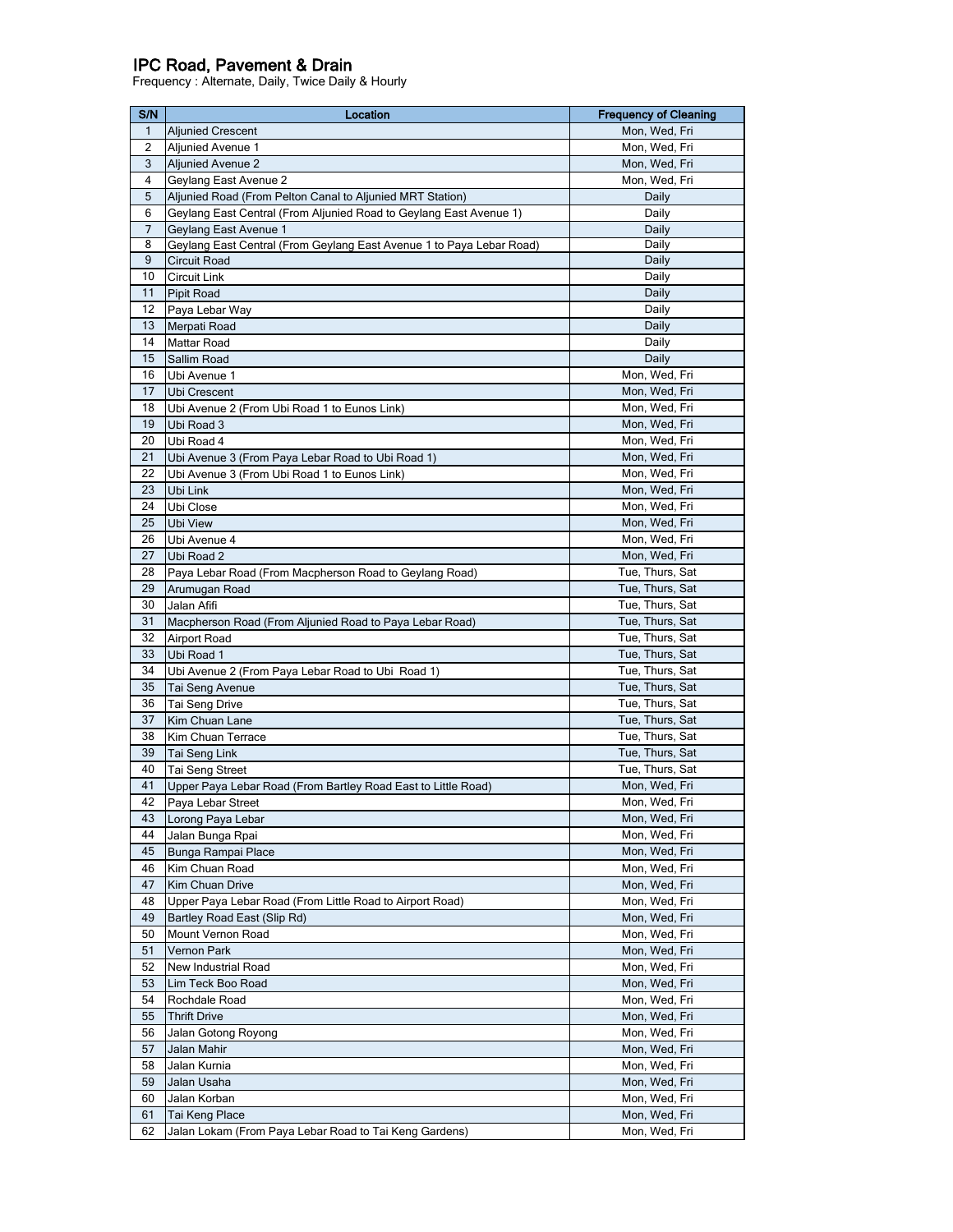| 63  | Jalan Lokam (From Tai Keng Gardens)                          | Mon, Wed, Fri   |
|-----|--------------------------------------------------------------|-----------------|
| 64  | Lorong Ah Soo(Upper Paya Lebar Road to Ah Soo Walk Junction) | Tue, Thurs, Sat |
| 65  | Ah Soo Gdns                                                  | Tue, Thurs, Sat |
| 66  | Ah Soo Walk                                                  | Tue, Thurs, Sat |
| 67  | Paya Lebar Walk                                              | Tue, Thurs, Sat |
| 68  | Paya Lebar Crescent (From Paya Lebar Road to Jalan Lokam)    | Tue, Thurs, Sat |
| 69  | Jalan Kelichap                                               | Tue, Thurs, Sat |
| 70  | Paya Lebar Place                                             | Tue, Thurs, Sat |
| 71  |                                                              |                 |
|     | Tai Keng Terrace                                             | Tue, Thurs, Sat |
| 72  | Tai Keng Lane                                                | Tue, Thurs, Sat |
| 73  | Tai Keng Gardens                                             | Tue, Thurs, Sat |
| 74  | Tai Keng Avenue                                              | Tue, Thurs, Sat |
| 75  | Paya Lebar Crescent (From Jalan Lokam)                       | Tue, Thurs, Sat |
| 76  | Jalan Gembira                                                | Daily           |
| 77  | Jalan Mesra                                                  | Daily           |
| 78  | Jalan Setia                                                  | Daily           |
| 79  | Jalan Mulia                                                  | Daily           |
| 80  | Jalan Muhibbah                                               | Daily           |
| 81  | Jalan Hiboran                                                | Daily           |
| 82  | Jalan Kemajuan                                               | Daily           |
| 83  | Jalan Anggerek                                               | Mon, Wed, Fri   |
| 84  | Happy Avenue North                                           | Mon, Wed, Fri   |
| 85  | Happy Avenue East                                            | Mon, Wed, Fri   |
| 86  | Happy Avenue Central                                         | Mon, Wed, Fri   |
| 87  | <b>Happy Avenue West</b>                                     | Mon, Wed, Fri   |
| 88  | Jalan Mawar                                                  | Mon, Wed, Fri   |
| 89  | Jalan Jermin                                                 | Mon, Wed, Fri   |
|     |                                                              |                 |
| 90  | Jalan Sikundangan                                            | Mon, Wed, Fri   |
| 91  | Jalan Melati                                                 | Mon, Wed, Fri   |
| 92  | Jalan Raya                                                   | Mon, Wed, Fri   |
| 93  | Kampong ampat                                                | Mon, Wed, Fri   |
| 94  | Joo Seng Road                                                | Mon, Wed, Fri   |
| 95  | <b>Upper Aljunied Link</b>                                   | Mon, Wed, Fri   |
| 96  | Little Road                                                  | Tue, Thurs, Sat |
| 97  | Pereira Road                                                 | Tue, Thurs, Sat |
| 98  | Shaw Road                                                    | Tue, Thurs, Sat |
| 99  | <b>Burn Road</b>                                             | Tue, Thurs, Sat |
| 100 | Harrison Road                                                | Tue, Thurs, Sat |
| 101 | Playfair Road                                                | Tue, Thurs, Sat |
|     | 102 Harper Road                                              | Tue, Thurs, Sat |
| 103 | <b>Irving Road</b>                                           | Tue, Thurs, Sat |
| 104 | <b>Irving Place</b>                                          | Tue, Thurs, Sat |
|     | 105 Mactaggart Road                                          | Tue, Thurs, Sat |
| 106 | Howard Road                                                  | Tue, Thurs, Sat |
| 107 | Davidson Road                                                | Tue, Thurs, Sat |
| 108 | Harvey Road                                                  | Tue, Thurs, Sat |
| 109 | Jalan Mesin                                                  | Tue, Thurs, Sat |
| 110 | Macpherson Lane                                              | Tue, Thurs, Sat |
| 111 | Jalan Melor                                                  | Tue, Thurs, Sat |
| 112 | Jalan Chengkek                                               | Tue, Thurs, Sat |
|     |                                                              |                 |
| 113 | Jalan Belangkas                                              | Tue, Thurs, Sat |
| 114 | East Coast Park Service Road (From Fort Road to C1)          | Mon, Wed, Fri   |
| 115 | East Coast Park Service Road (From C1 to Siglap Canal)       | Mon, Wed, Fri   |
| 116 | amber Road                                                   | Mon, Wed, Fri   |
| 117 | amber Gardens                                                | Mon, Wed, Fri   |
| 118 | Jalan Sedap                                                  | Mon, Wed, Fri   |
| 119 | Jalan Seaview                                                | Mon, Wed, Fri   |
| 120 | Peach Garden                                                 | Mon, Wed, Fri   |
| 121 | Meyer Road                                                   | Mon, Wed, Fri   |
| 122 | Meyer Place                                                  | Mon, Wed, Fri   |
| 123 | Margate Road                                                 | Mon, Wed, Fri   |
| 124 | Mayfield Avenue                                              | Mon, Wed, Fri   |
| 125 | Marina East Drive                                            | Tue, Thurs, Sat |
| 126 | Fort Road (ECP to Marine East Drive)                         | Tue, Thurs, Sat |
| 127 | Fort Road (From Mountbatten Road to ECP)                     | Tue, Thurs, Sat |
| 128 | Kampong Arang Road                                           | Tue, Thurs, Sat |
|     |                                                              |                 |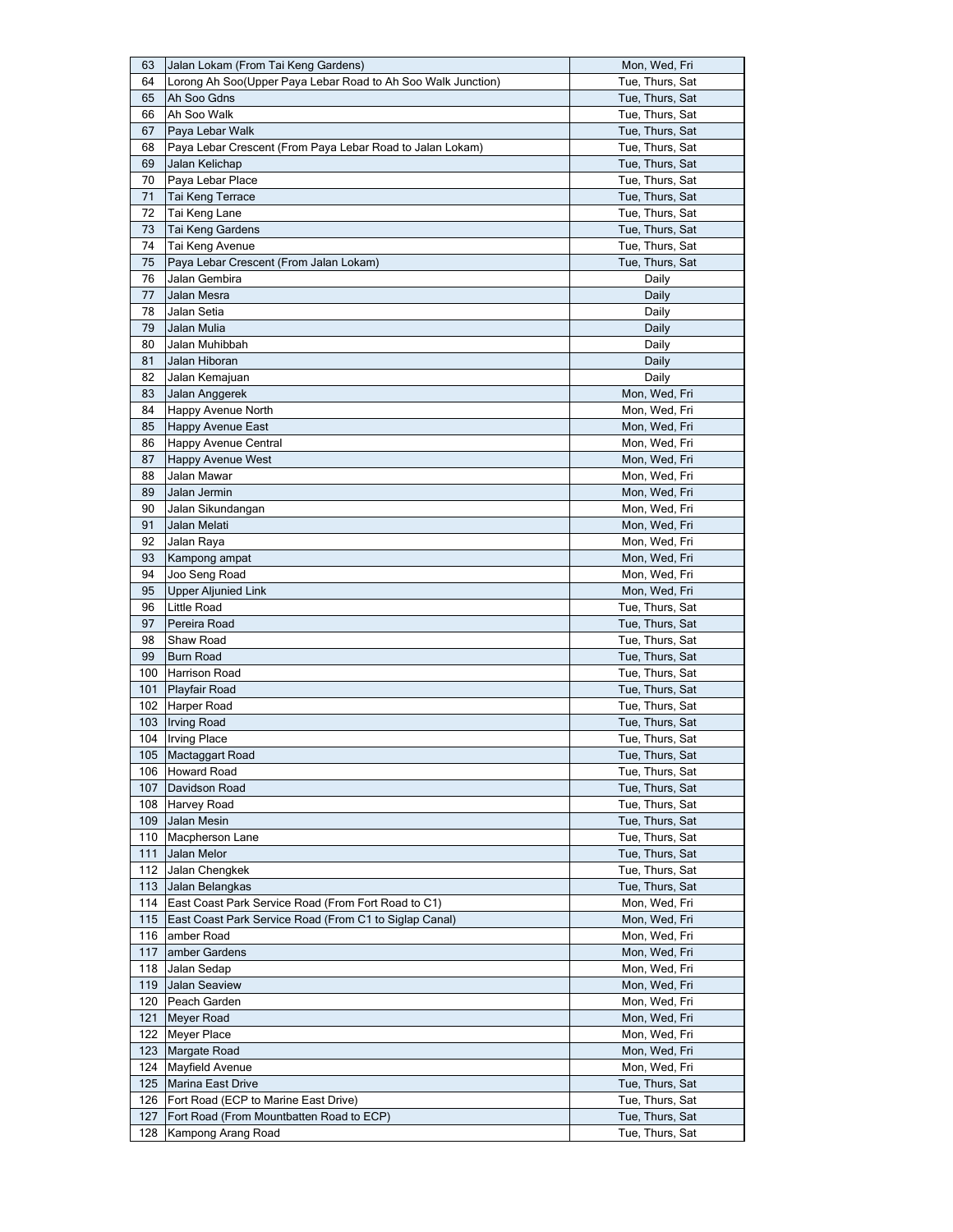| 129   | Sampan Place                                                 | Tue, Thurs, Sat |
|-------|--------------------------------------------------------------|-----------------|
| 130   | Kampong Kayu Road                                            | Tue, Thurs, Sat |
| 131   | Jalan Batu                                                   | Tue, Thurs, Sat |
| 132   | <b>Tanjong Rhu View</b>                                      | Tue, Thurs, Sat |
| 133   | <b>Rhu Cross</b>                                             | Tue, Thurs, Sat |
| 134   | Tanjong Rhu Road (From Rhu Cross to Tanjong Rhu View)        | Tue, Thurs, Sat |
| 135   | <b>Tanjong Rhu Place</b>                                     | Tue, Thurs, Sat |
| 136   | Tanjong Rhu Road (From Tanjong Rhu View to Fort Road)        | Tue, Thurs, Sat |
| 137   | <b>Broadrick Road</b>                                        | Daily           |
| 138   | <b>Broadrick Close</b>                                       | Daily           |
| 139   | <b>Crescent Road</b>                                         | Daily           |
| 140   | Bournemouth Road                                             | Daily           |
| 141   | <b>Boscombe Road</b>                                         |                 |
|       |                                                              | Daily           |
| 142   | Parkstone Road                                               | Daily           |
| 143   | Poole Road                                                   | Daily           |
| 144   | Wareham Road                                                 | Daily           |
| 145   | Swanage Road                                                 | Daily           |
|       | 146 Goodman Road                                             | Daily           |
| 147   | Wimborne Road                                                | Daily           |
| 148   | <b>Cranborne Road</b>                                        | Daily           |
| 149   | Lyndhurst Road                                               | Daily           |
| 150   | <b>Branksome Road</b>                                        | Daily           |
| 151   | <b>Arthur Road</b>                                           | Daily           |
| 152   | Avon Road                                                    | Daily           |
| 153   | <b>Wilkinson Road</b>                                        | Daily           |
| 154   | Ringwood Road                                                | Daily           |
| 155   | Guillemard Road (From Mountbatten Road to Lorong 22 Geylang) | Mon, Wed, Fri   |
| 156   | <b>Guillemard Crescent</b>                                   | Mon, Wed, Fri   |
| 157   | <b>Guillemard Lane</b>                                       | Mon, Wed, Fri   |
| 158   | Old Airport Road                                             | Mon, Wed, Fri   |
| 159   | Cassia Crescent                                              | Mon, Wed, Fri   |
| 160   | <b>Pine Lane</b>                                             | Mon, Wed, Fri   |
| 161   | Jalan Tiga                                                   | Mon, Wed, Fri   |
| 162   | Jalan Empat                                                  | Mon, Wed, Fri   |
| 163   | Jalan Lima                                                   | Mon, Wed, Fri   |
| 164   | Dakota Crescent                                              | Mon, Wed, Fri   |
| 165   | Jalan Enam                                                   | Mon, Wed, Fri   |
| 166   | Dunman Road (From Geylang River to Tanjong Katong Road)      | Mon, Wed, Fri   |
| 167   | Cassia Link                                                  | Mon, Wed, Fri   |
| 168   | Jalan Satu                                                   | Mon, Wed, Fri   |
| 169   | Jalan Dua                                                    | Mon, Wed, Fri   |
| 170   | Rose Lane                                                    | Mon, Wed, Fri   |
| $171$ | <b>Green Lane</b>                                            | Mon, Wed, Fri   |
| 172   | Lim Ah Woo Road                                              | Mon, Wed, Fri   |
| 173   | Gray Lane                                                    | Mon, Wed, Fri   |
| 174   | Hemmant Road                                                 | Mon, Wed, Fri   |
| 175   | Pebble Lane                                                  | Mon, Wed, Fri   |
| 176   | Sandy Lane                                                   | Mon, Wed, Fri   |
| 177   | <b>Butterworth Lane</b>                                      | Mon, Wed, Fri   |
| 178   | Ipoh Lane                                                    | Mon, Wed, Fri   |
| 179   | <b>Thiam Siew Avenue</b>                                     | Mon, Wed, Fri   |
| 180   | Haig Road (From Geylang Road to Haig Avenue)                 | Tue, Thurs, Sat |
| 181   | <b>Haigsville Drive</b>                                      | Tue, Thurs, Sat |
| 182   | Haig Lane                                                    | Tue, Thurs, Sat |
| 183   | Dunman Road (From to Tanjong Katong Road to Joo Chiat Road)  | Tue, Thurs, Sat |
| 184   | Dunman Lane                                                  | Tue, Thurs, Sat |
| 185   | <b>Haig Avenue</b>                                           | Tue, Thurs, Sat |
| 186   | Haig Road (From Haig Avenue to Mountbatten Road)             | Tue, Thurs, Sat |
| 187   | Seraya Lane                                                  | Tue, Thurs, Sat |
| 188   | Seraya Road                                                  | Tue, Thurs, Sat |
| 189   | <b>Mugliston Road</b>                                        | Tue, Thurs, Sat |
| 190   | Jalan Tembusu                                                | Tue, Thurs, Sat |
| 191   | Jalan Beringin                                               | Tue, Thurs, Sat |
| 192   | Jalan Binjai                                                 | Tue, Thurs, Sat |
| 193   | Jalan Gajus                                                  | Tue, Thurs, Sat |
|       | Mountbatten Road (From Guillemard Road to Fort Road)         |                 |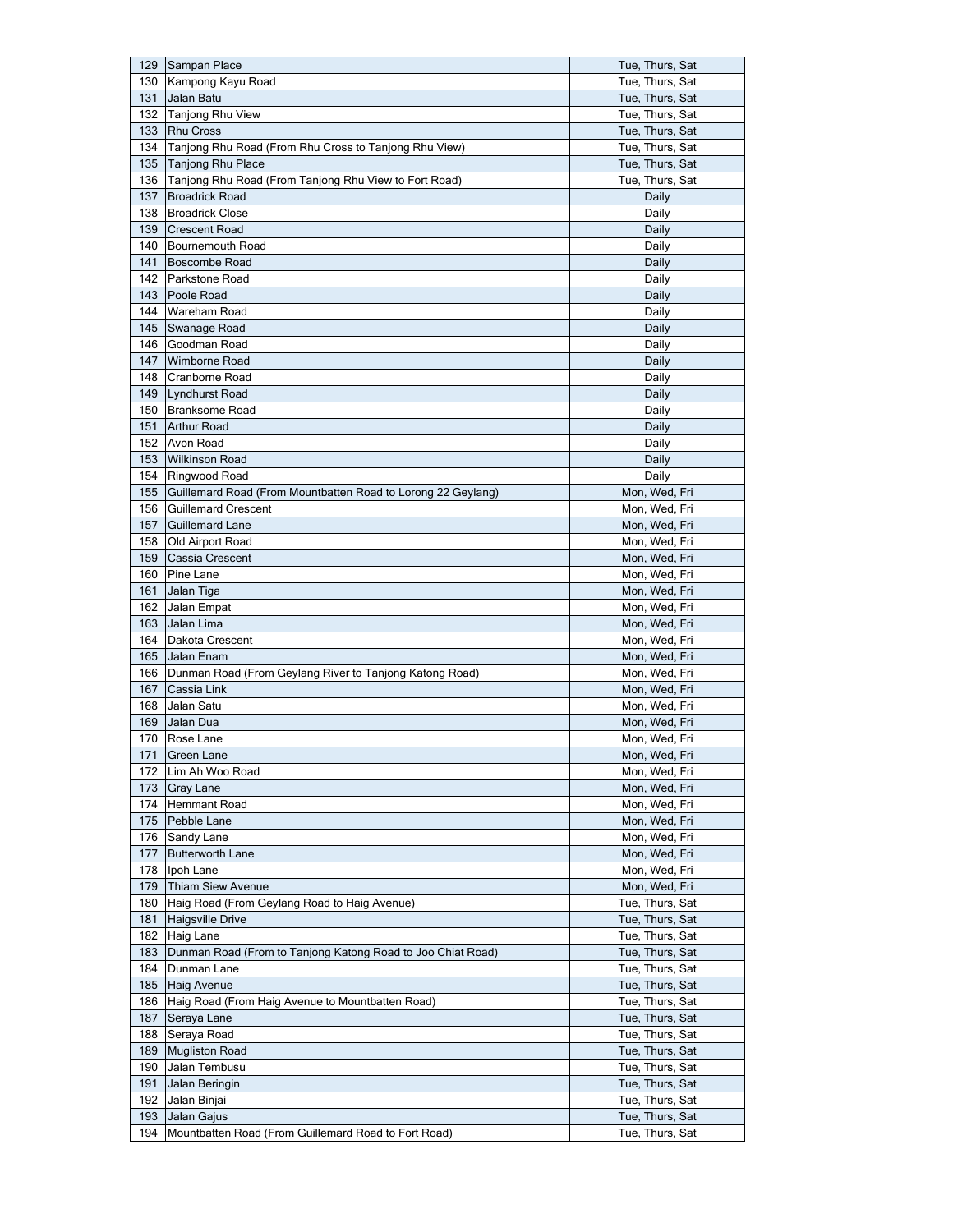| 195 | Mountbatten Road (From Fort Road to Crescent Road)                                          | Tue, Thurs, Sat |
|-----|---------------------------------------------------------------------------------------------|-----------------|
| 196 | <b>Walton Road</b>                                                                          | Tue, Thurs, Sat |
| 197 | <b>Clacton Road</b>                                                                         | Tue, Thurs, Sat |
| 198 | Ramsgate Road                                                                               | Tue, Thurs, Sat |
| 199 | Mountbatten Road (From Crescent Road to Haig Road)                                          | Tue, Thurs, Sat |
| 200 | Tanjong Katong Road South                                                                   | Tue, Thurs, Sat |
| 201 | Tanjong Katong Road (From Guillemard Road to Mountbatten Road)                              | Tue, Thurs, Sat |
| 202 | Stadium Road                                                                                |                 |
|     |                                                                                             | Daily           |
| 203 | <b>Stadium Drive</b>                                                                        | Daily           |
| 204 | Stadium Lane                                                                                | Daily           |
| 205 | <b>Stadium Boulevard</b>                                                                    | Daily           |
| 206 | Jalan Benaan Kapal                                                                          | Daily           |
| 207 | Stadium Walk                                                                                | Daily           |
| 208 | <b>Stadium Crescent</b>                                                                     | Daily           |
| 209 | Stadium Way                                                                                 | Daily           |
| 210 | East Coast Park Service Road (From Siglap Canal to F3)                                      | Daily           |
| 211 | Carpark F3                                                                                  | Daily           |
| 212 | East Coast Park Service Road (From F3 to the end)                                           | Daily           |
| 213 | Carpark H                                                                                   | Daily           |
| 214 | Jalan Eunos                                                                                 | Mon, Wed, Fri   |
| 215 | <b>Eunos Crescent</b>                                                                       | Mon, Wed, Fri   |
|     | 216 Eunos Road 2                                                                            | Mon, Wed, Fri   |
| 217 | Eunos Road 5 (From Eunos Avenue 7A to MRT track)                                            | Mon, Wed, Fri   |
|     | 218 Lorong 102 Changi                                                                       | Mon, Wed, Fri   |
| 219 | Lorong 104 Changi                                                                           | Mon, Wed, Fri   |
|     |                                                                                             |                 |
| 220 | Lorong 104 Changi Service Road (Lorong 104 Changi to Everitt Road)                          | Mon, Wed, Fri   |
| 221 | Lorong 105 Changi                                                                           | Mon, Wed, Fri   |
| 222 | Lorong 106 Changi                                                                           | Mon, Wed, Fri   |
| 223 | Lorong 107 Changi                                                                           | Mon, Wed, Fri   |
| 224 | Sims Avenue (From Jalan Ubi to Jalan Eunos)                                                 | Mon, Wed, Fri   |
| 225 | Sims Avenue East (From Jalan Eunos to Siglap Canal)                                         | Mon, Wed, Fri   |
| 226 | Kampong Eunos                                                                               | Mon, Wed, Fri   |
| 227 | Lorong Sarina (From Sims Avenue East to Changi Road)                                        | Mon, Wed, Fri   |
|     |                                                                                             |                 |
| 228 | Lorong Marican (From Sims Avenue East to Changi Road)                                       | Mon, Wed, Fri   |
| 229 | Lorong Marzuki (From Sims Avenue East to Changi Road)                                       | Mon, Wed, Fri   |
| 230 | Lorong Melayu (From Sims Avenue East to Changi Road)                                        | Mon, Wed, Fri   |
| 231 | Lorong Mydin (From Sims Avenue East to Changi Road)                                         | Mon, Wed, Fri   |
| 232 | Jalan Masjid                                                                                | Mon, Wed, Fri   |
| 233 | <b>Sims View</b>                                                                            | Mon, Wed, Fri   |
| 234 | Changi Road (From Frankel Avenue to New Upper Changi Road                                   | Daily           |
| 235 | Changi Road Service Road (No 276 - 324T)                                                    | Daily           |
|     |                                                                                             | Daily           |
| 237 | 236 New Upper Changi Road (From Chai Chee Drive to Bedok North Avenue 1)<br>Chai Chee Drive | Daily           |
| 238 | Chai Chee Street                                                                            | Daily           |
| 239 |                                                                                             | Daily           |
| 240 | Chai Chee Lane<br>Chai Chee Road                                                            | Daily           |
|     |                                                                                             |                 |
| 241 | Chai Chee Avenue                                                                            | Daily           |
| 242 | Onan Road                                                                                   | Mon, Wed, Fri   |
| 243 | <b>Crane Road</b>                                                                           | Mon, Wed, Fri   |
| 244 | Carpmael Road                                                                               | Mon, Wed, Fri   |
| 245 | Ceylon Road                                                                                 | Mon, Wed, Fri   |
| 246 | Koon Seng Road                                                                              | Tue, Thurs, Sat |
| 247 | Pennefather Road                                                                            | Tue, Thurs, Sat |
| 248 | <b>Marshall Road</b>                                                                        | Tue, Thurs, Sat |
| 249 | <b>Marshall Lane</b>                                                                        | Tue, Thurs, Sat |
| 250 | <b>Fowlie Road</b>                                                                          | Tue, Thurs, Sat |
| 251 | Ceylon Lane                                                                                 | Tue, Thurs, Sat |
| 252 | Ean Kiam Place                                                                              | Tue, Thurs, Sat |
| 253 | Joo Chiat Terrace                                                                           | Tue, Thurs, Sat |
| 254 | Joo Chiat Place (From Joo Chiat Road to Still Road)                                         | Tue, Thurs, Sat |
| 255 | Joo Chiat Lane                                                                              | Tue, Thurs, Sat |
| 256 | Tembeling Road (From Joo Chiat Terrace to Koon Seng Road)                                   | Tue, Thurs, Sat |
| 257 | Rambutan Road                                                                               | Tue, Thurs, Sat |
| 258 | Everitt Road (From Joo Chiat Terrace to Koon Seng Road)                                     | Tue, Thurs, Sat |
| 259 | Lorong 108 Changi                                                                           | Tue, Thurs, Sat |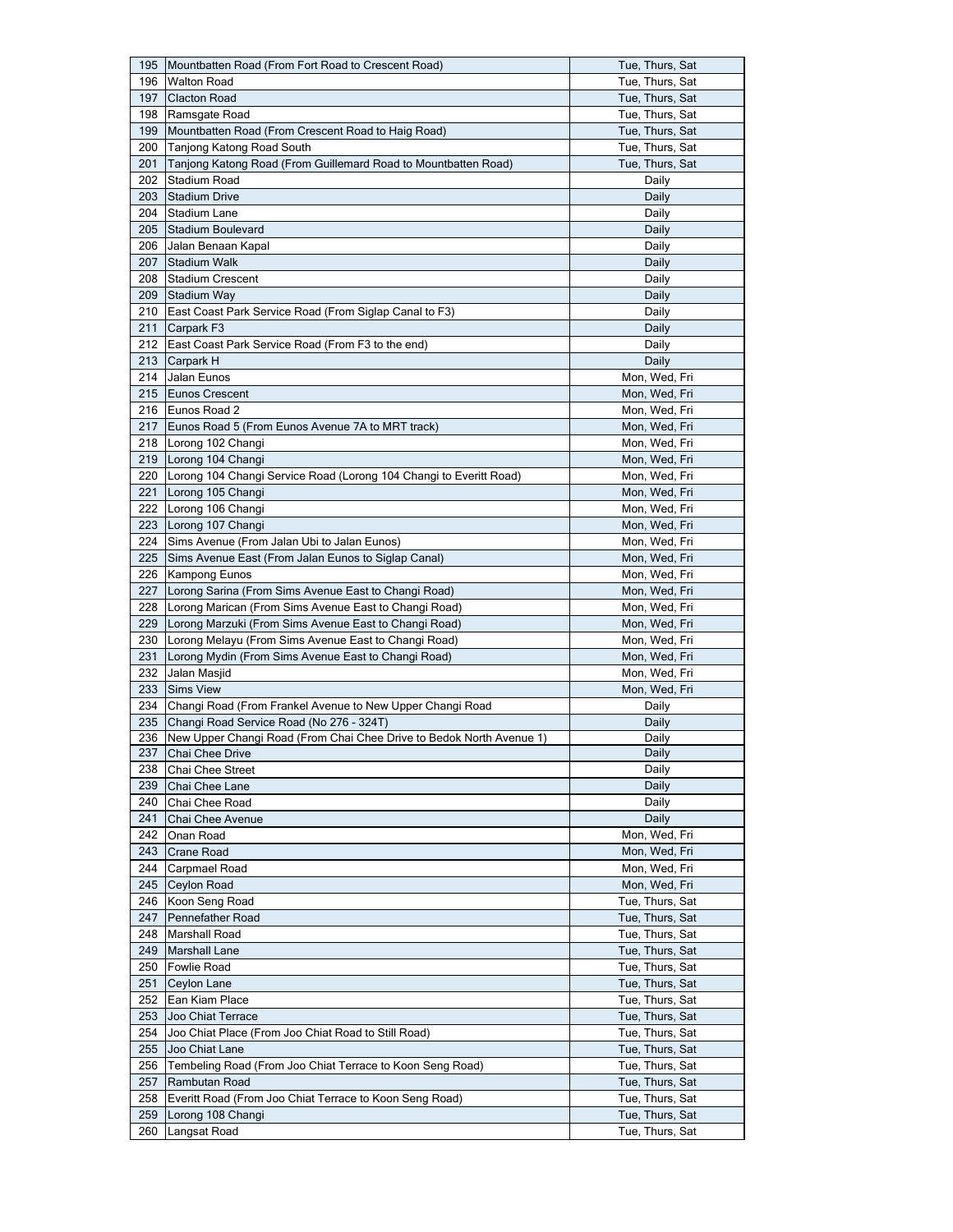| 261 | <b>Mangis Road</b>                                                         | Tue, Thurs, Sat |
|-----|----------------------------------------------------------------------------|-----------------|
| 262 | Chiku Road                                                                 | Tue, Thurs, Sat |
| 263 | <b>Tembeling Lane</b>                                                      | Tue, Thurs, Sat |
| 264 | <b>Everitt Road North</b>                                                  | Tue, Thurs, Sat |
| 265 | Jalan Sayang                                                               | Mon, Wed, Fri   |
| 266 | Jalan Senang                                                               | Mon, Wed, Fri   |
| 267 | Jalan Paras                                                                | Mon, Wed, Fri   |
| 268 | Senang Crescent                                                            | Mon, Wed, Fri   |
| 269 | Jalan Kembangan (From Changi Road to the junction of Lengkong Tiga)        | Mon, Wed, Fri   |
| 270 | Sims Avenue East (From Siglap Canal to Changi Road)                        | Mon, Wed, Fri   |
| 271 | Jalan Senyum                                                               | Mon, Wed, Fri   |
| 272 | Jalan Tamban                                                               | Tue, Thurs, Sat |
| 273 | Jalan Rendang                                                              | Tue, Thurs, Sat |
| 274 | Karikal Lane                                                               | Tue, Thurs, Sat |
| 275 | Martia Road                                                                | Tue, Thurs, Sat |
| 276 | Jalan Sotong                                                               | Tue, Thurs, Sat |
| 277 | Jalan Tenggiri                                                             | Tue, Thurs, Sat |
| 278 | Saint Patrick's Road                                                       | Tue, Thurs, Sat |
| 279 |                                                                            | Tue, Thurs, Sat |
|     | Lorong N Telok Kurau                                                       |                 |
| 280 | Marine Parade Road (From Still Road South to Siglap Canal)                 | Tue, Thurs, Sat |
| 281 | <b>Marine Crescent</b>                                                     | Tue, Thurs, Sat |
| 282 | Marine Terrace                                                             | Tue, Thurs, Sat |
| 283 | Marine Parade Road (From amber Road to Stil Road South)                    | Mon, Wed, Fri   |
| 284 | Marine Parade Central                                                      | Mon, Wed, Fri   |
| 285 | <b>Marine Drive</b>                                                        | Mon, Wed, Fri   |
| 286 | Still Road South (From East Coast Road to Marine Parade Road)              | Mon, Wed, Fri   |
| 287 | Still Road South (From Marine Parade Road to East Coast Park Service Road) | Mon, Wed, Fri   |
| 288 | <b>Lorong Stangee</b>                                                      | Tue, Thurs, Sat |
|     | 289 Stangee Place                                                          | Tue, Thurs, Sat |
| 290 | Stangee Close                                                              | Tue, Thurs, Sat |
| 291 | East Coast Road (From Still Road to Siglap Canal)                          | Tue, Thurs, Sat |
| 292 | Still Road                                                                 | Tue, Thurs, Sat |
| 293 | Still Lane                                                                 | Tue, Thurs, Sat |
| 294 | Chin Cheng Avenue                                                          | Tue, Thurs, Sat |
| 295 | Pulasan Road                                                               | Tue, Thurs, Sat |
| 296 | Lorong Nangka                                                              | Tue, Thurs, Sat |
| 297 | Duku Road                                                                  | Tue, Thurs, Sat |
| 298 | Duku Lane                                                                  | Tue, Thurs, Sat |
| 299 | Duku Place                                                                 | Tue, Thurs, Sat |
| 300 | Sea Avenue                                                                 | Tue, Thurs, Sat |
| 301 | <b>Chapel Road</b>                                                         | Tue, Thurs, Sat |
| 302 | Jago Close                                                                 | Tue, Thurs, Sat |
| 303 | <b>Brooke Road</b>                                                         | Tue, Thurs, Sat |
| 304 | East Coast Road (From Ean Kiam Place to Joo Chiat Road)                    | Tue, Thurs, Sat |
| 305 | East Coast Road (From Joo Chiat Road to Still Road)                        | Tue, Thurs, Sat |
| 306 | Cheow Keng Road                                                            | Tue, Thurs, Sat |
|     | <b>Chapel Close</b>                                                        | Tue, Thurs, Sat |
| 307 |                                                                            | Tue, Thurs, Sat |
| 308 | Rambai Road                                                                |                 |
| 309 | <b>Teng Tong Road</b>                                                      | Tue, Thurs, Sat |
| 310 | Tembeling Road(From Koon Seng Road to East Coast Road)                     | Tue, Thurs, Sat |
| 311 | Everitt Road (From Koon Seng Road to Duku Road)                            | Tue, Thurs, Sat |
| 312 | Lorong 110 Changi                                                          | Tue, Thurs, Sat |
| 313 | Jalan Wakaff                                                               | Tue, Thurs, Sat |
| 314 | Lorong G Telok Kurau                                                       | Tue, Thurs, Sat |
| 315 | Lorong H Telok Kurau                                                       | Tue, Thurs, Sat |
| 316 | Joo Chiat Avenue                                                           | Tue, Thurs, Sat |
| 317 | Joo Chiat Place (From Still Road to Joo Chiat Avenue)                      | Tue, Thurs, Sat |
| 318 | Joo Chiat Walk                                                             | Tue, Thurs, Sat |
| 319 | Lorong J Telok Kurau                                                       | Tue, Thurs, Sat |
| 320 | Lorong Bandang                                                             | Tue, Thurs, Sat |
| 321 | Telok Kurau Road (From Changi Road to Lorong K Telok Kurau)                | Tue, Thurs, Sat |
| 322 | Lorong K Telok Kurau                                                       | Tue, Thurs, Sat |
| 323 | Lorong L Telok Kurau                                                       | Tue, Thurs, Sat |
| 324 | Telok Kurau Road (From Lorong K Telok Kurau to Marine Parade Road)         | Tue, Thurs, Sat |
| 325 | Lorong M Telok Kurau                                                       | Tue, Thurs, Sat |
|     |                                                                            |                 |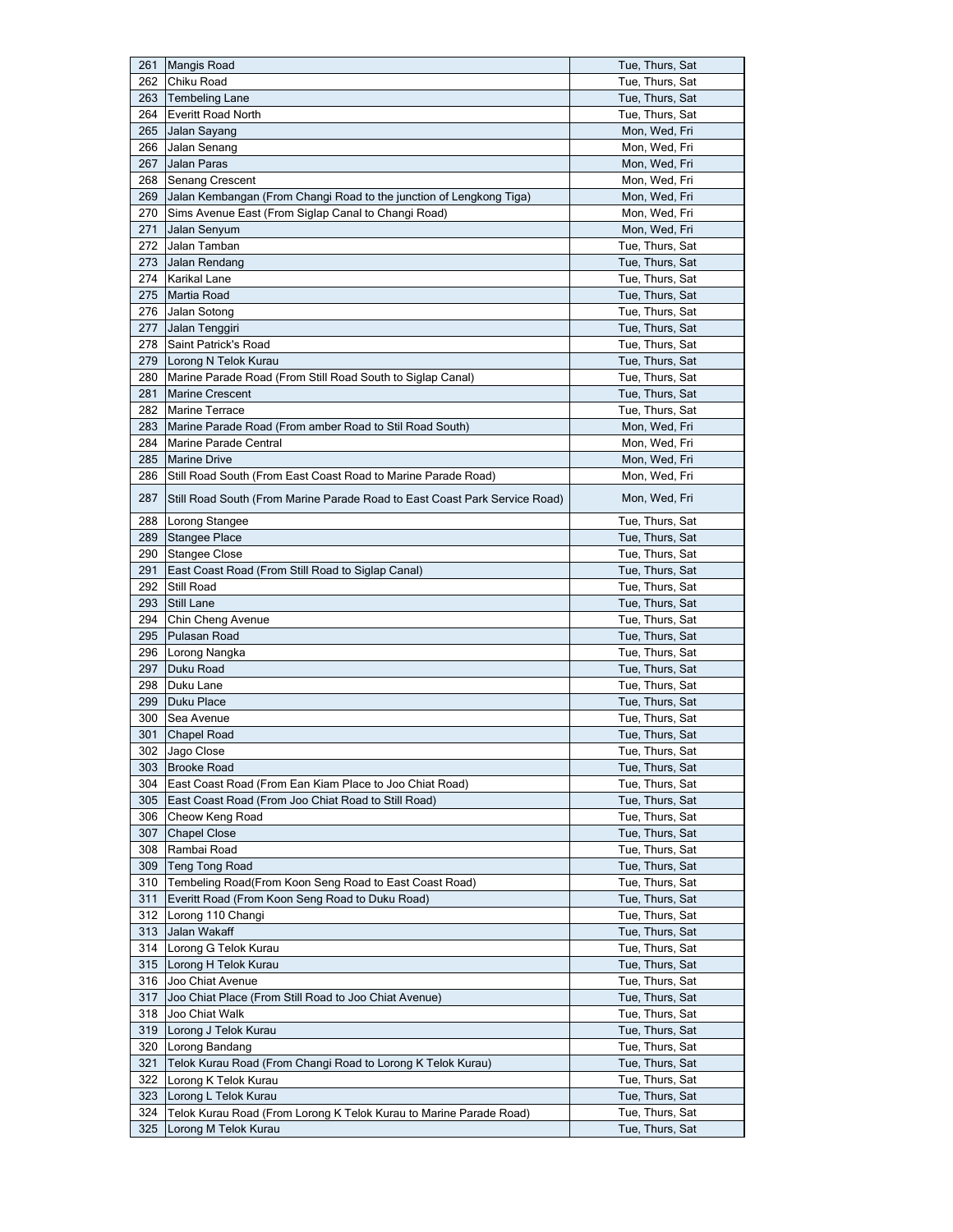|     | 326 Kurau Terrace                                                       | Tue, Thurs, Sat |
|-----|-------------------------------------------------------------------------|-----------------|
| 327 | <b>Kurau Grove</b>                                                      | Tue, Thurs, Sat |
| 328 | Kurau Place                                                             | Tue, Thurs, Sat |
| 329 | Jalan Baiduri                                                           | Tue, Thurs, Sat |
| 330 | <b>Frankel Avenue</b>                                                   | Mon, Wed, Fri   |
| 331 | East Coast Road (From Siglap Canal to Jalan Tua Kong)                   | Mon, Wed, Fri   |
| 332 | East Coast Road Service Road (No 544 -588)                              | Mon, Wed, Fri   |
| 333 | East Coast Road Service Road (No 695D - 727)                            | Mon, Wed, Fri   |
| 334 | Jalan Buloh Perindu                                                     | Mon, Wed, Fri   |
|     |                                                                         |                 |
| 335 | Jalan Puteri Jula Juli                                                  | Mon, Wed, Fri   |
| 336 | Jalan Azam                                                              | Mon, Wed, Fri   |
| 337 | Jalan Selendang Delima                                                  | Mon, Wed, Fri   |
| 338 | Jalan Dondang Sayang                                                    | Mon, Wed, Fri   |
| 339 | Jalan Saudara Ku                                                        | Mon, Wed, Fri   |
| 340 | Jalan Keris                                                             | Mon, Wed, Fri   |
| 341 | <b>Keris Drive</b>                                                      | Mon, Wed, Fri   |
| 342 | East Coast Avenue                                                       | Mon, Wed, Fri   |
| 343 | East Coast Drive                                                        | Mon, Wed, Fri   |
| 344 | <b>Fernwood Terrace</b>                                                 | Mon, Wed, Fri   |
| 345 | <b>East Coast Terrace</b>                                               | Mon, Wed, Fri   |
| 346 | Siglap Road (From Changi Road to Elite Park Avenue)                     | Mon, Wed, Fri   |
| 347 | <b>Fidelio Street</b>                                                   | Mon, Wed, Fri   |
| 348 | Jalan Khairuddin                                                        | Mon, Wed, Fri   |
| 349 | Siglap Road (From Elite Park Avenue to Siglap Link)                     | Mon, Wed, Fri   |
| 350 | Siglap Gardens                                                          | Mon, Wed, Fri   |
| 351 | Marine Parade Road (From Siglap Canal to Siglap Road)                   | Tue, Thurs, Sat |
| 352 | <b>Marine Vista</b>                                                     | Tue, Thurs, Sat |
| 353 | Marine Parade Road (From Siglap Road to Bedok South Avenue 1)           | Tue, Thurs, Sat |
| 354 | Siglap Link                                                             | Tue, Thurs, Sat |
| 355 | Jalan Kampong Siglap                                                    | Tue, Thurs, Sat |
|     | 356 Upper East Coast Road (From Jalan Tua Kong to Bedok South Avenue 1) | Tue, Thurs, Sat |
| 357 | Upper East Coast Road Service Road (No 161 - 163)                       | Tue, Thurs, Sat |
| 358 | Upper East Coast Road Service Road (Part at hse no 161)                 | Tue, Thurs, Sat |
| 359 | Hacienda Grove                                                          | Tue, Thurs, Sat |
| 360 | Jalan Sempadan                                                          | Tue, Thurs, Sat |
| 361 | <b>Tay Lian Teck Drive</b>                                              | Tue, Thurs, Sat |
| 362 | Kee Sun Avenue                                                          | Tue, Thurs, Sat |
| 363 | Palm Avenue                                                             | Tue, Thurs, Sat |
| 364 | Palm Road                                                               | Tue, Thurs, Sat |
| 365 | Tay Lian Teck Road                                                      | Tue, Thurs, Sat |
| 366 | <b>Elliot Road</b>                                                      | Tue, Thurs, Sat |
| 367 | <b>Elliot Walk</b>                                                      | Tue, Thurs, Sat |
| 368 | Nallur Road                                                             | Tue, Thurs, Sat |
|     |                                                                         |                 |
| 369 | Bedok South Avenue 1 (From New Upper Changi Road to Bedok South Road)   | Mon, Wed, Fri   |
| 370 | Bedok South Road (New Upper Changi Road to Bedok South Avenue 2)        | Mon, Wed, Fri   |
| 371 | Bedok South Avenue 1 (From Bedok South Road to Upper East Coast Road)   | Mon, Wed, Fri   |
|     |                                                                         |                 |
| 372 | Bedok South Avenue 1 (From East Coast Park Service Road to Upper East   | Mon, Wed, Fri   |
|     | Coast Road )                                                            |                 |
| 373 | Upper East Coast Road (From Bedok South Avenue 1 to Bedok South Avenue  | Tue, Thurs, Sat |
|     | 3)                                                                      |                 |
| 374 | Primrose Avenue                                                         | Tue, Thurs, Sat |
| 375 | Evergreen Avenue                                                        | Tue, Thurs, Sat |
| 376 | Evergreen Garden                                                        | Tue, Thurs, Sat |
| 377 | Jalan Hajijah                                                           | Tue, Thurs, Sat |
| 378 | Jalan Kupang                                                            | Tue, Thurs, Sat |
| 379 | Jalan Remis                                                             | Tue, Thurs, Sat |
| 380 | Jalan Pokok Serunai                                                     | Tue, Thurs, Sat |
| 381 | <b>Bayshore Road</b>                                                    | Tue, Thurs, Sat |
| 382 | Parbury Avenue                                                          | Tue, Thurs, Sat |
| 383 | Riviera Drive                                                           | Tue, Thurs, Sat |
| 384 | Upper East Coast Road (From Bedok South Avenue 3 to Bedok Road)         | Tue, Thurs, Sat |
| 385 | <b>Entrance to Bus Terminal</b>                                         | Tue, Thurs, Sat |
| 386 | Bedok South Avenue 3(From Bedok South Roadn to Upper East Coast Road)   | Tue, Thurs, Sat |
|     |                                                                         |                 |
| 387 | Bedok South Road (Bedok South Avenue 2 to Upper East Coast Road)        | Tue, Thurs, Sat |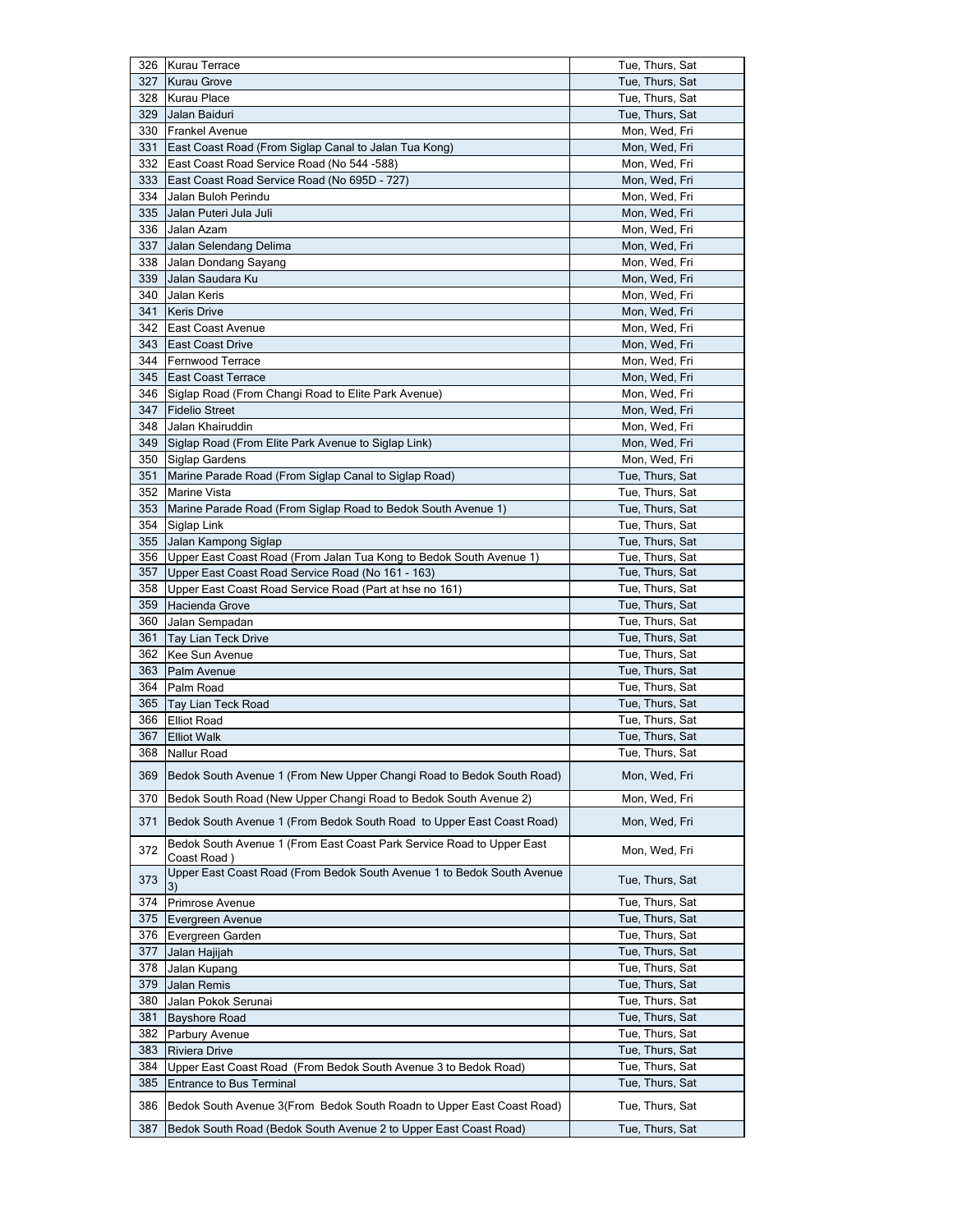| 388 | <b>Bedok South Avenue 2</b>                                          | Tue, Thurs, Sat                |
|-----|----------------------------------------------------------------------|--------------------------------|
| 389 | Bedok South Avenue 3(From New Upper Changi Road to Bedok South Road) | Tue, Thurs, Sat                |
| 390 | <b>Elite Terrace</b>                                                 | Mon, Tue, Wed, Thurs, Fri, Sat |
| 391 | <b>Elite Park Avenue</b>                                             | Mon, Tue, Wed, Thurs, Fri, Sat |
| 392 | Lorong Siglap                                                        | Mon, Tue, Wed, Thurs, Fri, Sat |
| 393 | Siglap Close                                                         | Mon, Tue, Wed, Thurs, Fri, Sat |
| 394 | <b>Second Street</b>                                                 | Mon, Tue, Wed, Thurs, Fri, Sat |
| 395 | <b>First Street</b>                                                  | Mon, Tue, Wed, Thurs, Fri, Sat |
| 396 | <b>Third Street</b>                                                  | Mon, Tue, Wed, Thurs, Fri, Sat |
| 397 | <b>Fourth Street</b>                                                 | Mon, Tue, Wed, Thurs, Fri, Sat |
| 398 | Jalan Jamal                                                          | Mon, Tue, Wed, Thurs, Fri, Sat |
| 399 | Tua Kong Green                                                       | Mon, Wed, Fri                  |
| 400 | Tua Kong Place                                                       | Mon, Wed, Fri                  |
| 401 | Tua Kong Terrace                                                     | Mon, Wed, Fri                  |
| 402 | Tua Kong Walk                                                        | Mon, Wed, Fri                  |
| 403 | Jalan Tua Kong                                                       | Mon, Wed, Fri                  |
| 404 | <b>Figaro Street</b>                                                 | Mon, Wed, Fri                  |
| 405 | <b>Figaro Garden</b>                                                 | Mon, Wed, Fri                  |
| 406 | Woo Mon Chew Road                                                    | Tue, Thurs, Sat                |
| 407 | Jalan Tanah Puteh                                                    | Tue, Thurs, Sat                |
| 408 | Lorong Abu Talib                                                     | Tue, Thurs, Sat                |
| 409 | Palm Drive                                                           | Tue, Thurs, Sat                |
| 410 | Jalan Ulu Siglap                                                     | Tue, Thurs, Sat                |
| 411 | <b>Taman Siglap</b>                                                  | Daily                          |
| 412 | Maria Avenue                                                         | Daily                          |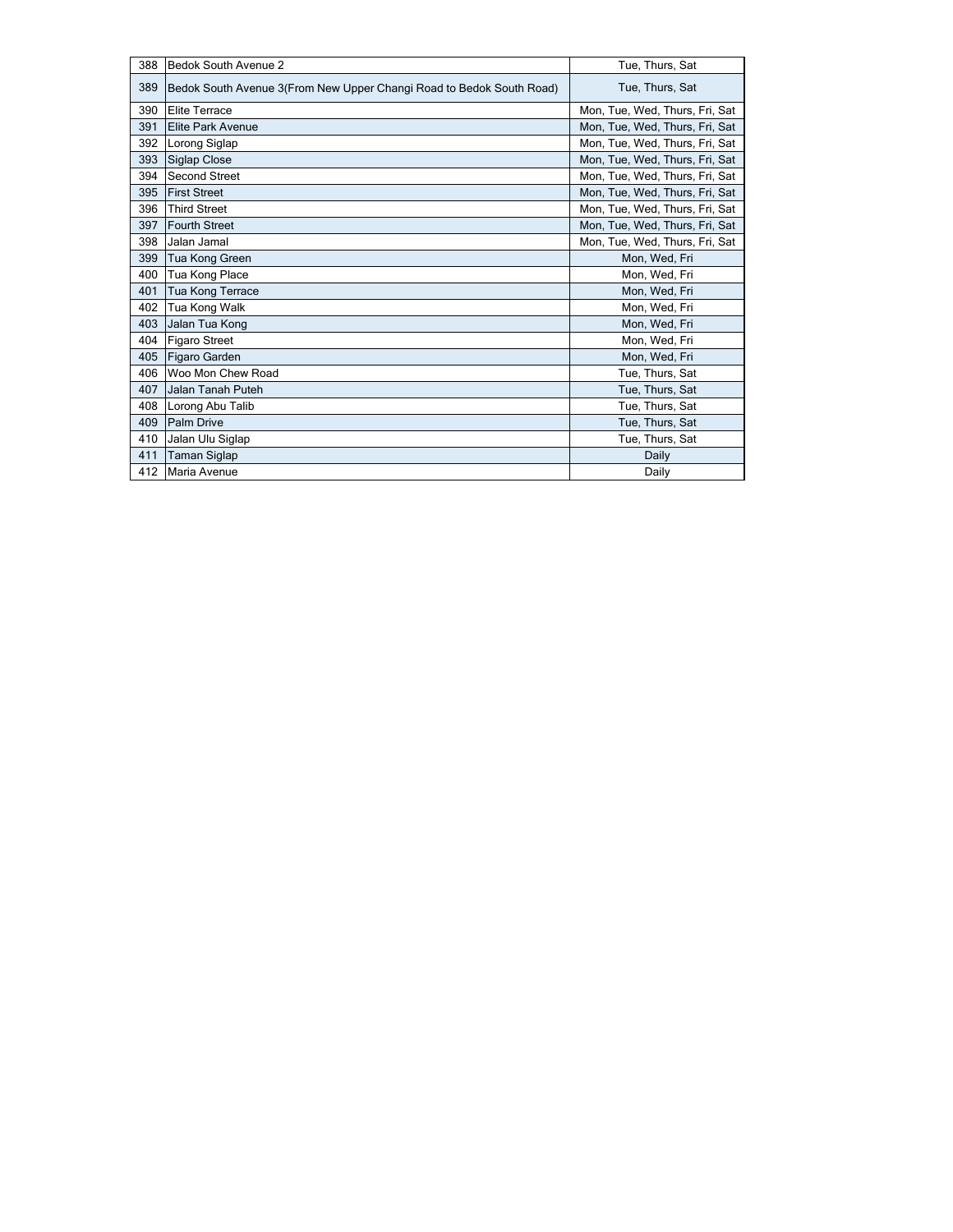| 413        | Terang Bulan Avenue                                                            | Daily                          |
|------------|--------------------------------------------------------------------------------|--------------------------------|
| 414        | Jalan Terang Bulan                                                             | Daily                          |
|            | 415 Swan Lake Avenue                                                           | Daily                          |
| 416        | Jalan Bangsawan                                                                | Daily                          |
| 417        | Jalan Bintang Tiga                                                             | Daily                          |
| 418        | Metropole Drive                                                                | Daily                          |
| 419        | Norma Terrace                                                                  | Daily                          |
| 420        | <b>Rienzi Street</b>                                                           | Daily                          |
| 421        | Ernani Street                                                                  | Daily                          |
| 422        | Dido Street                                                                    | Daily                          |
| 423        | Dafne Street                                                                   | Daily                          |
| 424        | Aida Street                                                                    | Daily                          |
| 425        | <b>Tosca Street</b>                                                            | Daily                          |
| 426        | <b>Tosca Terrace</b>                                                           | Daily                          |
| 427        | <b>Carmen Street</b>                                                           | Daily                          |
| 428        | Carmen Terrace                                                                 | Daily                          |
| 429        | <b>Lakme Street</b>                                                            | Daily                          |
| 430        | Lakme Terrace                                                                  | Daily                          |
| 431        | Bedok North Avenue 3                                                           |                                |
| 432        |                                                                                | Daily                          |
|            | <b>Bedok North Avenue 1</b>                                                    | Daily                          |
| 433        | <b>Bedok North Drive</b>                                                       | Daily                          |
| 434        | <b>Bedok North Interchange</b>                                                 | Daily                          |
| 435        | <b>Bedok North Street 1</b>                                                    | Daily                          |
| 436        | <b>Bedok Central</b>                                                           | Daily                          |
| 437        | New Upper Changi Road (From Bedok North Avenue 1 to Bedok North Avenue<br>3)   | Daily                          |
| 438        | Bedok North Avenue 2                                                           | Daily                          |
| 439        | Bedok North Avenue 4 (From Bedok North Road to Bedok North Street 5)           | Daily                          |
| 440        | Bedok North Street 4                                                           | Daily                          |
| 441        | <b>Bedok North Street 5</b>                                                    | Daily                          |
|            |                                                                                |                                |
| 442        | Bedok North Road (From Bedok North Avenue 3 to New Upper Changi Road)          | Daily                          |
| 443        | <b>Bedok North Street 2</b>                                                    | Daily                          |
| 444        | Upper Changi Road (From Jalan Pari Dedap to Bedok North Avenue 4)              | Daily                          |
|            |                                                                                |                                |
| 445        | Bedok North Avenue 4 (From Bedok North Street 5 to Upper Changi Road)          | Daily                          |
| 446        | Upper Changi Road (From Bedok North Avenue 4 to Sunbird Avenue)                | Daily                          |
| 447        | Upper Changi Road Service Road (No 2 - 34)                                     | Daily                          |
| 448        | Upper Changi Road Service Road (No 468 - 468I)                                 | Daily                          |
| 449        | Upper Changi Road Service Road (No. 387 - 415)                                 | Daily                          |
| 450        | Changi South Lane                                                              | Daily                          |
| 451        | Simei Avenue (From Jalan Angin Laut to Upper Changi Road East)                 | Daily                          |
| 452        | Jalan Tanjong                                                                  | Mon, Wed, Fri                  |
| 453        | Tanah Merah Kechil Road                                                        | Mon, Wed, Fri                  |
| 454        | Tanah Merah Kechil Avenue                                                      | Mon, Wed, Fri                  |
| 455        | Tanah Merah Kechil Ridge                                                       | Mon, Wed, Fri                  |
| 456        | Tanah Merah Kechil Rise                                                        | Mon, Wed, Fri                  |
| 457        | Tanah Merah Kechil Link                                                        | Mon, Wed, Fri                  |
| 458        | Jalan Tanah Rata                                                               | Mon, Wed, Fri                  |
| 459        | <b>Bedok Lane</b>                                                              | Mon, Wed, Fri                  |
| 460        | Bedok Road (From Upper Changi Road to New Upper Changi Road)                   | Mon, Wed, Fri                  |
| 461        | Bedok Road Service Road (No 90 - 122)                                          | Mon, Wed, Fri                  |
| 462        | <b>Bedok Walk</b>                                                              | Mon, Wed, Fri                  |
| 463        | Chempaka Kuning Link                                                           | Mon, Wed, Fri                  |
| 464        | Jalan Chempaka Kuning                                                          | Mon, Wed, Fri                  |
| 465        | <b>Upper Bedok Road</b>                                                        | Mon, Wed, Fri                  |
| 466        | Jalan Chempaka Puteh                                                           | Mon, Wed, Fri                  |
| 467        | New Upper Changi Road (From Bedok North Avenue 3 to Tanah Merah Kechil         | Mon, Wed, Fri                  |
|            | Road)                                                                          |                                |
| 468        | New Upper Changi Road (From Tanah Menah Kechil Road to Bedok Road)             | Mon, Wed, Fri                  |
| 469<br>470 | Bedok Road (From New Upper Changi Road to Bedok Junction)<br><b>Bilal Lane</b> | Mon, Wed, Fri<br>Mon, Wed, Fri |
| 471        | Jalan Bilal                                                                    | Mon, Wed, Fri                  |
| 472        | <b>Bedok Junction</b>                                                          | Mon, Wed, Fri                  |
|            | 473 Upper Changi Road East (From Bedok Road to Upper Changi Link)              | Tue, Thurs, Sat                |
| 474        | Upper Changi Link                                                              | Tue, Thurs, Sat                |
| 475        | Xilin Avenue (From Upper Changi Road East to Changi South Avenue 3)            | Tue, Thurs, Sat                |
| 476        | Koh Sek Lim Road                                                               | Tue, Thurs, Sat                |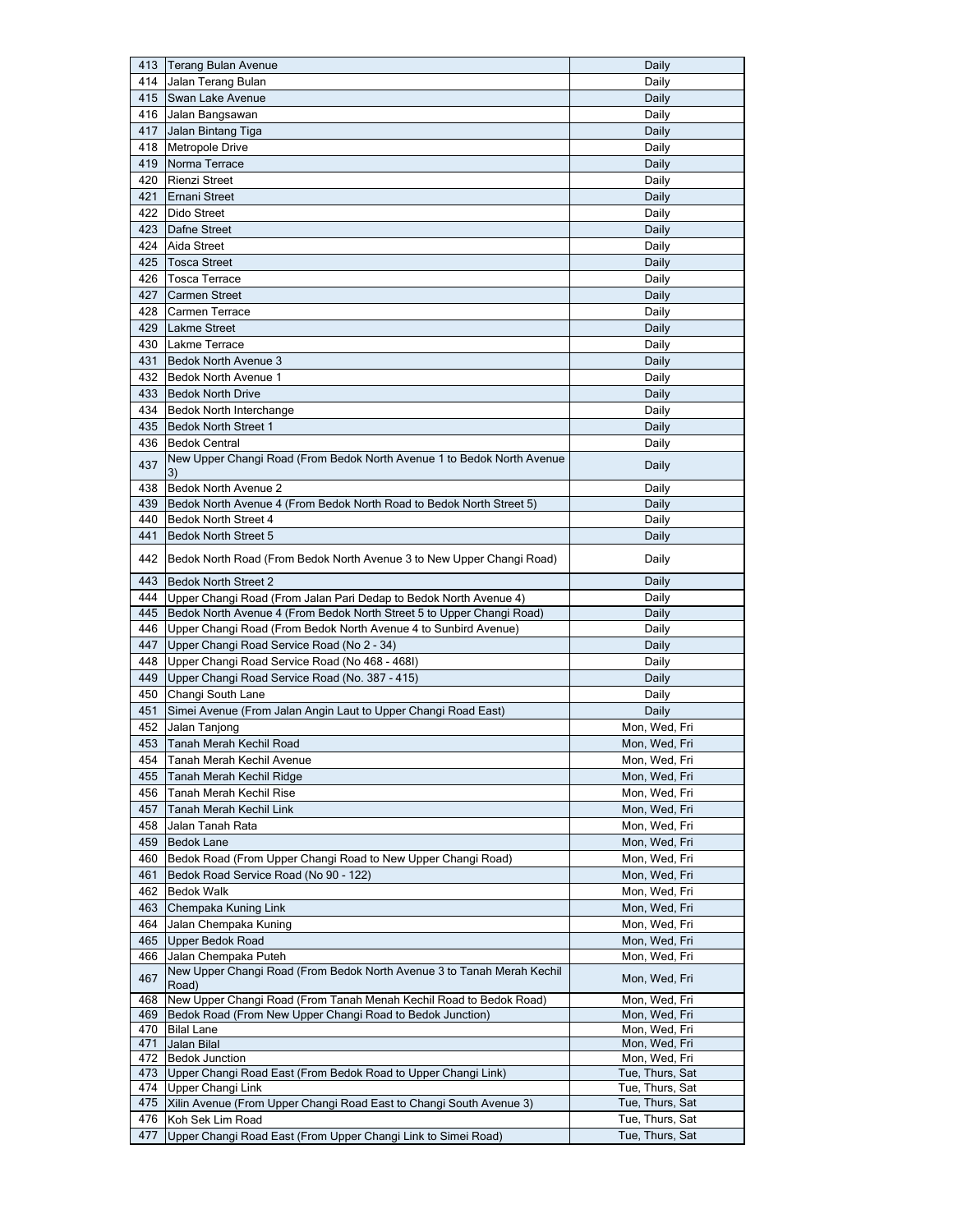| 478        | <b>Expo Drive</b>                                                            | Tue, Thurs, Sat                |
|------------|------------------------------------------------------------------------------|--------------------------------|
| 479        | Somapah Road                                                                 | Tue, Thurs, Sat                |
| 480        | Upper Changi Road East (From Simei Road to PIE)                              | Tue, Thurs, Sat                |
| 481        | Simei Street 4                                                               | Mon, Wed, Fri                  |
| 482        | Jalan Demak                                                                  | Mon, Wed, Fri                  |
| 483        | Jalan Pergam                                                                 | Mon, Wed, Fri                  |
| 484        | Jalan Segam                                                                  | Mon, Wed, Fri                  |
| 485        | Jalan Kuang                                                                  | Mon, Wed, Fri                  |
| 486        | Jalan Pelatok                                                                | Mon, Wed, Fri                  |
| 487        | Seagull Walk                                                                 | Mon, Wed, Fri                  |
| 488        | Simei Road                                                                   | Mon, Wed, Fri                  |
| 489        | Simei Lane                                                                   | Mon, Wed, Fri                  |
| 490        | Jalan Tiga Ratus                                                             | Mon, Wed, Fri                  |
| 491        | Meragi Terrace                                                               | Mon, Wed, Fri                  |
| 492        | Meragi Close                                                                 | Mon, Wed, Fri                  |
| 493        | Meragi Road                                                                  | Mon, Wed, Fri                  |
| 494        | Simei Rise                                                                   | Mon, Wed, Fri                  |
| 495        | Simei Avenue (From PIE to Jalan Angin Laut)                                  | Tue, Thurs, Sat                |
| 496        | Simei Street 1                                                               | Tue, Thurs, Sat                |
| 497        | Simei Street 2                                                               | Tue, Thurs, Sat                |
| 498        | Simei Street 3                                                               | Tue, Thurs, Sat                |
| 499        | Simei Street 6                                                               | Tue, Thurs, Sat                |
| 500        | Simei Street 5                                                               | Tue, Thurs, Sat                |
| 501        | <b>Tampines Street 92</b>                                                    | Tue, Thurs, Sat                |
| 502        | <b>Tampines Street 93</b>                                                    | Tue, Thurs, Sat                |
| 503        | <b>Tampines Street 94</b>                                                    | Tue, Thurs, Sat                |
| 504        | Simei Avenue (From Tampines Avenue 5 to PIE)                                 | Tue, Thurs, Sat                |
| 505        | Jalan Lembah Bedok (Under Construction)                                      | Tue, Thurs, Sat                |
| 506        | <b>Bedok Reservior View</b>                                                  | Tue, Thurs, Sat                |
| 507        | Jalan Soo Bee                                                                | Mon, Wed, Fri                  |
| 508        | Sea Breeze Walk                                                              | Mon, Wed, Fri                  |
| 509        | Sea Breeze Road                                                              | Mon, Wed, Fri                  |
| 510        | Sea Breeze Avenue                                                            | Mon, Wed, Fri                  |
| 511        | Sea Breeze Grove                                                             | Mon, Wed, Fri                  |
| 512<br>513 | Jalan Angin Laut                                                             | Mon, Wed, Fri<br>Mon, Wed, Fri |
| 514        | Guan Soon Avenue<br><b>Harvey Avenue</b>                                     | Mon, Wed, Fri                  |
| 515        | <b>Harvey Close</b>                                                          | Mon, Wed, Fri                  |
| 516        | Harvey Crescent                                                              | Mon, Wed, Fri                  |
| 517        | <b>Sunbird Road</b>                                                          | Mon, Wed, Fri                  |
| 518        | <b>Sunbird Circle</b>                                                        | Mon, Wed, Fri                  |
| 519        | Sunbird Avenue                                                               | Mon, Wed, Fri                  |
|            | 520 Jalan Pari Burong                                                        | Tue, Thurs, Sat                |
| 521        | Jalan Pari Dedap                                                             | Tue, Thurs, Sat                |
| 522        | Jalan Anak Patong                                                            | Tue, Thurs, Sat                |
| 523        | Peakville Avenue                                                             | Tue, Thurs, Sat                |
| 524        | Peakville Walk                                                               | Tue, Thurs, Sat                |
| 525        | Peakville Grove                                                              | Tue, Thurs, Sat                |
| 526        | Peakville Terrace                                                            | Tue, Thurs, Sat                |
| 527        | Jalan Simpang Bedok                                                          | Tue, Thurs, Sat                |
| 528        | Jalan Pari Kikis                                                             | Tue, Thurs, Sat                |
| 529        | Jalan Pari Unak                                                              | Tue, Thurs, Sat                |
| 530        | Pari Dedap Walk                                                              | Tue, Thurs, Sat                |
| 531        | Tanah Merah Coast Road (From Navy Museum to Canal)                           | Mon, Wed, Fri                  |
| 532        | Tanah Merah Coast Road (From Canal to Aviation Park Road)                    | Mon, Wed, Fri                  |
| 533        | Xilin Avenue (From Changi South Avenue 3 to Tanah Merah Coast Road)          | Tue, Thurs, Sat                |
| 534        | Tanah Merah Coast Road (From Xilin Avenue to Changi Coast Walk)              | Tue, Thurs, Sat                |
| 535        | Changi Coast Walk                                                            | Tue, Thurs, Sat                |
| 536        | Tanah Merah Coast Road (From Changi Coast Walk to Tanah Merah Ferry<br>Road) | Tue, Thurs, Sat                |
| 537        | Tanah Merah Ferry Road                                                       | Tue, Thurs, Sat                |
| 538        | Tanah Merah Coast Road (From Tanah Merah Ferry Road to Navy Museum)          | Tue, Thurs, Sat                |
| 539        | Changi South Street 1                                                        | Mon, Wed, Fri                  |
| 540        | Changi South Avenue 3                                                        | Mon, Wed, Fri                  |
| 541        | Changi South Avenue 1                                                        | Mon, Wed, Fri                  |
| 542        | Changi South Street 2                                                        | Mon, Wed, Fri                  |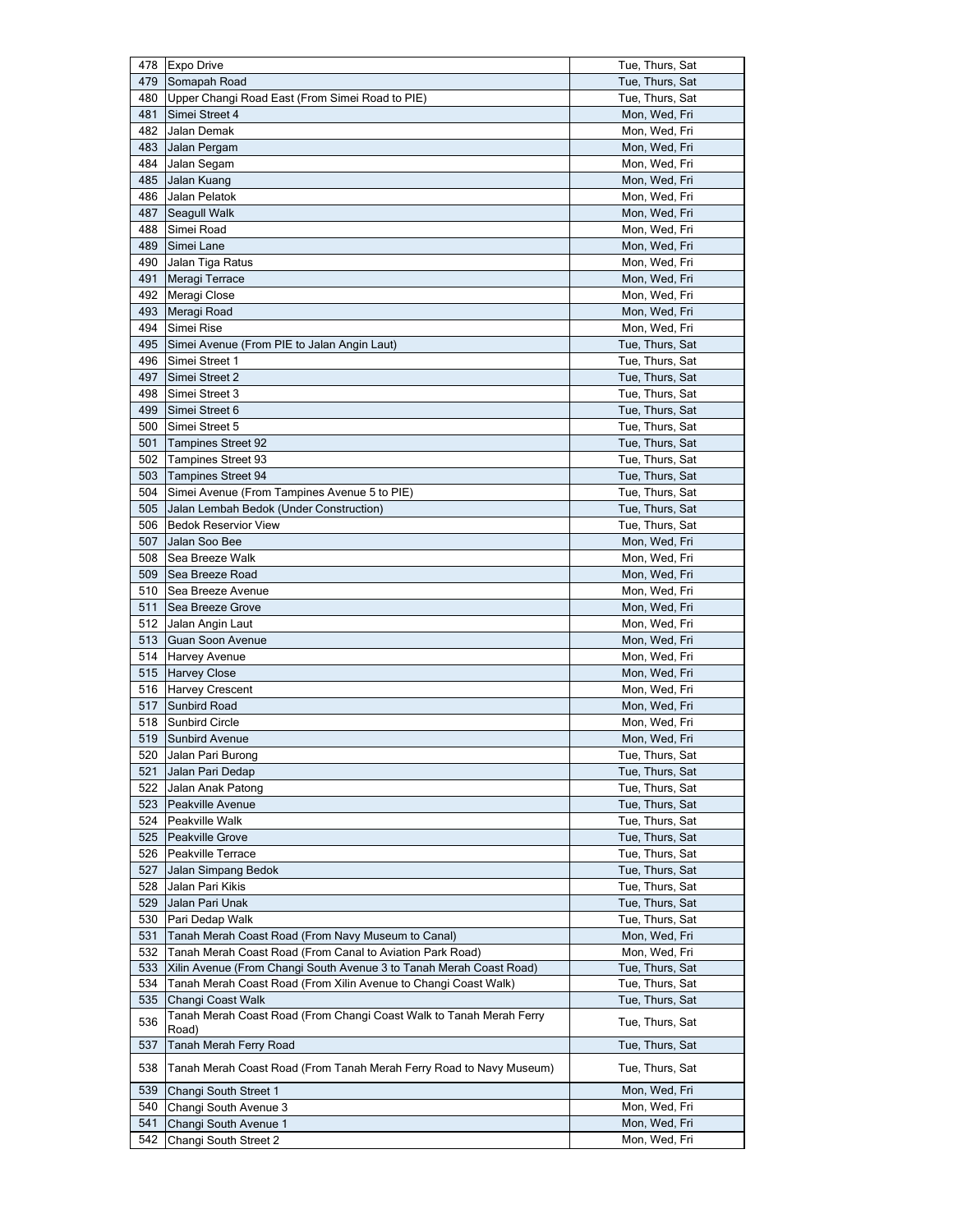|            | Changi South Street 3                                       | Mon, Wed, Fri                      |
|------------|-------------------------------------------------------------|------------------------------------|
| 544        | Changi South Avenue 2                                       | Mon, Wed, Fri                      |
| 545        | Changi Business Park Crescent                               | Mon, Wed, Fri                      |
| 546        | Changi South Avenue 4                                       | Mon, Wed, Fri                      |
| 547        | Changi Business Park Vista                                  | Mon, Wed, Fri                      |
| 548        | Changi Business Park Central 1                              | Mon, Wed, Fri                      |
| 549        | Changi Business Park Avenue 1                               | Mon, Wed, Fri                      |
| 550        | Changi Business Park Central 2                              | Mon, Wed, Fri                      |
| 551        | Changi Business Park Avenue 3                               | Mon, Wed, Fri                      |
| 552        | Changi Coast Road (From Nicoll Drive to Aviation Park Road) | Tue, Thurs, Sat                    |
| 553        | Changi Ferry Road                                           | Tue, Thurs, Sat                    |
| 554        | <b>Aviation Park Road</b>                                   | Tue, Thurs, Sat                    |
| 555        | <b>Nicoll Drive</b>                                         | Tue, Thurs, Sat                    |
| 556        | Farnborough Road                                            | Tue, Thurs, Sat                    |
| 557        | <b>Telok Paku Road</b>                                      | Tue, Thurs, Sat                    |
| 558        | Netheravon Road                                             | Tue, Thurs, Sat                    |
| 559        | <b>Turnhouse Road</b>                                       | Tue, Thurs, Sat                    |
| 560        | <b>Hendon Road</b>                                          | Tue, Thurs, Sat                    |
|            |                                                             |                                    |
| 561<br>562 | Loyang Avenue (From Changi Village Road to Cranwell Road)   | Mon, Wed, Fri                      |
|            | <b>Halton Road</b>                                          | Mon, Wed, Fri                      |
| 563        | Upavon Road                                                 | Mon, Wed, Fri                      |
| 564        | Sealand Road                                                | Mon, Wed, Fri                      |
| 565        | Biggin Hill Road                                            | Mon, Wed, Fri                      |
| 566        | Old Pier Road                                               | Mon, Wed, Fri                      |
| 567        | <b>Andover Road</b>                                         | Mon, Wed, Fri                      |
| 568        | Leuchars Road                                               | Mon, Wed, Fri                      |
| 569        | <b>Cranwell Road</b>                                        | Mon, Wed, Fri                      |
|            | 570 Loyang Avenue (From Cranwell Road to Loyang Way)        | Mon, Wed, Fri                      |
| 571        | Loyang Way (from Loyang Crescent to Loyang Way 2)           | Mon, Wed, Fri                      |
|            | 572   Loyang Crescent                                       | Mon, Wed, Fri                      |
| 573        | Loyang Link                                                 | Mon, Wed, Fri                      |
|            | 574 Loyang Walk                                             | Mon, Wed, Fri                      |
| 575        | Loyang Way 2                                                | Mon, Wed, Fri                      |
|            | 576 Loyang Way 6                                            | Mon, Wed, Fri                      |
| 577        | Loyang Way 4                                                | Mon, Wed, Fri                      |
| 578        | Old Tampines Road                                           | Tue, Thurs, Sat                    |
| 579        | New Loyang Link                                             | Tue, Thurs, Sat                    |
| 580        | Jalan Mariam                                                | Tue, Thurs, Sat                    |
| 581        | Lengkok Mariam                                              |                                    |
|            |                                                             | Tue, Thurs, Sat                    |
|            | 582 Jalan Batalong East                                     | Tue, Thurs, Sat                    |
| 583        | <b>Mariam Close</b>                                         | Tue, Thurs, Sat                    |
| 584        | Mariam Way                                                  | Tue, Thurs, Sat                    |
|            |                                                             |                                    |
| 585<br>586 | Mariam Walk<br>Jalan Chelagi                                | Tue, Thurs, Sat<br>Tue, Thurs, Sat |
| 587        | Jalan Batalong                                              | Tue, Thurs, Sat                    |
|            |                                                             |                                    |
| 588<br>589 | Flora Road<br>Jalan Kelempong                               | Tue, Thurs, Sat                    |
|            |                                                             | Tue, Thurs, Sat                    |
| 590        | Loyang Way (from Loyang Way 2 to Upper Changi Road North)   | Tue, Thurs, Sat                    |
| 591        | Loyang Avenue (From TPE to New Loyang Link)                 | Tue, Thurs, Sat                    |
| 592        | Loyang Avenue (From New Loyang Link to Loyang Way)          | Tue, Thurs, Sat                    |
| 593        | Changi Village Road                                         | Daily                              |
| 594        | Lorong Bekukong                                             | Daily                              |
| 595        | Upper Changi Road North (From TPE to Abingdon Road)         | Tue, Thurs, Sat                    |
| 596        | Tanah Merah Besar Road                                      | Tue, Thurs, Sat                    |
| 597        | Changi North Way                                            | Tue, Thurs, Sat                    |
| 598        | Tanah Merah Besar Lane                                      | Tue, Thurs, Sat                    |
| 599        | <b>Flora Drive</b>                                          | Tue, Thurs, Sat                    |
| 600        | Jalan Mayaanam                                              | Tue, Thurs, Sat                    |
| 601        | Jalan Bena                                                  | Tue, Thurs, Sat                    |
| 602        | Changi North Street 1                                       | Tue, Thurs, Sat                    |
| 603        | Jalan Pernama                                               | Tue, Thurs, Sat                    |
| 604        | Changi North Street 2                                       | Tue, Thurs, Sat                    |
| 605        | Changi North Rise                                           | Tue, Thurs, Sat                    |
| 606        | Changi North Crescent                                       | Tue, Thurs, Sat                    |
| 607        | <b>Toh Crescent</b>                                         | Daily                              |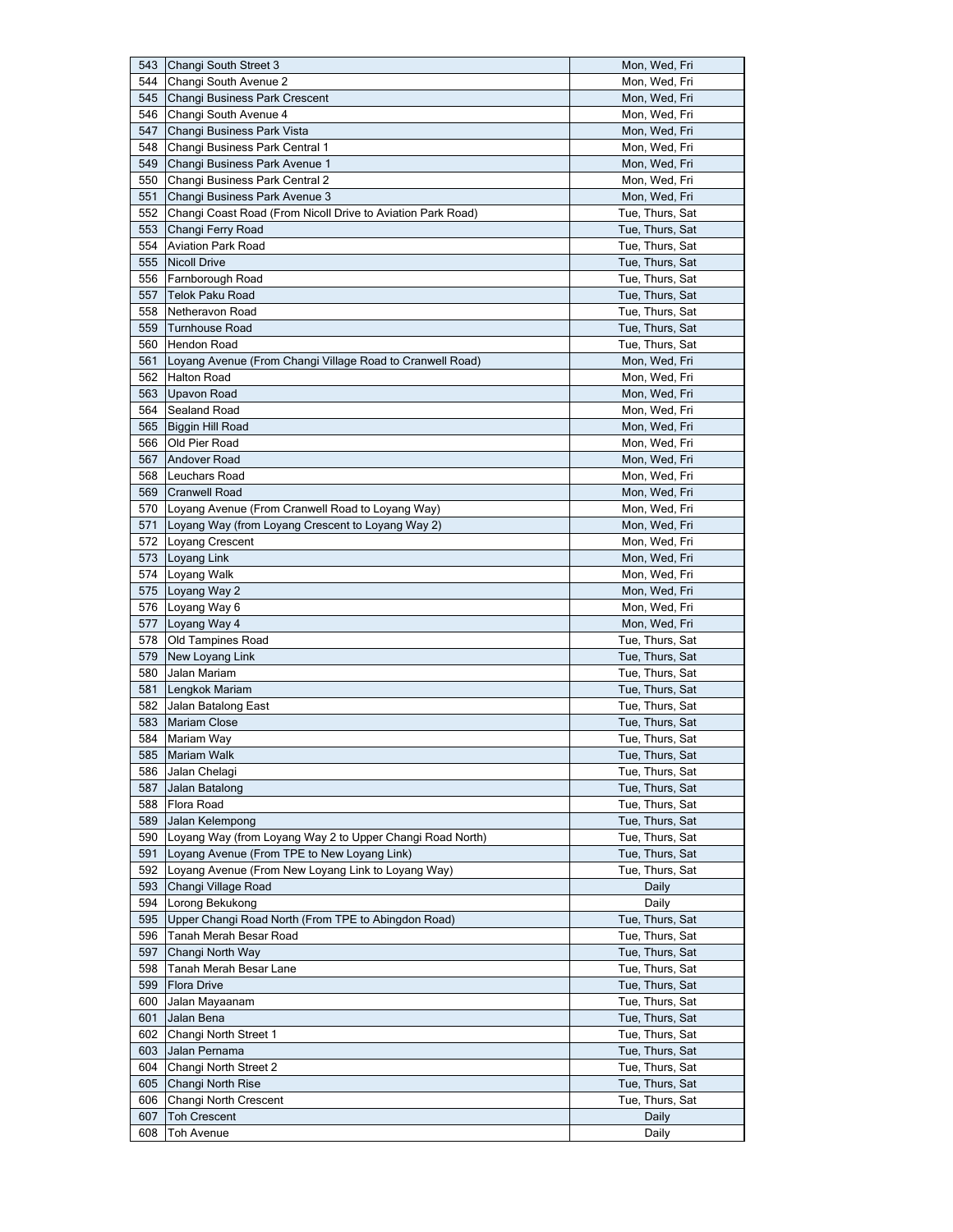| 609 | <b>Toh Street</b>                                                          | Daily  |
|-----|----------------------------------------------------------------------------|--------|
| 610 | Chin Terrace                                                               | Daily  |
| 611 | <b>Toh Drive</b>                                                           | Daily  |
| 612 | Toh Height                                                                 | Daily  |
| 613 | <b>Toh Close</b>                                                           | Daily  |
| 614 | Jalan Sinar Bulan                                                          | Daily  |
| 615 | Jalan Sinar Bintang                                                        | Daily  |
|     | 616 Loyang Rise                                                            | Daily  |
| 617 | Loyang View                                                                | Daily  |
| 618 | Cosford Road                                                               | Daily  |
| 619 | Abingdon Road                                                              | Daily  |
| 620 | Upper Changi Road North (From Abingdon Road to the end)                    | Daily  |
| 621 | <b>Calshot Road</b>                                                        | Daily  |
| 622 | Guillemard Road (From Lorong 22 Geylang to Geylang Road)                   | Hourly |
| 623 | Lorong 40 Geylang                                                          | Hourly |
|     | 624 Lorong 42 Geylang                                                      | Hourly |
| 625 | Lorong 44 Geylang                                                          | Hourly |
| 626 | Geylang Road (From Lorong 22 to Changi Road)                               | Hourly |
| 627 | Lorong 36 Geylang                                                          | Hourly |
| 628 | Lorong 38 Geylang                                                          | Hourly |
| 629 | Lorong 22 Geylang                                                          | Hourly |
| 630 | Lorong 24 Geylang                                                          | Hourly |
| 631 | Lorong 24A Geylang                                                         | Hourly |
|     | 632 Lorong 26 Geylang                                                      | Hourly |
| 633 | Lorong 28 Geylang                                                          | Hourly |
| 634 | Lorong 30 Geylang                                                          | Hourly |
| 635 | Lorong 32 Geylang                                                          | Hourly |
| 636 | Lorong 34 Geylang                                                          | Hourly |
| 637 | Jalan Molek                                                                | Hourly |
| 638 | Jalan Suka                                                                 | Hourly |
| 639 | Geylang East Avenue 1 (From Aljunied MRT to Sims Avenue)                   | Hourly |
| 640 | Geylang East Avenue 2 (From Aljunied MRT to Sims Avenue)                   | Hourly |
| 641 | Sims Avenue (From Aljunied Road to Paya Lebar Road)                        | Hourly |
| 642 | Aljunied Road (From Aljunied MRT to Geylang Road)                          | Hourly |
| 643 | Lorong 25 Geylang                                                          | Hourly |
| 644 | Lorong 25A Geylang                                                         | Hourly |
| 645 | Lorong 27 Geylang                                                          | Hourly |
| 646 | Lorong 27A Geylang                                                         | Hourly |
| 647 | Lorong 29 Geylang                                                          | Hourly |
|     | 648 Lorong 31 Geylang                                                      | Hourly |
|     | 649 Lorong 33 Geylang                                                      | Hourly |
| 650 | Lorong 35 Geylang                                                          | Hourly |
|     | 651 Lorong 37 Geylang                                                      | Hourly |
|     | 652 Lorong 39 Geylang                                                      | Hourly |
| 653 | Lorong 41 Geylang                                                          | Hourly |
| 654 | Paya Lebar Road (From Eunos Avenue 5 to Geylang Road)                      | Hourly |
|     | Eunos Avenue 5 (From Paya Lebar Road to Junction of Eunos Road 8, inc Slip |        |
| 655 | Road)                                                                      | Hourly |
| 656 | Paya Lebar Link                                                            | Hourly |
| 657 | Sims Avenue (From Paya Lebar Road to Jalan Ubi)                            | Hourly |
| 658 | Tanjong Katong Road (From Sims Avenue to Guillemard Road)                  | Hourly |
| 659 | Lorong Sireh Pinang                                                        | Hourly |
| 660 | Engku aman Road                                                            | Hourly |
| 661 | Eunos Road 2                                                               | Hourly |
| 662 | Eunos Road 5 (From MRT Track to Sims Avenue)                               | Hourly |
| 663 | Eunos Road 8 (From Sims Avenue to Eunos Avenue 5)                          | Hourly |
| 664 | Geylang Serai                                                              | Hourly |
| 665 | Jalan Turi                                                                 | Hourly |
| 666 | Jalan Ubi                                                                  | Hourly |
| 667 | Changi Road (From Jalan Turi to Frankel Avenue)                            | Hourly |
| 668 | Jalan Eunos (From Eunos MRT station to Changi Road)                        | Hourly |
| 669 | Joo Chiat Road                                                             | Hourly |
| 670 | Lorong 101 Changi                                                          | Hourly |
| 671 | Joo Chiat Terrace (From Joo Chiat Road to Lorong 101 Changi)               | Hourly |
| 672 | <b>Aljunied Road</b>                                                       | Hourly |
|     |                                                                            |        |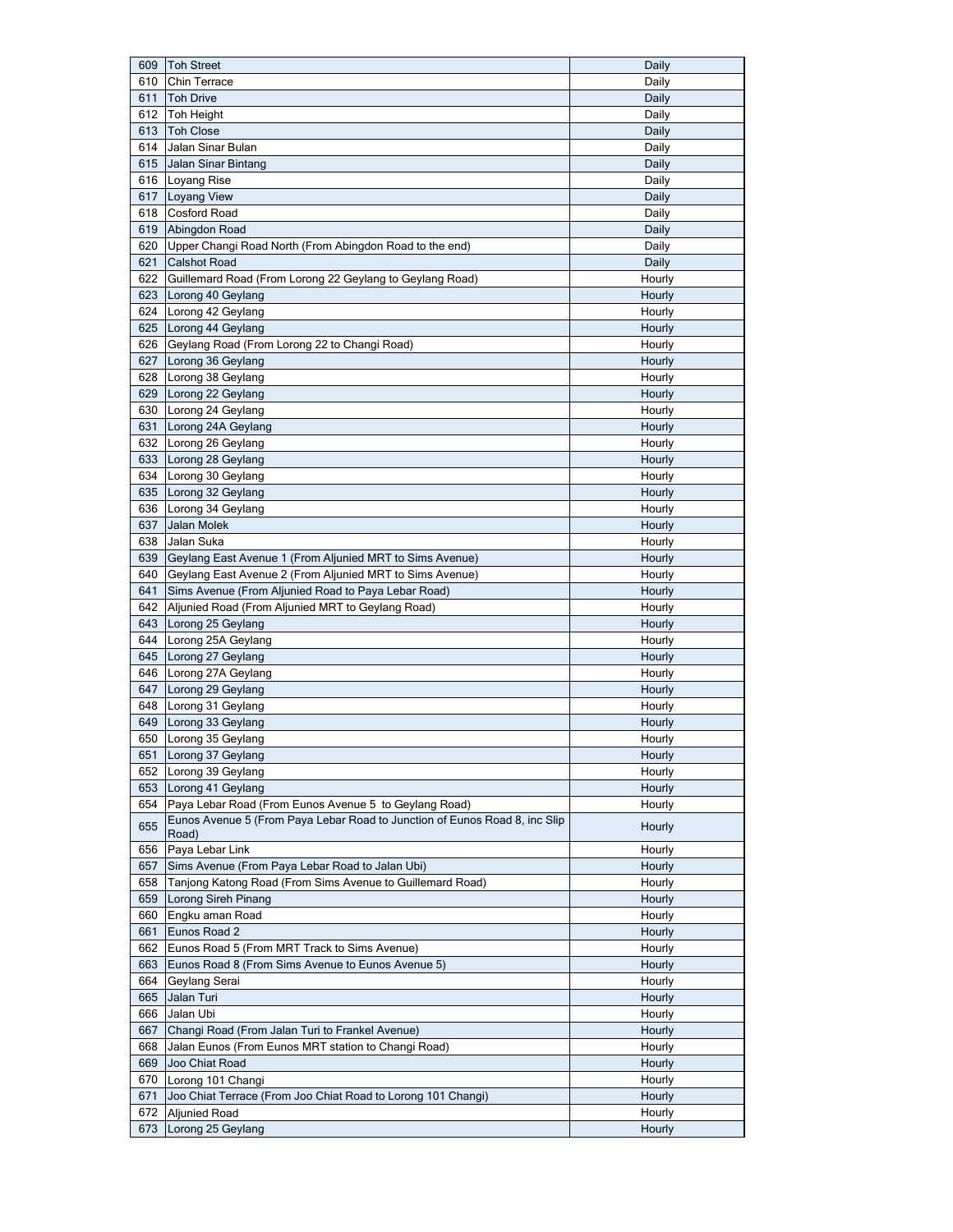| 674 | <b>Sims Avenue</b>         | Hourly |
|-----|----------------------------|--------|
| 675 | Geylang Road               | Hourly |
| 676 | <b>Guillemard Road</b>     | Hourly |
| 677 | Lorong 24 Geylang          | Hourly |
| 678 | Geylang East Avenue 2      | Hourly |
| 679 | Jalan Ubi                  | Hourly |
| 680 | Jalan Turi                 | Hourly |
| 681 | Changi Road                | Hourly |
| 682 | Joo Chiat Road             | Hourly |
| 683 | <b>Tanjong Katong Road</b> | Hourly |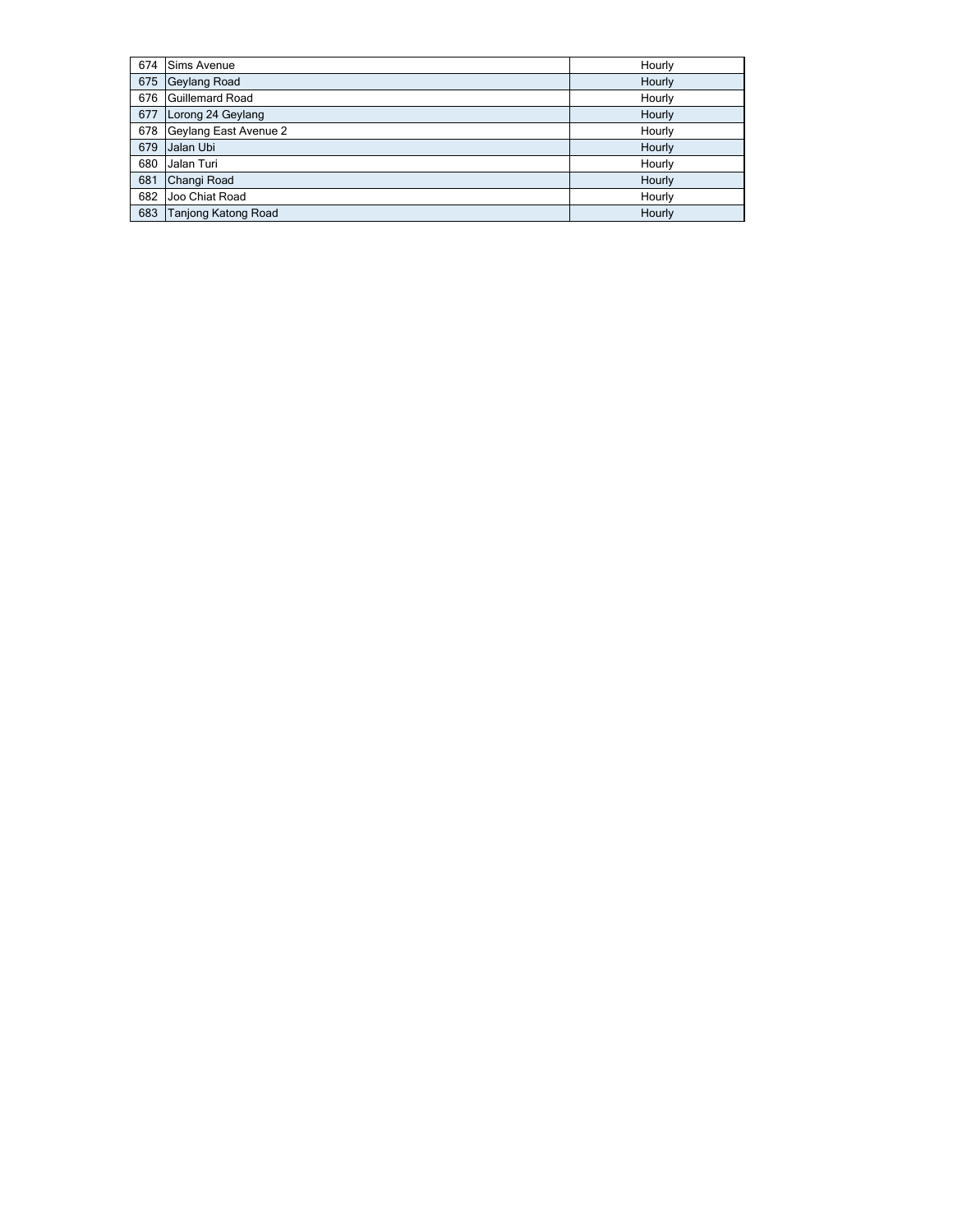## IPC Drains (Desilting & Flushing)

Frequency : Open Drain - Monthly & Closed Drain - Once in Two Months

| $\mathbf{1}$<br>Little Road<br>Monthly<br>$\overline{2}$<br>Monthly<br>Pereira Road<br>3<br>Kim Chuan Road<br>Monthly<br>$\overline{4}$<br>Kim Chuan Drive<br>Monthly<br>5<br>Kim Chuan Lane<br>Monthly<br>6<br>Kim Chuan Terrace<br>Monthly<br>$\overline{7}$<br>Tai Seng Avenue<br>Monthly<br>8<br>Tai Seng Drive<br>Monthly<br>$9\,$<br>Monthly<br>Merpati Road<br>10<br>Mattar Road<br>Monthly<br>11<br>Sallim Road<br>Monthly<br>12<br>Circuit Road<br>Monthly<br>13<br>Paya Lebar Way<br>Monthly<br>14<br>Aljunied Road (From Pelton canal to Aljunied MRT Station)<br>Monthly<br>15<br>Geylang East Central<br>Monthly<br>16<br>Geylang East Avenue 2<br>Monthly<br>17<br>Monthly<br><b>Aljunied Avenue 1</b><br>18<br><b>Aljunied Avenue 2</b><br>Monthly<br>19<br><b>Aljunied Avenue 3</b><br>Monthly<br>20<br>Aljunied Avenue 4<br>Monthly<br>21<br>Aljunied Avenue 5<br>Monthly<br>22<br><b>Aljunied Crescent</b><br>Monthly<br>23<br>Lorong Ah Soo<br>Monthly<br>24<br>Lim Teck Boo Road<br>Monthly<br>25<br><b>Mount Vernon Road</b><br>Monthly<br>26<br>Vernon Park<br>Monthly<br>27<br>Jalan Bunga Rampai<br>Monthly<br>28<br>Joo Seng Road<br>Monthly<br>29<br><b>Upper Aljunied Link</b><br>Monthly<br>30<br>Kampong ampat<br>Monthly<br>31<br>Jalan Mesin<br>Monthly<br>32<br>Shaw Road<br>Monthly<br>33<br><b>Burn Road</b><br>Monthly<br>34<br>Harrison Road<br>Monthly<br>35<br>Playfair Road<br>Monthly<br><b>Irving Place</b><br>36<br>Monthly<br>37<br><b>Irving Road</b><br>Monthly<br>38<br>Harper Road<br>Monthly<br>39<br>Mactaggart Road<br>Monthly<br>40<br>Monthly<br>Harvey Road<br>41<br><b>Howard Road</b><br>Monthly<br>42<br>Davidson Road<br>Monthly<br>43<br>Monthly<br>Jalan Melor<br>44<br>Jalan Chengkek<br>Monthly<br>45<br>Monthly<br>Jalan Belangkas<br>46<br>Jalan Jermin<br>Monthly<br>47<br>Monthly<br>Jalan Sikudangan<br>48<br>Jalan Raya<br>Monthly<br>Jalan Anggerek<br>49<br>Monthly<br>Happy Avenue Central<br>50<br>Monthly<br>51<br><b>Happy Avenue East</b><br>Monthly<br>52<br>Happy Avenue North<br>Monthly<br>53<br><b>Happy Avenue West</b><br>Monthly<br>54<br>Tanjong Rhu Road<br>Monthly<br>55<br>Monthly<br>Fort Road<br>Arthur Road<br>56<br>Monthly<br>57<br>Meyer Road<br>Monthly<br>58<br>Meyer Place<br>Monthly<br>59<br>Goodman Road<br>Monthly<br>60<br>Boscombe Road<br>Monthly<br>61<br>Parkstone Road<br>Monthly<br>62<br>Branksome Road<br>Monthly | S/N | Location | <b>Frequency of Cleaning</b> |
|-------------------------------------------------------------------------------------------------------------------------------------------------------------------------------------------------------------------------------------------------------------------------------------------------------------------------------------------------------------------------------------------------------------------------------------------------------------------------------------------------------------------------------------------------------------------------------------------------------------------------------------------------------------------------------------------------------------------------------------------------------------------------------------------------------------------------------------------------------------------------------------------------------------------------------------------------------------------------------------------------------------------------------------------------------------------------------------------------------------------------------------------------------------------------------------------------------------------------------------------------------------------------------------------------------------------------------------------------------------------------------------------------------------------------------------------------------------------------------------------------------------------------------------------------------------------------------------------------------------------------------------------------------------------------------------------------------------------------------------------------------------------------------------------------------------------------------------------------------------------------------------------------------------------------------------------------------------------------------------------------------------------------------------------------------------------------------------------------------------------------------------------------------------------------------------------------------------------------------------------------------------------------------------------------------------------------------------------------------------------------------------------------------------------------------|-----|----------|------------------------------|
|                                                                                                                                                                                                                                                                                                                                                                                                                                                                                                                                                                                                                                                                                                                                                                                                                                                                                                                                                                                                                                                                                                                                                                                                                                                                                                                                                                                                                                                                                                                                                                                                                                                                                                                                                                                                                                                                                                                                                                                                                                                                                                                                                                                                                                                                                                                                                                                                                               |     |          |                              |
|                                                                                                                                                                                                                                                                                                                                                                                                                                                                                                                                                                                                                                                                                                                                                                                                                                                                                                                                                                                                                                                                                                                                                                                                                                                                                                                                                                                                                                                                                                                                                                                                                                                                                                                                                                                                                                                                                                                                                                                                                                                                                                                                                                                                                                                                                                                                                                                                                               |     |          |                              |
|                                                                                                                                                                                                                                                                                                                                                                                                                                                                                                                                                                                                                                                                                                                                                                                                                                                                                                                                                                                                                                                                                                                                                                                                                                                                                                                                                                                                                                                                                                                                                                                                                                                                                                                                                                                                                                                                                                                                                                                                                                                                                                                                                                                                                                                                                                                                                                                                                               |     |          |                              |
|                                                                                                                                                                                                                                                                                                                                                                                                                                                                                                                                                                                                                                                                                                                                                                                                                                                                                                                                                                                                                                                                                                                                                                                                                                                                                                                                                                                                                                                                                                                                                                                                                                                                                                                                                                                                                                                                                                                                                                                                                                                                                                                                                                                                                                                                                                                                                                                                                               |     |          |                              |
|                                                                                                                                                                                                                                                                                                                                                                                                                                                                                                                                                                                                                                                                                                                                                                                                                                                                                                                                                                                                                                                                                                                                                                                                                                                                                                                                                                                                                                                                                                                                                                                                                                                                                                                                                                                                                                                                                                                                                                                                                                                                                                                                                                                                                                                                                                                                                                                                                               |     |          |                              |
|                                                                                                                                                                                                                                                                                                                                                                                                                                                                                                                                                                                                                                                                                                                                                                                                                                                                                                                                                                                                                                                                                                                                                                                                                                                                                                                                                                                                                                                                                                                                                                                                                                                                                                                                                                                                                                                                                                                                                                                                                                                                                                                                                                                                                                                                                                                                                                                                                               |     |          |                              |
|                                                                                                                                                                                                                                                                                                                                                                                                                                                                                                                                                                                                                                                                                                                                                                                                                                                                                                                                                                                                                                                                                                                                                                                                                                                                                                                                                                                                                                                                                                                                                                                                                                                                                                                                                                                                                                                                                                                                                                                                                                                                                                                                                                                                                                                                                                                                                                                                                               |     |          |                              |
|                                                                                                                                                                                                                                                                                                                                                                                                                                                                                                                                                                                                                                                                                                                                                                                                                                                                                                                                                                                                                                                                                                                                                                                                                                                                                                                                                                                                                                                                                                                                                                                                                                                                                                                                                                                                                                                                                                                                                                                                                                                                                                                                                                                                                                                                                                                                                                                                                               |     |          |                              |
|                                                                                                                                                                                                                                                                                                                                                                                                                                                                                                                                                                                                                                                                                                                                                                                                                                                                                                                                                                                                                                                                                                                                                                                                                                                                                                                                                                                                                                                                                                                                                                                                                                                                                                                                                                                                                                                                                                                                                                                                                                                                                                                                                                                                                                                                                                                                                                                                                               |     |          |                              |
|                                                                                                                                                                                                                                                                                                                                                                                                                                                                                                                                                                                                                                                                                                                                                                                                                                                                                                                                                                                                                                                                                                                                                                                                                                                                                                                                                                                                                                                                                                                                                                                                                                                                                                                                                                                                                                                                                                                                                                                                                                                                                                                                                                                                                                                                                                                                                                                                                               |     |          |                              |
|                                                                                                                                                                                                                                                                                                                                                                                                                                                                                                                                                                                                                                                                                                                                                                                                                                                                                                                                                                                                                                                                                                                                                                                                                                                                                                                                                                                                                                                                                                                                                                                                                                                                                                                                                                                                                                                                                                                                                                                                                                                                                                                                                                                                                                                                                                                                                                                                                               |     |          |                              |
|                                                                                                                                                                                                                                                                                                                                                                                                                                                                                                                                                                                                                                                                                                                                                                                                                                                                                                                                                                                                                                                                                                                                                                                                                                                                                                                                                                                                                                                                                                                                                                                                                                                                                                                                                                                                                                                                                                                                                                                                                                                                                                                                                                                                                                                                                                                                                                                                                               |     |          |                              |
|                                                                                                                                                                                                                                                                                                                                                                                                                                                                                                                                                                                                                                                                                                                                                                                                                                                                                                                                                                                                                                                                                                                                                                                                                                                                                                                                                                                                                                                                                                                                                                                                                                                                                                                                                                                                                                                                                                                                                                                                                                                                                                                                                                                                                                                                                                                                                                                                                               |     |          |                              |
|                                                                                                                                                                                                                                                                                                                                                                                                                                                                                                                                                                                                                                                                                                                                                                                                                                                                                                                                                                                                                                                                                                                                                                                                                                                                                                                                                                                                                                                                                                                                                                                                                                                                                                                                                                                                                                                                                                                                                                                                                                                                                                                                                                                                                                                                                                                                                                                                                               |     |          |                              |
|                                                                                                                                                                                                                                                                                                                                                                                                                                                                                                                                                                                                                                                                                                                                                                                                                                                                                                                                                                                                                                                                                                                                                                                                                                                                                                                                                                                                                                                                                                                                                                                                                                                                                                                                                                                                                                                                                                                                                                                                                                                                                                                                                                                                                                                                                                                                                                                                                               |     |          |                              |
|                                                                                                                                                                                                                                                                                                                                                                                                                                                                                                                                                                                                                                                                                                                                                                                                                                                                                                                                                                                                                                                                                                                                                                                                                                                                                                                                                                                                                                                                                                                                                                                                                                                                                                                                                                                                                                                                                                                                                                                                                                                                                                                                                                                                                                                                                                                                                                                                                               |     |          |                              |
|                                                                                                                                                                                                                                                                                                                                                                                                                                                                                                                                                                                                                                                                                                                                                                                                                                                                                                                                                                                                                                                                                                                                                                                                                                                                                                                                                                                                                                                                                                                                                                                                                                                                                                                                                                                                                                                                                                                                                                                                                                                                                                                                                                                                                                                                                                                                                                                                                               |     |          |                              |
|                                                                                                                                                                                                                                                                                                                                                                                                                                                                                                                                                                                                                                                                                                                                                                                                                                                                                                                                                                                                                                                                                                                                                                                                                                                                                                                                                                                                                                                                                                                                                                                                                                                                                                                                                                                                                                                                                                                                                                                                                                                                                                                                                                                                                                                                                                                                                                                                                               |     |          |                              |
|                                                                                                                                                                                                                                                                                                                                                                                                                                                                                                                                                                                                                                                                                                                                                                                                                                                                                                                                                                                                                                                                                                                                                                                                                                                                                                                                                                                                                                                                                                                                                                                                                                                                                                                                                                                                                                                                                                                                                                                                                                                                                                                                                                                                                                                                                                                                                                                                                               |     |          |                              |
|                                                                                                                                                                                                                                                                                                                                                                                                                                                                                                                                                                                                                                                                                                                                                                                                                                                                                                                                                                                                                                                                                                                                                                                                                                                                                                                                                                                                                                                                                                                                                                                                                                                                                                                                                                                                                                                                                                                                                                                                                                                                                                                                                                                                                                                                                                                                                                                                                               |     |          |                              |
|                                                                                                                                                                                                                                                                                                                                                                                                                                                                                                                                                                                                                                                                                                                                                                                                                                                                                                                                                                                                                                                                                                                                                                                                                                                                                                                                                                                                                                                                                                                                                                                                                                                                                                                                                                                                                                                                                                                                                                                                                                                                                                                                                                                                                                                                                                                                                                                                                               |     |          |                              |
|                                                                                                                                                                                                                                                                                                                                                                                                                                                                                                                                                                                                                                                                                                                                                                                                                                                                                                                                                                                                                                                                                                                                                                                                                                                                                                                                                                                                                                                                                                                                                                                                                                                                                                                                                                                                                                                                                                                                                                                                                                                                                                                                                                                                                                                                                                                                                                                                                               |     |          |                              |
|                                                                                                                                                                                                                                                                                                                                                                                                                                                                                                                                                                                                                                                                                                                                                                                                                                                                                                                                                                                                                                                                                                                                                                                                                                                                                                                                                                                                                                                                                                                                                                                                                                                                                                                                                                                                                                                                                                                                                                                                                                                                                                                                                                                                                                                                                                                                                                                                                               |     |          |                              |
|                                                                                                                                                                                                                                                                                                                                                                                                                                                                                                                                                                                                                                                                                                                                                                                                                                                                                                                                                                                                                                                                                                                                                                                                                                                                                                                                                                                                                                                                                                                                                                                                                                                                                                                                                                                                                                                                                                                                                                                                                                                                                                                                                                                                                                                                                                                                                                                                                               |     |          |                              |
|                                                                                                                                                                                                                                                                                                                                                                                                                                                                                                                                                                                                                                                                                                                                                                                                                                                                                                                                                                                                                                                                                                                                                                                                                                                                                                                                                                                                                                                                                                                                                                                                                                                                                                                                                                                                                                                                                                                                                                                                                                                                                                                                                                                                                                                                                                                                                                                                                               |     |          |                              |
|                                                                                                                                                                                                                                                                                                                                                                                                                                                                                                                                                                                                                                                                                                                                                                                                                                                                                                                                                                                                                                                                                                                                                                                                                                                                                                                                                                                                                                                                                                                                                                                                                                                                                                                                                                                                                                                                                                                                                                                                                                                                                                                                                                                                                                                                                                                                                                                                                               |     |          |                              |
|                                                                                                                                                                                                                                                                                                                                                                                                                                                                                                                                                                                                                                                                                                                                                                                                                                                                                                                                                                                                                                                                                                                                                                                                                                                                                                                                                                                                                                                                                                                                                                                                                                                                                                                                                                                                                                                                                                                                                                                                                                                                                                                                                                                                                                                                                                                                                                                                                               |     |          |                              |
|                                                                                                                                                                                                                                                                                                                                                                                                                                                                                                                                                                                                                                                                                                                                                                                                                                                                                                                                                                                                                                                                                                                                                                                                                                                                                                                                                                                                                                                                                                                                                                                                                                                                                                                                                                                                                                                                                                                                                                                                                                                                                                                                                                                                                                                                                                                                                                                                                               |     |          |                              |
|                                                                                                                                                                                                                                                                                                                                                                                                                                                                                                                                                                                                                                                                                                                                                                                                                                                                                                                                                                                                                                                                                                                                                                                                                                                                                                                                                                                                                                                                                                                                                                                                                                                                                                                                                                                                                                                                                                                                                                                                                                                                                                                                                                                                                                                                                                                                                                                                                               |     |          |                              |
|                                                                                                                                                                                                                                                                                                                                                                                                                                                                                                                                                                                                                                                                                                                                                                                                                                                                                                                                                                                                                                                                                                                                                                                                                                                                                                                                                                                                                                                                                                                                                                                                                                                                                                                                                                                                                                                                                                                                                                                                                                                                                                                                                                                                                                                                                                                                                                                                                               |     |          |                              |
|                                                                                                                                                                                                                                                                                                                                                                                                                                                                                                                                                                                                                                                                                                                                                                                                                                                                                                                                                                                                                                                                                                                                                                                                                                                                                                                                                                                                                                                                                                                                                                                                                                                                                                                                                                                                                                                                                                                                                                                                                                                                                                                                                                                                                                                                                                                                                                                                                               |     |          |                              |
|                                                                                                                                                                                                                                                                                                                                                                                                                                                                                                                                                                                                                                                                                                                                                                                                                                                                                                                                                                                                                                                                                                                                                                                                                                                                                                                                                                                                                                                                                                                                                                                                                                                                                                                                                                                                                                                                                                                                                                                                                                                                                                                                                                                                                                                                                                                                                                                                                               |     |          |                              |
|                                                                                                                                                                                                                                                                                                                                                                                                                                                                                                                                                                                                                                                                                                                                                                                                                                                                                                                                                                                                                                                                                                                                                                                                                                                                                                                                                                                                                                                                                                                                                                                                                                                                                                                                                                                                                                                                                                                                                                                                                                                                                                                                                                                                                                                                                                                                                                                                                               |     |          |                              |
|                                                                                                                                                                                                                                                                                                                                                                                                                                                                                                                                                                                                                                                                                                                                                                                                                                                                                                                                                                                                                                                                                                                                                                                                                                                                                                                                                                                                                                                                                                                                                                                                                                                                                                                                                                                                                                                                                                                                                                                                                                                                                                                                                                                                                                                                                                                                                                                                                               |     |          |                              |
|                                                                                                                                                                                                                                                                                                                                                                                                                                                                                                                                                                                                                                                                                                                                                                                                                                                                                                                                                                                                                                                                                                                                                                                                                                                                                                                                                                                                                                                                                                                                                                                                                                                                                                                                                                                                                                                                                                                                                                                                                                                                                                                                                                                                                                                                                                                                                                                                                               |     |          |                              |
|                                                                                                                                                                                                                                                                                                                                                                                                                                                                                                                                                                                                                                                                                                                                                                                                                                                                                                                                                                                                                                                                                                                                                                                                                                                                                                                                                                                                                                                                                                                                                                                                                                                                                                                                                                                                                                                                                                                                                                                                                                                                                                                                                                                                                                                                                                                                                                                                                               |     |          |                              |
|                                                                                                                                                                                                                                                                                                                                                                                                                                                                                                                                                                                                                                                                                                                                                                                                                                                                                                                                                                                                                                                                                                                                                                                                                                                                                                                                                                                                                                                                                                                                                                                                                                                                                                                                                                                                                                                                                                                                                                                                                                                                                                                                                                                                                                                                                                                                                                                                                               |     |          |                              |
|                                                                                                                                                                                                                                                                                                                                                                                                                                                                                                                                                                                                                                                                                                                                                                                                                                                                                                                                                                                                                                                                                                                                                                                                                                                                                                                                                                                                                                                                                                                                                                                                                                                                                                                                                                                                                                                                                                                                                                                                                                                                                                                                                                                                                                                                                                                                                                                                                               |     |          |                              |
|                                                                                                                                                                                                                                                                                                                                                                                                                                                                                                                                                                                                                                                                                                                                                                                                                                                                                                                                                                                                                                                                                                                                                                                                                                                                                                                                                                                                                                                                                                                                                                                                                                                                                                                                                                                                                                                                                                                                                                                                                                                                                                                                                                                                                                                                                                                                                                                                                               |     |          |                              |
|                                                                                                                                                                                                                                                                                                                                                                                                                                                                                                                                                                                                                                                                                                                                                                                                                                                                                                                                                                                                                                                                                                                                                                                                                                                                                                                                                                                                                                                                                                                                                                                                                                                                                                                                                                                                                                                                                                                                                                                                                                                                                                                                                                                                                                                                                                                                                                                                                               |     |          |                              |
|                                                                                                                                                                                                                                                                                                                                                                                                                                                                                                                                                                                                                                                                                                                                                                                                                                                                                                                                                                                                                                                                                                                                                                                                                                                                                                                                                                                                                                                                                                                                                                                                                                                                                                                                                                                                                                                                                                                                                                                                                                                                                                                                                                                                                                                                                                                                                                                                                               |     |          |                              |
|                                                                                                                                                                                                                                                                                                                                                                                                                                                                                                                                                                                                                                                                                                                                                                                                                                                                                                                                                                                                                                                                                                                                                                                                                                                                                                                                                                                                                                                                                                                                                                                                                                                                                                                                                                                                                                                                                                                                                                                                                                                                                                                                                                                                                                                                                                                                                                                                                               |     |          |                              |
|                                                                                                                                                                                                                                                                                                                                                                                                                                                                                                                                                                                                                                                                                                                                                                                                                                                                                                                                                                                                                                                                                                                                                                                                                                                                                                                                                                                                                                                                                                                                                                                                                                                                                                                                                                                                                                                                                                                                                                                                                                                                                                                                                                                                                                                                                                                                                                                                                               |     |          |                              |
|                                                                                                                                                                                                                                                                                                                                                                                                                                                                                                                                                                                                                                                                                                                                                                                                                                                                                                                                                                                                                                                                                                                                                                                                                                                                                                                                                                                                                                                                                                                                                                                                                                                                                                                                                                                                                                                                                                                                                                                                                                                                                                                                                                                                                                                                                                                                                                                                                               |     |          |                              |
|                                                                                                                                                                                                                                                                                                                                                                                                                                                                                                                                                                                                                                                                                                                                                                                                                                                                                                                                                                                                                                                                                                                                                                                                                                                                                                                                                                                                                                                                                                                                                                                                                                                                                                                                                                                                                                                                                                                                                                                                                                                                                                                                                                                                                                                                                                                                                                                                                               |     |          |                              |
|                                                                                                                                                                                                                                                                                                                                                                                                                                                                                                                                                                                                                                                                                                                                                                                                                                                                                                                                                                                                                                                                                                                                                                                                                                                                                                                                                                                                                                                                                                                                                                                                                                                                                                                                                                                                                                                                                                                                                                                                                                                                                                                                                                                                                                                                                                                                                                                                                               |     |          |                              |
|                                                                                                                                                                                                                                                                                                                                                                                                                                                                                                                                                                                                                                                                                                                                                                                                                                                                                                                                                                                                                                                                                                                                                                                                                                                                                                                                                                                                                                                                                                                                                                                                                                                                                                                                                                                                                                                                                                                                                                                                                                                                                                                                                                                                                                                                                                                                                                                                                               |     |          |                              |
|                                                                                                                                                                                                                                                                                                                                                                                                                                                                                                                                                                                                                                                                                                                                                                                                                                                                                                                                                                                                                                                                                                                                                                                                                                                                                                                                                                                                                                                                                                                                                                                                                                                                                                                                                                                                                                                                                                                                                                                                                                                                                                                                                                                                                                                                                                                                                                                                                               |     |          |                              |
|                                                                                                                                                                                                                                                                                                                                                                                                                                                                                                                                                                                                                                                                                                                                                                                                                                                                                                                                                                                                                                                                                                                                                                                                                                                                                                                                                                                                                                                                                                                                                                                                                                                                                                                                                                                                                                                                                                                                                                                                                                                                                                                                                                                                                                                                                                                                                                                                                               |     |          |                              |
|                                                                                                                                                                                                                                                                                                                                                                                                                                                                                                                                                                                                                                                                                                                                                                                                                                                                                                                                                                                                                                                                                                                                                                                                                                                                                                                                                                                                                                                                                                                                                                                                                                                                                                                                                                                                                                                                                                                                                                                                                                                                                                                                                                                                                                                                                                                                                                                                                               |     |          |                              |
|                                                                                                                                                                                                                                                                                                                                                                                                                                                                                                                                                                                                                                                                                                                                                                                                                                                                                                                                                                                                                                                                                                                                                                                                                                                                                                                                                                                                                                                                                                                                                                                                                                                                                                                                                                                                                                                                                                                                                                                                                                                                                                                                                                                                                                                                                                                                                                                                                               |     |          |                              |
|                                                                                                                                                                                                                                                                                                                                                                                                                                                                                                                                                                                                                                                                                                                                                                                                                                                                                                                                                                                                                                                                                                                                                                                                                                                                                                                                                                                                                                                                                                                                                                                                                                                                                                                                                                                                                                                                                                                                                                                                                                                                                                                                                                                                                                                                                                                                                                                                                               |     |          |                              |
|                                                                                                                                                                                                                                                                                                                                                                                                                                                                                                                                                                                                                                                                                                                                                                                                                                                                                                                                                                                                                                                                                                                                                                                                                                                                                                                                                                                                                                                                                                                                                                                                                                                                                                                                                                                                                                                                                                                                                                                                                                                                                                                                                                                                                                                                                                                                                                                                                               |     |          |                              |
|                                                                                                                                                                                                                                                                                                                                                                                                                                                                                                                                                                                                                                                                                                                                                                                                                                                                                                                                                                                                                                                                                                                                                                                                                                                                                                                                                                                                                                                                                                                                                                                                                                                                                                                                                                                                                                                                                                                                                                                                                                                                                                                                                                                                                                                                                                                                                                                                                               |     |          |                              |
|                                                                                                                                                                                                                                                                                                                                                                                                                                                                                                                                                                                                                                                                                                                                                                                                                                                                                                                                                                                                                                                                                                                                                                                                                                                                                                                                                                                                                                                                                                                                                                                                                                                                                                                                                                                                                                                                                                                                                                                                                                                                                                                                                                                                                                                                                                                                                                                                                               |     |          |                              |
|                                                                                                                                                                                                                                                                                                                                                                                                                                                                                                                                                                                                                                                                                                                                                                                                                                                                                                                                                                                                                                                                                                                                                                                                                                                                                                                                                                                                                                                                                                                                                                                                                                                                                                                                                                                                                                                                                                                                                                                                                                                                                                                                                                                                                                                                                                                                                                                                                               |     |          |                              |
|                                                                                                                                                                                                                                                                                                                                                                                                                                                                                                                                                                                                                                                                                                                                                                                                                                                                                                                                                                                                                                                                                                                                                                                                                                                                                                                                                                                                                                                                                                                                                                                                                                                                                                                                                                                                                                                                                                                                                                                                                                                                                                                                                                                                                                                                                                                                                                                                                               |     |          |                              |
|                                                                                                                                                                                                                                                                                                                                                                                                                                                                                                                                                                                                                                                                                                                                                                                                                                                                                                                                                                                                                                                                                                                                                                                                                                                                                                                                                                                                                                                                                                                                                                                                                                                                                                                                                                                                                                                                                                                                                                                                                                                                                                                                                                                                                                                                                                                                                                                                                               |     |          |                              |
|                                                                                                                                                                                                                                                                                                                                                                                                                                                                                                                                                                                                                                                                                                                                                                                                                                                                                                                                                                                                                                                                                                                                                                                                                                                                                                                                                                                                                                                                                                                                                                                                                                                                                                                                                                                                                                                                                                                                                                                                                                                                                                                                                                                                                                                                                                                                                                                                                               |     |          |                              |
|                                                                                                                                                                                                                                                                                                                                                                                                                                                                                                                                                                                                                                                                                                                                                                                                                                                                                                                                                                                                                                                                                                                                                                                                                                                                                                                                                                                                                                                                                                                                                                                                                                                                                                                                                                                                                                                                                                                                                                                                                                                                                                                                                                                                                                                                                                                                                                                                                               |     |          |                              |
|                                                                                                                                                                                                                                                                                                                                                                                                                                                                                                                                                                                                                                                                                                                                                                                                                                                                                                                                                                                                                                                                                                                                                                                                                                                                                                                                                                                                                                                                                                                                                                                                                                                                                                                                                                                                                                                                                                                                                                                                                                                                                                                                                                                                                                                                                                                                                                                                                               |     |          |                              |
|                                                                                                                                                                                                                                                                                                                                                                                                                                                                                                                                                                                                                                                                                                                                                                                                                                                                                                                                                                                                                                                                                                                                                                                                                                                                                                                                                                                                                                                                                                                                                                                                                                                                                                                                                                                                                                                                                                                                                                                                                                                                                                                                                                                                                                                                                                                                                                                                                               |     |          |                              |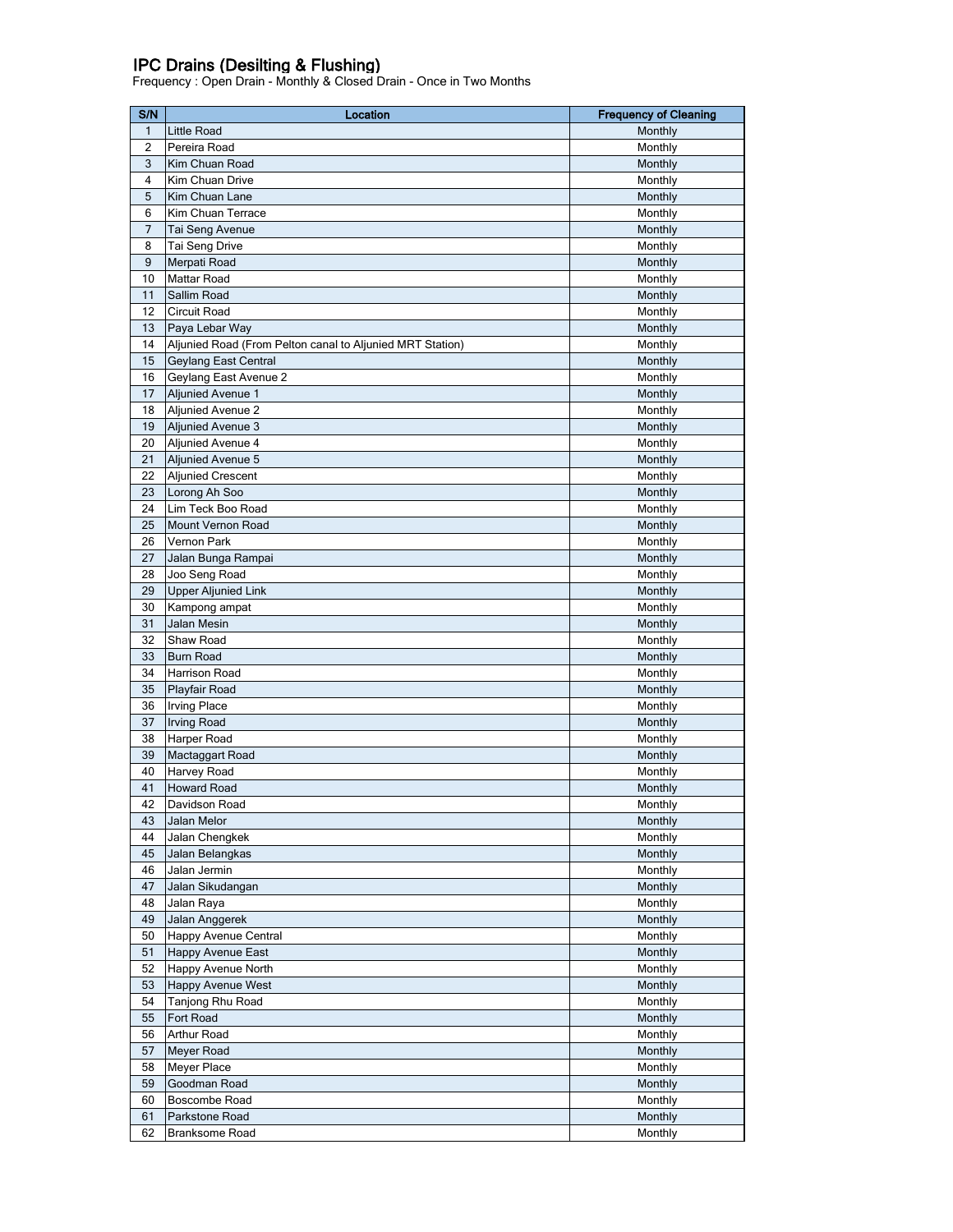| 63  | Kampong Arang Road                                                    | Monthly        |
|-----|-----------------------------------------------------------------------|----------------|
| 64  | Kampong Kayu Road                                                     | Monthly        |
| 65  | Sampan Place                                                          | Monthly        |
| 66  | Stadium Boulevard                                                     | Monthly        |
| 67  | Jalan Benaan Kapal                                                    | Monthly        |
| 68  | <b>Stadium Crescent</b>                                               | Monthly        |
| 69  | <b>Stadium Walk</b>                                                   | Monthly        |
| 70  | Guillemard Road (From Mountbatten Road to Lorong 22 Geylang)          | Monthly        |
| 71  | Lim Ah Woo Road                                                       | Monthly        |
| 72  | <b>Guillemard Crescent</b>                                            |                |
|     |                                                                       | Monthly        |
| 73  | Guillemard Lane                                                       | Monthly        |
| 74  | Pine Lane                                                             | Monthly        |
| 75  | Cassia Link                                                           | Monthly        |
| 76  | Jalan Empat                                                           | Monthly        |
| 77  | Jalan Lima                                                            | Monthly        |
| 78  | Old Airport Road                                                      | Monthly        |
| 79  | Mountbatten Road                                                      | Monthly        |
| 80  | Marine East Drive                                                     | Monthly        |
| 81  | Mayfield Avenue                                                       | Monthly        |
| 82  | Peach Garden                                                          | Monthly        |
| 83  | <b>Wilkinson Road</b>                                                 | Monthly        |
| 84  | Lyndhurst Road                                                        | Monthly        |
| 85  | <b>Broadrick Road</b>                                                 | Monthly        |
| 86  | Ramsgate Road                                                         | Monthly        |
| 87  | 8 Ramsgate Road (Access by key from LS)                               | Monthly        |
| 88  | <b>Bournemouth Road</b>                                               | Monthly        |
| 89  | <b>Clacton Road</b>                                                   |                |
| 90  |                                                                       | Monthly        |
|     | <b>Walton Road</b>                                                    | Monthly        |
| 91  | Dunman Road                                                           | Monthly        |
| 92  | Dunman Lane                                                           | Monthly        |
| 93  | Swanage Road                                                          | Monthly        |
| 94  | Wareham Road                                                          | Monthly        |
| 95  | <b>Tanjong Katong Road</b>                                            | Monthly        |
| 96  | Gray Lane                                                             | Monthly        |
| 97  | Green Lane                                                            | Monthly        |
| 98  | Rose Lane                                                             | Monthly        |
| 99  | <b>Hemmant Road</b>                                                   | Monthly        |
| 100 | <b>Haig Road</b>                                                      | Monthly        |
| 101 | <b>Haig Avenue</b>                                                    | Monthly        |
| 102 | Seraya Lane                                                           | Monthly        |
| 103 | Jalan Tembusu                                                         | Monthly        |
| 104 | <b>Crescent Road</b>                                                  | Monthly        |
| 105 | Poole Road                                                            | Monthly        |
| 106 | Tanjong Katong Road South                                             | Monthly        |
| 107 | amber Gardens                                                         | Monthly        |
| 108 | amber Road                                                            | Monthly        |
| 109 | East Coast Park Service Road (From Fort Road to Siglap Road)          | Monthly        |
| 110 |                                                                       | Monthly        |
|     | Paya Lebar Road (From Macpherson Road to Eunos Avenue 5)              |                |
| 111 | Jalan Eunos (Bedok Reservoir Road to Eunos MRT station)               | Monthly        |
| 112 | Sims Avenue (From Jalan Ubi to Jalan Eunos)                           | Monthly        |
| 113 | Sims Avenue East                                                      | Monthly        |
| 114 | Jalan Kembangan (From Changi Road till the junction of Lengkong) Tiga | Monthly        |
| 115 | Jalan Senang (637)                                                    | Monthly        |
| 116 | Jalan Paras                                                           | Monthly        |
| 117 | <b>Senang Crescent</b>                                                | Monthly        |
| 118 | Chai Chee Drive                                                       | Monthly        |
| 119 | Chai Chee Lane                                                        | Monthly        |
| 120 | Chai Chee Road                                                        | Monthly        |
| 121 | Chai Chee Street                                                      | Monthly        |
| 122 | New Upper Changi Road (From Changi Road to Tanah Merah Kechil Road)   | Monthly        |
| 123 | Changi Road (From Frankel Avenue to New Upper Changi Road)            | Monthly        |
| 124 | Joo Chiat Avenue                                                      | Monthly        |
| 125 | Lorong Bandang                                                        | <b>Monthly</b> |
| 126 | Lorong J Telok Kurau                                                  | Monthly        |
| 127 | Lorong L Telok Kurau                                                  | Monthly        |
| 128 | 86 Lorong L Telok Kurau (Approach the hse owner for access)           | Monthly        |
|     |                                                                       |                |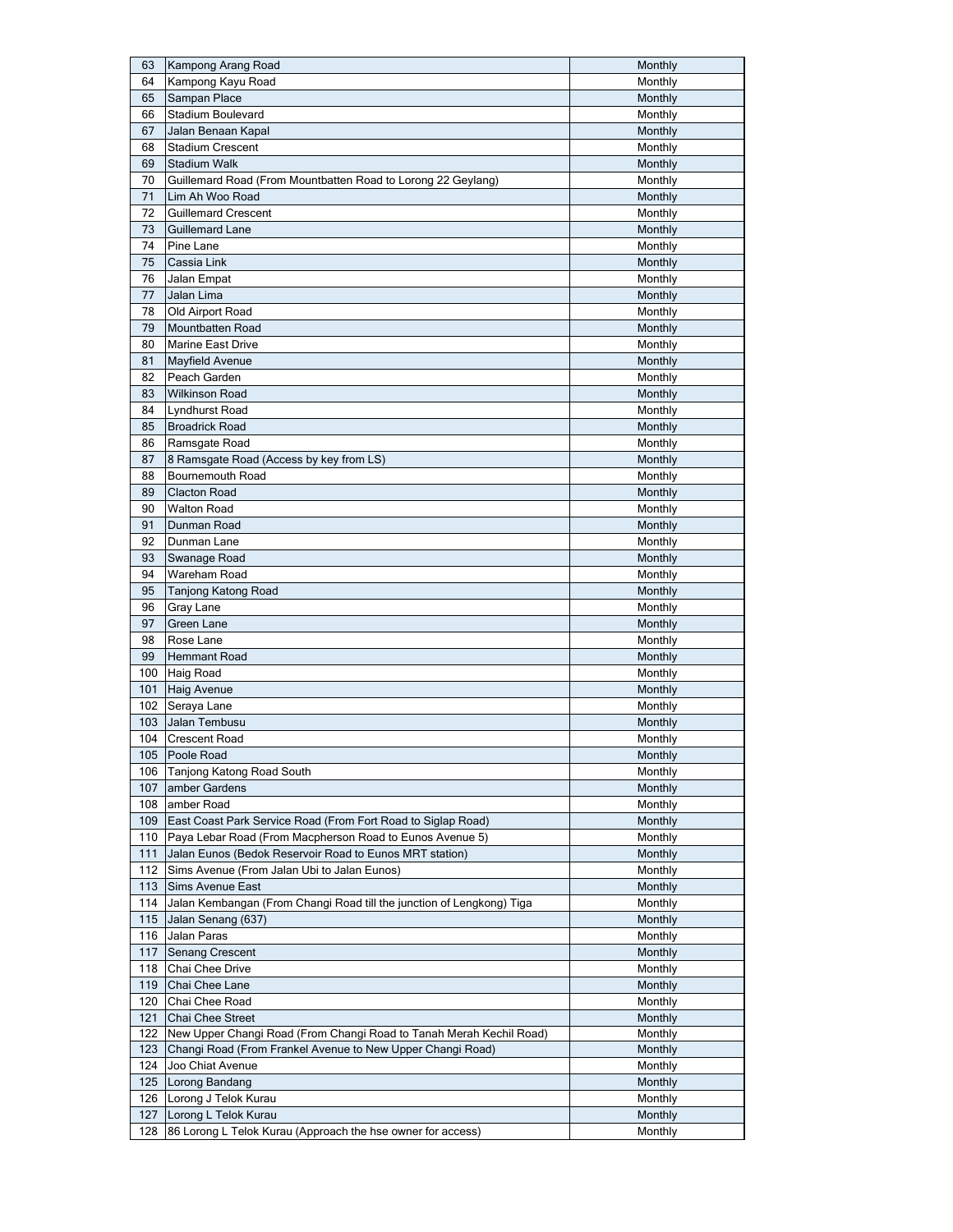|     | 129 Lorong M Telok Kurau                                                | Monthly |
|-----|-------------------------------------------------------------------------|---------|
| 130 | Lorong N Telok Kurau                                                    | Monthly |
| 131 | Lorong N Telok Kurau (Access through No.5 Lor. N Telok Kurau.)          | Monthly |
|     | No. 79A to No. 79D Lorong N Telok Kurau (Approach the hse owner No. 79B |         |
| 132 | for access)                                                             | Monthly |
| 133 | Saint Patrick's Road                                                    | Monthly |
| 134 | Martia Road                                                             | Monthly |
| 135 | Jalan Rendang                                                           | Monthly |
| 136 | Jago Close                                                              | Monthly |
|     |                                                                         |         |
| 137 | <b>Chapel Road</b>                                                      | Monthly |
| 138 | <b>Chapel Close</b>                                                     | Monthly |
| 139 | Sea Avenue                                                              | Monthly |
| 140 | Cheow Keng Road                                                         | Monthly |
| 141 | Lorong Stangee                                                          | Monthly |
| 142 | <b>Stangee Close</b>                                                    | Monthly |
| 143 | <b>Stangee Place</b>                                                    | Monthly |
| 144 | Duku Lane                                                               | Monthly |
| 145 | Duku Place                                                              | Monthly |
| 146 | <b>Everitt Road</b>                                                     | Monthly |
| 147 | Rambai Road                                                             | Monthly |
|     |                                                                         |         |
| 148 | Pulasan Road                                                            | Monthly |
| 149 | Lorong Nangka                                                           | Monthly |
| 150 | Rambutan Road                                                           | Monthly |
| 151 | Chiku Road                                                              | Monthly |
| 152 | Mangis Road                                                             | Monthly |
| 153 | <b>Tembeling Lane</b>                                                   | Monthly |
| 154 | <b>Tembeling Road</b>                                                   | Monthly |
| 155 | Tembeling Road to Everitt Road (Inform owner on site for access)        | Monthly |
| 156 | Still Road                                                              | Monthly |
| 157 | Still Road South                                                        | Monthly |
|     |                                                                         |         |
| 158 | Lorong 102 Changi                                                       | Monthly |
| 159 | <b>Everitt Road North</b>                                               | Monthly |
| 160 | Lorong 104 Changi                                                       | Monthly |
| 161 | East Coast Park Service Road (From Siglap Canal to the end)             | Monthly |
| 162 | 452 Joo Chiat Place backlane                                            | Monthly |
| 163 | Lorong 105 Changi                                                       | Monthly |
| 164 | Lorong 106 Changi                                                       | Monthly |
| 165 | Lorong 107 Changi                                                       | Monthly |
| 166 | Marine Parade Road (From amber Road to Siglap Canal)                    | Monthly |
| 167 | 92 Langsat Road (Approach the hse owner for access)                     | Monthly |
| 168 | Marshall Road                                                           | Monthly |
| 169 | <b>Marshall Lane</b>                                                    | Monthly |
|     |                                                                         |         |
|     | 170 Pennefather Road                                                    | Monthly |
| 171 | Onan Road                                                               | Monthly |
| 172 | Carpmael Road                                                           | Monthly |
| 173 | <b>Crane Road</b>                                                       | Monthly |
| 174 | <b>Frankel Avenue</b>                                                   | Monthly |
| 175 | East Coast Road (From Siglap Canal to Siglap Road)                      | Monthly |
| 176 | Siglap Road                                                             | Monthly |
| 177 | <b>Marine Vista</b>                                                     | Monthly |
| 178 | Siglap Gardens                                                          | Monthly |
| 179 | <b>Siglap Link</b>                                                      | Monthly |
| 180 | Jalan Tua Kong                                                          | Monthly |
| 181 | Tua Kong Green                                                          | Monthly |
|     |                                                                         |         |
| 182 | Tua Kong Place                                                          | Monthly |
| 183 | Tua Kong Terrace                                                        | Monthly |
| 184 | Tua Kong Walk                                                           | Monthly |
| 185 | <b>Figaro Street</b>                                                    | Monthly |
| 186 | Jalan Ulu Siglap                                                        | Monthly |
| 187 | Woo Mon Chew Road                                                       | Monthly |
| 188 | Jalan Sempadan                                                          | Monthly |
| 189 | Tay Lian Teck Drive                                                     | Monthly |
| 190 | Kee Sun Avenue                                                          | Monthly |
| 191 | Palm Avenue                                                             | Monthly |
| 192 | Palm Road                                                               | Monthly |
|     |                                                                         |         |
| 193 | <b>Elliot Walk</b>                                                      | Monthly |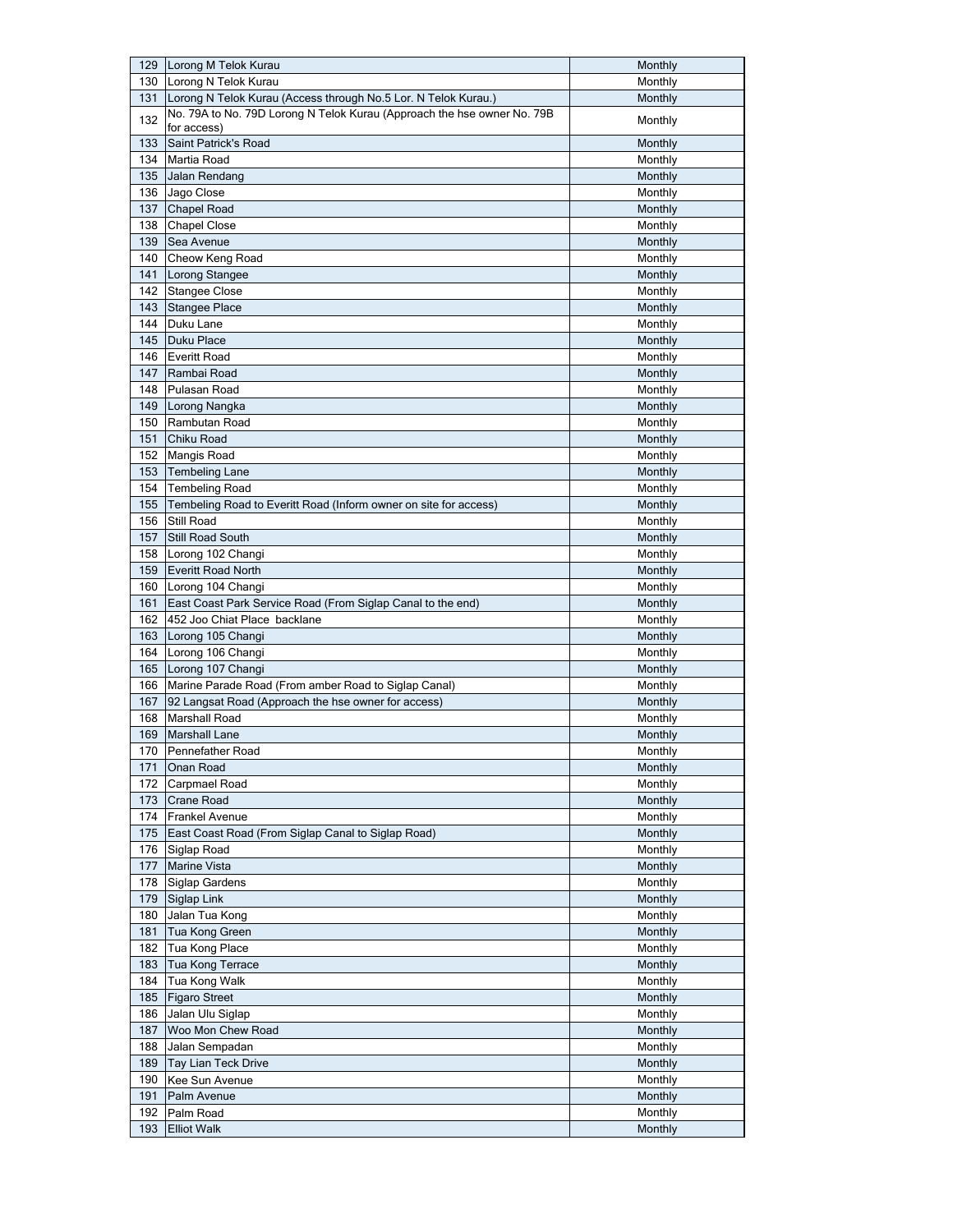| 194 | Nallur Road                                                         | Monthly |
|-----|---------------------------------------------------------------------|---------|
| 195 | <b>Bedok South Avenue 1</b>                                         | Monthly |
| 196 | Parbury Avenue                                                      | Monthly |
| 197 | <b>Elite Park Avenue</b>                                            | Monthly |
| 198 | 27 Elite Park Avenue (Approach the hse owner for access)            | Monthly |
| 199 | <b>Siglap Close</b>                                                 | Monthly |
| 200 | <b>First Street</b>                                                 | Monthly |
| 201 | Hacienda Grove                                                      | Monthly |
| 202 | Jalan Hajijah                                                       | Monthly |
| 203 | Jalan Pokok Serunai                                                 | Monthly |
| 204 | <b>Bayshore Road</b>                                                | Monthly |
| 205 | Marine Parade Road (From Siglap Canal to Bedok South Avenue 1)      | Monthly |
| 206 | Upper East Coast Road                                               | Monthly |
| 207 | Jalan Lembah Bedok                                                  | Monthly |
| 208 | Simei Avenue                                                        | Monthly |
| 209 | Upper Changi Road                                                   | Monthly |
| 210 | Upper Changi Road Service Road (No 2 - 34)                          | Monthly |
|     |                                                                     |         |
| 211 | Upper Changi Road Service Road (No 468 - 468I)                      | Monthly |
| 212 | Upper Changi Road Service Road (No. 387 - 415)                      | Monthly |
|     | 213 Upper Changi Link                                               | Monthly |
| 214 | Jalan Chempaka Kuning                                               | Monthly |
| 215 | Jalan Chempaka Puteh                                                | Monthly |
| 216 | <b>Bedok Road</b>                                                   | Monthly |
| 217 | Bedok Road Service Road (No 90 - 122)                               | Monthly |
| 218 | <b>Bedok Junction</b>                                               | Monthly |
| 219 | Jalan Bilal                                                         | Monthly |
| 220 | Koh Sek Lim Road                                                    | Monthly |
| 221 | Xilin Avenue (From Upper Changi Road East to Changi South Avenue 3) | Monthly |
| 222 | Simei Road                                                          | Monthly |
| 223 | Simei Street 2                                                      | Monthly |
| 224 | Jalan Tiga Ratus                                                    | Monthly |
| 225 | Meragi Road                                                         | Monthly |
| 226 | New Upper Changi Road (From Tanah Menah Kechil Road to Bedok Road)  | Monthly |
| 227 | Upper Changi Road East                                              | Monthly |
| 228 | Changi Village Road                                                 | Monthly |
| 229 | Farnborough Road                                                    | Monthly |
| 230 | Sealand Road                                                        | Monthly |
| 231 | Biggin Hill Road                                                    | Monthly |
| 232 | Upavon Road                                                         | Monthly |
| 233 | <b>Halton Road</b>                                                  | Monthly |
| 234 | <b>Turnhouse Road</b>                                               | Monthly |
| 235 | Leuchars Road                                                       | Monthly |
| 236 | Andover Road                                                        | Monthly |
| 237 | Old Pier Road                                                       | Monthly |
| 238 | <b>Hendon Road</b>                                                  | Monthly |
| 239 | Loyang Way                                                          | Monthly |
|     | 240 Loyang Link                                                     | Monthly |
| 241 | Upper Changi Road North                                             | Monthly |
|     | 242   Loyang Crescent                                               | Monthly |
| 243 | Calshot Road                                                        | Monthly |
| 244 | Abingdon Road                                                       | Monthly |
| 245 | <b>Cosford Road</b>                                                 | Monthly |
|     | 246   Toh Crescent                                                  | Monthly |
| 247 | <b>Toh Close</b>                                                    | Monthly |
| 248 | Old Tampines Road                                                   | Monthly |
| 249 |                                                                     |         |
|     | <b>Mariam Close</b>                                                 | Monthly |
| 250 | Tanah Merah Besar Lane                                              | Monthly |
| 251 | Tanah Merah Besar Road                                              | Monthly |
| 252 | Jalan Mayaanam                                                      | Monthly |
| 253 | Jalan Pernama                                                       | Monthly |
| 254 | Jalan Bena                                                          | Monthly |
| 255 | Xilin Avenue (From Changi South Avenue 3 to Tanah Merah Coast Road) | Monthly |
| 256 | Changi Coast Walk                                                   | Monthly |
| 257 | Tanah Merah Ferry Road                                              | Monthly |
| 258 | Tanah Merah Coast Road                                              | Monthly |
| 259 | Sims Avenue (From Aljunied Road to Jalan Ubi)                       | Monthly |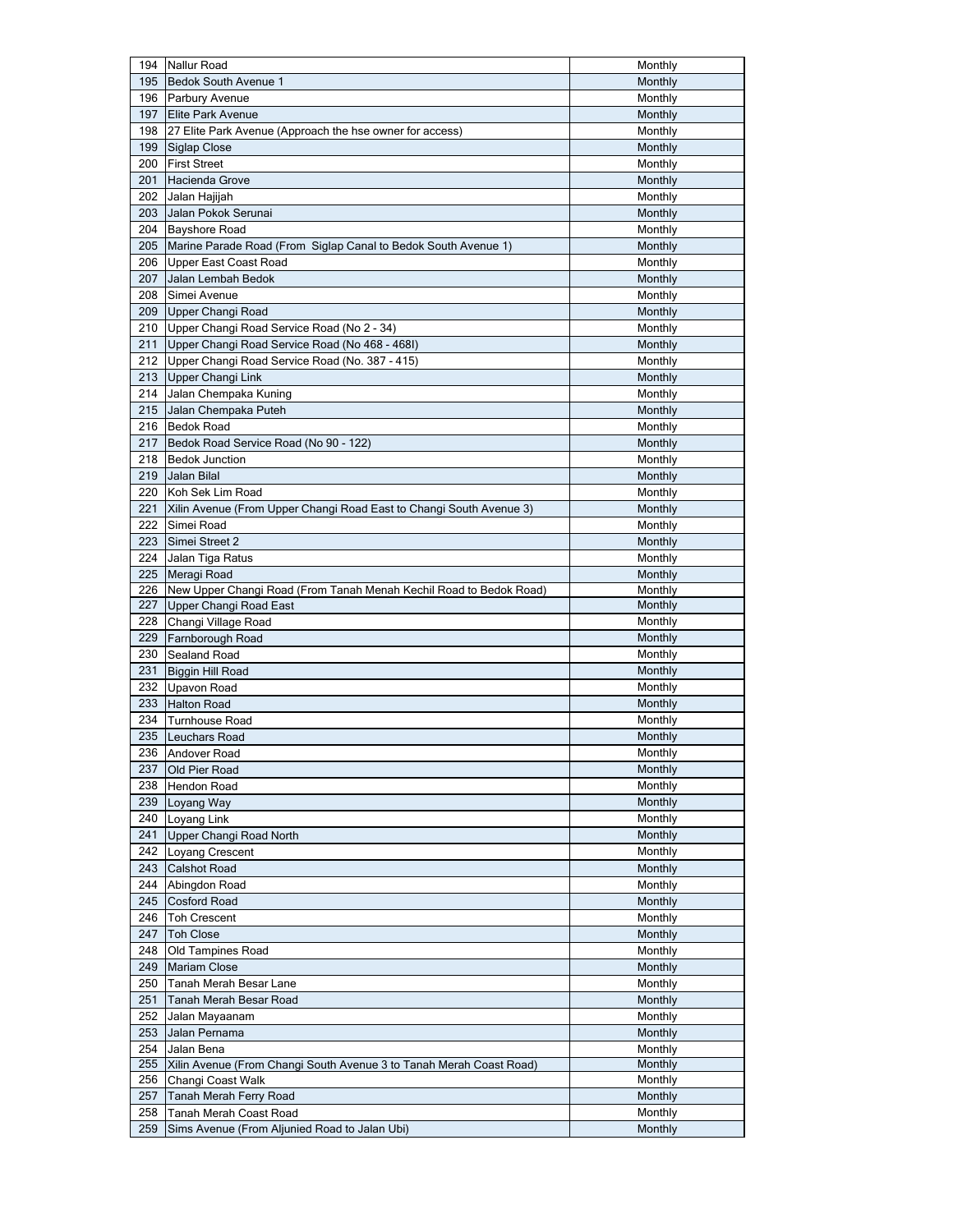| 260 | Jalan Eunos (From Eunos MRT to Geylang Road)           | Monthly |
|-----|--------------------------------------------------------|---------|
| 261 | Paya Lebar Road (From Paya Lebar MRT to Geylang Road)  | Monthly |
|     | 262 Geylang Road                                       | Monthly |
| 263 | Guillemard Road (From Mountbatten Road to Sims Avenue) | Monthly |
| 264 | Aljunied Road (From Aljunied MRT to Geylang Road)      | Monthly |
| 265 | Jalan Awang                                            | Monthly |
| 266 | Jalan Sayang (Part)                                    | Monthly |
| 267 | Jalan Yasin                                            | Monthly |
| 268 | Lorong Marzuki (Part)                                  | Monthly |
| 269 | 52A Lorong Marzuki (Approach the hse owner for access) | Monthly |
| 270 | Jalan Daud                                             | Monthly |
| 271 | Lengkong Tiga                                          | Monthly |
| 272 | Jalan Kembangan (Part)                                 | Monthly |
| 273 | Jalan Waringin                                         | Monthly |
| 274 | Lengkong Empat                                         | Monthly |
| 275 | Lorong Kembangan                                       | Monthly |
| 276 | <b>Waringin Park</b>                                   | Monthly |
| 277 | <b>Waringin Walk</b>                                   | Monthly |
| 278 | Jalan Sentosa(Hse No 1 to 21)                          | Monthly |
| 279 | Jalan Sentosa                                          |         |
|     |                                                        | Monthly |
| 280 | Lorong Melayu                                          | Monthly |
| 281 | Lorong Mydin (behind house number 60 to 74)            | Monthly |
| 282 | <b>Frankel Terrace</b>                                 | Monthly |
| 283 | <b>Frankel Close</b>                                   | Monthly |
| 284 | <b>Frankel Walk</b>                                    | Monthly |
| 285 | <b>Frankel Drive</b>                                   | Monthly |
| 286 | <b>Frankel Street</b>                                  | Monthly |
| 287 | <b>Hartley Grove</b>                                   | Monthly |
| 288 | Siglap Plain                                           | Monthly |
| 289 | Siglap Avenue                                          | Monthly |
| 290 | <b>Siglap View</b>                                     | Monthly |
| 291 | Siglap Hill                                            | Monthly |
| 292 | Siglap Valley                                          | Monthly |
| 293 | Siglap Terrace                                         | Monthly |
| 294 | La Salle Street                                        | Monthly |
| 295 | <b>Siglap Drive</b>                                    | Monthly |
|     | 296 Siglap Bank                                        | Monthly |
| 297 | Siglap Rise                                            | Monthly |
| 298 | Siglap Avenue South                                    | Monthly |
| 299 | Siglap Walk                                            | Monthly |
| 300 | <b>Carlton Avenue</b>                                  | Monthly |
| 301 | Dryburgh Avenue                                        | Monthly |
|     | 302 Cheviot Hill                                       | Monthly |
| 303 | Dunbar Walk                                            | Monthly |
| 304 | Roseburn Avenue                                        | Monthly |
| 305 | <b>Greenfield Drive</b>                                | Monthly |
| 306 | Coldstream Avenue                                      | Monthly |
| 307 | <b>Frankel Place</b>                                   | Monthly |
|     | 308 Lothian Terrace                                    | Monthly |
| 309 | <b>Ettrick Terrace</b>                                 | Monthly |
|     | 310 Wilton Gardens                                     | Monthly |
| 311 | Jedburgh Gardens                                       | Monthly |
|     | 312 Yarrow Gardens                                     | Monthly |
| 313 | <b>Elite Terrace</b>                                   | Monthly |
| 314 |                                                        | Monthly |
| 315 | Jalan Bangsawan<br>Swan Lake Avenue                    | Monthly |
|     |                                                        |         |
| 316 | Jalan Terang Bulan                                     | Monthly |
| 317 | Jalan Bintang Tiga                                     | Monthly |
| 318 | Dido Street                                            | Monthly |
| 319 | Dafne Street                                           | Monthly |
| 320 | Aida Street                                            | Monthly |
| 321 | Ernani Street                                          | Monthly |
| 322 | Jalan Azam                                             | Monthly |
| 323 | Jalan Dondang Sayang                                   | Monthly |
| 324 | Jalan Keris                                            | Monthly |
| 325 | Jalan Puteri Jula Juli                                 | Monthly |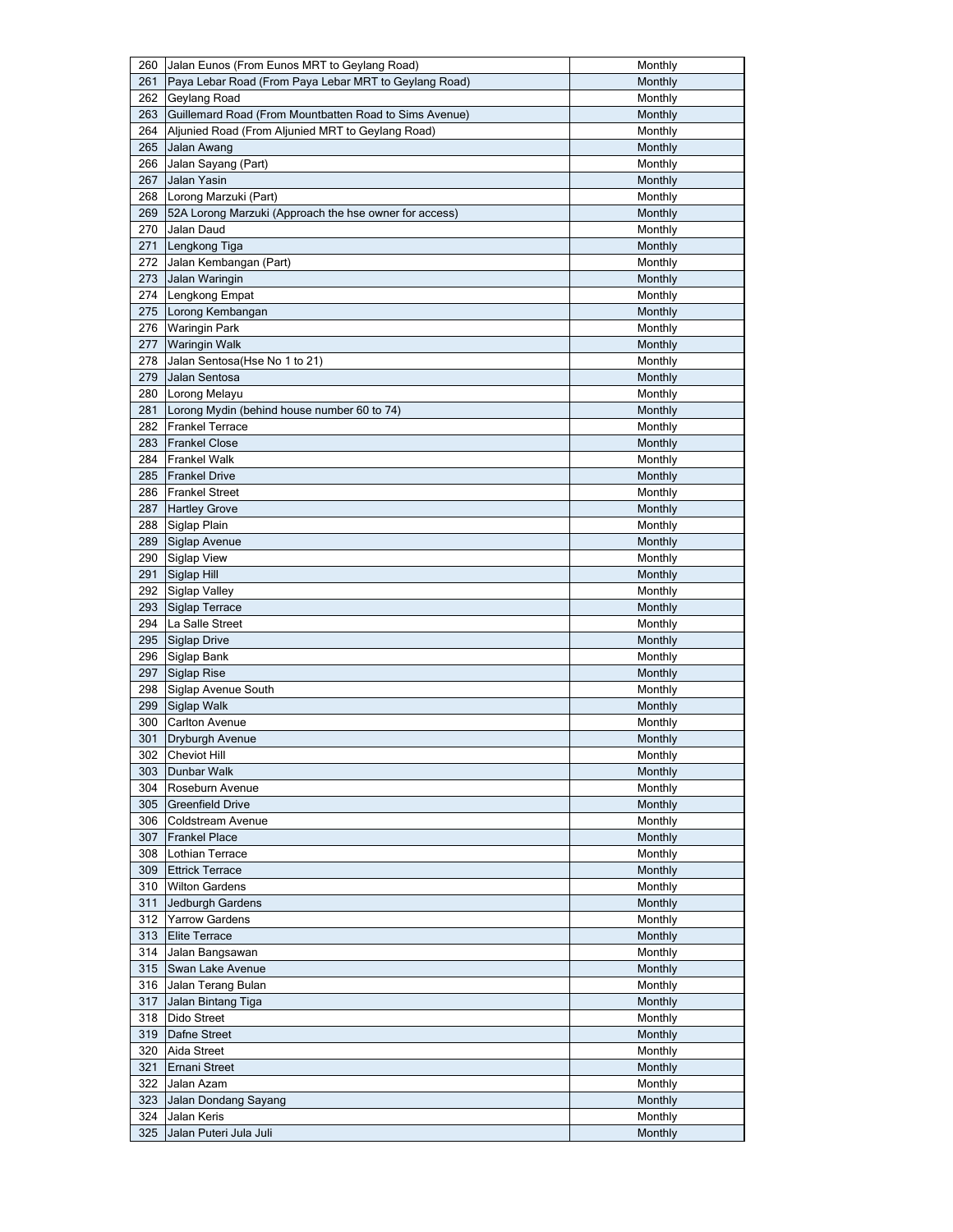|     | 326 Jalan Saudara Ku                                          | Monthly          |
|-----|---------------------------------------------------------------|------------------|
| 327 | Jalan Selendang Delima                                        | Monthly          |
| 328 | <b>Keris Drive</b>                                            | Monthly          |
| 329 | <b>Wiltshire Road</b>                                         | Monthly          |
|     | 330 Taman Bedok                                               | Monthly          |
| 331 | Pesari Walk                                                   | Monthly          |
| 332 | Jalan Greja                                                   | Monthly          |
| 333 | Jalan Kathi                                                   | Monthly          |
| 334 | <b>Bedok Garden</b>                                           | Monthly          |
| 335 | Limau Grove                                                   | Monthly          |
|     | 336 Limau Garden                                              | Monthly          |
| 337 | Jalan Haji Salam                                              | Monthly          |
| 338 | Salam Walk                                                    | Monthly          |
| 339 | Jalan Limau Bali                                              | Monthly          |
| 340 | <b>Kew Avenue</b>                                             | Monthly          |
| 341 | <b>Kew Crescent</b>                                           | Monthly          |
| 342 | <b>Kew Drive</b>                                              | Monthly          |
| 343 | Jalan Limau Purut                                             | Monthly          |
| 344 | Jalan Limau Kasturi                                           | Monthly          |
| 345 | Jalan Limau Manis                                             |                  |
|     |                                                               | Monthly          |
| 346 | Jalan Limau Nipis                                             | Monthly          |
| 347 | <b>Bedok Terrace</b>                                          | Monthly          |
| 348 | Jalan Langgar Bedok                                           | Monthly          |
| 349 | <b>Bedok Rise</b>                                             | Monthly          |
| 350 | <b>Bedok Lane</b>                                             | Monthly          |
| 351 | Upper Bedok Road                                              | Monthly          |
| 352 | <b>Bedok Walk</b>                                             | Monthly          |
| 353 | Tanah Merah Kechil Ridge                                      | Monthly          |
| 354 | Tanah Merah Kechil Rise                                       | Monthly          |
| 355 | Jalan Tanjong                                                 | Monthly          |
| 356 | Jalan Pari Dedap                                              | Monthly          |
| 357 | Jalan Pari Burong                                             | Monthly          |
| 358 | Jalan Pari Kikis                                              | Monthly          |
| 359 | Jalan Pari Unak                                               | Monthly          |
| 360 | Jalan Anak Patong                                             | Monthly          |
| 361 | Peakville Avenue                                              | Monthly          |
| 362 | Peakville Grove                                               | Monthly          |
| 363 | <b>Peakville Terrace</b>                                      | Monthly          |
| 364 | Peakville Walk                                                | Monthly          |
|     | 365 Jalan Simpang Bedok                                       | Monthly          |
|     | 366 Sea Breeze Walk                                           | Monthly          |
| 367 | Sea Breeze Road                                               | Monthly          |
|     | 368 Jalan Soo Bee                                             | Monthly          |
| 369 | Jalan Angin Laut                                              | Monthly          |
| 370 | Guan Soon Avenue                                              | Monthly          |
| 371 | <b>Sunbird Avenue</b>                                         | Monthly          |
| 372 | <b>Sunbird Circle</b>                                         | Monthly          |
| 373 | <b>Sunbird Road</b>                                           | Monthly          |
|     | 374 Upper Paya Lebar Road (Bartley Road East to Airport Road) | Once in 2 months |
| 375 | <b>Airport Road</b>                                           | Once in 2 months |
|     | 376 Paya Lebar Street                                         | Once in 2 months |
| 377 | Ubi Avenue 4                                                  | Once in 2 months |
| 378 | Ubi Road 2                                                    | Once in 2 months |
| 379 | Ubi Close                                                     | Once in 2 months |
| 380 | Ubi Link                                                      | Once in 2 months |
| 381 | Ubi Road 1                                                    | Once in 2 months |
|     | Tai Seng Link                                                 |                  |
| 382 |                                                               | Once in 2 months |
| 383 | Tai Seng Street                                               | Once in 2 months |
| 384 | Circuit Road                                                  | Once in 2 months |
| 385 | <b>Aljunied Crescent</b>                                      | Once in 2 months |
| 386 | Geylang East Avenue 1                                         | Once in 2 months |
| 387 | <b>Pipit Road</b>                                             | Once in 2 months |
| 388 | Ubi Avenue 1                                                  | Once in 2 months |
| 389 | Ubi Avenue 2                                                  | Once in 2 months |
| 390 | Ubi Avenue 3                                                  | Once in 2 months |
| 391 | Ubi Crescent                                                  | Once in 2 months |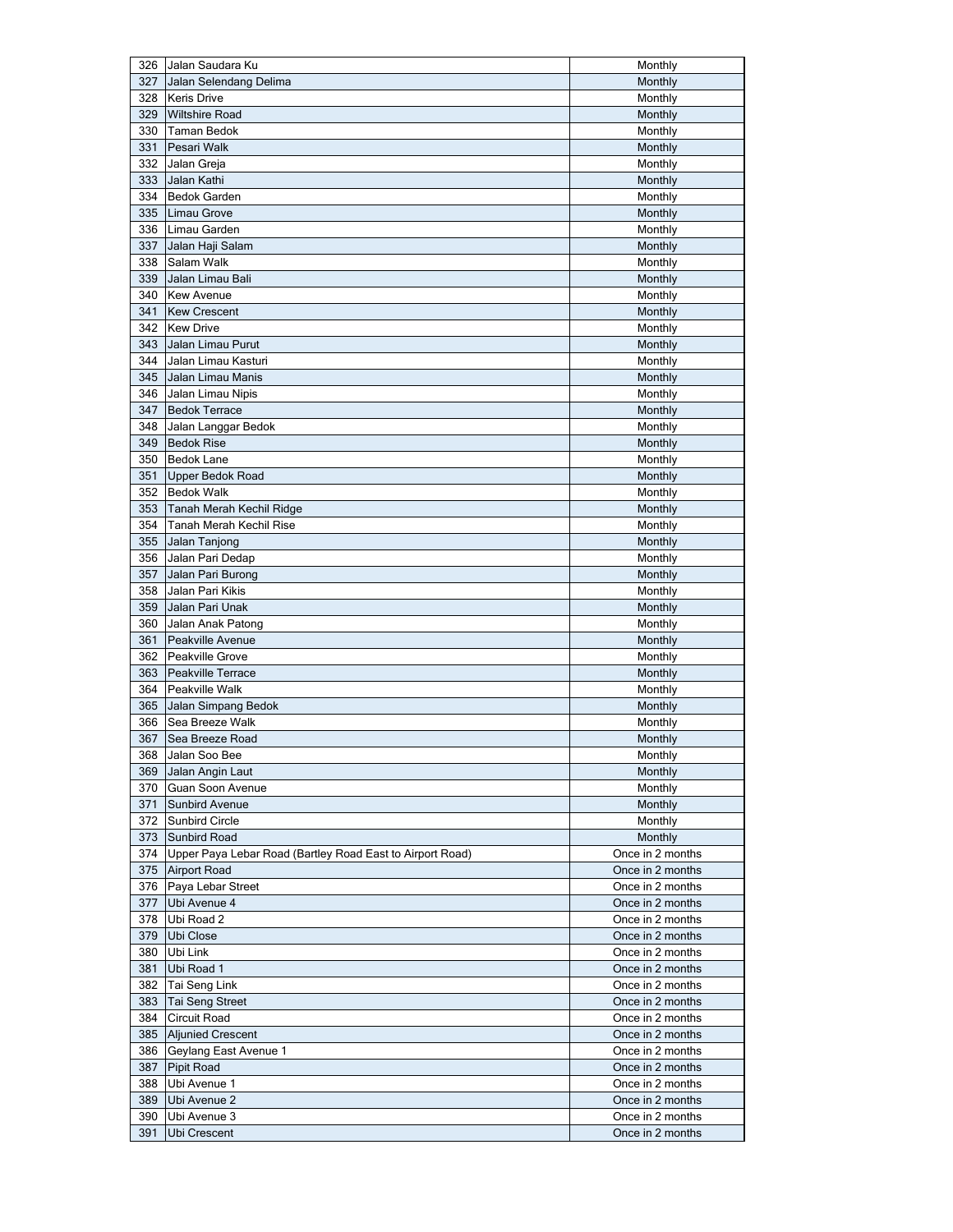|            | 392 Ubi Road 3                     | Once in 2 months                     |
|------------|------------------------------------|--------------------------------------|
| 393        | Ubi Road 4                         | Once in 2 months                     |
| 394        | <b>Ubi View</b>                    | Once in 2 months                     |
| 395        | Ah Soo Garden                      | Once in 2 months                     |
|            | 396 Ah Soo Walk                    | Once in 2 months                     |
| 397        | Paya Lebar Crescent                | Once in 2 months                     |
|            | 398 Paya Lebar Place               | Once in 2 months                     |
|            | 399   Paya Lebar Walk              | Once in 2 months                     |
| 400        | Tai Keng Gardens                   | Once in 2 months                     |
| 401        | Tai Keng Terrace                   | Once in 2 months                     |
| 402        | Tai Keng Avenue                    | Once in 2 months                     |
| 403        | Tai Keng Lane                      | Once in 2 months                     |
| 404        | Tai Keng Place                     | Once in 2 months                     |
| 405        | Jalan Kelichap                     | Once in 2 months                     |
| 406        | Jalan Lokam                        | Once in 2 months                     |
| 407        | Jalan Usaha                        | Once in 2 months                     |
| 408        | <b>Thrift Drive</b>                | Once in 2 months                     |
| 409        | Jalan Kurnia                       | Once in 2 months                     |
| 410        |                                    | Once in 2 months                     |
|            | Jalan Korban                       |                                      |
| 411        | Jalan Mahir                        | Once in 2 months                     |
| 412        | Jalan Gotong Royong                | Once in 2 months                     |
| 413        | Rochdale Road                      | Once in 2 months                     |
| 414        | New Industrial Road                | Once in 2 months                     |
| 415        | <b>Bartley Road East</b>           | Once in 2 months                     |
| 416        | Lorong Paya Lebar                  | Once in 2 months                     |
| 417        | Bunga Rampai Place                 | Once in 2 months                     |
| 418        | Macpherson Lane                    | Once in 2 months                     |
| 419        | Jalan Mawar                        | Once in 2 months                     |
| 420        | Jalan Melati                       | Once in 2 months                     |
| 421        | Jalan Gembira                      | Once in 2 months                     |
| 422        | Jalan Hiboran                      | Once in 2 months                     |
| 423        | Jalan Kemajuan                     | Once in 2 months                     |
| 424        | Jalan Mesra                        | Once in 2 months                     |
| 425        | Jalan Muhibbah                     | Once in 2 months                     |
| 426        | Jalan Mulia                        | Once in 2 months                     |
| 427        | Jalan Setia                        | Once in 2 months                     |
| 428        | Mactaggart Road                    | Once in 2 months                     |
| 429        | <b>Harvey Road</b>                 | Once in 2 months                     |
| 430        | <b>Rhu Cross</b>                   | Once in 2 months                     |
| 431        | Tanjong Rhu Place                  | Once in 2 months                     |
|            | 432 Tanjong Rhu View               | Once in 2 months                     |
| 433        | Stadium Way                        | Once in 2 months                     |
| 434        | Stadium Lane                       | Once in 2 months                     |
| 435        | Stadium Road                       | Once in 2 months                     |
| 436        | Cassia Crescent                    | Once in 2 months                     |
| 437        | Jalan Tiga                         |                                      |
| 438        |                                    | Once in 2 months                     |
|            | Jalan Satu                         | Once in 2 months                     |
| 439        | Jalan Dua                          | Once in 2 months                     |
| 440        | Jalan Enam                         | Once in 2 months                     |
| 441        | Dakota Crescent                    |                                      |
|            |                                    | Once in 2 months                     |
| 442        | Wimborne Road                      | Once in 2 months                     |
| 443        | Avon Road                          | Once in 2 months                     |
| 444        | Guillemard Road / Mountbatten Road | Once in 2 months                     |
| 445        | <b>Broadrick Close</b>             | Once in 2 months                     |
| 446        | <b>Broadrick Road</b>              | Once in 2 months                     |
| 447        | Ringwood Road                      | Once in 2 months                     |
| 448        | Margate Road                       | Once in 2 months                     |
| 449        | Cranborne Road                     | Once in 2 months                     |
| 450        | Wilkinson Road                     | Once in 2 months                     |
| 451        | Lyndhurst Road                     | Once in 2 months                     |
| 452        | Bournemouth Road                   | Once in 2 months                     |
| 453        | Swanage Road                       | Once in 2 months                     |
| 454        | Wareham Road                       | Once in 2 months                     |
| 455        | Green Lane                         | Once in 2 months                     |
| 456<br>457 | Rose Lane<br>Hemmant Road          | Once in 2 months<br>Once in 2 months |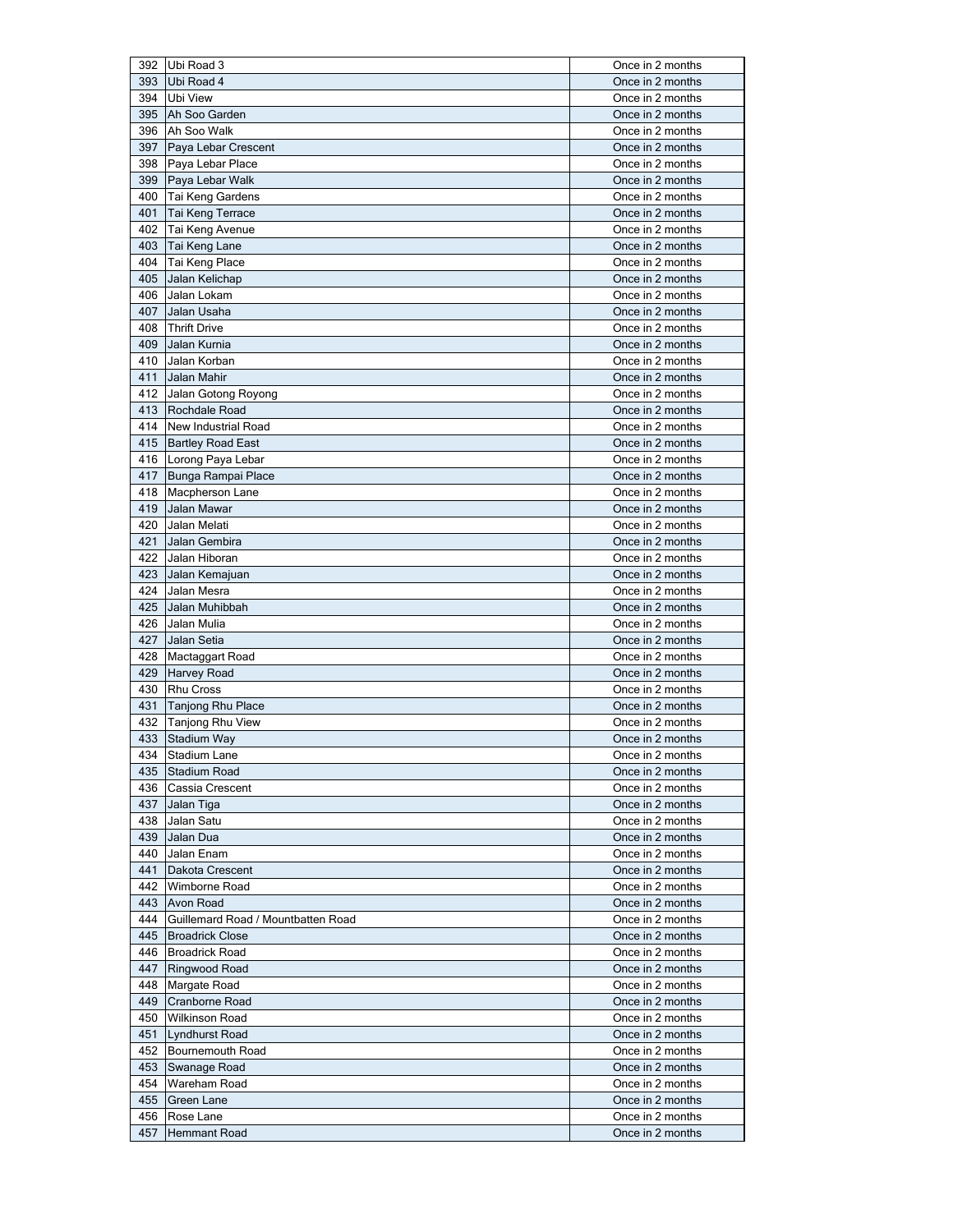|     | 458 Haig Road                                                              | Once in 2 months |
|-----|----------------------------------------------------------------------------|------------------|
| 459 | Seraya Lane                                                                | Once in 2 months |
| 460 | Jalan Tembusu                                                              | Once in 2 months |
| 461 | <b>Crescent Road</b>                                                       | Once in 2 months |
| 462 | Poole Road                                                                 | Once in 2 months |
| 463 | Tanjong Katong Road South                                                  | Once in 2 months |
| 464 | amber Gardens                                                              | Once in 2 months |
| 465 | amber Road                                                                 | Once in 2 months |
|     |                                                                            |                  |
| 466 | East Coast Park Service Road (From Fort Road to Siglap Road)               | Once in 2 months |
| 467 | Lim Ah Woo Road                                                            | Once in 2 months |
| 468 | Sandy Lane                                                                 | Once in 2 months |
| 469 | Pebble Lane                                                                | Once in 2 months |
| 470 | <b>Butterworth Lane</b>                                                    | Once in 2 months |
| 471 | Ipoh Lane                                                                  | Once in 2 months |
|     | 472 Thiam Siew Avenue                                                      | Once in 2 months |
|     | 473 Haigsville Drive                                                       | Once in 2 months |
| 474 | <b>Haig Avenue</b>                                                         | Once in 2 months |
| 475 | <b>Haig Lane</b>                                                           | Once in 2 months |
|     | 476 Seraya Road                                                            | Once in 2 months |
| 477 | <b>Mugliston Road</b>                                                      | Once in 2 months |
| 478 | Jalan Beringin                                                             | Once in 2 months |
| 479 | Jalan Binjai                                                               | Once in 2 months |
| 480 | Jalan Gajus                                                                | Once in 2 months |
| 481 | Old Airport Road                                                           | Once in 2 months |
| 482 | Jalan Seaview                                                              | Once in 2 months |
|     |                                                                            |                  |
| 483 | Jalan Sedap                                                                | Once in 2 months |
| 484 | Marine East Drive                                                          | Once in 2 months |
| 485 | Jalan Batu                                                                 | Once in 2 months |
| 486 | Dunman Road                                                                | Once in 2 months |
| 487 | Dunman Lane                                                                | Once in 2 months |
| 488 | Tanjong Katong Road                                                        | Once in 2 months |
| 489 | Tanjong Rhu Road                                                           | Once in 2 months |
| 490 | Kampong Arang Road                                                         | Once in 2 months |
| 491 | Kampong Kayu Road                                                          | Once in 2 months |
| 492 | <b>Stadium Crescent</b>                                                    | Once in 2 months |
| 493 | <b>Stadium Walk</b>                                                        | Once in 2 months |
| 494 | Guillemard Road (From Mountbatten Road to Lorong 22 Geylang)               | Once in 2 months |
| 495 | Pine Lane                                                                  | Once in 2 months |
| 496 | Mountbatten Road                                                           | Once in 2 months |
| 497 | <b>Fort Road</b>                                                           | Once in 2 months |
| 498 | <b>Arthur Road</b>                                                         | Once in 2 months |
|     |                                                                            |                  |
| 499 | <b>Meyer Road</b>                                                          | Once in 2 months |
|     | 500 Goodman Road                                                           | Once in 2 months |
| 501 | Boscombe Road                                                              | Once in 2 months |
| 502 | Parkstone Road                                                             | Once in 2 months |
| 503 | <b>Branksome Road</b>                                                      | Once in 2 months |
| 504 | <b>Bedok South Road</b>                                                    | Once in 2 months |
| 505 | Chai Chee Avenue                                                           | Once in 2 months |
| 506 | Jalan Paras                                                                | Once in 2 months |
| 507 | Jalan Senyum                                                               | Once in 2 months |
| 508 | Service Road near Changi Road (From house no. 276-324T Changi Road)        | Once in 2 months |
| 509 | Service Road near Lorong 104 Changi Road (From Lorong 104 to Everitt Road) | Once in 2 months |
| 510 | Lorong Marican (From Sims Avenue East to Changi Road)                      | Once in 2 months |
| 511 | Lorong Marzuki (From Sims Avenue East to Changi Road)                      | Once in 2 months |
| 512 | Lorong Mydin (From Sims Avenue East to Changi Road)                        | Once in 2 months |
| 513 | Kampong Eunos                                                              | Once in 2 months |
| 514 | Sims View                                                                  | Once in 2 months |
|     |                                                                            |                  |
| 515 | Jalan Wakaff                                                               | Once in 2 months |
| 516 | Lorong 110 Changi                                                          | Once in 2 months |
| 517 | Lorong G Telok Kurau                                                       | Once in 2 months |
| 518 | Lorong H Telok Kurau                                                       | Once in 2 months |
| 519 | Lorong K Telok Kurau                                                       | Once in 2 months |
| 520 | Still Lane                                                                 | Once in 2 months |
| 521 | Jalan Baiduri                                                              | Once in 2 months |
| 522 | Kurau Grove                                                                | Once in 2 months |
| 523 | Kurau Place                                                                | Once in 2 months |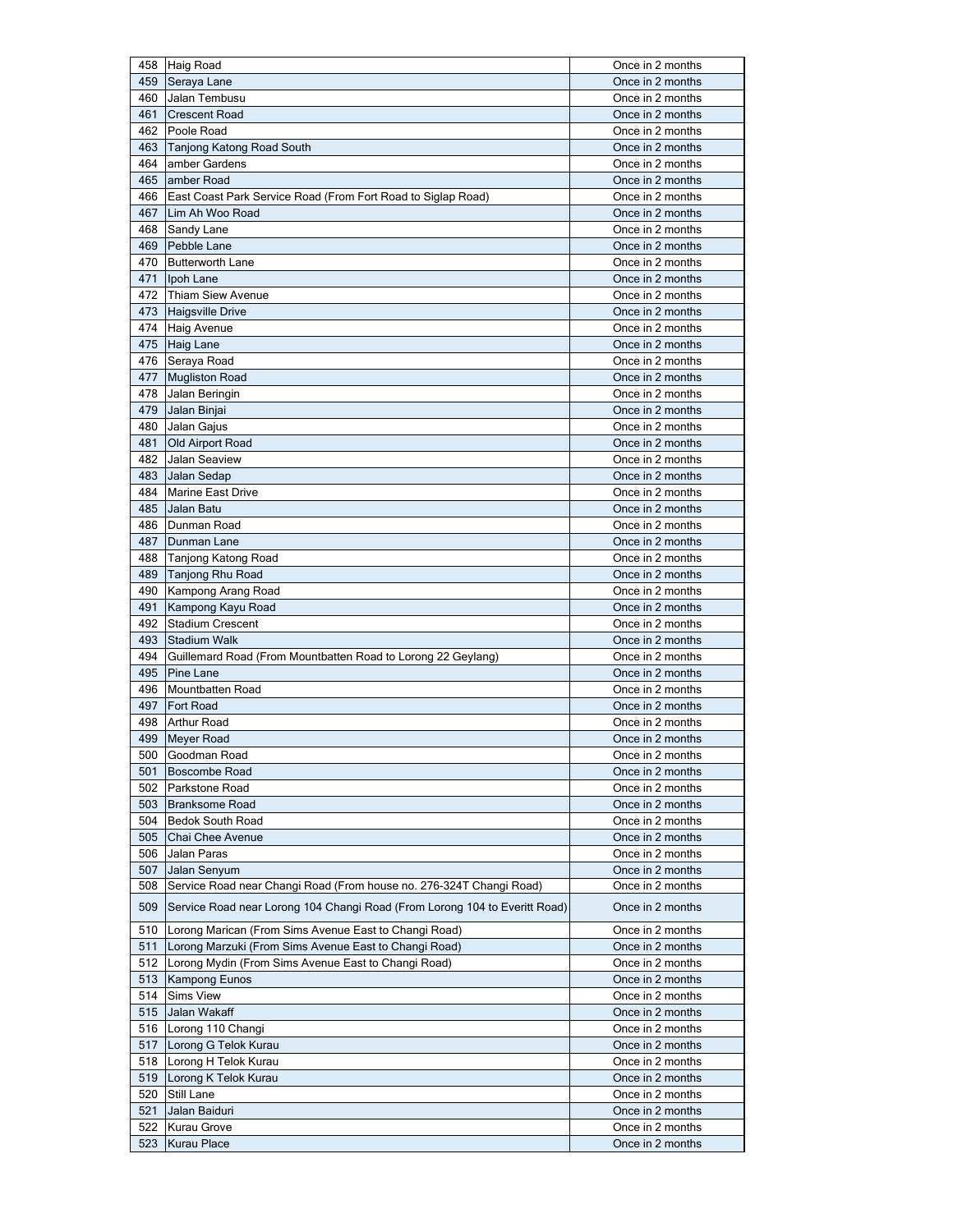|     | 524 Kurau Terrace                                                                        | Once in 2 months |
|-----|------------------------------------------------------------------------------------------|------------------|
| 525 | <b>Telok Kurau Road</b>                                                                  | Once in 2 months |
| 526 | Jalan Sotong                                                                             | Once in 2 months |
| 527 | Jalan Tamban                                                                             | Once in 2 months |
| 528 | Jalan Tenggiri                                                                           | Once in 2 months |
| 529 | <b>Karikal Lane</b>                                                                      | Once in 2 months |
| 530 | <b>Marine Crescent</b>                                                                   | Once in 2 months |
| 531 | <b>Marine Terrace</b>                                                                    | Once in 2 months |
| 532 | <b>Marine Drive</b>                                                                      | Once in 2 months |
| 533 | Marine Parade Central                                                                    | Once in 2 months |
|     | 534 Arumugan Road                                                                        | Once in 2 months |
| 535 | Jalan Afifi                                                                              | Once in 2 months |
| 536 | Eunos Road 8                                                                             | Once in 2 months |
| 537 | Eunos Road 5                                                                             | Once in 2 months |
| 538 | Eunos Road 2                                                                             | Once in 2 months |
| 539 | <b>Eunos Crescent</b>                                                                    | Once in 2 months |
| 540 | Lorong Sarina (From Sims Avenue to Changi Road)                                          | Once in 2 months |
|     |                                                                                          |                  |
| 541 | Lorong Melayu (From Sims Avenue East to Changi Road)                                     | Once in 2 months |
| 542 | Jalan Sayang (From Sims Avenue East to Changi Road)                                      | Once in 2 months |
| 543 | Jalan Masjid                                                                             | Once in 2 months |
| 544 | Chin Cheng Avenue                                                                        | Once in 2 months |
| 545 | Lorong 108 Changi                                                                        | Once in 2 months |
| 546 | Joo Chiat Walk                                                                           | Once in 2 months |
| 547 | Joo Chiat Lane                                                                           | Once in 2 months |
| 548 | Koon Seng Road                                                                           | Once in 2 months |
| 549 | Teng Tong Road                                                                           | Once in 2 months |
| 550 | Duku Road                                                                                | Once in 2 months |
| 551 | <b>Ceylon Road</b>                                                                       | Once in 2 months |
| 552 | Ceylon Lane                                                                              | Once in 2 months |
| 553 | <b>Fowlie Road</b>                                                                       | Once in 2 months |
| 554 | Ean Kiam Place                                                                           | Once in 2 months |
| 555 | East Coast Road (From Haig Road to Siglap Canal)                                         | Once in 2 months |
|     |                                                                                          |                  |
| 556 | <b>Brooke Road</b>                                                                       | Once in 2 months |
| 557 | Langsat Road                                                                             | Once in 2 months |
| 558 | Joo Chiat Terrace (From Lorong 101 Changi to Still Road)                                 | Once in 2 months |
| 559 | Joo Chiat Terrace (From behind 149A Joo Chiat Place until within 160 Joo<br>Chiat Place) | Once in 2 months |
| 560 | Joo Chiat Place                                                                          | Once in 2 months |
| 561 | <b>Fidelio Street</b>                                                                    | Once in 2 months |
| 562 | Jalan Khairuddin                                                                         | Once in 2 months |
| 563 | Lorong Abu Talib                                                                         | Once in 2 months |
| 564 | Jalan Tanah Puteh                                                                        | Once in 2 months |
|     |                                                                                          | Once in 2 months |
| 566 | 565 Palm Drive                                                                           | Once in 2 months |
| 567 | Tay Lian Teck Road<br><b>Elliot Road</b>                                                 | Once in 2 months |
| 568 |                                                                                          | Once in 2 months |
| 569 | Jalan Kampong Siglap                                                                     |                  |
|     | <b>Bedok South Avenue 2</b>                                                              | Once in 2 months |
| 570 | Bedok South Avenue 3                                                                     | Once in 2 months |
| 571 | Entrance to Upper East Coast Bus Terminal                                                | Once in 2 months |
| 572 | East Coast Road Service Road (No 544 -588)                                               | Once in 2 months |
| 573 | East Coast Road Service Road (No 695D - 727)                                             | Once in 2 months |
| 574 | Upper East Coast Road Service Road (No 161 - 163)                                        | Once in 2 months |
| 575 | Upper East Coast Road Service Road (Part at hse no 161)                                  | Once in 2 months |
| 576 | Lorong Siglap                                                                            | Once in 2 months |
| 577 | <b>Second Street</b>                                                                     | Once in 2 months |
| 578 | <b>Third Street</b>                                                                      | Once in 2 months |
| 579 | <b>Fourth Street</b>                                                                     | Once in 2 months |
| 580 | Jalan Jamal                                                                              | Once in 2 months |
| 581 | Figaro Garden                                                                            | Once in 2 months |
| 582 | 1 Elite Park Avenue (Approach the hse owner for access)                                  | Once in 2 months |
| 583 | <b>Bedok North Avenue 3</b>                                                              | Once in 2 months |
| 584 | <b>Bedok Reservoir View</b>                                                              | Once in 2 months |
| 585 | Bedok North Avenue 1                                                                     | Once in 2 months |
| 586 | <b>Bedok North Street 1</b>                                                              | Once in 2 months |
| 587 | Bedok North Avenue 2                                                                     | Once in 2 months |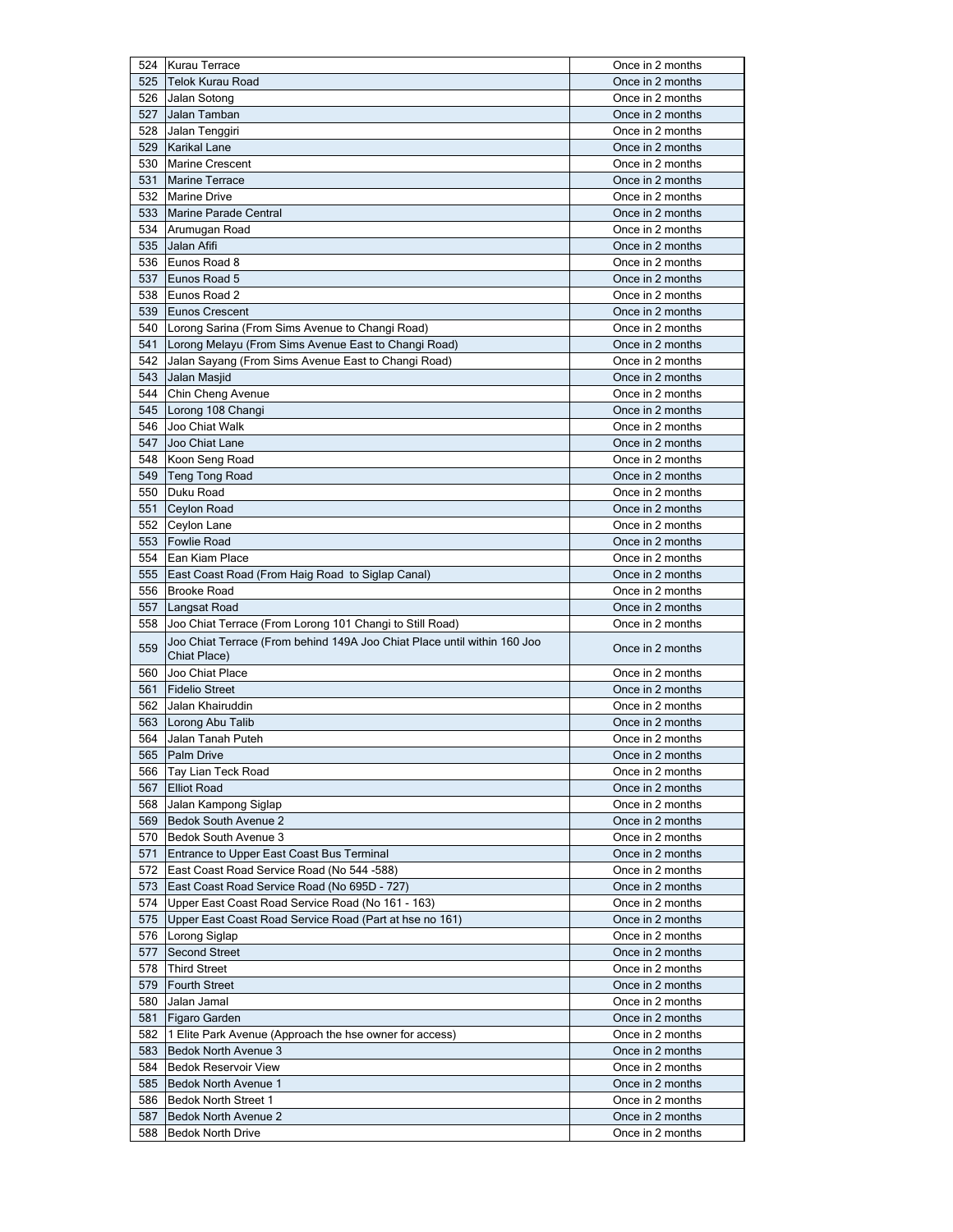| 589        | <b>Bedok North Interchange</b> | Once in 2 months                     |
|------------|--------------------------------|--------------------------------------|
| 590        | <b>Bedok North Road</b>        | Once in 2 months                     |
| 591        | <b>Bedok North Street 2</b>    | Once in 2 months                     |
| 592        | <b>Bedok North Street 4</b>    | Once in 2 months                     |
| 593        | <b>Bedok Central</b>           | Once in 2 months                     |
| 594        | <b>Tampines Street 92</b>      | Once in 2 months                     |
|            |                                |                                      |
| 595        | <b>Tampines Street 93</b>      | Once in 2 months                     |
| 596        | <b>Tampines Street 94</b>      | Once in 2 months                     |
| 597        | <b>Bedok North Street 5</b>    | Once in 2 months                     |
| 598        | Bedok North Avenue 4           | Once in 2 months                     |
| 599        | Changi South Lane              | Once in 2 months                     |
| 600        | Chempaka Kuning Link           | Once in 2 months                     |
| 601        | <b>Bilal Lane</b>              | Once in 2 months                     |
| 602        | <b>Bedok Junction</b>          | Once in 2 months                     |
| 603        | Simei Street 2                 | Once in 2 months                     |
| 604        | Simei Street 3                 | Once in 2 months                     |
|            |                                |                                      |
| 605        | Simei Street 1                 | Once in 2 months                     |
| 606        | Simei Street 6                 | Once in 2 months                     |
| 607        | Simei Street 5                 | Once in 2 months                     |
| 608        | Simei Street 4                 | Once in 2 months                     |
| 609        | Simei Rise                     | Once in 2 months                     |
| 610        | Simei Lane                     | Once in 2 months                     |
| 611        | <b>Expo Drive</b>              | Once in 2 months                     |
| 612        | Somapah Road                   | Once in 2 months                     |
| 613        | Jalan Demak                    | Once in 2 months                     |
|            |                                |                                      |
| 614        | Jalan Kuang                    | Once in 2 months                     |
| 615        | Jalan Pelatok                  | Once in 2 months                     |
|            | 616 Jalan Pergam               | Once in 2 months                     |
| 617        | Jalan Segam                    | Once in 2 months                     |
| 618        | Meragi Close                   | Once in 2 months                     |
| 619        | Meragi Terrace                 | Once in 2 months                     |
| 620        | Seagull Walk                   | Once in 2 months                     |
| 621        | Tanah Merah Ferry Road         | Once in 2 months                     |
|            |                                |                                      |
|            |                                |                                      |
| 622        | <b>Aviation Park Road</b>      | Once in 2 months                     |
| 623        | Changi Ferry Road              | Once in 2 months                     |
| 624        | Changi Coast Road              | Once in 2 months                     |
| 625        | <b>Nicoll Drive</b>            | Once in 2 months                     |
| 626        | <b>Telok Paku Road</b>         | Once in 2 months                     |
| 627        | Lorong Bekukong                | Once in 2 months                     |
| 628        | Netheravon Road                | Once in 2 months                     |
| 629        | <b>Cranwell Road</b>           | Once in 2 months                     |
|            | 630 Loyang Way 2               | Once in 2 months                     |
| 631        |                                | Once in 2 months                     |
|            | Loyang Way 4                   |                                      |
|            | 632 Loyang Way 6               | Once in 2 months                     |
|            | 633 Loyang Walk                | Once in 2 months                     |
|            | 634 New Loyang Link            | Once in 2 months                     |
| 635        | Loyang Rise                    | Once in 2 months                     |
|            | 636 Loyang View                | Once in 2 months                     |
| 637        | Loyang Avenue                  | Once in 2 months                     |
| 638        | Lengkok Mariam                 | Once in 2 months                     |
| 639        | Jalan Batalong East            | Once in 2 months                     |
| 640        | Jalan Kelempong                | Once in 2 months                     |
| 641        |                                | Once in 2 months                     |
|            | Jalan Sinar Bintang            |                                      |
| 642        | Jalan Sinar Bulan              | Once in 2 months                     |
| 643        | Toh Avenue                     | Once in 2 months                     |
| 644        | <b>Toh Street</b>              | Once in 2 months                     |
| 645        | <b>Toh Heights</b>             | Once in 2 months                     |
| 646        | Chin Terrace                   | Once in 2 months                     |
| 647        | <b>Toh Drive</b>               | Once in 2 months                     |
| 648        | Jalan Mariam                   | Once in 2 months                     |
| 649        | Mariam Way                     | Once in 2 months                     |
| 650        | Mariam Walk                    | Once in 2 months                     |
|            |                                |                                      |
| 651        | Jalan Chelagi                  | Once in 2 months                     |
| 652        | Jalan Batalong                 | Once in 2 months                     |
| 653<br>654 | Flora Road<br>Flora Drive      | Once in 2 months<br>Once in 2 months |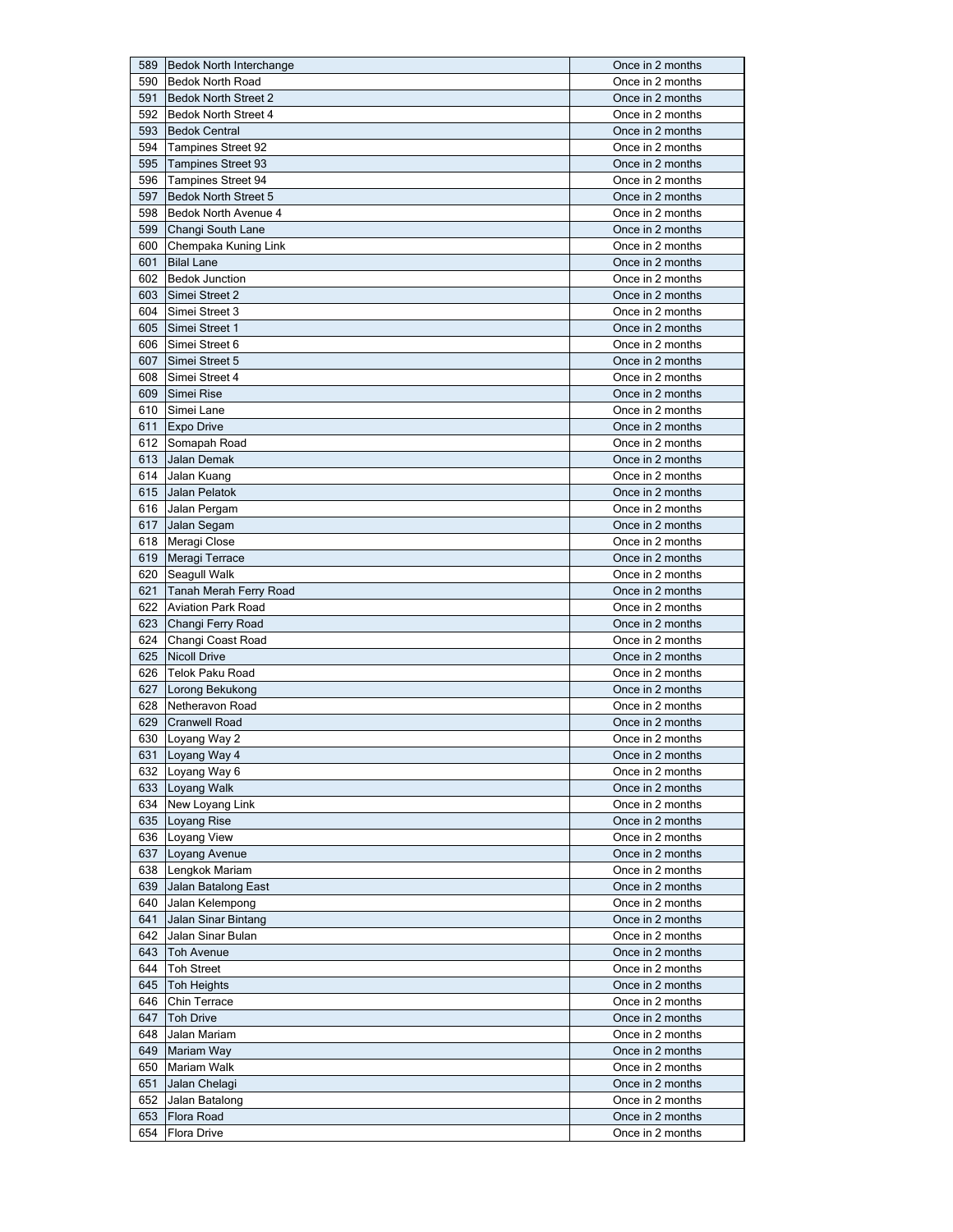| 655        | Changi North Street 1                                                                     | Once in 2 months                     |
|------------|-------------------------------------------------------------------------------------------|--------------------------------------|
| 656        | Changi North Rise                                                                         | Once in 2 months                     |
| 657        | Changi North Crescent                                                                     | Once in 2 months                     |
| 658        | Changi North Street 2                                                                     | Once in 2 months                     |
| 659        | Changi North Way                                                                          | Once in 2 months                     |
| 660        | Changi South Avenue 1                                                                     | Once in 2 months                     |
| 661        | Changi South Avenue 2                                                                     | Once in 2 months                     |
| 662        |                                                                                           | Once in 2 months                     |
|            | Changi Business Park Avenue 1                                                             |                                      |
| 663        | Changi Business Park Avenue 3                                                             | Once in 2 months                     |
| 664        | Changi Business Park Central 1                                                            | Once in 2 months                     |
| 665        | Changi Business Park Central 2                                                            | Once in 2 months                     |
| 666        | Changi Business Park Crescent                                                             | Once in 2 months                     |
| 667        | Changi Business Park Vista                                                                | Once in 2 months                     |
| 668        | Changi South Avenue 3                                                                     | Once in 2 months                     |
| 669        | Changi South Street 1                                                                     | Once in 2 months                     |
| 670        | Changi South Avenue 4                                                                     | Once in 2 months                     |
| 671        | Changi South Street 2                                                                     | Once in 2 months                     |
| 672        | Changi South Street 3                                                                     | Once in 2 months                     |
| 673        | Lorong 22 Geylang                                                                         | Once in 2 months                     |
| 674        | Lorong 24 Geylang                                                                         | Once in 2 months                     |
| 675        | Jalan Suka                                                                                | Once in 2 months                     |
|            | 676 Lorong 26 Geylang                                                                     | Once in 2 months                     |
| 677        | Lorong 28 Geylang                                                                         | Once in 2 months                     |
| 678        | Lorong 30 Geylang                                                                         | Once in 2 months                     |
| 679        | Lorong 32 Geylang                                                                         | Once in 2 months                     |
|            |                                                                                           |                                      |
| 680        | Lorong 34 Geylang                                                                         | Once in 2 months                     |
| 681        | Lorong 36 Geylang                                                                         | Once in 2 months                     |
| 682        | Lorong 38 Geylang                                                                         | Once in 2 months                     |
| 683        | Lorong 40 Geylang                                                                         | Once in 2 months                     |
| 684        | Lorong 25 Geylang                                                                         | Once in 2 months                     |
| 685        | Lorong 37 Geylang                                                                         | Once in 2 months                     |
| 686        | Lorong 41 Geylang                                                                         | Once in 2 months                     |
| 687        | Jalan Molek                                                                               | Once in 2 months                     |
| 688        | Lorong 24A Geylang                                                                        | Once in 2 months                     |
| 689        | Geylang East Avenue 1 (From Aljunied MRT to Geylang Road)                                 | Once in 2 months                     |
| 690        | Geylang East Avenue 2 (From Aljunied MRT to Geylang Road)                                 | Once in 2 months                     |
| 691        | <b>Geylang Road</b>                                                                       | Once in 2 months                     |
| 692        | Guillemard Road (From Mountbatten Road to Sims Avenue)                                    | Once in 2 months                     |
| 693        | Lorong 25A Geylang                                                                        | Once in 2 months                     |
|            | 694 Lorong 27 Geylang                                                                     | Once in 2 months                     |
| 695        | Lorong 35 Geylang                                                                         | Once in 2 months                     |
| 696        | Lorong 27A Geylang                                                                        | Once in 2 months                     |
|            | 697 Lorong 29 Geylang                                                                     | Once in 2 months                     |
|            | 698 Lorong 31 Geylang                                                                     | Once in 2 months                     |
|            | 699 Lorong 33 Geylang                                                                     | Once in 2 months                     |
|            |                                                                                           |                                      |
|            | 700 Lorong 39 Geylang                                                                     | Once in 2 months                     |
| 701        | Lorong 42 Geylang                                                                         | Once in 2 months                     |
| 702        | Lorong 44 Geylang                                                                         | Once in 2 months                     |
| 703        | Eunos Avenue 5 (from Paya Lebar Road to Junction of Eunos Road 8,<br>including Slip Road) | Once in 2 months                     |
| 704        | Eunos Road 8 (From Eunos Avenue 5 to Geylang Road)                                        | Once in 2 months                     |
| 705        | Engku aman Road                                                                           | Once in 2 months                     |
| 706        | Lorong Sireh Pinang                                                                       | Once in 2 months                     |
| 707        | Geylang Serai                                                                             | Once in 2 months                     |
| 708        | Jalan Turi                                                                                | Once in 2 months                     |
| 709        | Jalan Ubi                                                                                 | Once in 2 months                     |
| 710        | Tanjong Katong Road                                                                       | Once in 2 months                     |
| 711        | Changi Road (Between Jalan Turi to Frankel Avenue)                                        | Once in 2 months                     |
| 712        | Joo Chiat Road                                                                            | Once in 2 months                     |
| 713        | Lorong 101 Changi                                                                         | Once in 2 months                     |
| 714        | Eunos Road 5 (From Eunos MRT to Geylang Road)                                             | Once in 2 months                     |
| 715        | Eunos Road 2 (From Eunos MRT to Geylang Road)                                             | Once in 2 months                     |
|            | Joo Chiat Terrace (From Joo Chiat Road to Lor 101 Changi)                                 | Once in 2 months                     |
| 716        |                                                                                           |                                      |
| 717<br>718 | Jalan Ishak                                                                               | Once in 2 months                     |
|            |                                                                                           |                                      |
| 719        | Jalan Ismail<br>Jalan Kechot                                                              | Once in 2 months<br>Once in 2 months |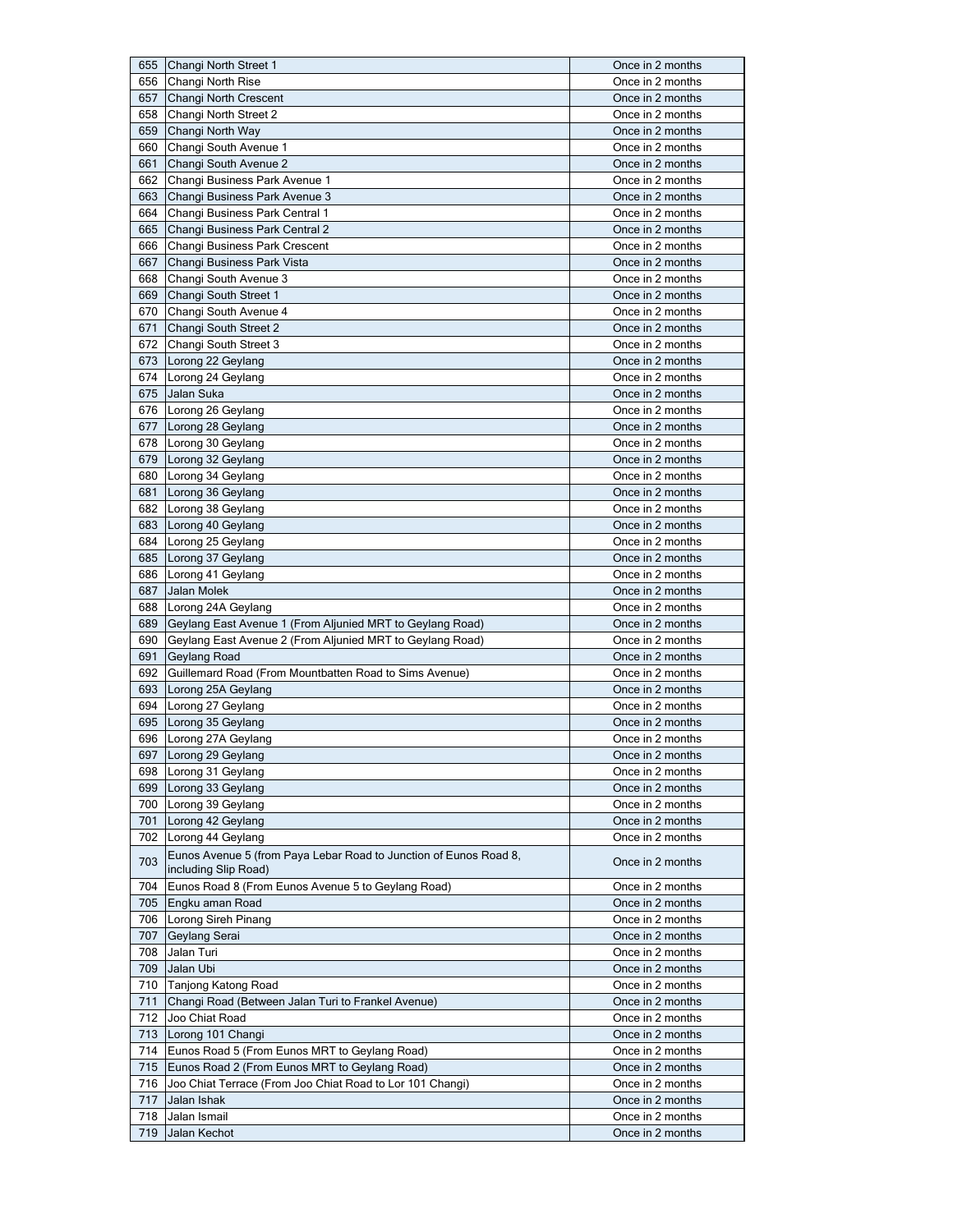| 721 | 720 Lorong Sarina (Part)               | Once in 2 months |
|-----|----------------------------------------|------------------|
|     | Lorong Marican (Part)                  | Once in 2 months |
| 722 | Jalan Hussein                          | Once in 2 months |
| 723 | Lorong Melayu (Part)                   | Once in 2 months |
|     | 724 Lorong Mydin (Part)                | Once in 2 months |
|     | 725 Lengkong Dua                       | Once in 2 months |
|     | 726 Lengkong Enam                      | Once in 2 months |
| 727 | Lengkong Tujoh                         | Once in 2 months |
|     | 728 Lorong Salleh                      | Once in 2 months |
| 729 | Jalan Rahmat                           | Once in 2 months |
|     |                                        |                  |
|     | 730 Lengkong Satu                      | Once in 2 months |
| 731 | Lengkong Lima                          | Once in 2 months |
| 732 | Taman Kembangan                        | Once in 2 months |
| 733 | Jalan Selamat                          | Once in 2 months |
| 734 | <b>Taman Selamat</b>                   | Once in 2 months |
| 735 | Jalan Lapang                           | Once in 2 months |
| 736 | Jalan Sentosa                          | Once in 2 months |
| 737 | Jalan Lana                             | Once in 2 months |
| 738 | Jalan Grisek                           | Once in 2 months |
| 739 | Jalan Krian                            | Once in 2 months |
|     | 740 Parbury Avenue                     | Once in 2 months |
| 741 | <b>Riviera Drive</b>                   | Once in 2 months |
| 742 | <b>Lucky Heights</b>                   | Once in 2 months |
| 743 | Lucky Gardens                          | Once in 2 months |
| 744 | Lucky Rise                             | Once in 2 months |
| 745 | <b>Lucky Crescent</b>                  | Once in 2 months |
| 746 | <b>Lucky View</b>                      | Once in 2 months |
| 747 | <b>Sennett Terrace</b>                 | Once in 2 months |
| 748 | Sennett Avenue                         | Once in 2 months |
|     |                                        |                  |
| 749 | Sennett Drive                          | Once in 2 months |
| 750 | <b>Sennett Close</b>                   | Once in 2 months |
| 751 | Sennett Road                           | Once in 2 months |
| 752 | <b>Sennett Place</b>                   | Once in 2 months |
| 753 | Sennett Lane                           | Once in 2 months |
| 754 | Primrose Avenue                        | Once in 2 months |
| 755 | Evergreen Avenue                       | Once in 2 months |
| 756 | <b>Evergreen Gardens</b>               | Once in 2 months |
| 757 | Jalan Kupang                           | Once in 2 months |
| 758 | Jalan Remis                            |                  |
|     |                                        | Once in 2 months |
| 759 | <b>Bowmont Gardens</b>                 | Once in 2 months |
| 760 | <b>Burnfoot Terrace</b>                | Once in 2 months |
| 761 | <b>Taman Siglap</b>                    | Once in 2 months |
| 762 |                                        | Once in 2 months |
| 763 | Terang Bulan Avenue<br>Maria Avenue    | Once in 2 months |
| 764 | <b>Metropole Drive</b>                 | Once in 2 months |
| 765 | 38 Metropole Drive (Contact hse owner) | Once in 2 months |
| 766 |                                        |                  |
|     | Norma Terrace                          | Once in 2 months |
| 767 | <b>Rienzi Street</b>                   | Once in 2 months |
| 768 | <b>Carmen Street</b>                   | Once in 2 months |
| 769 | Carmen Terrace                         | Once in 2 months |
| 770 | <b>Lakme Street</b>                    | Once in 2 months |
| 771 | Lakme Terrace                          | Once in 2 months |
|     | 772 Tosca Street                       | Once in 2 months |
| 773 | <b>Tosca Terrace</b>                   | Once in 2 months |
| 774 | East Coast Avenue                      | Once in 2 months |
| 775 | <b>East Coast Drive</b>                | Once in 2 months |
| 776 | East Coast Terrace                     | Once in 2 months |
| 777 | Fernwood Terrace                       | Once in 2 months |
| 778 | Jalan Buloh Perindu                    | Once in 2 months |
| 779 | <b>Eastwood Drive</b>                  | Once in 2 months |
| 780 | Eastwood Green                         | Once in 2 months |
| 781 | Eastwood Place                         | Once in 2 months |
| 782 | Eastwood Road                          | Once in 2 months |
| 783 | Eastwood Terrace                       | Once in 2 months |
| 784 | Eastwood Way                           | Once in 2 months |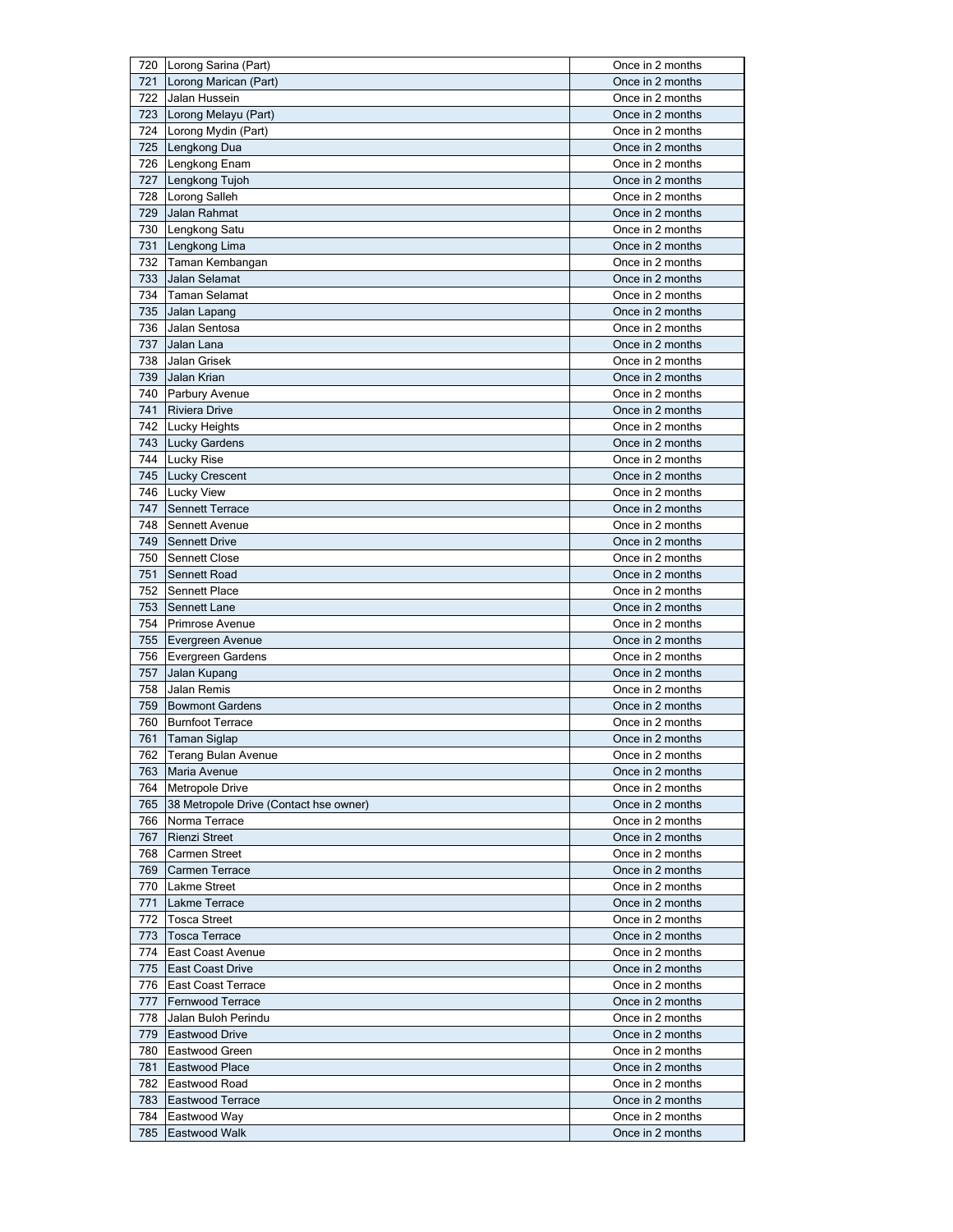| 786 | <b>Bedok Avenue</b>           | Once in 2 months |
|-----|-------------------------------|------------------|
| 787 | <b>Kew Heights</b>            | Once in 2 months |
| 788 | <b>Kew Lane</b>               | Once in 2 months |
| 789 | <b>Kew Terrace</b>            | Once in 2 months |
| 790 | <b>Kew Walk</b>               | Once in 2 months |
| 791 | Tanah Merah Kechil Road South | Once in 2 months |
| 792 | <b>Bedok Ria Crescent</b>     | Once in 2 months |
| 793 | <b>Bedok Ria Drive</b>        | Once in 2 months |
| 794 | Jalan Nipah                   | Once in 2 months |
| 795 | <b>Bedok Place</b>            | Once in 2 months |
| 796 | Harvey Avenue                 | Once in 2 months |
| 797 | <b>Harvey Close</b>           | Once in 2 months |
| 798 | Harvey Crescent               | Once in 2 months |
| 799 | Sea Breeze Avenue             | Once in 2 months |
| 800 | Sea Breeze Grove              | Once in 2 months |
| 801 | Pari Dedap Walk               | Once in 2 months |
| 802 | Tanah Merah Kechil Road       | Once in 2 months |
| 803 | Jalan Tanah Rata              | Once in 2 months |
| 804 | Tanah Merah Kechil Link       | Once in 2 months |
| 805 | Tanah Merah Kechil Avenue     | Once in 2 months |
| 806 | <b>Bedok Close</b>            | Once in 2 months |
| 807 | Limau Terrace                 | Once in 2 months |
| 808 | Limau Rise                    | Once in 2 months |
| 809 | Limau Walk                    | Once in 2 months |
| 810 | <b>Minaret Walk</b>           | Once in 2 months |
| 811 | <b>Bedok Ria Place</b>        | Once in 2 months |
| 812 | <b>Bedok Ria Walk</b>         | Once in 2 months |
| 813 | <b>Bedok Ria Terrace</b>      | Once in 2 months |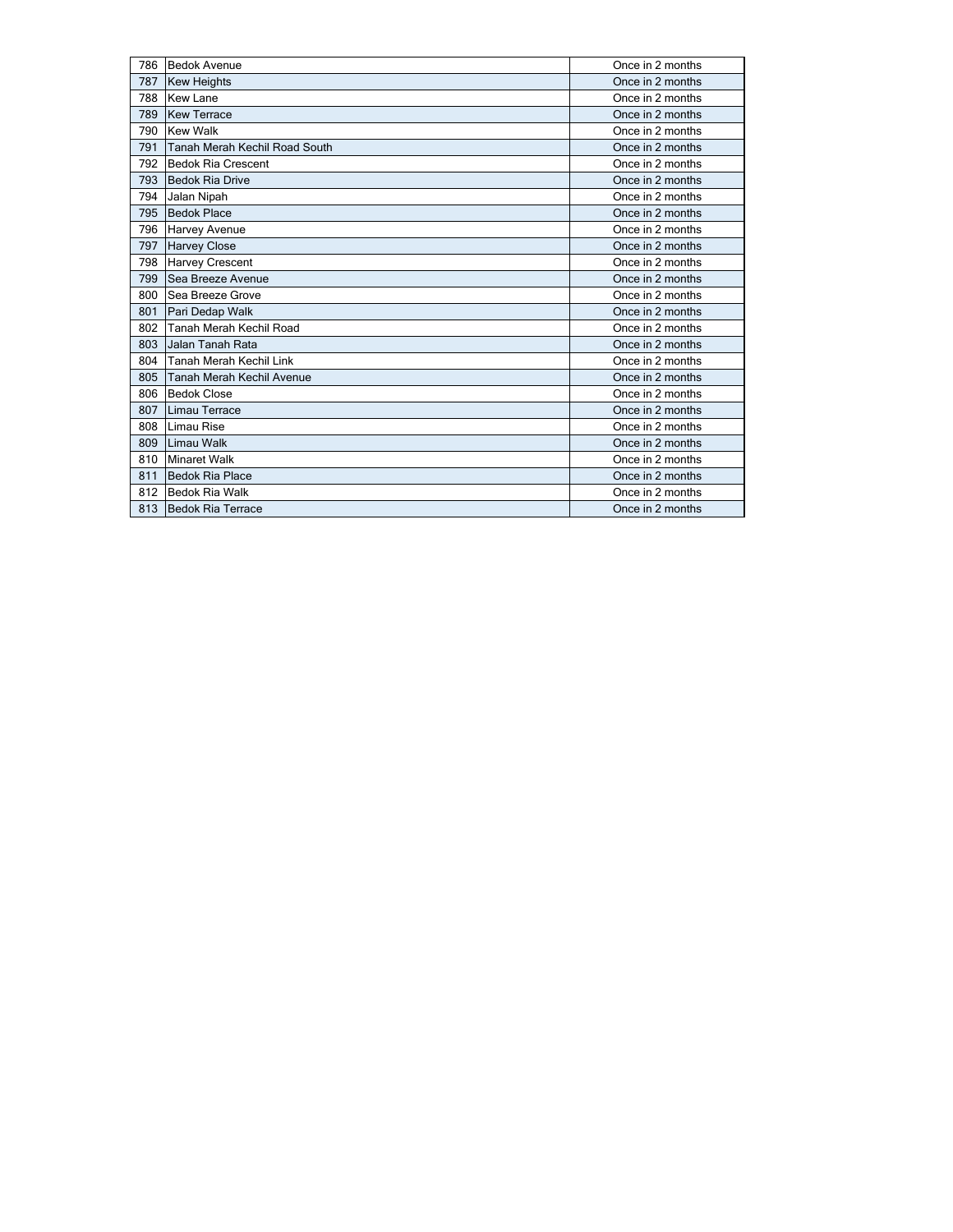#### Carparks

Frequency : Alternate, Daily

| S/N            | Location                                                 | <b>Frequency of Cleaning</b> |
|----------------|----------------------------------------------------------|------------------------------|
| $\mathbf{1}$   | <b>Bedok Road Food Centre Off Street</b>                 | Mon, Wed, Fri                |
| $\overline{2}$ | Ceylon Road Off Street Car Park                          | Mon, Wed, Fri                |
| 3              | Changi Road / Jalan Wakaff Off Street                    | Daily                        |
| $\overline{4}$ | Dunman Road Food Centre Off Street                       | Tue, Thurs, Sat              |
| 5              | East Coast Park E1 Off Street                            | Daily                        |
| 6              | East Coast Park E2 Off Street                            | Daily                        |
| $\overline{7}$ | East Coast Park E3 Off Street                            | Daily                        |
| 8              | Fort Road/East Coast Park Hy Park                        | Tue, Thurs, Sat              |
| 9              | Joo Chiat Road Off Street                                | Tue, Thurs, Sat              |
| 10             | Lorong 25/25A Geylang Off Street                         | Tue, Thurs, Sat              |
| 11             | Lorong 36 Geylang Off Street                             | Tue, Thurs, Sat              |
| 12             | Lorong 37 Geylang Off Street                             | Hourly                       |
| 13             | Lorong 31 Geylang Off Street                             | Hourly                       |
| 14             | Lorong Bekukong Off Street                               | Daily                        |
| 15             | Lorong Mydin Off Street                                  | Mon, Wed, Fri                |
| 16             | Onan Road / Joo Chiat Road Off Street                    | Mon, Wed, Fri                |
| 17             | Onan Road Off Street                                     | Mon, Wed, Fri                |
| 18             | Pennefather Road                                         | Tue, Thurs, Sat              |
| 19             | Service Road Off Joo Chiat Road                          | Tue, Thurs, Sat              |
| 20             | <b>Tanjong Katong Complex</b>                            | Tue, Thurs, Sat              |
| 21             | Tanjong Katong Road Off-Street (Opposite Wilkinson Road) | Tue, Thurs, Sat              |
| 22             | Tanjong Katong Road Off Street                           | Tue, Thurs, Sat              |
| 23             | <b>Tembeling Road Off Street</b>                         | Tue, Thurs, Sat              |
| 24             | <b>Upper Aljunied Link</b>                               | Mon, Wed, Fri                |
| 25             | Upper Changi Road / Bedok Road Off St                    | Daily                        |
| 26             | Upper East Coast Road Off Street                         | Tue, Thurs, Sat              |
| 27             | Eunos Road 7/Eunos Avenue 6 Heavy Vehicle Park           | Mon, Wed, Fri                |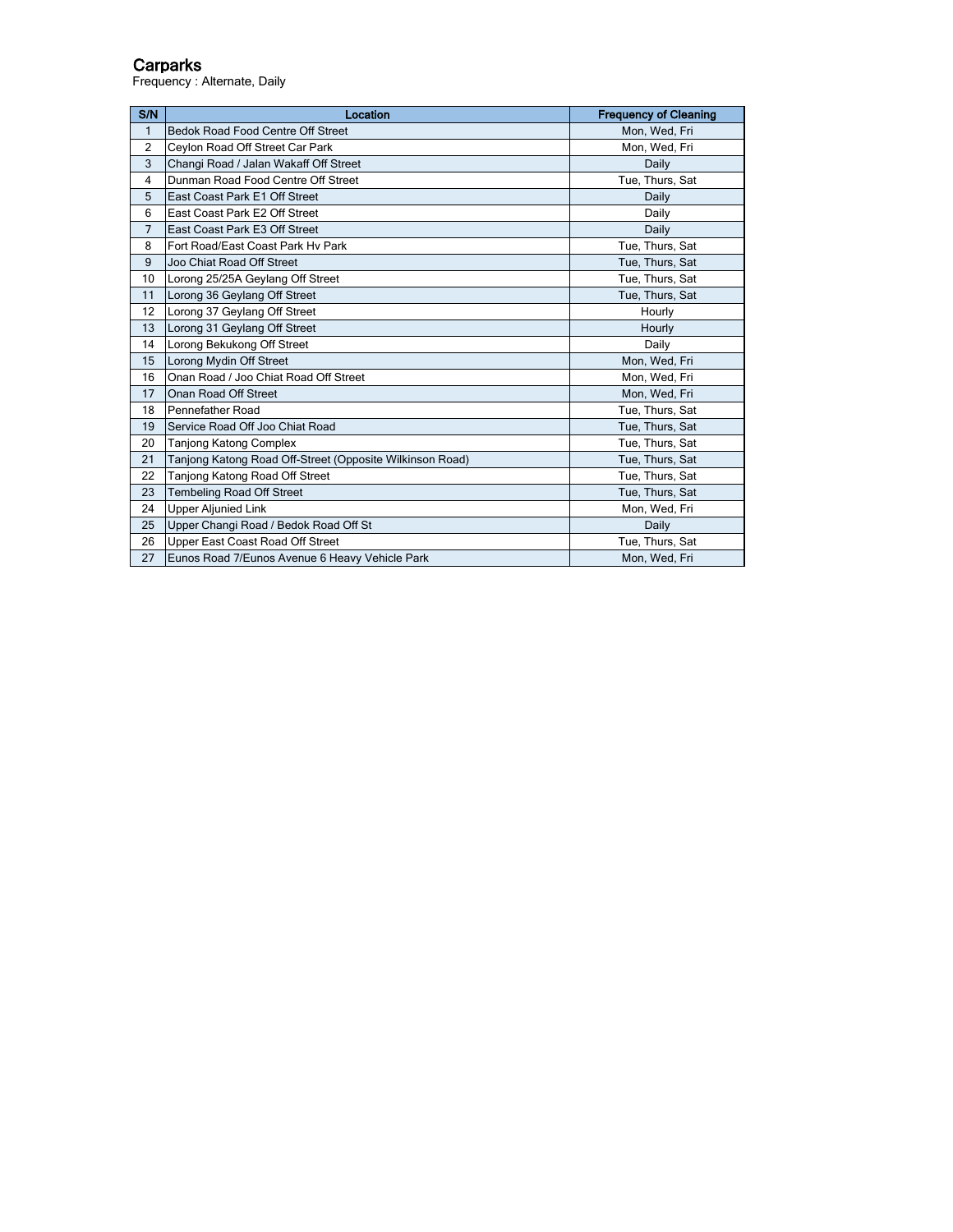## CIPC Footpaths

Frequency : Alternate, Daily & Hourly

| S/N          | Location                                                                                   | <b>Frequency of Cleaning</b>   |
|--------------|--------------------------------------------------------------------------------------------|--------------------------------|
| $\mathbf{1}$ | btw Blk 124A Aljunied Road along Pelton Canal                                              | Daily                          |
| 2            | Macpherson Boy's Club/Blk 79A (Aljunied Rd Blk 121)                                        | Daily                          |
| 3            | btw Blk 79 & Blk 79A Circuit Road                                                          | Daily                          |
| 4            | btw Circuit Rd Blk 34 and Paya Lebar Rd (Macpherson Pri Sch/Shell Sec Sch)                 | Daily                          |
| 5            | btw Blk 34 Circuit Road and Paya Lebar Road                                                | Daily                          |
| 6            | near Merpati Road (near Blk 12)                                                            | Daily                          |
| 7            | beside THK Moral Society and Macpherson Pri Sch near Mattar Rd                             | Daily                          |
| 8            | infront of Blk 306 near carpark at Ubi Avenue 1                                            | Mon, Wed, Fri                  |
| 9            | Ubi Avenue 1 Blk 301 to Blk 311                                                            | Mon, Wed, Fri                  |
| 10           | across Vacant Land Opposite Blk 3025/3024 Ubi Avenue 2 to Ubi Crescent                     | Mon, Wed, Fri                  |
| 11           | Lorong Ah Soo opposite Blk 137 (F/P with lights)                                           | Tue, Thurs, Sat                |
| 12           | from opposite Blk 137 to Lorong Ah Soo (F/P without lights)                                | Tue, Thurs, Sat                |
| 13           | Tai Keng Garden near Blk 137                                                               | Tue, Thurs, Sat                |
| 14           | Jalan Mulia                                                                                | Daily                          |
| 15           | amber Road beside Chinese Swimming Club - ECP Underpass                                    | Mon, Wed, Fri                  |
| 16           | Pedestrian thoroughfare (footpath) near Meyer Road                                         | Mon, Wed, Fri                  |
| 17           | Goodman Road to Branksome Road                                                             | Daily                          |
| 18           | Branksome Road to Wilkinson Road                                                           | Daily                          |
| 19           | at Arthur Road ro Cranborne Road                                                           | Mon, Wed, Fri                  |
| 20           | between Haig Road and Tanjong Rd near Blk 21                                               | Tue, Thurs, Sat                |
| 21           | F/P Ltg at Haig Road to Tanjong Katong Road                                                | Tue, Thurs, Sat                |
| 22           | Jalan Eunos/Sims Avenue leading to Eunos MRT                                               | Mon, Wed, Fri                  |
| 23           | Lorong Marzuki near Lorong Melayu no. 71                                                   | Mon, Wed, Fri                  |
| 24           | between Lorong Marzuki and Lorong Marican                                                  | Mon, Wed, Fri                  |
| 25           | drainage reserve between Lorong Melayu and Lorong Marzuki                                  | Mon, Wed, Fri                  |
| 26           | from New Upper Changi Road to Terang Bulan Avenue                                          | Daily                          |
| 27           | And staircase at New Upper Changi Road beside Temasek Primary School                       | Daily                          |
| 28           | from Chai Chee Street beside Bedok ITE                                                     | Daily                          |
| 29           | between Eunos Road 8 - Eunos Road 5 beside MRT Line                                        | Mon, Wed, Fri                  |
| 30<br>31     | opposite to Blk 417 Eunos Road                                                             | Mon, Wed, Fri                  |
| 32           | near hse no. 148A, 151 & 174 Ceylon Road<br>between Onan Road and Fowlie Road near Blk 352 | Mon, Wed, Fri<br>Mon, Wed, Fri |
| 33           | Backlane alley at Malvern Springs (373/375) Onan Road                                      | Mon, Wed, Fri                  |
| 34           | near hse no. 303 Onan Road                                                                 | Mon, Wed, Fri                  |
| 35           | Backlane/Driveway at 33-41 Tembeling Road                                                  | Tue, Thurs, Sat                |
| 36           | Backlane of Everitt Road from hse no. 138-152                                              | Tue, Thurs, Sat                |
| 37           | Backlane between Koon Seng Road & Tembeling Road                                           | Tue, Thurs, Sat                |
| 38           | between Jalan Senang beside hse no. 51 and Jalan Sentosa                                   | Mon, Wed, Fri                  |
| 39           | between Jalan Senang and Jalan Paras beside hse no. 70A                                    | Mon, Wed, Fri                  |
| 40           | between Jalan Senyum to Jalan Kembangan beside hse no. 69                                  | Mon, Wed, Fri                  |
| 41           | drainage reserve from Jalan Kembangan and Jalan Senang                                     | Mon, Wed, Fri                  |
| 42           | near Changi Road-Kembangan MRT along Siglap Canal                                          | Mon, Wed, Fri                  |
| 43           | from Changi Road to East Coast Road                                                        | Mon, Wed, Fri                  |
| 44           | between Sims Avenue East and Changi Road                                                   | Mon, Wed, Fri                  |
| 45           | ramp near Kembangan MRT Station                                                            | Mon, Wed, Fri                  |
| 46           | backlane beside hse no. 2 Karikal Lane                                                     | Tue, Thurs, Sat                |
| 47           | from Jalan Sotong to East Coast Road                                                       | Tue, Thurs, Sat                |
| 48           | Duku Place between hse no. 1 & 9                                                           | Tue, Thurs, Sat                |
| 49           | Backlane at hse no. 1, 2 & 5 Duku Lane                                                     | Tue, Thurs, Sat                |
| 50           | backlane hse no. 43-59 Duku Road linking to Everitt Road                                   | Tue, Thurs, Sat                |
| 51           | from Pulasan Road to Still Road beside hse no. 27 & 37                                     | Tue, Thurs, Sat                |
| 52           | from Lorong Stangee beside hse no. 83C                                                     | Tue, Thurs, Sat                |
| 53           | Duku Place between hse no. 1 & 9                                                           | Tue, Thurs, Sat                |
| 54           | Backlane at hse no. 1, 2 & 5 Duku Lane                                                     | Tue, Thurs, Sat                |
| 55           | backlane hse no. 43-59 Duku Road linking to Everitt Road                                   | Tue, Thurs, Sat                |
| 56           | near hse no. 24A at Cheow Keng Road                                                        | Tue, Thurs, Sat                |
| 57           | near hse no. 19 at Cheow Keng Road                                                         | Tue, Thurs, Sat                |
| 58           | near unit 115 at Teng Tong Road                                                            | Tue, Thurs, Sat                |
| 59           | Backlane at hse no. 6, 8, 10 & 20 Teng Tong Road                                           | Tue, Thurs, Sat                |
| 60           | near unit 115 at Teng Tong Road                                                            | Tue, Thurs, Sat                |
| 61           | near hse no. 10 at Chapel Close                                                            | Tue, Thurs, Sat                |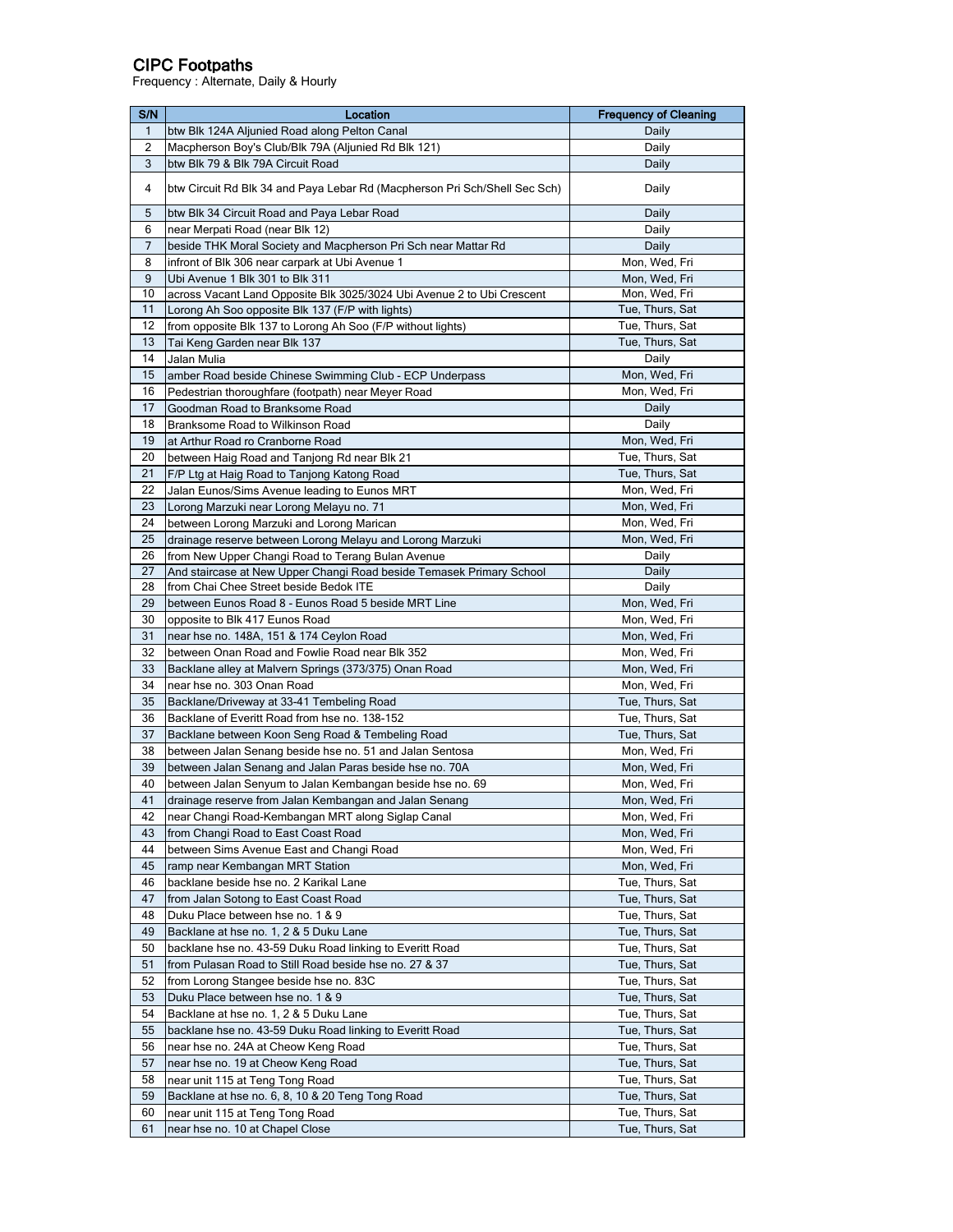| 62         | from Chapel Close to Lorong Stangee behind hse no. 1                                                         | Tue, Thurs, Sat                |
|------------|--------------------------------------------------------------------------------------------------------------|--------------------------------|
| 63         | backlane along Lorong Telok Kurau to Still Road                                                              | Tue, Thurs, Sat                |
| 64         | between Jalan Selamat and Jalan Senyum beside hse no. 2                                                      | Daily                          |
| 65         | between Waringin Park and Sims Avenue East unit 22                                                           | Daily                          |
| 66         | between Frankel Avenue & Bownmount Garden                                                                    | Mon, Wed, Fri                  |
| 67         | beside unit 30A at Frankel Avenue                                                                            | Mon, Wed, Fri                  |
|            |                                                                                                              |                                |
| 68         | Jalan Buloh Perindu near no. 15                                                                              | Mon, Wed, Fri                  |
| 69         | Jalan Buloh Perindu near no. 37                                                                              | Mon, Wed, Fri                  |
| 70         | Fernwood Towers along Marine Parade Road                                                                     | Mon, Wed, Fri                  |
| 71         | and staircase at Temasek JR College Bedok South Road                                                         | Mon, Wed, Fri                  |
| 72         | between Aida Street and Bedok South Road                                                                     | Mon, Wed, Fri                  |
| 73         | from Bedok South to Sennett Road beside unit 49                                                              | Mon, Wed, Fri                  |
| 74         | and staircase near Bedok South Road leading to Sennett Estate                                                | Mon, Wed, Fri                  |
| 75         | at the back of Coasta De Sol Condominium to slip road leading to Bayshore<br>Road                            | Tue, Thurs, Sat                |
| 76         | and staircase on vacant land beside Bedok Court Condo                                                        | Tue, Thurs, Sat                |
| 77         | near Bedok South Road and Lucky Gardens                                                                      | Tue, Thurs, Sat                |
| 78         | from Bedok South Avenue 2 to Evergreen Avenue                                                                | Tue, Thurs, Sat                |
| 79         | from Bedok South Avenue 3/Tanah Merah Kechil Road                                                            | Tue, Thurs, Sat                |
|            |                                                                                                              |                                |
| 80         | from Bedok South Avenue 3 to Jalan Limau Kasturi                                                             | Tue, Thurs, Sat                |
| 81         | from Bedok South Avenue 3 to Tanah Merah Kechil Road                                                         | Tue, Thurs, Sat                |
| 82         | and staircase at Bedok South Avenue 3 beside Temasek Primary School                                          | Tue, Thurs, Sat                |
| 83         | and staircase near Blk 68 Bedok South Avenue 3 & Parbury Avenue                                              | Tue, Thurs, Sat                |
| 84         | at Jalan Terang Bulan/New Upper Changi Road                                                                  | Daily                          |
| 85         | from Metropole Drive to New Upp Changi Road                                                                  | Daily                          |
| 86         | Backlane at Burnfoot Terrace                                                                                 | Daily                          |
| 87         | from Aida Street to Bedok South Road                                                                         | Daily                          |
| 88         | <b>Bedok Canal</b>                                                                                           | Daily                          |
| 89         | infront Blk 74 Bedok North Road                                                                              | Daily                          |
| 90         | along drainage reserve between Upper Changi Road and Sunbird Road                                            | Daily                          |
| 91         | from Bedok Lane to Tanah Merah MRT                                                                           | Mon, Wed, Fri                  |
| 92         | Tanah Merah MRT Station/New Upper Changi Road                                                                | Mon, Wed, Fri                  |
|            |                                                                                                              |                                |
| 93         | between Meragi Close and Blk 157 Simei Road                                                                  | Mon, Wed, Fri                  |
|            |                                                                                                              |                                |
| 94         | from Meragi Close to Simei Road                                                                              | Mon, Wed, Fri                  |
| 95         | from Meragi Terrace to Simei Road                                                                            | Mon, Wed, Fri                  |
| 96         | and staircase at Taman Bedok beside Methodist Church                                                         | Daily                          |
| 97         | Bedok Terrace and Bedok Rise                                                                                 | Daily                          |
| 98         | and staircase between Jalan Limau Kasturi and Bedok South Avenue 3                                           | Daily                          |
| 99         | along Bedok Canal Pte Hse Est at Bedok Ria Crescent                                                          | Daily                          |
| 100        | Bedok Garden leading to Limau Grove                                                                          | Daily                          |
| 101        | and slab over drain behind 98 Sea Breeze Avenue                                                              | Mon, Wed, Fri                  |
|            |                                                                                                              |                                |
| 102        | between Guan Soon Avenue and Sea Breeze Avenue                                                               | Mon, Wed, Fri                  |
|            | 103   beside Changkat Primary School Bet Sea Breeze Walkk to Simei Street 3                                  | Mon, Wed, Fri                  |
| 104        | between Sea Breeze Avenue and Simei Street 3                                                                 | Mon, Wed, Fri                  |
| 105        | from Sea Breeze Avenue to Simei Street 3 Blk 101/MRT Station                                                 | Mon, Wed, Fri                  |
| 106<br>107 | from Sunbird Road to Upper Changi Road (along canal)                                                         | Mon, Wed, Fri<br>Mon, Wed, Fri |
| 108        | from Guan Soon Road to Harvey Avenue (beside Changkat Primary School)<br>from Sunbird Circle to Sunbird Road | Mon, Wed, Fri                  |
|            | 109 Harvey Avenue/Jalan Angin Laut to Simei Street 3                                                         | Mon, Wed, Fri                  |
| 110        | Guan Soon Avenue to Seaview Walk                                                                             |                                |
|            |                                                                                                              | Mon, Wed, Fri                  |
| 111        | from Pari Dedap Walk next to Tanamera Cret condo                                                             | Tue, Thurs, Sat                |
| 112        | Jalan Pari Dedap beside unit 47                                                                              | Tue, Thurs, Sat                |
| 113        | beside 48 Loyang Way                                                                                         | Mon, Wed, Fri                  |
| 114        | near Mariam Way to Flora Rd and Mariam Wk                                                                    | Tue, Thurs, Sat                |
| 115        | along Loyang Rise hse no. 94                                                                                 | Daily                          |
|            | 116 along Loyang Rise hse no. 129                                                                            | Daily                          |
| 117        | along Loyang Rise hse no. 150                                                                                | Daily                          |
| 118        | along Loyang Rise hse no. 171                                                                                | Daily                          |
| 119        | from Toh Crescent to Toh Street                                                                              | Daily                          |
| 120        | and staircase behind 18 Toh Drive                                                                            | Daily                          |
| 121        |                                                                                                              | Daily                          |
|            | from Toh Street to Upper Changi Road North                                                                   |                                |
| 122        | Footpath near Lor 24A Geylang Rd Driveway                                                                    | Hourly                         |
| 123        | Footpath at Lor 24A Geylang                                                                                  | Hourly                         |
| 124        | Footpath at Lor 24 Geylang                                                                                   | Hourly                         |
| 125<br>126 | Street Itgs at Lor 32-34 Geylang (Opp L/P 2)<br>Street Itgs at Lor 32-34 Geylang (Opp L/P 6)                 | Hourly<br>Hourly               |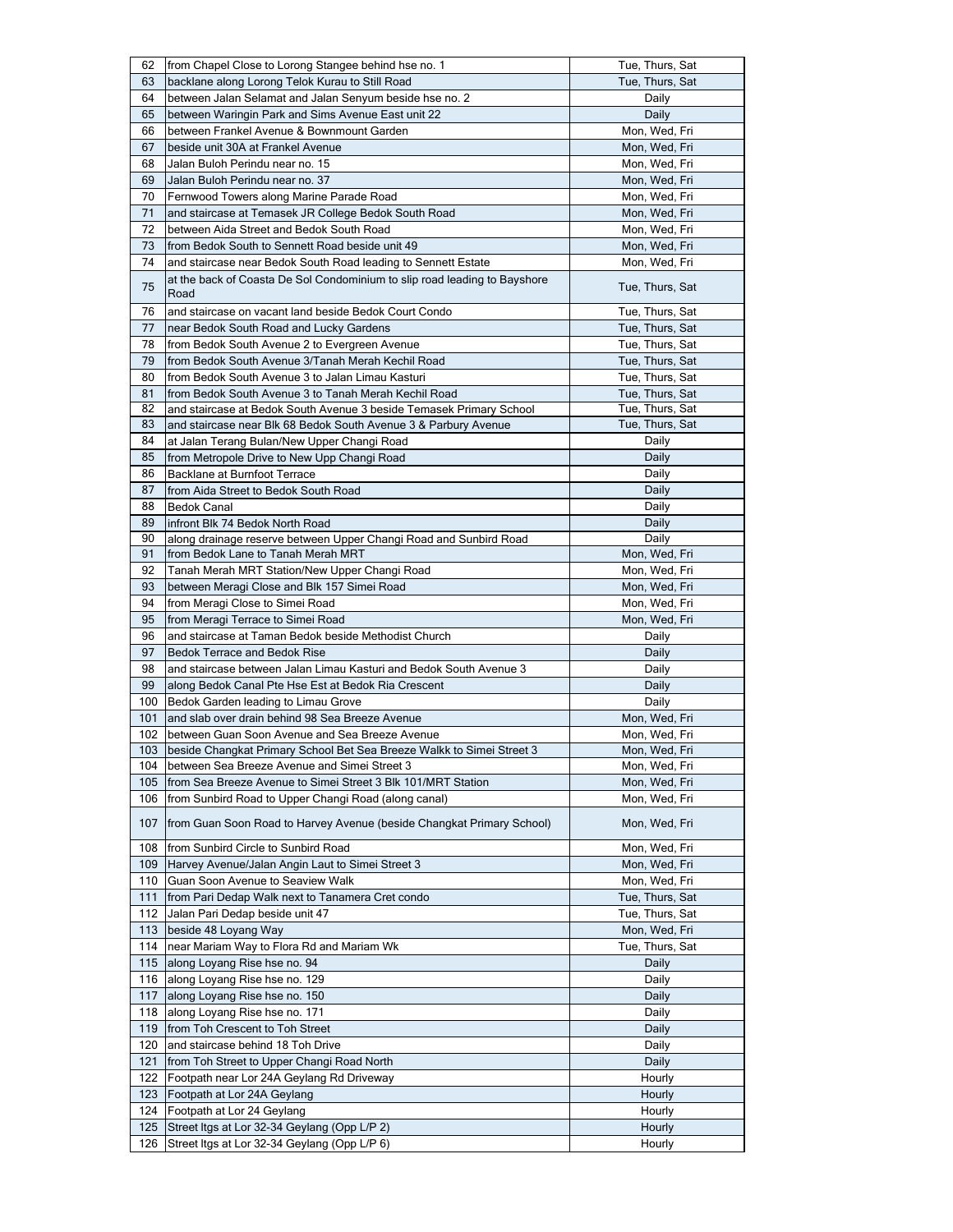| 127 | Footpath from Sims Ave to Singapore Post      | Hourly |
|-----|-----------------------------------------------|--------|
|     | 128 Backlane at Joo Chiat Rd behind Hotel 81  | Hourly |
|     | 129 Footpath between Joo Chiat Rd and Onan Rd | Hourly |
|     | 130 Footpath behind Blk 267 Joo Chiat Rd      | Hourly |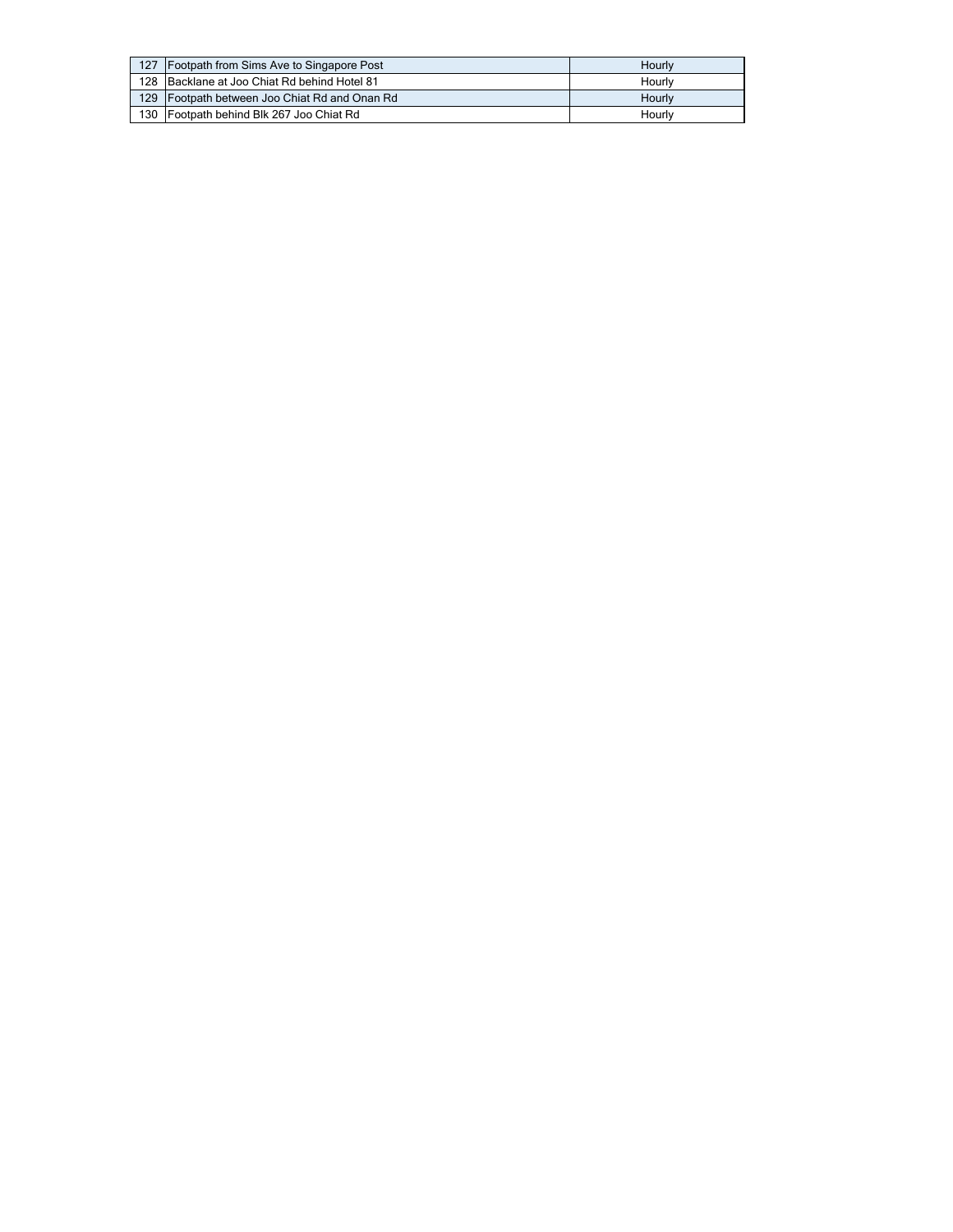## CIPC Footbridges

Frequency : Alternate, Daily

| S/N            | Location                                                                                       | <b>Frequency of Cleaning</b> |
|----------------|------------------------------------------------------------------------------------------------|------------------------------|
| $\mathbf{1}$   | Geylang East Central BLK 108                                                                   | Daily                        |
| $\overline{2}$ | Circuit Rd near Blk 79, Pelton Canal                                                           | Daily                        |
| 3              | Paya Lebar Way btw Macpherson CC & Polic boy's club                                            | Daily                        |
| 4              | Jalan Chengkek across canal/hse no. 30 & 32                                                    | Mon, Wed, Fri                |
| 5              | Joo Seng Road near Blk 10                                                                      | Mon, Wed, Fri                |
| 6              | Joo Seng Road near Blk 3                                                                       | Mon, Wed, Fri                |
| 7              | Kampong Kayu Rd opposte HDB BLK11                                                              | Tue, Thurs, Sat              |
| 8              | Katong Park (near public toilet)                                                               | Tue, Thurs, Sat              |
| 9              | Jalan Paras (next to end of Jalan Grisek)                                                      | Mon, Wed, Fri                |
| 10             | Jalan Kembangan (from Sims Ave East to Changi Rd/bridge 1)                                     | Mon, Wed, Fri                |
| 11             | Jalan Kembangan (from Sims Ave East to Changi Rd/bridge 2)                                     | Mon, Wed, Fri                |
| 12             | between Blk 1 Marine Terrace - Marine Parade Road                                              | Tue, Thurs, Sat              |
| 13             | Marine Terrace (Blk 1) along Siglap Canal                                                      | Tue, Thurs, Sat              |
| 14             | ECP (Marine Parade Blk 1/Victoria JC across Siglap canal)                                      | Tue, Thurs, Sat              |
| 15             | Marine Parade Road (outlet drain off Katong Convent)                                           | Tue, Thurs, Sat              |
| 16             | Marine Parade Road (outlet drain next to gracious mansion-bridge 1)                            | Tue, Thurs, Sat              |
| 17             | Marine Parade Road (outlet drain next to gracious mansion-bridge 2)                            | Tue, Thurs, Sat              |
| 18             | ECP (Marine Parade Blk 1/Victoria JC across Siglap canal)                                      | Mon, Wed, Fri                |
| 19             | Joo Chiat Place/Frankel Street across Siglap canal                                             | Tue, Thurs, Sat              |
| 20             | Marine Parade Road/Jalan Buloh Perindu                                                         | Tue, Thurs, Sat              |
| 21             | Marine Parade Road/Jalan Keris                                                                 | Tue, Thurs, Sat              |
| 22             | Fernwood Terrace behind Fernwood Towers across canal                                           | Tue, Thurs, Sat              |
| 23             | Marine Parade Road (outlet drain next to bus stop infront of Nepture Court)                    | Tue, Thurs, Sat              |
| 24             | Marine Parade Road/Kee Sun Avenue                                                              | Tue, Thurs, Sat              |
| 25             | Marine Prade Road (outlet drain downstream of Marine Crescent beside Villa<br>Martia-bridge 1) | Tue, Thurs, Sat              |
| 26             | Marine Prade Road (outlet drain downstream of Marine Crescent beside Villa<br>Martia-bridge 2) | Tue, Thurs, Sat              |
| 27             | Behind Saint. Andrew's Autism School at Marine Parade Road                                     | Tue, Thurs, Sat              |
| 28             | Jalan Pokok Serunai/Jalan Hajijah                                                              | Tue, Thurs, Sat              |
| 29             | Evergreen Avenue/Victoria JC/Temasek JC                                                        | Tue, Thurs, Sat              |
| 30             | Swan Lake Avenue (Opera Estate outlet drain opp Norma Terrace)                                 | Daily                        |
| 31             | Swan Lake Avenue (Opera Estate outlet drain, Fidelio Street electrical<br>substation)          | Daily                        |
| 32             | New Upper Changi Road (entrance to Bedok swimming pool)                                        | Daily                        |
| 33             | Jalan Chempaka Kuning to Sungei Bedok                                                          | Mon, Wed, Fri                |
| 34             | Eastwood Road/Koh Sek lim stw (across Bedok canal)                                             | Daily                        |
| 35             | <b>Sunbird Circle</b>                                                                          | Daily                        |
| 36             | Loyang Avenue/Loyang Way                                                                       | Tue, Thurs, Sat              |
| 37             | Loyang Avenue/Loyang Way                                                                       | Tue, Thurs, Sat              |

#### HDB Footbridges

Frequency : Alternate, Daily

| S/N            | Location                                     | <b>Frequency of Cleaning</b> |
|----------------|----------------------------------------------|------------------------------|
|                | Infront of Blk 108 Aljunied Crescent         | Mon, Wed, Fri                |
| 2              | Infront of Blk 112 Aljunied Crescent         | Mon, Wed, Fri                |
| 3              | Next to Blk 112 Aljunied Crescent            | Mon, Wed, Fri                |
| 4              | Near Blk 96 Aljunied Crescent                | Mon, Wed, Fri                |
| 5              | Between Blk 320 & 313 Ubi Avenue 1           | Mon, Wed, Fri                |
| 6              | Between Blk 335 & 336 Ubi Avenue 1           | Mon, Wed, Fri                |
| $\overline{7}$ | Between Blk 311 & 312 Ubi Avenue 1           | Mon, Wed, Fri                |
| 8              | Between Blk 322 & 323 Ubi Avenue 1           | Mon, Wed, Fri                |
| 9              | Behind Blk 8 Joo Seng Road                   | Mon, Wed, Fri                |
| 10             | Between Kembangan CC & Blk 116 Lengkong Tiga | Daily                        |
| 11             | Infront of Blk 219C Bedok Central            | Daily                        |
| 12             | Infront of MSCP Blk 219 Bedok Central        | Daily                        |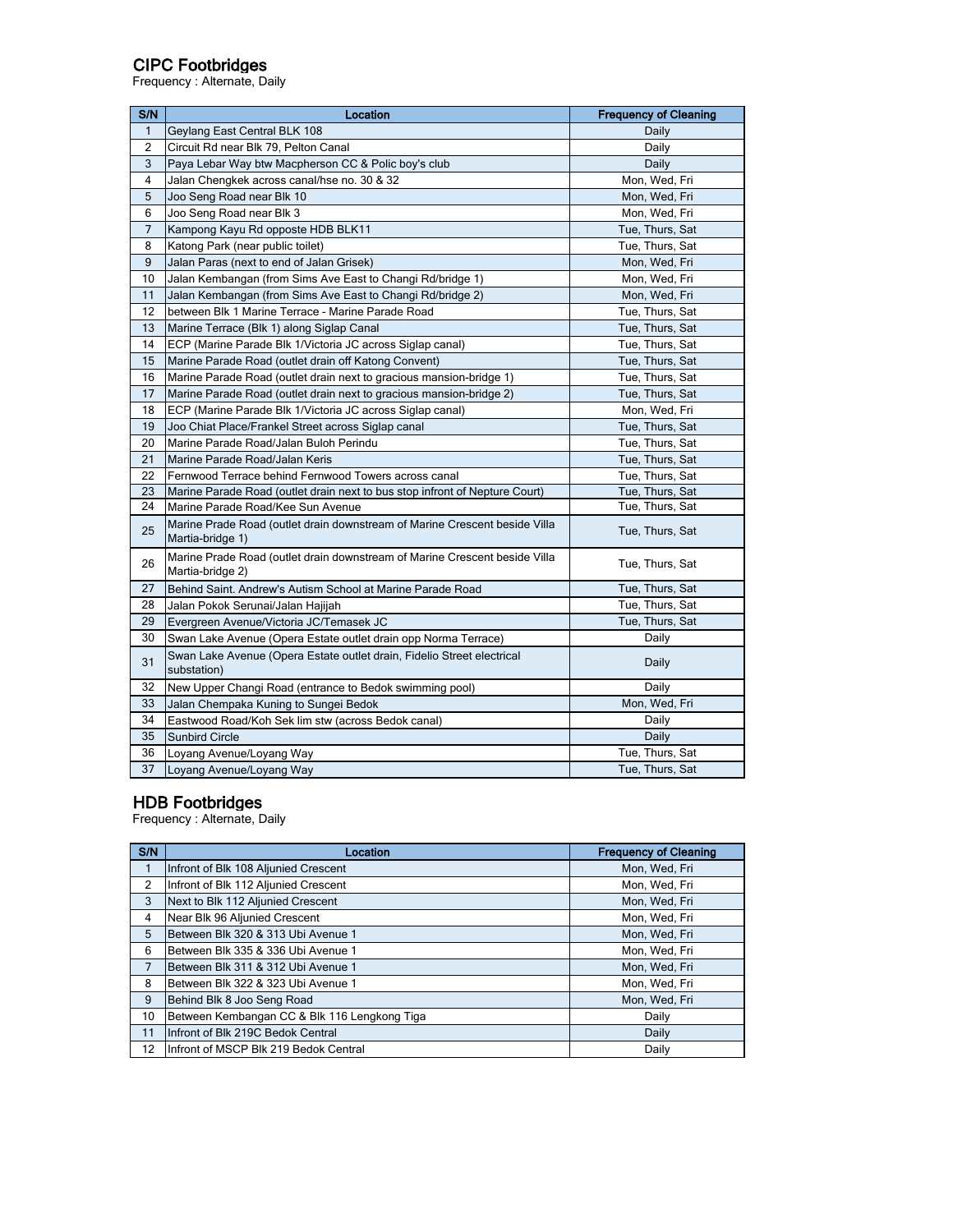#### Vacant Lands

Frequency : Alternate, Daily & Hourly

| S/N            | Location                                                                                                | <b>Frequency of Cleaning</b>       |
|----------------|---------------------------------------------------------------------------------------------------------|------------------------------------|
| $\mathbf{1}$   | Geylang East Avenue 2                                                                                   | Mon, Wed, Fri                      |
| $\overline{c}$ | Aljunied Crescent beside Blk 119                                                                        | Mon, Wed, Fri                      |
| 3              | End of Aljunied Avenue 1                                                                                | Mon, Wed, Fri                      |
| 4              | Geylang East Ctrl I/f of Blk 118                                                                        | Daily                              |
| 5              | State land at Blk 79/79A Circuit road (HDB Hawker Centre)                                               | Daily                              |
| 6              | Merpati Road                                                                                            | Daily                              |
| 7              | Merpati Road/Jalan Anggerek (opposite MRT)                                                              | Daily                              |
| 8              | Lorong Bengkok                                                                                          | Daily                              |
| 9<br>10        | <b>Mattar Road</b><br>Ubi Avenue 1 near Blk 304                                                         | Daily<br>Mon, Wed, Fri             |
| 11             | Ubi Avenue 1 next to Blk 305/306                                                                        | Mon, Wed, Fri                      |
| 12             | Ubi Avenue 1/Ubi Road 3                                                                                 | Mon, Wed, Fri                      |
| 13             | Ubi Avenue 2 behind Blk 3024-3027                                                                       | Mon, Wed, Fri                      |
| 14             | Ubi Avenue 2 infront Blk 311                                                                            | Mon, Wed, Fri                      |
| 15             | Ubi Close Road                                                                                          | Mon, Wed, Fri                      |
| 16             | Ubi Road 4                                                                                              | Mon, Wed, Fri                      |
| 17             | Along Airport Road (Only Turf area)                                                                     | Tue, Thurs, Sat                    |
| 18             | Macpherson/Paya Lebar Junction                                                                          | Tue, Thurs, Sat                    |
| 19             | Junction of MacPherson Road & Aljunied Road                                                             | Tue, Thurs, Sat                    |
| 20             | Eunos Avenue 5/Eunos Avenue 6                                                                           | Tue, Thurs, Sat                    |
| 21             | Paya Lebar Road beside Temple                                                                           | Tue, Thurs, Sat                    |
| 22             | Paya Lebar Road I/f of Blk 1003/1004                                                                    | Tue, Thurs, Sat                    |
| 23<br>24       | Paya Lebar Road opp Beng Huat Road                                                                      | Tue, Thurs, Sat                    |
| 25             | Along Paya Lebar Road (Beside Caltex Petrol Kiosk)<br>Junction of PIE / Paya Lebar Road                 | Tue, Thurs, Sat<br>Tue, Thurs, Sat |
| 26             | Eunos Avenue 5                                                                                          | Tue, Thurs, Sat                    |
| 27             | Paya Lebar Rd (Beside ACE Building)                                                                     | Tue, Thurs, Sat                    |
| 28             | Ubi Avenue 2 (beside AZ building)                                                                       | Tue, Thurs, Sat                    |
| 29             | Tai Seng Avenue                                                                                         | Tue, Thurs, Sat                    |
| 30             | former PUB depot at Kim Chuan Road                                                                      | Mon, Wed, Fri                      |
| 31             | Junction of Kim Chuan Road & Upper Paya Lebar Road                                                      | Mon, Wed, Fri                      |
| 32             | Along Upp Paya Lebar road (Beside unit 5 Hoe Huat Building)                                             | Mon, Wed, Fri                      |
| 33             | State Land at Kim Chuan Avenue/Hougang Avenue 3                                                         | Mon, Wed, Fri                      |
| 34             | State Land at Subterranean of CCL Kim Chuan Depot at Kim Chuan Road                                     | Mon, Wed, Fri                      |
| 35             | State land at Kim Chuan Garden (Former PUB pumping Station)                                             | Mon, Wed, Fri                      |
| 36             | State Land for dog unit at Kim Chuan Road                                                               | Mon, Wed, Fri                      |
| 37<br>38       | Stateland at Jalan Bunga Rampai                                                                         | Mon, Wed, Fri<br>Mon, Wed, Fri     |
| 39             | Along Hougang Ave 3 (near 174C Paya Lebar Lodge)<br>Along Hougang Ave 3 (near SCAL Hougang)             | Mon, Wed, Fri                      |
| 40             | Along Hougang Ave 3 (OPPOSITE Singapore Girl's Home)                                                    | Mon, Wed, Fri                      |
| 41             | State Land at Bartley Rd East opposite Kim Chuan Depot                                                  | Mon, Wed, Fri                      |
| 42             | State Land at Rochdale Road                                                                             | Mon, Wed, Fri                      |
| 43             | <b>Beside Bartley CCL station</b>                                                                       | Mon, Wed, Fri                      |
| 44             | State Land at Junction of Bartley Road/ Upper Paya Lebar Road                                           | Mon, Wed, Fri                      |
| 45             | Junction Lor Ah Soo/Upper Paya Lebar Road                                                               | Tue, Thurs, Sat                    |
| 46             | At behind Tai Keng Garden and Hougang Avenue 1                                                          | Tue, Thurs, Sat                    |
| 47             | State Land beside Tai Keng Gardens Plavground                                                           | Tue, Thurs, Sat                    |
| 48             | End of Jalan Raya & Jalan Anggerek                                                                      | Mon, Wed, Fri                      |
| 49             | <b>Happy Avenue</b>                                                                                     | Mon, Wed, Fri                      |
| 50             | Joo Seng Road opposite Blk 17                                                                           | Mon, Wed, Fri                      |
| 51<br>52       | Junction of Jalan Melor & Jalan Chengkek<br>State Land at Harper Road adjoining to Tai Seng MRT Station | Tue, Thurs, Sat<br>Tue, Thurs, Sat |
| 53             | Amber Road Beside Chinese Swimming Complex                                                              | Mon, Wed, Fri                      |
| 54             | Marine Parade Road/Amber Road                                                                           | Mon, Wed, Fri                      |
| 55             | State land behind Peach Garden (along ECP)                                                              | Mon, Wed, Fri                      |
| 56             | Marina East Drive                                                                                       | Tue, Thurs, Sat                    |
| 57             | Along Marina East Drive (near staging ground)                                                           | Tue, Thurs, Sat                    |
| 58             | State Land along Marina East Drive next to LTA staging ground                                           | Tue, Thurs, Sat                    |
| 59             | Junction of Fort Road & East Coast Park                                                                 | Tue, Thurs, Sat                    |
| 60             | Marina East Drive (beside Marina Bay Golf Course)                                                       | Tue, Thurs, Sat                    |
| 61             | Marina East Drive / East Coast Park Area B (Site 1)                                                     | Tue, Thurs, Sat                    |
| 62             | Marina East Drive LP 46                                                                                 | Tue, Thurs, Sat                    |
| 63             | Marina East Drive Opp LP 22(near to MCE)                                                                | Tue, Thurs, Sat                    |
| 64             | Marina East Drive (Site 4 - Along staging ground)                                                       | Tue, Thurs, Sat                    |
| 65             | Marina East Drive (along East Coast Park Area A)                                                        | Tue, Thurs, Sat<br>Tue, Thurs, Sat |
| 66<br>67       | Tanjong Rhu View/Tanjong Rhu Road<br>Tanjong Rhu Behind Pebble Bay                                      | Tue, Thurs, Sat                    |
| 68             | Tanjong Rhu Road                                                                                        | Tue, Thurs, Sat                    |
| 69             | Tanjong Rhu Road (Beside Swimming Club)                                                                 | Tue, Thurs, Sat                    |
| 70             | Tanjong Rhu Road (Opposite Costa Rhu)                                                                   | Tue, Thurs, Sat                    |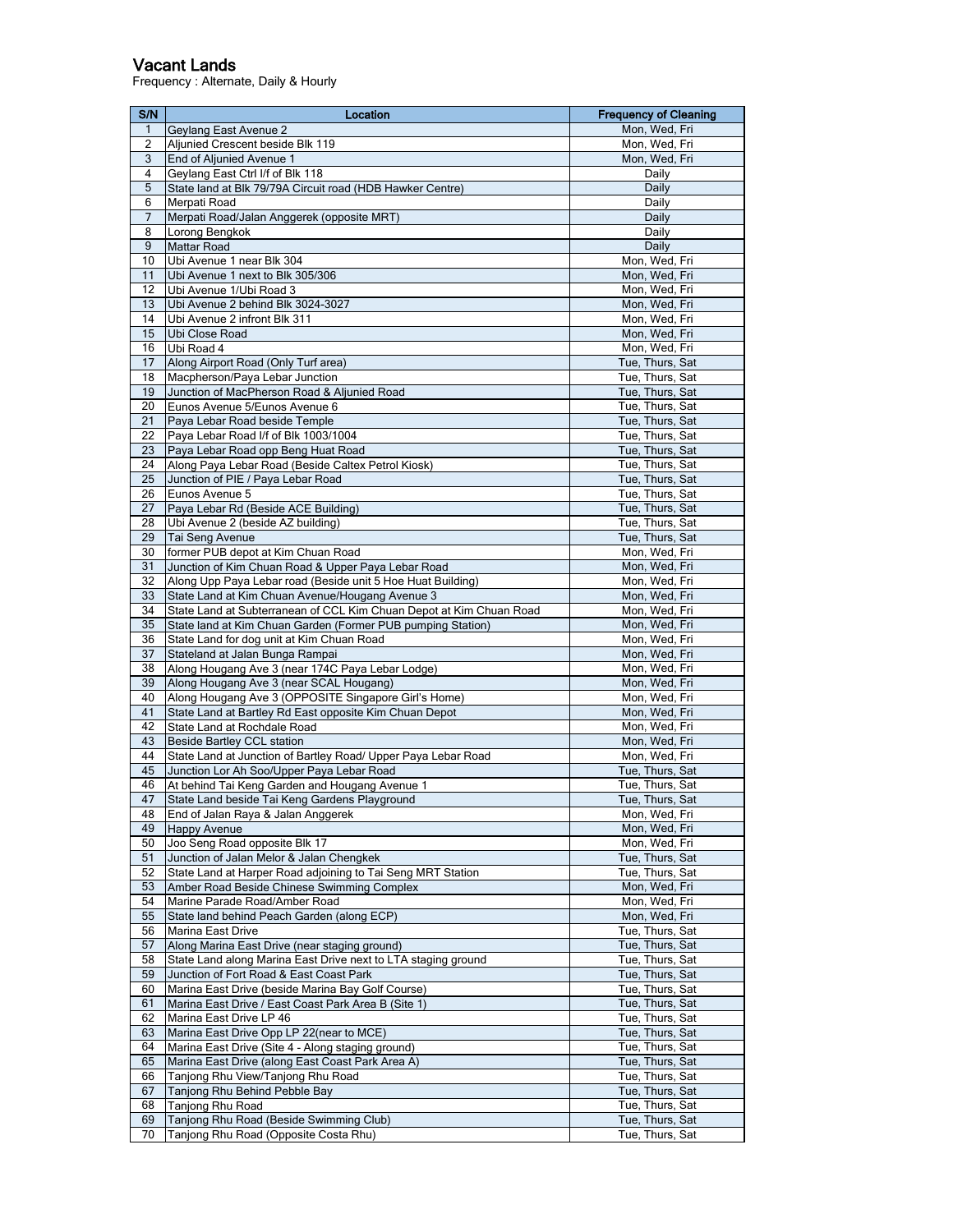| 71         | Tanjong Rhu Road Beside Pebble Bay                                                                        | Tue, Thurs, Sat                  |
|------------|-----------------------------------------------------------------------------------------------------------|----------------------------------|
| 72         | Tanjong Rhu Road/Tanjong Rhu Cross (Junction)                                                             | Tue, Thurs, Sat                  |
| 73         | Tanjong Rhu Place                                                                                         | Tue, Thurs, Sat                  |
| 74         | Tanjong Rhu Pier (Seating area)                                                                           | Tue, Thurs, Sat                  |
| 75         | at 27A Poole Road                                                                                         | Daily                            |
| 76         | Beside no. 18 Ringwood Road                                                                               | Daily                            |
| 77         | at Ringwood Road (beside Blk 8) (1234)                                                                    | Daily                            |
| 78         | End of Cranborne Road                                                                                     | Daily                            |
| 79         | Pine Close beside Blk 9                                                                                   | Mon, Wed, Fri                    |
| 80         | Cassia Crescent/Jalan Satu                                                                                | Mon, Wed, Fri                    |
| 81         | Cassia Crescent I/f of Blk 54                                                                             | Mon, Wed, Fri                    |
| 82         | Jalan Satu/Jalan Dua(beside Blk 93/97)                                                                    | Mon, Wed, Fri<br>Mon, Wed, Fri   |
| 83<br>84   | Jalan Empat beside Blk 1                                                                                  | Mon, Wed, Fri                    |
| 85         | Old Airport Road (next to Blk 7 & Mountbatten MRT Station)<br>Dakota Crescent (beside Dakota MRT Station) | Mon, Wed, Fri                    |
| 86         | Dunman Road (beside Geylang River)                                                                        | Mon, Wed, Fri                    |
| 87         | Beside 51 Old Airport Road                                                                                | Mon, Wed, Fri                    |
| 88         | Along Lim Ah Woo Road                                                                                     | Mon, Wed, Fri                    |
| 89         | Rose lane (near house no.19) 0999                                                                         | Mon, Wed, Fri                    |
| 90         | Dunman Lane                                                                                               | Tue, Thurs, Sat                  |
| 91         | Along Haig Road beside Tanjong Katong Secondary School                                                    | Tue, Thurs, Sat                  |
| 92         | Jalan Tembusu (former school field of APSN)                                                               | Tue, Thurs, Sat                  |
| 93         | Jalan Tembusu / Haig Road                                                                                 | Tue, Thurs, Sat                  |
| 94         | Jalan Tembusu (beside Blk 156)                                                                            | Tue, Thurs, Sat                  |
| 95         | Mountbatten Road/ Guillemard Road (Junction)                                                              | Tue, Thurs, Sat                  |
| 96         | Along Mountbatten Road Beside Katong Swimming Pool                                                        | Tue, Thurs, Sat                  |
| 97         | Junction of Mountbatten Road and Fort Road                                                                | Tue, Thurs, Sat                  |
| 98         | Tanjong Katong Road next to Blk 21 Haig Road                                                              | Tue, Thurs, Sat                  |
| 99         | <b>Tanjong Katong</b>                                                                                     | Tue, Thurs, Sat                  |
|            | 100 Junction of Dunman/Tanjong Katong Road                                                                | Tue, Thurs, Sat                  |
| 101        | Tanjong Katong (beside Blk 221)                                                                           | Tue, Thurs, Sat                  |
| 102        | Junction of Tanjong Katong Road South and East Coast Parkway                                              | Tue, Thurs, Sat                  |
|            | 103 Along Stadium Road beside Nicoll Highway                                                              | Daily                            |
|            | 104 Junction of Stadium Boulevard and Mountbatten Road                                                    | Daily                            |
| 105        | Stadium Walk (behind leisure park)                                                                        | Daily                            |
|            | 106 Jalan Benaan Kapal                                                                                    | Daily                            |
|            | 107 Jalan Benann Kapal                                                                                    | Daily                            |
|            | 108 Stadium Walk (beside Leisure Park) (extension)                                                        | Daily                            |
| 109        | Stadium Crescent / Jalan Benaan Kapal                                                                     | Daily                            |
|            |                                                                                                           |                                  |
| 110        | Stadium Crescent (end of Jalan Benaan Kapal)                                                              | Daily                            |
| 111        | Eunos Road 2 (beside Blk 1057)                                                                            | Mon, Wed, Fri                    |
|            | 112 Eunos Crescent Between Blk 3/6 (Market/Hawker)                                                        | Mon, Wed, Fri                    |
| 113        | Eunos Avenue 7/Eunos Avenue 6/Eunos Avenue 8                                                              | Mon, Wed, Fri                    |
| 114        | Sims Avenue/Jalan Eunos                                                                                   | Mon, Wed, Fri                    |
| 115        | State land along Sims Avenue East (beside Astoria Park Condo)                                             | Mon, Wed, Fri                    |
| 116        | Junction of Sims Avenue & Lorong Mydin                                                                    | Mon, Wed, Fri                    |
| 117        | Junction of Sims Avenue & Lorong Masjid                                                                   | Mon, Wed, Fri                    |
| 118        | Along Kampong Eunos (near Sekolah Ugama Radin Mas)                                                        | Mon, Wed, Fri                    |
|            | 119 Along Kampong Eunos (near 10 Lorong Sarina)                                                           | Mon, Wed, Fri                    |
|            | 120 Junction of Lorong Marican & Sims Avenue                                                              | Mon, Wed, Fri                    |
| 121        | Sims Avenue (infront of Bus Interchange)                                                                  | Mon, Wed, Fri                    |
| 122        | New Upper Changi Road (Opposite Chai Chee Drive)                                                          | Daily                            |
| 123        | Junction of New Upper Changi Road and Bedok North Ave 1                                                   | Daily                            |
| 124        | State Land at the junction of New Upper Changi Road & Siglap Road                                         | Daily                            |
| 125        | Chai Chee Street beside SATA                                                                              | Daily                            |
| 126        | Chai Chee Street beside Blk 55                                                                            | Daily                            |
| 127        | 71 Chai Chee Drive (former Bedok ITE)                                                                     | Daily                            |
| 128        | Chai Chee Drive beside Blk 59                                                                             | Daily                            |
|            | 129 State land behind Bedok Industrial Estate (Chai Chee) along PIE                                       | Daily                            |
|            | 130 Paya Lebar Road I/f of Blk 1016                                                                       | Mon, Wed, Fri                    |
| 131        | At end of Eunos Avenue 8<br>Eunos Road 2/Eunos Avenue 5                                                   | Mon, Wed, Fri                    |
| 132        |                                                                                                           | Mon, Wed, Fri                    |
| 133<br>134 | Ceylon Road/Dunman Road                                                                                   | Mon, Wed, Fri                    |
| 135        | Onan Road/Joo Chiat Road                                                                                  | Mon, Wed, Fri<br>Tue, Thurs, Sat |
| 136        | Koon Seng / Tembeling Road (Junction)<br>Behind Unit 15-25 Koon Seng Road                                 | Tue, Thurs, Sat                  |
| 137        |                                                                                                           |                                  |
| 138        | Junction of Tembeling Road and Joo Chiat Terrace<br>Junction of Jalan Senang & Sims Avenue East           | Tue, Thurs, Sat                  |
| 139        | Junction of Jalan Senang & Chai Chee Lane                                                                 | Mon, Wed, Fri<br>Mon, Wed, Fri   |
| 140        | Junction of Sims Avenue East & Changi Road                                                                | Mon, Wed, Fri                    |
| 141        | Junction of Sims Avenue East & Jalan Senyum (Plot 2)                                                      | Mon, Wed, Fri                    |
| 142        | Junction of Sims Avenue East & Jalan Kembangan                                                            | Mon, Wed, Fri                    |
| 143        | Along Jalan Kembangan                                                                                     | Mon, Wed, Fri                    |
| 144        | Along Jalan Senyum (Right)<br>Along Jalan Senyum (Left)                                                   | Mon, Wed, Fri                    |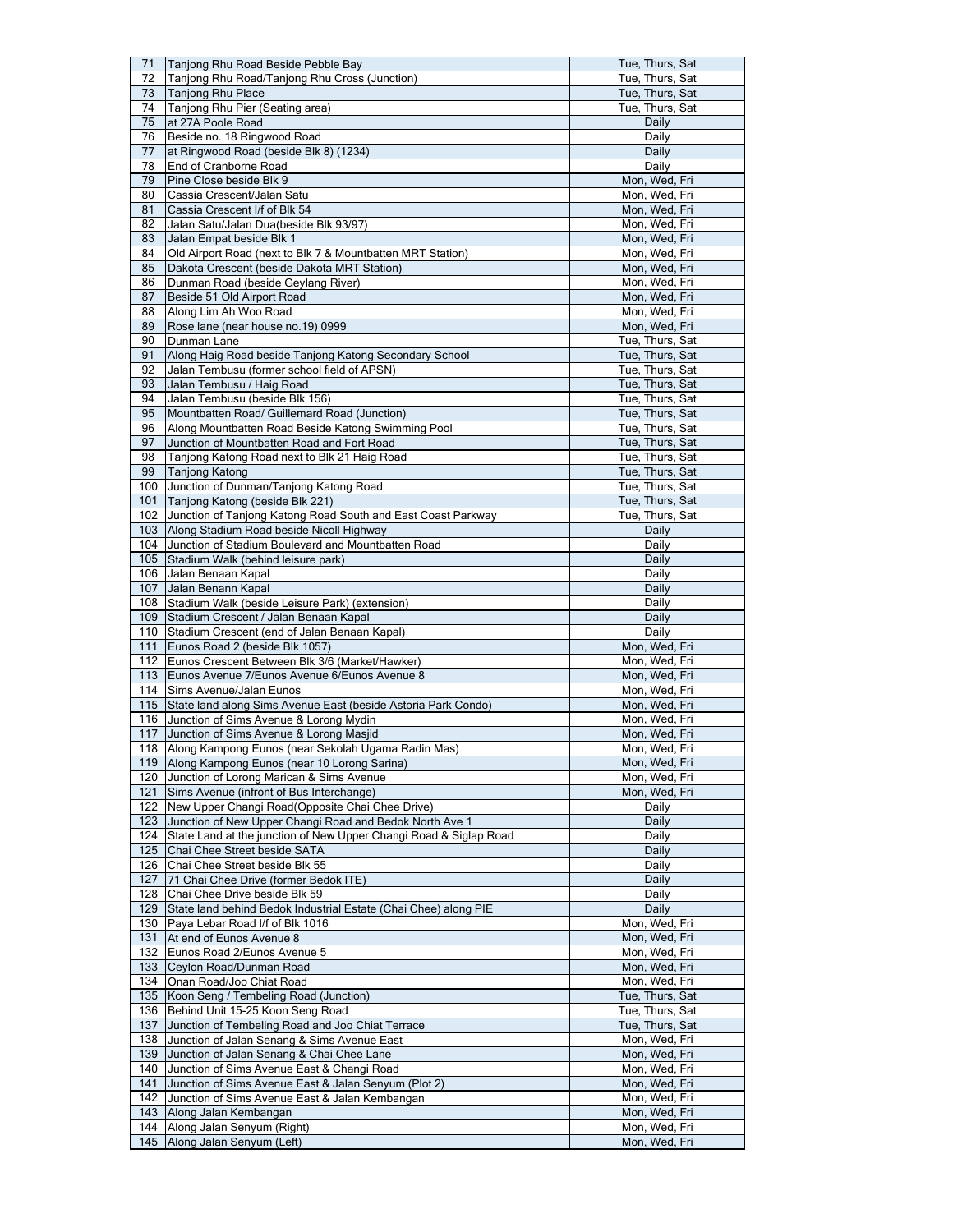|     | 146 Sims Avenue East / Changi Road (opp Jalan Senang)                                                      | Mon, Wed, Fri                      |
|-----|------------------------------------------------------------------------------------------------------------|------------------------------------|
| 147 | Along Lorong N Telok Kurau (beside Childcare Ctr)                                                          | Tue, Thurs, Sat                    |
|     | 148 Marine Parade Central (Beside East Coast Park)                                                         | Mon, Wed, Fri                      |
|     | 149 Along Still Road beside unit 21                                                                        | Tue, Thurs, Sat                    |
|     | 150 Still Road/Joo Chiat Place (Right)                                                                     | Tue, Thurs, Sat                    |
| 151 | Still Road/Joo Chiat Place (Left)                                                                          | Tue, Thurs, Sat                    |
| 152 | Junction of Still Road & Telok Kurau Lorong J                                                              | Tue, Thurs, Sat                    |
| 153 | Jalan Daud Interim Park<br>State Land at PIE/Jalan Daud (near 14 Jalan Daud)                               | Daily                              |
| 154 | Jalan Daud Park                                                                                            | Daily                              |
|     | State Land at PIE/Jalan Daud (near 18 Jalan Daud)                                                          |                                    |
| 155 | Along Lengkong Tiga facing Kembangan CC                                                                    | Daily                              |
|     | 156 Junction of Lengkong Lima & Lengkong Empat                                                             | Daily                              |
| 157 | Junction of Jalan Selamat & Jalan Senyum<br>158 Junction of Jalan Selamat & Jalan Sayang                   | Daily<br>Daily                     |
|     | 159 Jalan Selamat                                                                                          | Daily                              |
|     | 160 Jalan Grisek                                                                                           | Daily                              |
| 161 | Junction of East Coast Terrace and Siglap Road                                                             | Mon, Wed, Fri                      |
|     | 162   Along Siglap Road (beside Private condo)                                                             | Mon, Wed, Fri                      |
|     | 163 Along Siglap Road                                                                                      | Mon, Wed, Fri                      |
|     | 164 Junction of Siglap Road & Marine Parade Road                                                           | Mon, Wed, Fri                      |
| 165 | Junction of Siglap Link & East Coast Park                                                                  | Mon, Wed, Fri                      |
|     | 166 Behind Saint. Andrew's Autism School at Marine Parade Road                                             | Tue, Thurs, Sat                    |
| 167 | Jalan Sempadan (Next to Villa Marina)                                                                      | Tue, Thurs, Sat                    |
|     | 168 Junction of Jalan Sempadan & Upper East Coast Road                                                     | Tue, Thurs, Sat                    |
|     | 169 Beside Siglap NPP along Upper East Coast Road                                                          | Tue, Thurs, Sat                    |
|     | 170   Nallur Road behind unit 54 to unit 60                                                                | Tue, Thurs, Sat                    |
| 171 | Junction of Bedok South Avenue 1 & Bedok South Road                                                        | Mon, Wed, Fri                      |
|     | 172 Bedok South (Next to Nursery)                                                                          | Mon, Wed, Fri                      |
|     | 173 Junction of Bedok South Avenue 1 & Marina Parade Road                                                  | Mon. Wed. Fri                      |
|     | 174 State Land at Jalan Hajijah                                                                            | Tue, Thurs, Sat                    |
|     | 175 Bedok South Road (Next To Blk 46)                                                                      | Tue, Thurs, Sat                    |
|     | 176 Bedok South Road (Opposite Blk 170)                                                                    | Tue, Thurs, Sat                    |
| 177 | Bedok South Road / Upper East Coast Road                                                                   | Tue, Thurs, Sat                    |
|     | 178 Bedok South Avenue 3 / Upper East Coast Road<br>179 State Land at Bedok South Avenue 3                 | Tue, Thurs, Sat<br>Tue, Thurs, Sat |
|     | 180 Upper East Coast Road (in front of Unit 307)                                                           | Tue, Thurs, Sat                    |
| 181 | <b>Elite Terrace Park</b>                                                                                  | Tue, Thurs, Sat                    |
|     | 182 Jalan Tanah Puteh                                                                                      | Tue, Thurs, Sat                    |
|     | 183 Along Dunbar Walk                                                                                      | Daily                              |
|     | 184 Bedok North Avenue 3                                                                                   |                                    |
|     |                                                                                                            |                                    |
|     |                                                                                                            | Daily                              |
|     | 185 Bedok North Avenue 3 (Beside Blk 106)<br>186 Bedok North Street 4                                      | Daily<br>Daily                     |
| 187 | Bedok North Street 5                                                                                       | Daily                              |
|     |                                                                                                            | Daily                              |
| 189 | 188 Bedok Industrial Park E-HDB<br>Upper Changi Road/Upper Changi Road East                                | Daily                              |
|     |                                                                                                            | Daily                              |
| 191 | 190 Jalan Pari Dedap/ Upper Changi Road/ Jalan Anak Patong<br>Junction of Simei Avenue & Upper Changi Road | Daily                              |
|     | 192 Bedok North Avenue 4 (Beside Fire Station)                                                             | Daily                              |
|     | 193 Bedok North Avenue 4 (Beside Temple)                                                                   | Daily                              |
| 194 | Along Bedok Road                                                                                           | Mon, Wed, Fri                      |
| 195 | Junction of Bedok Road & Bilal Lane                                                                        | Mon, Wed, Fri                      |
|     | 196 Bedok South Avenue 3 / New Upper Changi Road                                                           | Mon, Wed, Fri                      |
| 197 | State Land at junction of Bedok Road & Upper Changi Road                                                   | Mon, Wed, Fri                      |
|     | 198 Upper Changi Road East/Koh Sek Lim Road                                                                | Tue, Thurs, Sat                    |
|     | 199 at Upper Changi Road East (Blk 291A)                                                                   | Tue, Thurs, Sat                    |
|     | 200 Upper Changi Road East/Simei Road                                                                      | Tue, Thurs, Sat                    |
| 201 | Simei Street 4 (Beside Blk 230)                                                                            | Mon, Wed, Fri                      |
|     | 202 Simei Road (In front of Blk 155)                                                                       | Mon, Wed, Fri                      |
|     | 203 Simei Road / Upper Changi Road                                                                         | Mon, Wed, Fri                      |
| 204 | Sunbird Ave/Simei Road/Upper Changi Road East                                                              | Mon, Wed, Fri                      |
|     | 205 Along Simei Avenue                                                                                     | Tue, Thurs, Sat                    |
|     | 206 Simei Street 1 (Beside MRT line)                                                                       | Tue, Thurs, Sat                    |
|     | 207   Simei Street 1 (In front of Blk 102)                                                                 | Tue, Thurs, Sat                    |
|     | 208   Simei Street 1 (In front of Blk 105)                                                                 | Tue, Thurs, Sat                    |
|     | 209 Tampines Street 92/Simei Road                                                                          | Tue, Thurs, Sat                    |
| 211 | 210 Jalan Lembah Bedok<br>Bedok Reservoir View (Blk 765a)-HDB                                              | Tue, Thurs, Sat<br>Tue, Thurs, Sat |
|     | 212 Junction of Bedok Reservoir Road & Jalan Lembah Bedok                                                  | Tue, Thurs, Sat                    |
|     | 213 Along Jalan Langgar Bedok                                                                              | Daily                              |
|     | 214 State Land at Limau Garden                                                                             | Daily                              |
|     | 215 Tanah Merah Kechil Link                                                                                | Daily                              |
|     | 216 End of Jalan Pari Burong                                                                               | Daily                              |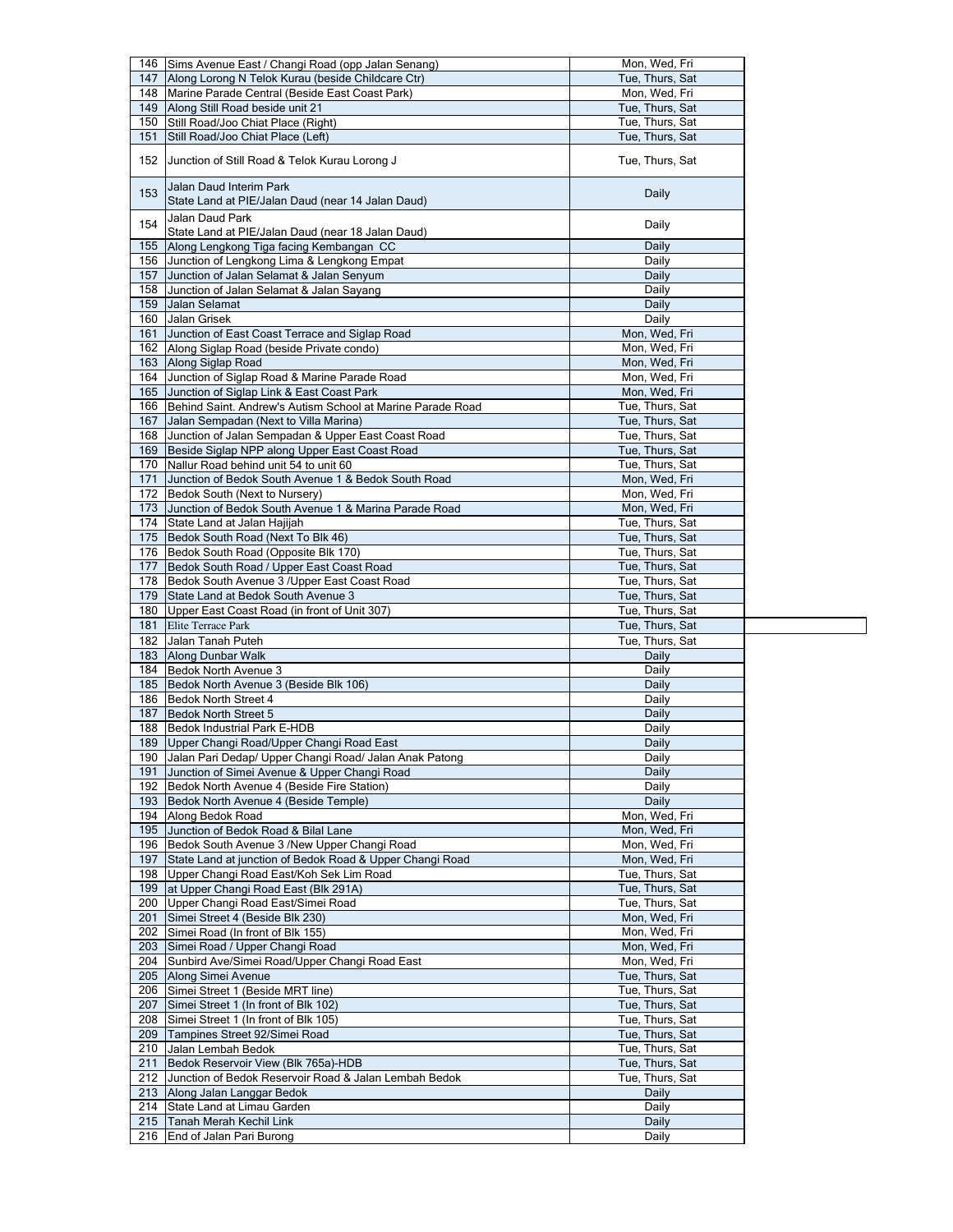| 217            | End of Guan Soon Avenue                                              | Mon, Wed, Fri   |
|----------------|----------------------------------------------------------------------|-----------------|
|                | 218 Along Changi East Close                                          | Tue, Thurs, Sat |
| 219            | State Land opposite Safra Resort & Country Club at Changi Coast Walk | Tue, Thurs, Sat |
| 220<br>Course) | Tanah Merah Coast Road / Changi Coast Walk (near Tanah Merah Golf    | Tue, Thurs, Sat |
| 221            | Opposite Changi East Close                                           | Tue, Thurs, Sat |
| 222            | Along Tanah Merah Ferry Road                                         | Tue, Thurs, Sat |
| 223            | Along Tanah Merah Coast Road (Beside SAF Yacht Club)                 | Tue, Thurs, Sat |
| 224            | Tanah Merah Coast Road opposite Changi East Drive                    | Tue, Thurs, Sat |
| 225            | Along Changi Coast Road (Opp to Changi Beach Park Carpark 6)         | Tue, Thurs, Sat |
| 226            | Changi Coast Road (near Aviation Park Road)                          | Tue, Thurs, Sat |
| 227            | <b>Aviation Park Road (Carpark)</b>                                  | Tue, Thurs, Sat |
| 228            | Aviation Park Road (next to CAAS Tower)                              | Tue, Thurs, Sat |
| 229            | Aviation Park Road opposite carpark                                  | Tue, Thurs, Sat |
| 230            | Farnborough Road/Changi Village Road (besides Blk 289)               | Tue, Thurs, Sat |
| 231            | Along Netheravon Road (Beside SAF Chalets)                           | Tue, Thurs, Sat |
| 232            | Netheravon Road (beside Changi Sailing Club)                         | Tue, Thurs, Sat |
| 233            | Turnhouse Road (opposite Turnhouse Park)                             | Tue, Thurs, Sat |
| 234            | Netheravon Road (beside Blk 345 and Changi Golf Course)              | Tue, Thurs, Sat |
| 235            | Along Cranwell Road                                                  | Mon, Wed, Fri   |
| 236            | Biggin Hill Road (between Unit 596/596A and 53)                      | Mon, Wed, Fri   |
| 237            | Upavon Road (along Unit 54 and 55)                                   | Mon, Wed, Fri   |
| 238            | at New Loyang Link/Toh Crescent                                      | Tue, Thurs, Sat |
| 239            | Jalan Kelempong                                                      | Tue, Thurs, Sat |
| 240            | Along Flora Road                                                     | Tue, Thurs, Sat |
| 241            | At 43 Jalan Chelagi                                                  | Tue, Thurs, Sat |
|                | 242 Loyang Avenue (Next to Tanah Merah MOE Adventure Centre)         | Tue, Thurs, Sat |
| 243            | Along Loyang Avenue (near NTUC Changi Holiday Flats)                 | Tue, Thurs, Sat |
| 244            | Along Loyang Avenue and Cranwell Road                                | Tue, Thurs, Sat |
| 245            | Junction of Loyang Avenue & Loyang Way                               | Tue, Thurs, Sat |
| 246            | Changi Village Park                                                  | Daily           |
| 247            | Junction of Tanah Merah Besar Road & Changi North Way                | Tue, Thurs, Sat |
| 248            | Junction of Upper Changi Road North & Tanah Merah Besar Road         | Tue, Thurs, Sat |
| 249            | Along Guillemard Road beside Waterina Condo                          | Daily           |
| 250            | Geylang Road/Sims Avenue (GL50159)                                   | Daily           |
| 251            | Lorong 36 Geylang                                                    | Daily           |
| 252            | Lorong 26 Geylang                                                    | Daily           |
| 253            | At Junction of Lorong 26 Geylang & Geylang Road                      | Daily           |
| 254            | Btw Geylang East Ctrl/Geylang East Ave 2                             | Daily           |
| 255            | Junction of Geylang East Avenue 1/Sims Avenue                        | Daily           |
| 256            | Geylang East Avenue 1/Sims Avenue/Geylang Road Lorong 25             | Daily           |
| 257            | Lorong 31 Geylang (in front of Cosy Lodge)                           | Daily           |
| 258            | Junction Lorong 29 Geylang & Sims Avenue                             | Daily           |
| 259            | Eunos Road 5/ Eunos Avenue 4/ Eunos Avenue 3                         | Daily           |
| 260            | Eunos Avenue 3/Eunos Road 8/Eunos Avenue 5                           | Daily           |
| 261            | Onan Road and Tanjong Katong Complex                                 | Daily           |
| 262            | State land beside Paya Lebar MRT Station Exit D                      | Daily           |
| 263            | Sims Avenue/Eunos Road 5 and Road 8                                  | Daily           |
| 264            | Sims Avenue/Eunos Road 8                                             | Daily           |
| 265            | Sims Avenue/Still Road                                               | Daily           |
| 266            | Joo Chiat Road/Joo Chiat Terrace                                     | Daily           |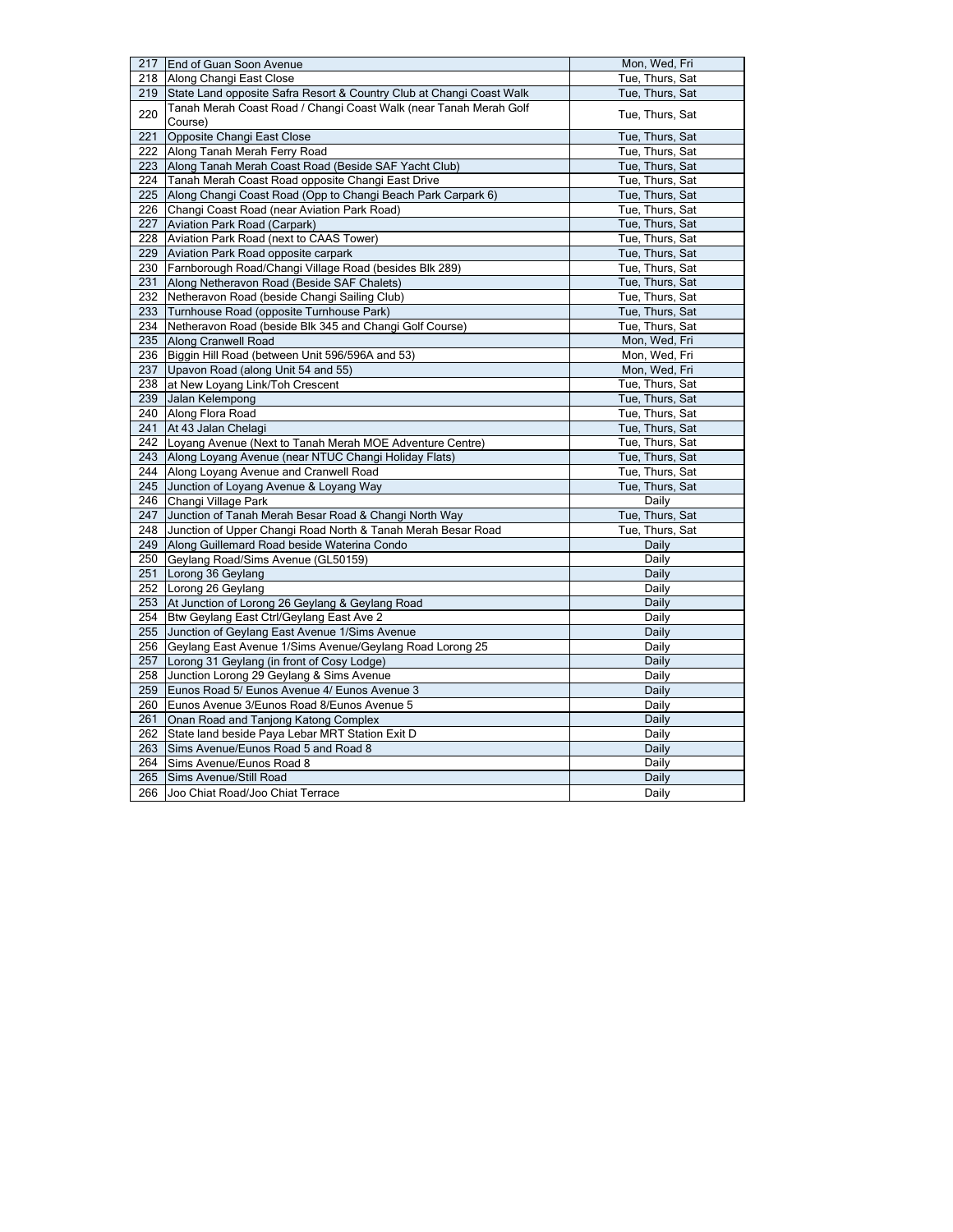# Park Connector Network

Frequency : Daily for weekdays, 3 times/day for weekends & PH

| S/N | Location                       | <b>Frequency of Cleaning</b> |
|-----|--------------------------------|------------------------------|
|     | <b>Balam Park Connector</b>    | Daily                        |
| 2   | Paya Lebar Park Connector      | Daily                        |
| 3   | Pelton Canal Park Connector    | Daily                        |
| 4   | Hougang Park Connector         | Daily                        |
| 5   | Loyang Park Connector          | Daily                        |
| 6   | Paya Lebar Park Connector      | Daily                        |
| 7   | Siglap Park Connector          | Daily                        |
| 8   | Simei Park Connector           | Daily                        |
| 9   | <b>Tampines Park Connector</b> | Daily                        |
| 10  | Tanjong Rhu Promenade          | Daily                        |
| 11  | Pelton Canal Park Connector    | Daily                        |
| 12  | Hougang Park Connector         | Daily                        |
| 13  | Sims Avenue Park Connector     | Daily                        |

## Coastal Park

Frequency : Twice daily for Mon to Thurs, Hourly from 5am to 2am for Fri, Sat, Sun, eve of PH and PH

| S/N          | Location                                       | <b>Frequency of Cleaning</b>                                                                   |
|--------------|------------------------------------------------|------------------------------------------------------------------------------------------------|
| $\mathbf{1}$ | Changi West Board Walk (Changi Bc)             | Twice daily for Mon to Thurs,<br>Hourly from 5am to 2am for Fri,<br>Sat, Sun, eve of PH and PH |
| 2            | Changi East Board Walk (Changi Ferry Terminal) | Twice daily for Mon to Thurs,<br>Hourly from 5am to 2am for Fri,<br>Sat, Sun, eve of PH and PH |
| 3            | Changi Beach Park                              | Twice daily for Mon to Thurs,<br>Hourly from 5am to 2am for Fri,<br>Sat, Sun, eve of PH and PH |
| 4            | Changi Beach Promenade                         | Twice daily for Mon to Thurs,<br>Hourly from 5am to 2am for Fri,<br>Sat, Sun, eve of PH and PH |
| 5            | Changi Point Waterfront Park                   | Twice daily for Mon to Thurs,<br>Hourly from 5am to 2am for Fri,<br>Sat, Sun, eve of PH and PH |
| 6            | Changi Point Terminal                          | Twice daily for Mon to Thurs,<br>Hourly from 5am to 2am for Fri,<br>Sat. Sun. eve of PH and PH |
| 7            | East Coast Park Area D                         | Twice daily for Mon to Thurs,<br>Hourly from 5am to 2am for Fri,<br>Sat, Sun, eve of PH and PH |
| 8            | East Coast Park Area E                         | Twice daily for Mon to Thurs,<br>Hourly from 5am to 2am for Fri,<br>Sat, Sun, eve of PH and PH |
| 9            | East Coast Park Area F                         | Twice daily for Mon to Thurs,<br>Hourly from 5am to 2am for Fri,<br>Sat, Sun, eve of PH and PH |
| 10           | East Coast Park Area G                         | Twice daily for Mon to Thurs,<br>Hourly from 5am to 2am for Fri,<br>Sat, Sun, eve of PH and PH |
| 11           | East Coast Park Area H                         | Twice daily for Mon to Thurs,<br>Hourly from 5am to 2am for Fri,<br>Sat, Sun, eve of PH and PH |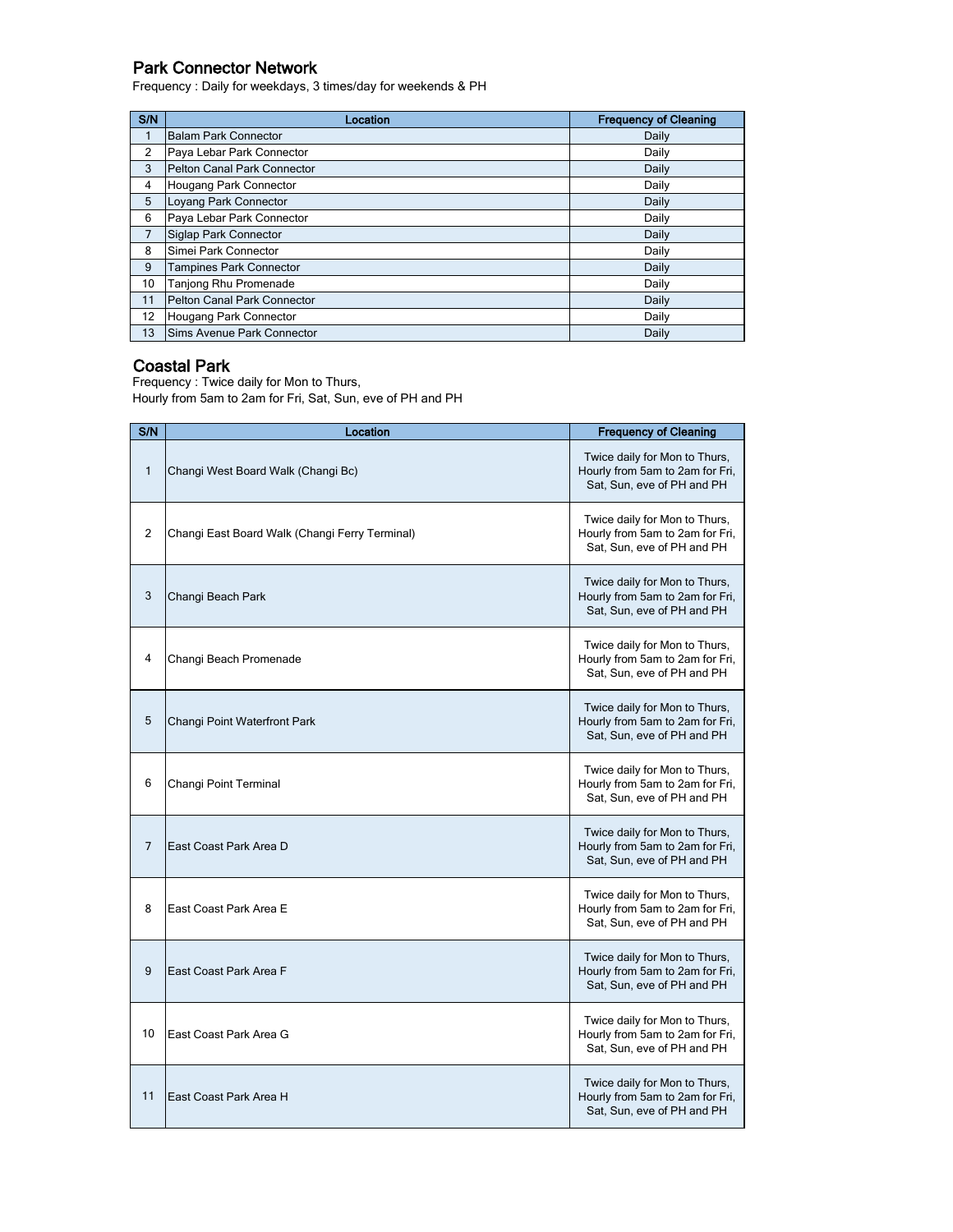| 12 | East Coast Park Area A | Twice daily for Mon to Thurs,<br>Hourly from 5am to 2am for Fri,<br>Sat, Sun, eve of PH and PH |
|----|------------------------|------------------------------------------------------------------------------------------------|
| 13 | East Coast Park Area B | Twice daily for Mon to Thurs,<br>Hourly from 5am to 2am for Fri,<br>Sat, Sun, eve of PH and PH |
| 14 | East Coast Park Area C | Twice daily for Mon to Thurs,<br>Hourly from 5am to 2am for Fri,<br>Sat, Sun, eve of PH and PH |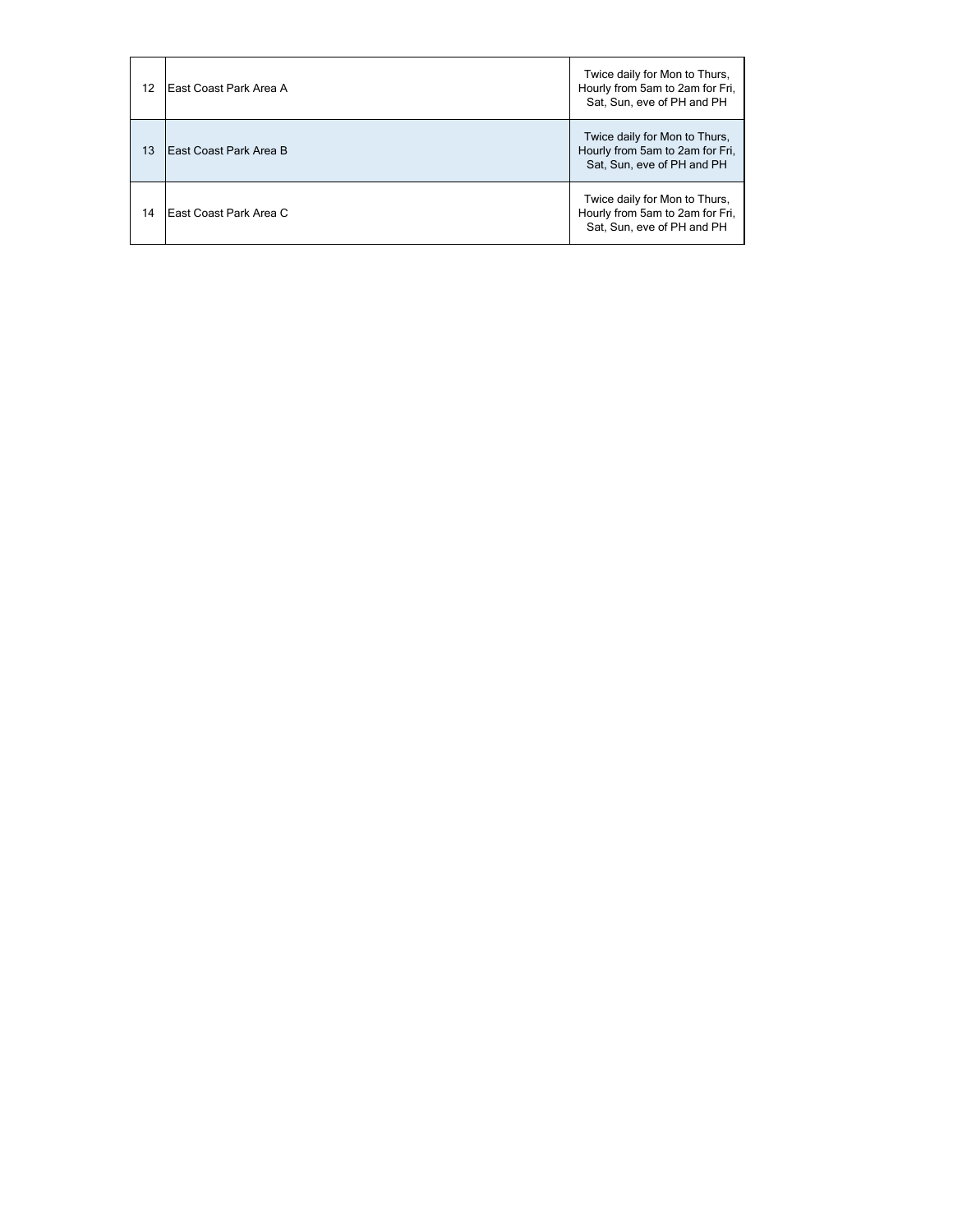#### Community Parks

Frequency : Alternate, Daily & Hourly

| S/N      | Location                                                   | <b>Frequency of Cleaning</b>   |
|----------|------------------------------------------------------------|--------------------------------|
| 1        | Geylang East Park                                          | Daily                          |
| 2        | <b>Aljunied Park</b>                                       | Daily                          |
| 3        | Paya Lebar Road Park                                       | Daily                          |
| 4        | Macpherson Linear Park                                     | Tue, Thurs, Sat                |
| 5        | <b>Thrift Drive Open Space</b>                             | Mon, Wed, Fri                  |
| 6        | Thrift Drive to Paya Lebar Road                            | Mon, Wed, Fri                  |
| 7        | Tai Keng Place Playground                                  | Mon, Wed, Fri                  |
| 8        | Jalan Kelichap Playground                                  | Tue, Thurs, Sat                |
| 9        | Tai Keng Gardens Playground                                | Tue, Thurs, Sat                |
| 10       | Paya Lebar Crescent Open Space                             | Tue, Thurs, Sat                |
| 11       | Bunga Rampai Park                                          | Mon, Wed, Fri                  |
| 12       | Meyer Road Park                                            | Mon, Wed, Fri                  |
| 13       | <b>Katong Park</b>                                         | Tue, Thurs, Sat                |
| 14       | <b>Wilkinson Interim Park</b>                              | Daily                          |
| 15       | Arthur road playground                                     | Daily                          |
| 16       | Green Lane Park                                            | Mon, Wed, Fri                  |
| 17       | Tanjong Katong Road South Park                             | Tue, Thurs, Sat                |
| 18       | Mountbatten Road/Old Airport Road Open Space               | Tue, Thurs, Sat                |
| 19       | Jalan Eunos Interim Park                                   | Mon, Wed, Fri                  |
| 20       | Lorong Marican Park                                        | Mon, Wed, Fri                  |
|          |                                                            | Mon, Wed, Fri                  |
| 21<br>22 | Lorong Marzuki Park                                        |                                |
| 23       | Lorong Sarina Interim Park<br>Lorong Melayu Park           | Mon, Wed, Fri<br>Mon, Wed, Fri |
| 24       |                                                            |                                |
|          | Carpmael Park Open Space (Carpmael Park)                   | Mon, Wed, Fri<br>Mon, Wed, Fri |
| 25       | Ceylon Road Interim Park                                   |                                |
| 26       | Haig Walk (Geylang Road - Dunman Road)                     | Mon, Wed, Fri                  |
| 27       | <b>Haig Walk Extension</b>                                 | Mon, Wed, Fri                  |
| 28       | Onan Road Green Space                                      | Mon, Wed, Fri                  |
| 29       | Joo Chiat Terrace Interim Park                             | Tue, Thurs, Sat                |
| 30       | Koon Seng Park                                             | Tue, Thurs, Sat                |
| 31       | Jalan Senang Playground                                    | Mon, Wed, Fri                  |
| 32       | Lorong N Telok Kurau Park (Estate Upgrading Program)       | Tue, Thurs, Sat                |
| 33       | Marine Parade Road Park (Twice Daily on Sat, Sun & PH)     | Mon, Wed, Fri                  |
| 34       | Telok Kurau Park                                           | Tue, Thurs, Sat                |
| 35       | Jalan Awang Interim Park                                   | Daily                          |
| 36       | Jalan Ishak Park                                           | Daily                          |
| 37       | Jalan Daud Park                                            | Daily                          |
| 38       | Jalan Daud Interim Park                                    | Daily                          |
| 39       | Jalan Ismail Park                                          | Daily                          |
| 40       | Jalan Yasin Interim Park                                   | Daily                          |
| 41       | Interim Park At Lengkong Enam                              | Daily                          |
| 42       | Taman Kembangan Playground                                 | Daily                          |
| 43       | Waringin Park Playground                                   | Daily                          |
| 44       | Tanah Puteh Playground                                     | Tue, Thurs, Sat                |
| 45       | Jalan Buloh Perindu Playground                             | Mon, Wed, Fri                  |
| 46       | East Coast Terrace Park                                    | Mon, Wed, Fri                  |
| 47       | Aida Park                                                  | Daily                          |
| 48       | Bangsawan Park                                             | Daily                          |
| 49       | <b>Elite Terrace Park</b>                                  | Daily                          |
| 50       | Greenfield Drive Playground                                | Daily                          |
| 51       | Interim Park At Jalan Terang Bulan                         | Daily                          |
| 52       | Opera Open Field                                           | Daily                          |
| 53       | Sennett Avenue Openspace                                   | Daily                          |
| 54       | Sennett Avenue Playground                                  | Daily                          |
| 55       | Lucky Gardens Playground                                   | Daily                          |
| 56       | Siglap Linear Park (Jalan Bangsawan-Upper East Coast Road) | Daily                          |
| 57       | Siglap Linear Park (Upper East Coast Road-Marine Parade)   | Daily                          |
| 58       | Jalan Chempaka Kuning Playground                           | Mon, Wed, Fri                  |
| 59       | Jalan Pelatok Open Space                                   | Mon, Wed, Fri                  |
| 60       | Jalan Pelatok Playground                                   | Mon, Wed, Fri                  |
| 61       | Mera Terrace Playground                                    | Mon, Wed, Fri                  |
| 62       | Meragi Road Playground                                     | Mon, Wed, Fri                  |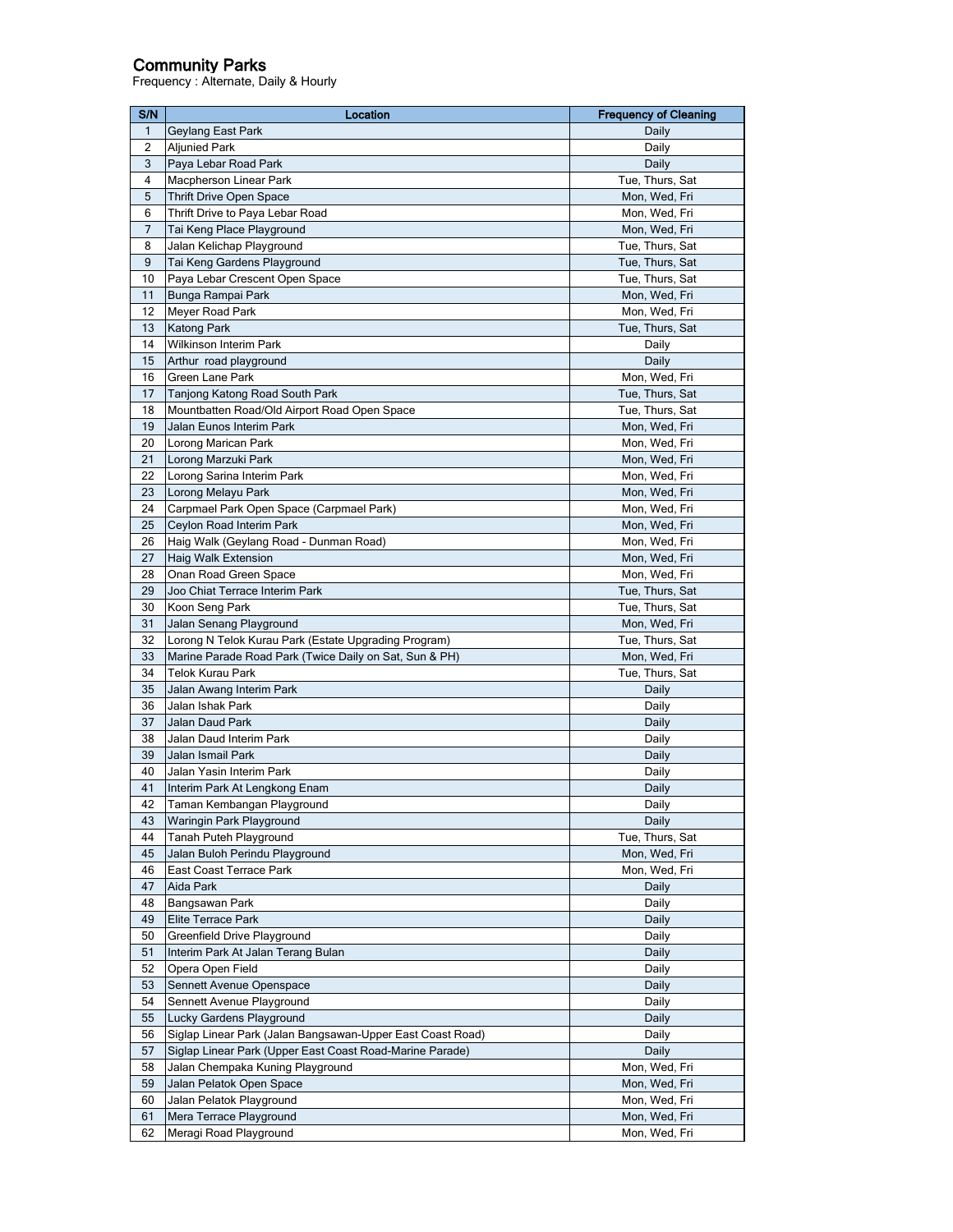| 63 | <b>Bedok Terrace Playground</b> | Daily           |
|----|---------------------------------|-----------------|
| 64 | Eastwood Park Playground        | Daily           |
| 65 | Jalan Limau Kasturi Openspace   | Daily           |
| 66 | Jalan Limau Manis Playground    | Daily           |
| 67 | Kew Avenue Playground           | Daily           |
| 68 | Kew Crescent Playground         | Daily           |
| 69 | Limau Villas Playground         | Daily           |
| 70 | Harvey Crescent Playground      | Mon, Wed, Fri   |
| 71 | Jalan Angin Laut Playground     | Mon, Wed, Fri   |
| 72 | Jalan Pari Burong Playground    | Tue, Thurs, Sat |
| 73 | Jalan Pari Dedap Playground     | Tue, Thurs, Sat |
| 74 | Sunbird Circle Playground       | Mon, Wed, Fri   |
| 75 | Tanah Merah Playground          | Daily           |
| 76 | Turnhouse Park                  | Tue, Thurs, Sat |
| 77 | Changi Heights Playground       | Daily           |
| 78 | Mariam Walk Playground          | Tue, Thurs, Sat |
| 79 | Mariam Way Playground           | Tue, Thurs, Sat |
| 80 | Loyang View Playground          | Daily           |
| 81 | Guillemard Road Open Space      | Hourly          |
| 82 | Lorong 40 Geylang Playground    | Hourly          |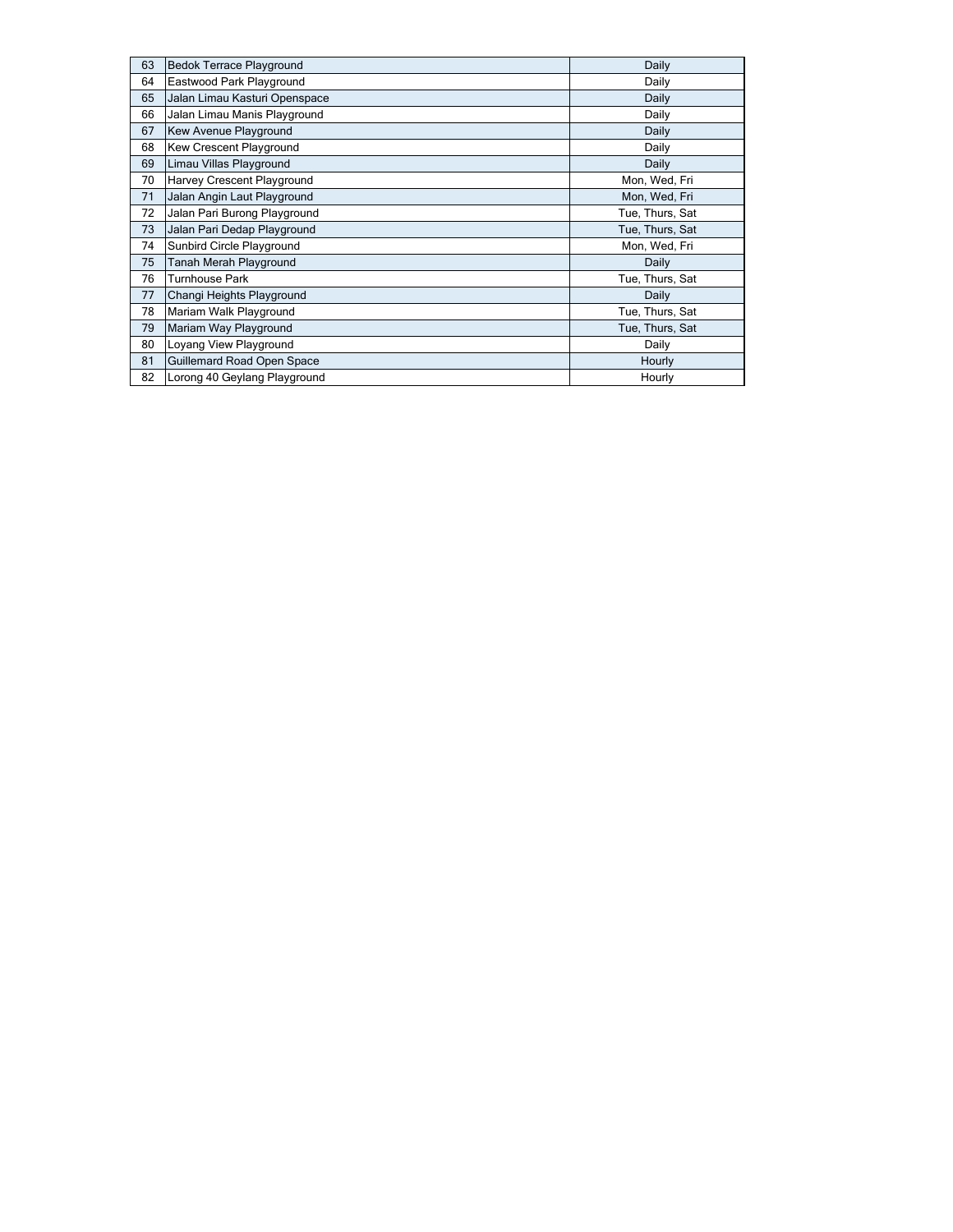## Electrical Substation (ESS)

Frequency : Daily

| S/N            | Location                                           | <b>Frequency of Cleaning</b> |
|----------------|----------------------------------------------------|------------------------------|
| 1              | <b>Blk 37 Circuit Road</b>                         | Daily                        |
| $\overline{2}$ | <b>Blk 41 Circuit Road</b>                         | Daily                        |
| 3              | <b>Blk 43 Circuit Road</b>                         | Daily                        |
| 4              | <b>Blk 31A Circuit Road</b>                        | Daily                        |
| 5              | <b>Blk 66A Circuit Road</b>                        | Daily                        |
| 6              | Blk 69 Circuit Road                                | Daily                        |
| 7              | Blk 124 Paya Lebar Way                             | Daily                        |
| 8              | Blk 24 Balam Road                                  | Daily                        |
| 9              | Blk 28A Balam Road                                 | Daily                        |
| 10             | Blk 12 Merpati Road                                | Daily                        |
| 11             | Blk 52A Pipit Road                                 | Daily                        |
| 12             | Blk 94 Pipit Road                                  | Daily                        |
| 13             | Blk 92A Pipit Road                                 | Daily                        |
| 14             | Blk 127 Geylang East Ave 1                         | Daily                        |
| 15             | Blk 105 Aljunied Crescent                          | Mon, Wed, Fri                |
| 16             | <b>Blk 98A Aljunied Crescent</b>                   | Mon, Wed, Fri                |
| 17             | Blk 301 Ubi Avenue 1                               | Mon, Wed, Fri                |
| 18             | Blk 302 Ubi Avenue 1                               | Mon, Wed, Fri                |
| 19             | Blk 317 Ubi Avenue 1                               | Mon, Wed, Fri                |
|                |                                                    |                              |
| 20<br>21       | Blk 327 Ubi Avenue 1                               | Mon, Wed, Fri                |
|                | Blk 336 Ubi Avenue 1                               | Mon, Wed, Fri                |
| 22             | Blk 352 Ubi Avenue 1                               | Mon, Wed, Fri                |
| 23             | Blk 10 Joo Seng Road                               | Mon, Wed, Fri                |
| 24             | Blk 14 Joo Seng Road                               | Mon, Wed, Fri                |
| 25             | Blk 2A Joo Seng Road                               | Mon, Wed, Fri                |
| 26             | Blk 81A Mapherson Lane                             | Tue, Thurs, Sat              |
| 27             | Blk 9 Jalan Batu                                   | Tue, Thurs, Sat              |
| 28             | Blk 10 Jalan Batu                                  | Tue, Thurs, Sat              |
| 29             | Blk 11 Jalan Batu                                  | Tue, Thurs, Sat              |
| 30             | Blk 12 Kampong Arang Road                          | Tue, Thurs, Sat              |
| 31             | Blk 1 Haig Road                                    | Tue, Thurs, Sat              |
| 32             | Blk 11 Haig Road                                   | Tue, Thurs, Sat              |
| 33             | Opposite Blk 93 Kallang Airport Estate First Block | Mon, Wed, Fri                |
| 34             | <b>Blk 11A Pine Close</b>                          | Mon, Wed, Fri                |
| 35             | <b>Blk 42 Cassia Crescent</b>                      | Mon, Wed, Fri                |
| 36             | <b>Blk 56A Cassis Crescent</b>                     | Mon, Wed, Fri                |
| 37             | Blk 49A Jalan Tiga                                 | Mon, Wed, Fri                |
| 38             | Opposite Blk 45 Jalan Tiga                         | Mon, Wed, Fri                |
| 39             | Blk 93A Jalan Dua                                  | Mon, Wed, Fri                |
| 40             | <b>Blk 71 Marine Drive</b>                         | Mon, Wed, Fri                |
| 41             | <b>Blk 65A Marine Drive</b>                        | Mon, Wed, Fri                |
| 42             | Blk 80 Marine Parade Central                       | Mon, Wed, Fri                |
| 43             | Blk 89 Marine Parade Central                       | Mon, Wed, Fri                |
| 44             | <b>Blk 30 Marine Crescent</b>                      | Tue, Thurs, Sat              |
| 45             | <b>Blk 43 Marine Crescent</b>                      | Tue, Thurs, Sat              |
| 46             | <b>Blk 35A Marine Crescent</b>                     | Tue, Thurs, Sat              |
| 47             | <b>Blk 8 Marine Terrace</b>                        | Tue, Thurs, Sat              |
| 48             | Blk 14 Marine Terrace                              | Tue, Thurs, Sat              |
| 49             | <b>Blk 15 Marine Terrace</b>                       | Tue, Thurs, Sat              |
| 50             | <b>Blk 52 Marine Terrace</b>                       | Tue, Thurs, Sat              |
| 51             | <b>Blk 58 Marine Terrace</b>                       | Tue, Thurs, Sat              |
| 52             | Blk 57 Chai Chee Drive                             | Daily                        |
| 53             | Blk 42 Chai Chee Street                            | Daily                        |
| 54             | Blk 29C Chai Chee Avenue                           | Daily                        |
| 55             | Blk 33 Chai Chee Avenue                            | Daily                        |
| 56             | Blk 37 Chai Chee Avenue                            | Daily                        |
| 57             | Blk 11 Chai Chee Road                              | Daily                        |
| 58             |                                                    |                              |
|                | Blk 21A Chai Chee Road                             | Daily                        |
| 59             | Blk 25 Chai Chee Road                              | Daily                        |
| 60             | Blk 805 Chai Chee Road                             | Daily                        |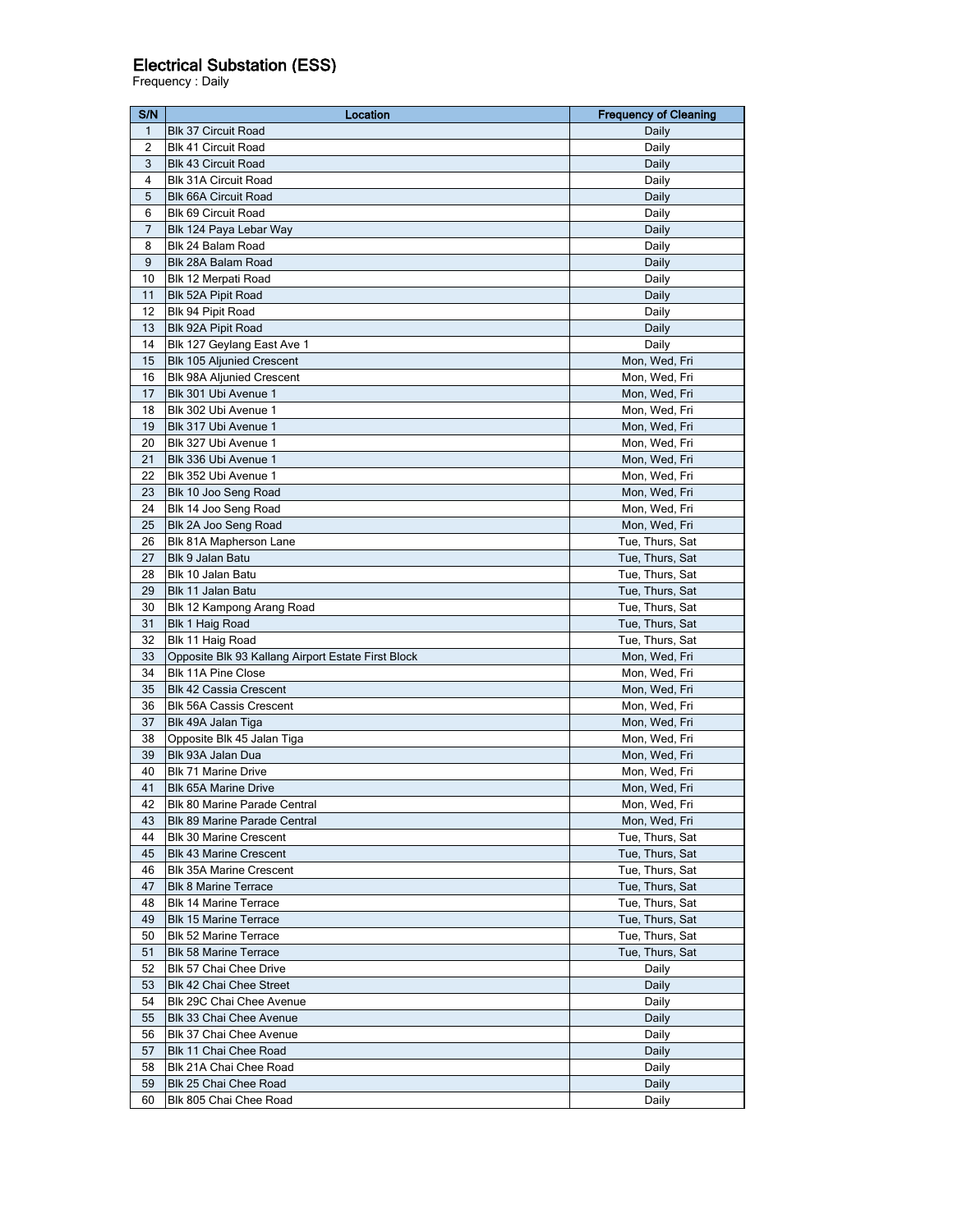| 61  | <b>Blk 12 Eunos Crescent</b>    | Mon, Wed, Fri    |
|-----|---------------------------------|------------------|
| 62  | <b>Blk 23 Eunos Crescent</b>    | Mon, Wed, Fri    |
| 63  | Blk 25 Eunos Crescent           | Mon, Wed, Fri    |
| 64  | <b>Blk 31A Eunos Crescent</b>   | Mon, Wed, Fri    |
| 65  | <b>Blk 2A Eunos Crescent</b>    | Mon, Wed, Fri    |
| 66  | Blk 106 Lengkong Tiga           | Daily            |
| 67  | Blk 112 Lengkong Tiga           | Daily            |
| 68  | Blk 4 East Coast Road           | Mon, Wed, Fri    |
| 69  | Blk 1 Bedok South Road          | Mon, Wed, Fri    |
| 70  | Blk 13A Bedok South Road        | Mon, Wed, Fri    |
| 71  | <b>Blk 38 Bedok South Road</b>  | Tue, Thurs, Sat  |
| 72  | Blk 70 Bedok South Road         | Tue, Thurs, Sat  |
| 73  | Blk 163 Bedok South Road        | Tue, Thurs, Sat  |
| 74  | Blk 7 Bedok South Avenue 2      | Tue, Thurs, Sat  |
| 75  | Blk 36 Bedok South Avenue 2     | Tue, Thurs, Sat  |
| 76  | Blk 34A Bedok South Avenue 2    | Tue, Thurs, Sat  |
| 77  | Blk 35A Bedok South Avenue 2    | Tue, Thurs, Sat  |
| 78  | Blk 156 Bedok South Avenue 3    | Tue, Thurs, Sat  |
| 79  | Blk 167 Bedok South Avenue 3    | Tue, Thurs, Sat  |
| 80  | Blk 46 Bedok South Avenue 3     | Tue, Thurs, Sat  |
|     |                                 |                  |
| 81  | Blk 133 Bedok North Avenue 3    | Daily            |
| 82  | Blk 405 Bedok North Avenue 3    | Daily            |
| 83  | Blk 215A Bedok Central          | Daily            |
| 84  | Blk 522 Bedok North Avenue 1    | Daily            |
| 85  | Blk 201 Bedok North Street 1    | Daily            |
| 86  | Blk 30A New Upper Changi Road   | Daily            |
| 87  | Blk 57 New Upper Changi Road    | Daily            |
| 88  | Blk 761A Bedok Reservoir View   | Tue, Thurs, Sat  |
| 89  | Blk 765A Bedok Reservoir View   | Tue, Thurs, Sat  |
| 90  | Blk 769A Bedok Reservoir View   | Tue, Thurs, Sat  |
| 91  | Blk 772A Bedok Reservoir View   | Tue, Thurs, Sat  |
| 92  | Blk 412 Bedok North Avenue 2    | Daily            |
| 93  | Blk 416 Bedok North Avenue 2    | Daily            |
| 94  | Blk 518 Bedok North Avenue 2    | Daily            |
| 95  | Blk 122 Bedok North Street 2    | Daily            |
| 96  | Blk 114A Bedok North Street 2   | Daily            |
| 97  | Blk 427 Bedok North Road        | Daily            |
| 98  | Blk 77 Bedok North Road         | Daily            |
| 99  | Blk 78 Bedok North Road         | Daily            |
| 100 | Blk 125 Bedok North Road        | Daily            |
| 101 | Blk 184 Bedok North Road        | Daily            |
| 102 | Blk 116A Bedok North Road       | Daily            |
|     | 103 Blk 108 Bedok North Road    | Daily            |
|     | 104 Blk 94A Bedok North Ave 4   | Daily            |
|     | 105   Blk 101 Bedok North Ave 4 | Daily            |
|     | 106 Blk 103 Bedok North Ave 4   | Daily            |
| 107 | Blk 86 Bedok North Street 4     | Daily            |
| 108 | Blk 90 Bedok North Street 4     | Daily            |
| 109 | Blk 101 Simei Street 1          | Tue, Thurss, Sat |
| 110 | Blk 110 Simei Street 1          | Tue, Thurss, Sat |
| 111 | Blk 120 Simei Street 1          | Tue, Thurs, Sat  |
| 112 | Blk 129 Simei Street 1          | Tue, Thurs, Sat  |
| 113 | Blk 135 Simei Street 1          | Tue, Thurs, Sat  |
| 114 | Blk 154 Simei Street 1          | Tue, Thurs, Sat  |
| 115 | Blk 256A Simei Street 1         | Tue, Thurs, Sat  |
| 116 | Blk 248 Simei Street 3          | Tue, Thurs, Sat  |
|     |                                 |                  |
| 117 | Blk 246 Simei Street 2          | Tue, Thurs, Sat  |
| 118 | Blk 227 Simei Street 4          | Mon, Wed, Fri    |
| 119 | Blk 231 Simei Street 4          | Mon, Wed, Fri    |
| 120 | Blk 164 Simei Road              | Mon, Wed, Fri    |
| 121 | Blk 168 Simei Lane              | Mon, Wed, Fri    |
| 122 | Blk 1 Changi Village Road       | Daily            |
| 123 | Blk 5 Changi Village Road       | Daily            |
| 124 | Blk 131 Geylang East Avenue 1   | Hourly           |
| 125 | Blk 411 Eunos Road 5            | Hourly           |
| 126 | Blk 2 Joo Chiat Road            | Hourly           |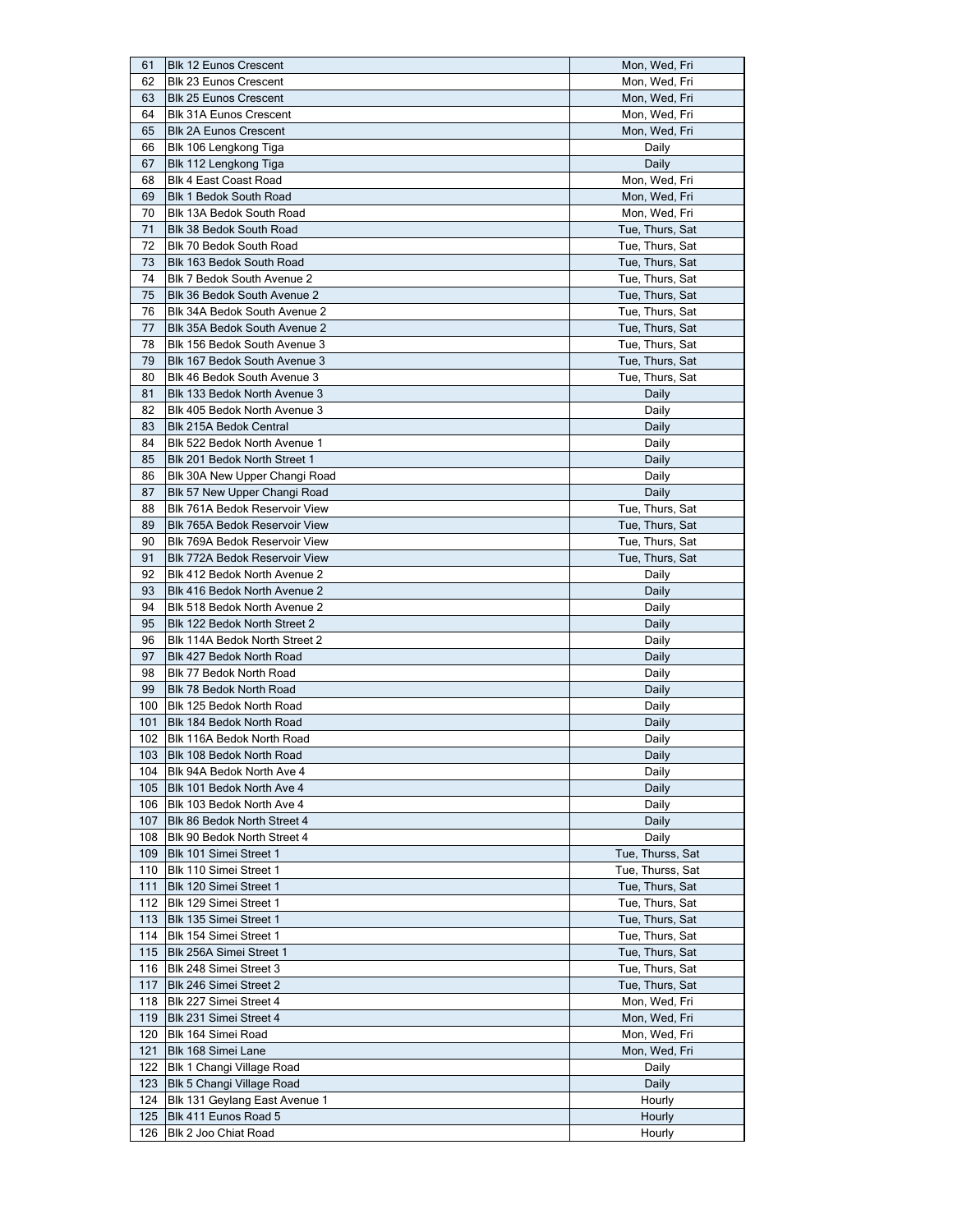## Non-Submerged Outlet Drains

Frequency for Litter Picking - Alternate

Frequency for Flushing - Once in 3 Months

| S/N          | Location                                                                                                                                                                                                                | <b>Litter Picking</b> | <b>Desilting/Flushing</b> |
|--------------|-------------------------------------------------------------------------------------------------------------------------------------------------------------------------------------------------------------------------|-----------------------|---------------------------|
| $\mathbf{1}$ | 22. Outlet drain from outlet of culvert across Bartley Road at L-P 31 running<br>along Bartley Road to outlet of culvert across Jalan Bunga Rampai (including<br>subsidiary drain from Sewerage Pumping Station)        | Alternate             | Once in 3 Months          |
| 2            | 23. Outlet drain f-o 27 Lim Teck Boo Road to PL-12                                                                                                                                                                      | Alternate             | Once in 3 Months          |
| 3            | 24. Outlet drain from Jalan Lokam running along Upper Paya Lebar Road to<br>Lim Teck Boo Road (Covered and open drain)                                                                                                  | Alternate             | Once in 3 Months          |
| 4            | 32. Outlet drain from inlet of culvert across How Sun Drive to outlet of culvert<br>across Bartley Road near L-P 31                                                                                                     | Alternate             | Once in 3 Months          |
| 5            | 57. Outlet drain from Lorong Marican to Siglap Canal                                                                                                                                                                    | Alternate             | Once in 3 Months          |
| 6            | 54. Outlet drain parallel to Changi Rd from inlet if culvert across Lor 107 Changi<br>Road to Siglap Canal                                                                                                              | Alternate             | Once in 3 Months          |
| 7            | 78. Outlet drain running along the perimeter fencing of Bayshore Park<br>Condominium flats from drain summit at Bedok South Avenue 1 to (outlet drain<br>no. 3) item draim E14)                                         | Alternate             | Once in 3 Months          |
| 8            | 79. East Coast outlet drain no. 3 from Upper East Coast inlet of culvert to Sea<br>(including clearing of sandbar at Outfall)                                                                                           | Alternate             | Once in 3 Months          |
| 9            | 62. Outlet drain from inlet of culvert at Siglap Avenue to item S12                                                                                                                                                     | Alternate             | Once in 3 Months          |
| 10           | 63. Outlet drain from outlet of culvert at Frankel Avenue to Siglap Canal at<br><b>Hartley Grove</b>                                                                                                                    | Alternate             | Once in 3 Months          |
| 11           | 68. Outlet drain from Frankel Avenue - East Coast Road junction to Marine<br>Parade Road item drain E2                                                                                                                  | Alternate             | Once in 3 Months          |
| 12           | 69. Outlet drain along southern carriageway side of Marine Parade Road from<br>Nepture Court to Siglap Canal                                                                                                            | Alternate             | Once in 3 Months          |
| 13           | 70. Outlet drain from hse no. 14 Ettrick Terrace across Burnfoot Terrace and<br>Upper East Coast Road to Marine Parade Road                                                                                             | Alternate             | Once in 3 Months          |
| 14           | 71. Outlet drain along Marine Parade Road to drain item E8                                                                                                                                                              | Alternate             | Once in 3 Months          |
| 15           | 72. Opera Estate outlet drain along New Upper Changi Road, Swan Lake<br>Avenue across Fidelio Street including a drain from Dido Street and drain from<br>end of Jalan Tua Kong                                         | Alternate             | Once in 3 Months          |
| 16           | 73. Opera Estate outlet drain from end of E7 outlet drain to inlet of culvert at<br>Marine Parade Road                                                                                                                  | Alternate             | Once in 3 Months          |
| 17           | 74. Opera Estate outlet drain (drain no. 4) from inlet of culvert across Marine<br>Parade Road to Sea (including clearing of sandbar at outfall)                                                                        | Alternate             | Once in 3 Months          |
| 18           | 164. 6.0m wide U-drain from Guard House to inlet of culvert across Changi<br>Coast Road (including clearing of sandbar) 8.0m wide box culvert from inlet of<br>culvert across Changi Coast Road to the Sea              | Alternate             | Once in 3 Months          |
| 19           | 162. Changi North Bay outlet drain near L-P 216 Changi Coast Road to the Sea<br>including outlet drain from L-P 247(including clearing of sandbar)                                                                      | Alternate             | Once in 3 Months          |
| 20           | 52. Outlet drain between Lorong M and Lorong N Telok Kurau to East Coast<br>and Siglap Canal                                                                                                                            | Alternate             | Once in 3 Months          |
| 21           | 53. Outlet drain between Lorong K and Lorong L Telok Kurau from Still Road to<br><b>Siglap Canal</b>                                                                                                                    | Alternate             | Once in 3 Months          |
| 22           | 75. Outlet drain culvert from Nallur Road along nothern side of Marine Parade<br>Road to drain item E8                                                                                                                  | Alternate             | Once in 3 Months          |
| 23           | 76. Outlet drains along both sides of Bedok South Avenue 1 from Bedok Soth<br>Road-Bedok South Avenue 1 junction to behind Evergreen Avenue and to inlet<br>of culvert across Upper East Coast Road near to drain no. 3 | Alternate             | Once in 3 Months          |
| 24           | 77. Outlet drain from inlet of culvert across Upper East Coast Road (near<br>Bedok South Avenue 1 to across Jalan Hajijah to Item drain E14                                                                             | Alternate             | Once in 3 Months          |
| 25           | 80. Outlet drain from Sennett Close along Sennett Road and across Upper<br>East Coast to East Coast outlet drain no. 2A                                                                                                 | Alternate             | Once in 3 Months          |
| 26           | 81. Covered drain along Sennett Road from Sennett Close to Upper East Coast<br>Road outlet drain                                                                                                                        | Alternate             | Once in 3 Months          |
| 27           | 82. Outlet drain from Blk 54, Chai Chee Street to PIE (inlet of multi-plate<br>culvert)                                                                                                                                 | Alternate             | Once in 3 Months          |
| 28           | 95. Outlet drain from outlet end of culvert across Blk 51 Chai Chee Street to<br>drain at Blk 21 Chai Chee Road                                                                                                         | Alternate             | Once in 3 Months          |
| 29           | 96. Outlet drain from Blk 22 Chai Chee Road and including culvert across<br><b>Bedok North Avenue 1</b>                                                                                                                 | Alternate             | Once in 3 Months          |
| 30           | 102. Outlet drain along Lucky Garden from end of composite channel drain to<br>outlet of culvert across Bedok South Avenue 3                                                                                            | Alternate             | Once in 3 Months          |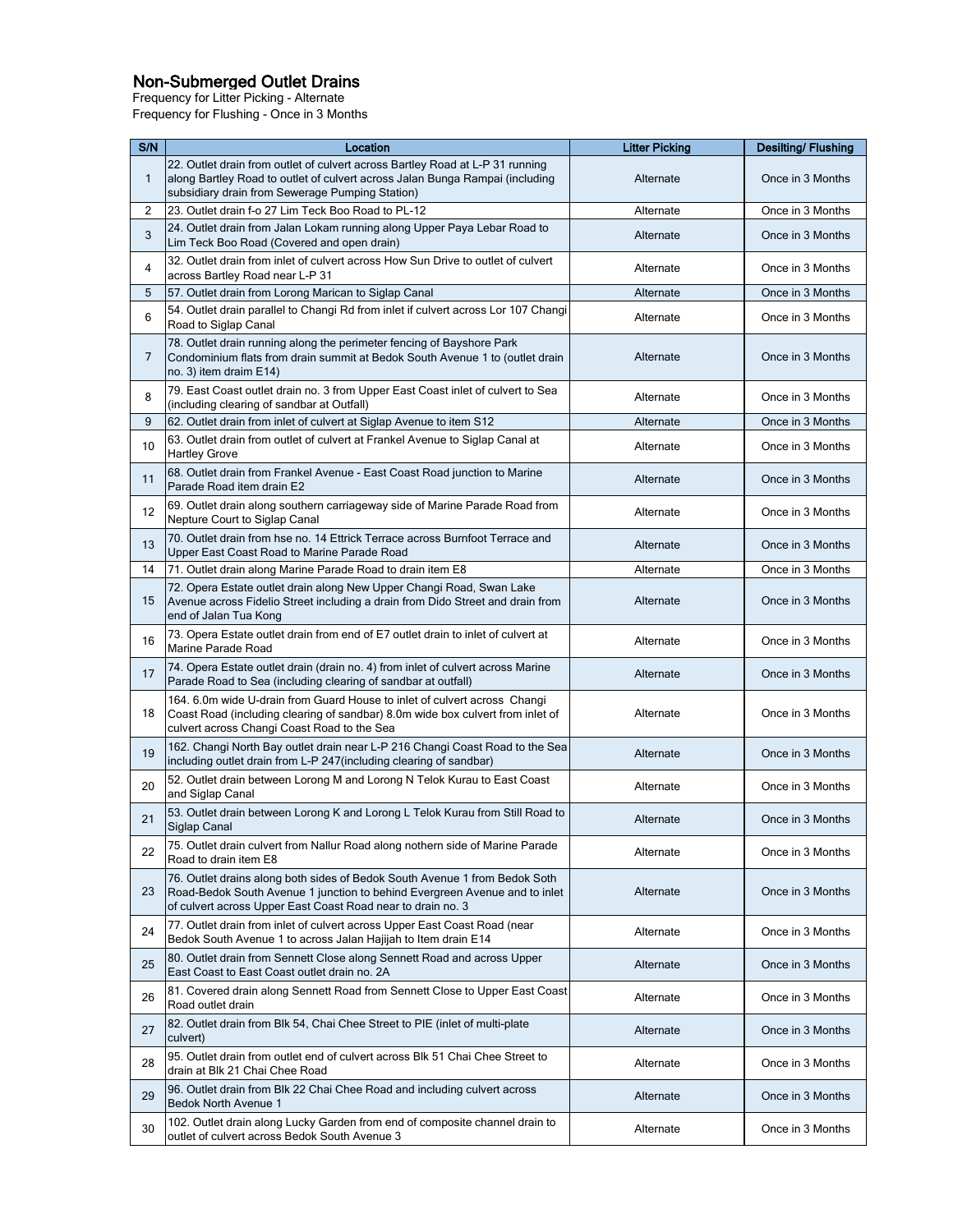| 31 | 103. Outlet drain from inlet of culvert across Bedok South Avenue 3 to inlet of<br>culvert at Limau Garden                                                                                                                                                                           | Alternate | Once in 3 Months |
|----|--------------------------------------------------------------------------------------------------------------------------------------------------------------------------------------------------------------------------------------------------------------------------------------|-----------|------------------|
| 32 | 106. 1.75m 'U' drain form entrance of MID Camp at Upper East Coast Road to<br>outlet drain no.1                                                                                                                                                                                      | Alternate | Once in 3 Months |
| 33 | 172. 45m wide Changi Reclamation Contract 3 from temporary rubble bund to<br>the sea                                                                                                                                                                                                 | Alternate | Once in 3 Months |
| 34 | 107. 2.7m and 2.5m wide Trap. And U-drain behind MID Camp along Laguna<br>Golf Club to Bedok Canal                                                                                                                                                                                   | Alternate | Once in 3 Months |
| 35 | 109. 2.7m Outlet drain from upstream of Xilin Avenue by the side of TMCC<br>entrance to Sg Ketapang                                                                                                                                                                                  | Alternate | Once in 3 Months |
| 36 | 110. 2.8m 'U' drain from upstream of Changi South Avenue 2 along TMCC to<br>Sunggei Mata Ikan                                                                                                                                                                                        | Alternate | Once in 3 Months |
| 37 | 111. 2.0m wide culvert across Xilin Avenue near L-P 55                                                                                                                                                                                                                               | Alternate | Once in 3 Months |
| 38 | 55. Outlet drain parallel to Changi Road from Jalan Eunos to Siglap Canal                                                                                                                                                                                                            | Alternate | Once in 3 Months |
| 39 | 56. Outlet drain along Jalan Eunos from Jalan Ishak to Outlet drain S4                                                                                                                                                                                                               | Alternate | Once in 3 Months |
| 40 | 150. East Coast outlet drain no 2A from outlet of culvert crossing Upper East<br>Coast Road near Sennett Road to the sea including the outfall                                                                                                                                       | Alternate | Once in 3 Months |
| 41 | 151. East coast outlet drain no 2 from inlet of culvert crossing Upper East<br>Coast Road near Parbury Avenue to the sea including the outfall                                                                                                                                       | Alternate | Once in 3 Months |
| 42 | 152. East Coast Outlat drain no 1 from inlet of culvert crossing Upper East<br>Coast Road to the sea including the outfall                                                                                                                                                           | Alternate | Once in 3 Months |
| 43 | 187. Outlet drain along southern side of New Upper Changi Road from inlet of<br>culvert at Bedok South Avenue 2 to and including the culvert across New<br>Upper Changi Road near Bedok North Road (Waiting for approval from DPC to<br>be included in the schedule & BQ asset list) | Alternate | Once in 3 Months |
| 44 | 83. Outlet drain along Bedok North Avenue 4 from inlet of culvert across Bedok<br>North Avenue 4 to Bedok canal                                                                                                                                                                      | Alternate | Once in 3 Months |
| 45 | 86. Outlet drain at Tampines Industrial Avenue 1                                                                                                                                                                                                                                     | Alternate | Once in 3 Months |
| 46 | 87. Outlet drain from Tampines Street 92 to Bedok canal                                                                                                                                                                                                                              | Alternate | Once in 3 Months |
| 47 | 88. Outlet drain from outlet of twin pipe culvert across PIE and along PIE<br>(behind Industrial Estate) to Bedok canal                                                                                                                                                              | Alternate | Once in 3 Months |
| 48 | 89. Outlet drain from outlet of multi-plate culvert across Tampines Avenue 5 to<br>PIE culvert (inlet end)                                                                                                                                                                           | Alternate | Once in 3 Months |
| 49 | 90. Covered drains from Tampines St 92 to item drain BT 3                                                                                                                                                                                                                            | Alternate | Once in 3 Months |
| 50 | 91. Covered drains along both sides of Bedok North Avenue 4 near to Industrial<br>Estate to Bedok canal                                                                                                                                                                              | Alternate | Once in 3 Months |
| 51 | 119. Outlet drain along western carriageway between PIE and SIA Computer<br>Centre from drain to canal at Changi Business Park                                                                                                                                                       | Alternate | Once in 3 Months |
| 52 | 120. Twin-cell pipe culvert from drain sump near Changi North Crescent across<br>PIE to canal C-26 at Changi Business Park                                                                                                                                                           | Alternate | Once in 3 Months |
| 53 | 121. Outlet drain along eastern carriageway of Pie from drain summit neat L-<br>P48 to downstream inlet of sump near L-P66                                                                                                                                                           | Alternate | Once in 3 Months |
| 54 | 156. Drain from inlet of culvert at PIE across TMCC to 100m upstream of<br>Changi Coast Road                                                                                                                                                                                         | Alternate | Once in 3 Months |
| 55 | 165. 40m wide collector drain no.2 from summit point to sea                                                                                                                                                                                                                          | Alternate | Once in 3 Months |
| 56 | 122. Changi Airport Diversion Canal from MID fence at Tanah Merah Road to<br>inlet of culvert at Airport Perimeter Rd                                                                                                                                                                | Alternate | Once in 3 Months |
| 57 | 124. Changi Airport Diversion Canal from summit point to MID fence                                                                                                                                                                                                                   | Alternate | Once in 3 Months |
| 58 | 125. Outlet drain from Loyang Valley Electrical Substation to Loyang Avenue                                                                                                                                                                                                          | Alternate | Once in 3 Months |
| 59 | 25. Outlet drain from inlet of culvert across Upper Aljunied Road running beside<br>Blk 7 Joo Seng Road to Jalan Setia opposite Blk 20 (including subsidiary drain<br>from hse no. 70 Upper Aljunied Road)                                                                           | Alternate | Once in 3 Months |
| 60 | 1. Outlet drain from Ubi Avenue 2 - Eunos Link Junction running along Ubi<br>Avenue 2 to outlet of culvert across Ubi Avenue 2                                                                                                                                                       | Alternate | Once in 3 Months |
| 61 | 2. Outlet drain from outlet of culvert across Ubi Avenue 2 running across Ubi<br>Avenue 1 to outlet of culvert across Paya Lebar Way at GRM-1                                                                                                                                        | Alternate | Once in 3 Months |
| 62 | 3. Outlet drain from outlet of culvert across Ubi Avenue 2 running along Eunos<br>Link and Paya Lebar Way to outlet of culvert across Paya Lebar Way                                                                                                                                 | Alternate | Once in 3 Months |
| 63 | 58. Outlet drain along Lengkong Tiga from Lengkong Tiga inclusive if twin<br>pipes culvert across PIE to main drain near Jalan Daud                                                                                                                                                  | Alternate | Once in 3 Months |
| 64 | 59. Main outlet drain from Jalan Daud to inlet of culvert at Sims Avenue East                                                                                                                                                                                                        | Alternate | Once in 3 Months |
| 65 | 60. Siglap Canal from inlet of culvert at Sims Ave East to outlet of culvert<br>across Changi Rd (200m)                                                                                                                                                                              | Alternate | Once in 3 Months |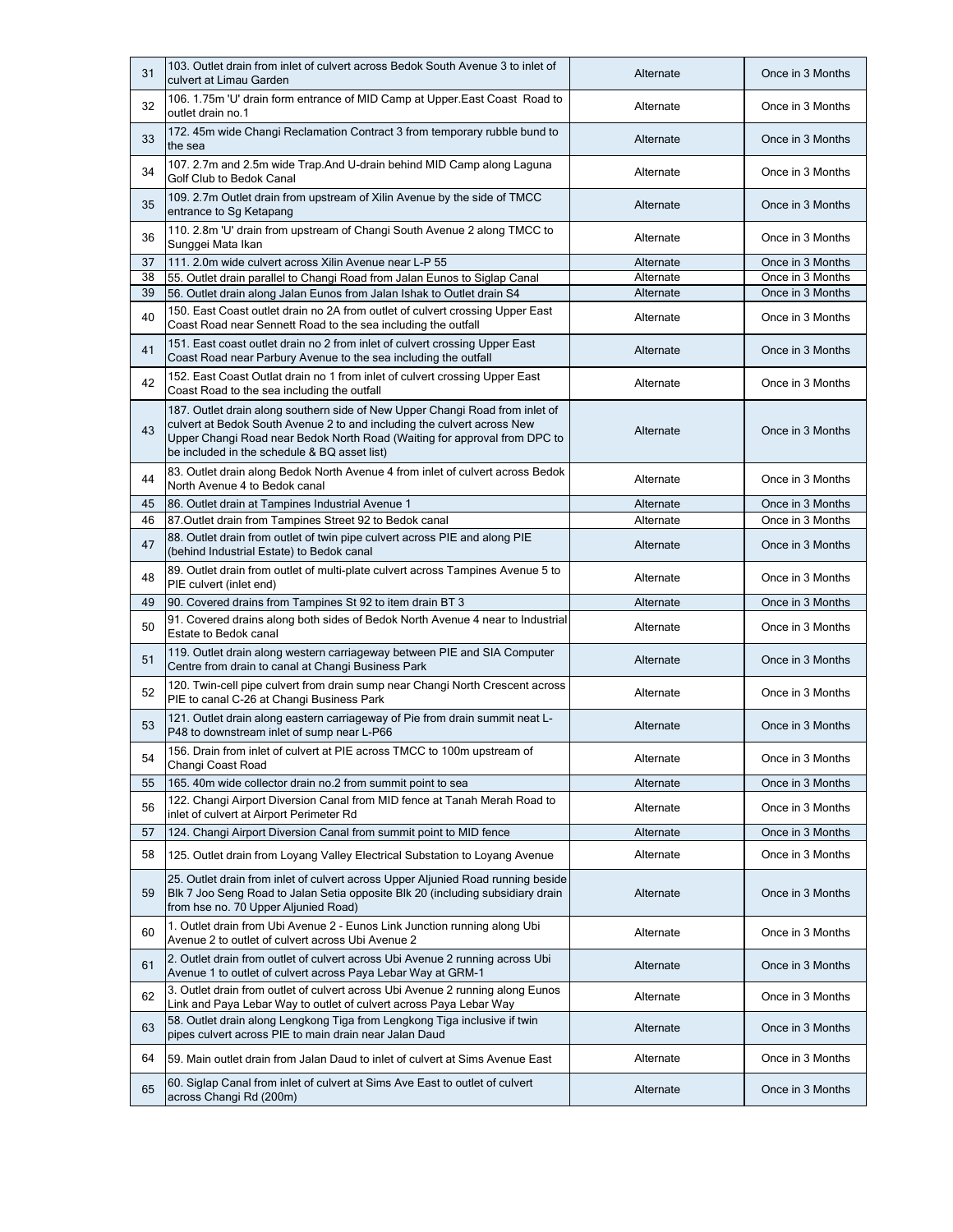| 66  | 64. Outlet drain along Jalan Kembangan from upstream of Jalan Lapang to<br>Siglap Canal                                                                                                        | Alternate | Once in 3 Months |
|-----|------------------------------------------------------------------------------------------------------------------------------------------------------------------------------------------------|-----------|------------------|
| 67  | 92. Outlet drain at Bedok Industrial Estate (Bedok North Avenue 4) from inlet of<br>culvert at Simei Ave to Bedok canal)                                                                       | Alternate | Once in 3 Months |
| 68  | 93. Covered drain from Blk 112 Simei Street 2 to outlet of pipe culvert across<br>Simei Avenue                                                                                                 | Alternate | Once in 3 Months |
| 69  | 94. Outlet drain at Bedok North Avenue 4 behind Blk 94C to Bedok canal                                                                                                                         | Alternate | Once in 3 Months |
| 70  | 97. Outlet drain along New Upp Changi Rd from outlet of culvert across Bedok<br>North Ave 1 to inlet of culvert at Bedok North Ave 3                                                           | Alternate | Once in 3 Months |
| 71  | 98. Outlet drain from culvert outlet at Bedok North Road and running parallel<br>along New Upp Changi Road to Bedok Road including drain from Bedok Lane                                       | Alternate | Once in 3 Months |
| 72  | 99. Covered drain along New Upp Changi Road from LP17 to culvert across<br>New Upper Changi Road near Tanah Merah MRT station                                                                  | Alternate | Once in 3 Months |
| 73  | 100. Outlet drain from inlet of culvert across Bedok Rd running beside Jalan<br>Chempaka Kuning to Bedok canal                                                                                 | Alternate | Once in 3 Months |
| 74  | 101. Outlet drain behind H-no 23 at Jalan Nipah to Bedok Canal                                                                                                                                 | Alternate | Once in 3 Months |
| 75  | 104. Outlet drain from inlet if culvert across Limau Garden to inlet of culvert<br>across Bedok Rd (Opp Jalan Greja)                                                                           | Alternate | Once in 3 Months |
| 76  | 105. Outlet drain from inlet of culvert across Bedok Rd near Jalan Greja to<br><b>Bedok Canal</b>                                                                                              | Alternate | Once in 3 Months |
| 77  | 108, 2.0m wide covered drain from Bedok Road near Bedok Food Centre to<br><b>Bedok Canal</b>                                                                                                   | Alternate | Once in 3 Months |
| 78  | 112. Outlet drain along Upper Changi Road East form Koh Sek Lim Road to<br>Bedok Canal including subsidiary outlet                                                                             | Alternate | Once in 3 Months |
| 79  | 127. Outlet drain from junction of Loyang Way to junction withy Loyang Avenue<br>including culvert across Loyang Way                                                                           | Alternate | Once in 3 Months |
| 80  | 128. Outlet drain from Loyang Way to Sg Selarang                                                                                                                                               | Alternate | Once in 3 Months |
| 81  | 129. Sg Selarang outlet drain from Calshot Road culvert to Loyang Avenue<br>(outlet of culvert)                                                                                                | Alternate | Once in 3 Months |
| 82  | 130. Outlet drain from Loyang Crescent to Loyang Way to Sg Selarang                                                                                                                            | Alternate | Once in 3 Months |
| 83  | 131. Outlet drain at Turnhouse Road to the sea                                                                                                                                                 | Alternate | Once in 3 Months |
| 84  | 138. Outlet drain from STW of Selarang Park to downstream of culvert across<br>Loyang Way                                                                                                      | Alternate | Once in 3 Months |
| 85  | 139. 1.2m wide outlet drain from drain C-24 downstream of culvert across<br>Loyang Way to roadside drain along Loyang Avenue                                                                   | Alternate | Once in 3 Months |
| 86  | 140. Toh Estate outlet Drain from Toh Crescent to sump at downstream of<br>Upper Changi Road North including 2m wide closed drain along Upper Changi<br>Road North to upstream of Cosford Road | Alternate | Once in 3 Months |
| 87  | 141. Outlet drain from item C-23 and item C-6 to CM4 (Sungei Mata Ikan)                                                                                                                        | Alternate | Once in 3 Months |
| 88  | 142. Outlet drain from Upper Changi Road North along Tanah Merah Besar<br>Road to Airbase fencing                                                                                              | Alternate | Once in 3 Months |
| 89  | 158. Outlet drain from Changi Airport perimeter fence L-P 79 across Changi<br>Coast Road to the Sea inclusive of outfall.                                                                      | Alternate | Once in 3 Months |
| 90  | 4. Outlet drain from Eunos Link running along Paya Lebar Way to GR-5                                                                                                                           | Alternate | Once in 3 Months |
| 91  | 5. Covered drain from inlet of culvert across Ubi Avenue 1 near Blk 343 to GR-<br>5                                                                                                            | Alternate | Once in 3 Months |
| 92  | 6. Outlet drain opposite Blk 21 Eunos Crescent running along Paya Lebar Way<br>to GRM-1                                                                                                        | Alternate | Once in 3 Months |
| 93  | 7. Outlet drain from inlet of culvert across Eunos Avenue 2 running along<br>Eunos Crescent to G-R 8 beside Blk 2                                                                              | Alternate | Once in 3 Months |
| 94  | 8. Outlet drain from Blk 352 Ubi Avenue 1 running along Paya Lebar Way to<br>GRM-2                                                                                                             | Alternate | Once in 3 Months |
| 95  | 9. Outlet drain opposite No. 160 running along Paya Lebar Road to the inlet of<br>culvert across Ubi Avenue 2                                                                                  | Alternate | Once in 3 Months |
| 96  | 10. Outlet drain from inlet of culvert across Paya Lebar Road to GRM-2                                                                                                                         | Alternate | Once in 3 Months |
| 97  | 11. Outlet drain from inlet of culvert across Kim Chuan Road running along<br>Hougang Avenue 3 to Airport Road including one subsidiary drain from Kim<br>Chuan Drive                          | Alternate | Once in 3 Months |
| 98  | 12. Outlet drain from outlet of culvert across Hougang Avenue 3 running along<br>and across Airport at L-P 7                                                                                   | Alternate | Once in 3 Months |
| 99  | 13. Outlet drain from outlet of culvert across Hougang Avenue 3 running along<br>and across Airport at L-P 7                                                                                   | Alternate | Once in 3 Months |
| 100 | 26. Outlet drain running across Sims Avenue and Geylang Road and parallel to<br>Lorong 35 and Lorong 38 to discharge into Geylang River                                                        | Alternate | Once in 3 Months |
| 101 | 61. Siglap Canal from outlet of culvert at Changi Road to inlet of tripe cell box<br>culvert at upstream of East Coast Road near Lorong M Telok Kurau                                          | Alternate | Once in 3 Months |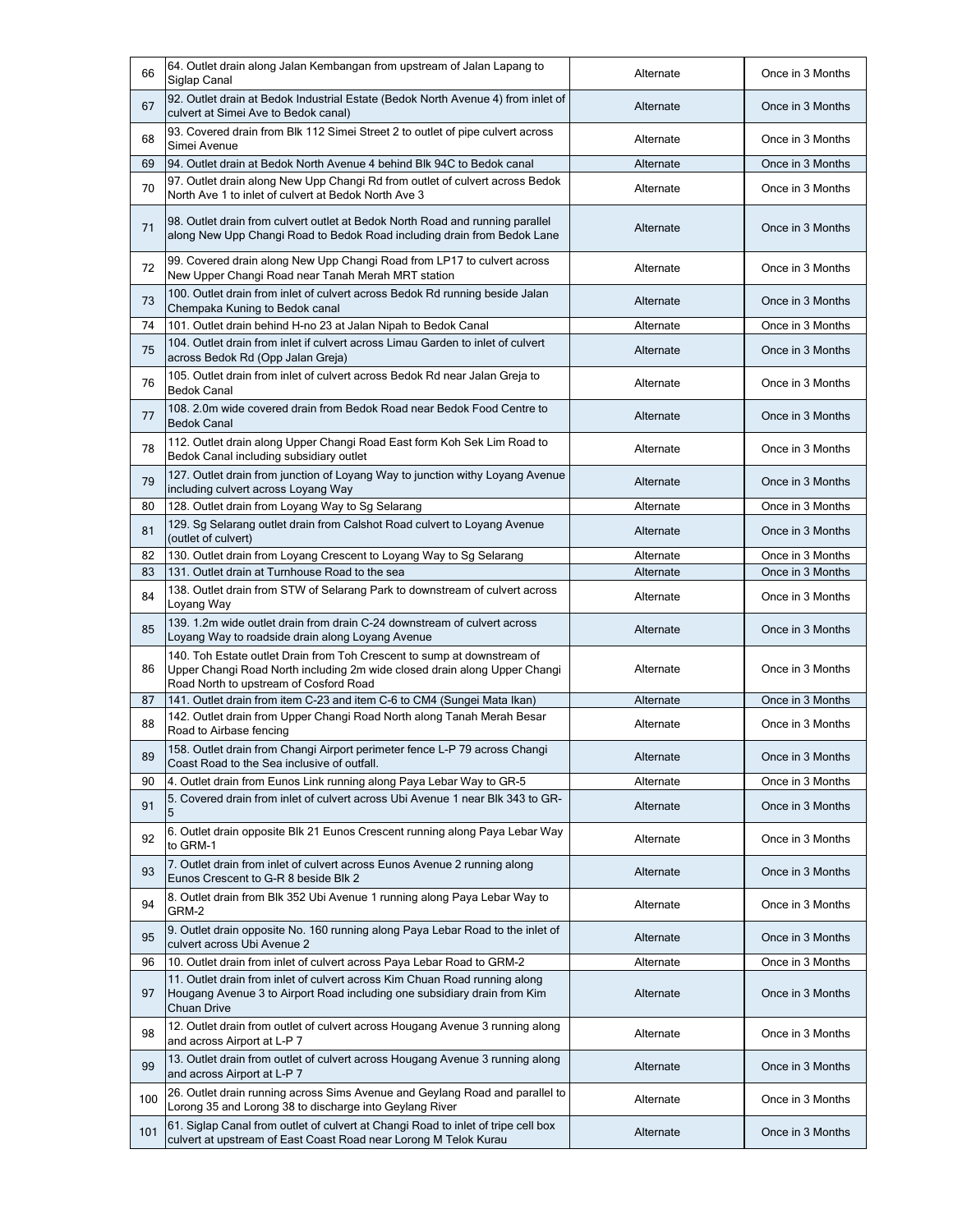| 102 65. Outlet drain from Jalan Senang to Siglap Canal including outlet drain at end<br>of Jalan Paras               | Alternate | Once in 3 Months |
|----------------------------------------------------------------------------------------------------------------------|-----------|------------------|
| 113. Outlet drain from inlet of culvert at Sunbird Avenue to Simpang Ketapang<br>including drain from Sunbird Circle | Alternate | Once in 3 Months |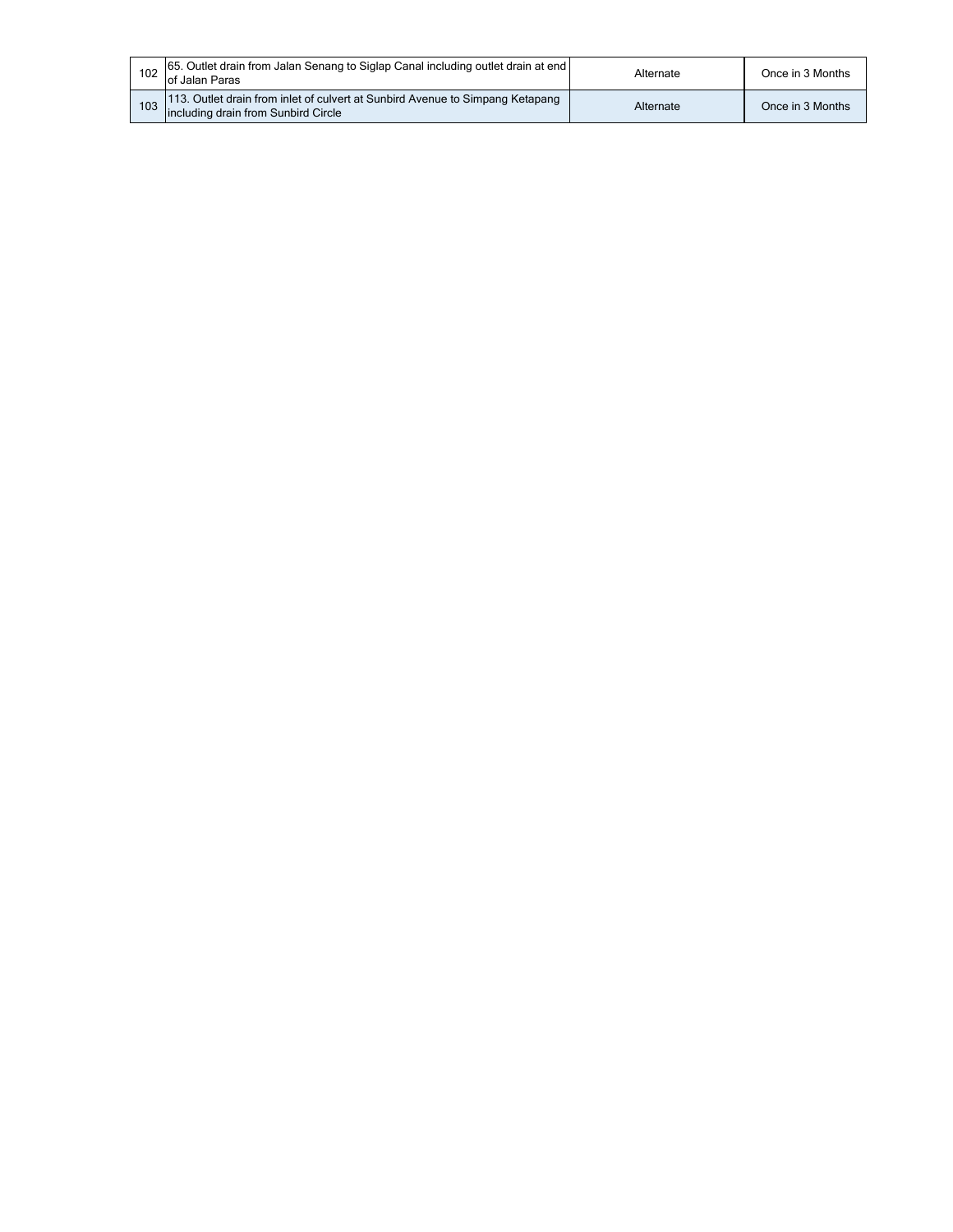| 115. Outlet drain from upstream of Maragi Road across Pergam to culvert end<br>105<br>Once in 3 Months<br>Alternate<br>across Upper Changi Road<br>116. Covered drain from junction of Simei Road-Simei Street 1 to upstream of<br>106<br>Once in 3 Months<br>Alternate<br>Jalan Meragi<br>117. Covered drain from upstream of Simei Rise to inlet of covered drain at<br>107<br>Once in 3 Months<br>Alternate<br>Simei Street 1 (C3)<br>145. Bedok Canal from downstream of PIE Bridge to sownstream of Bedok<br>108<br>Alternate<br>Once in 3 Months<br>North Avenue 4 Bridge<br>146. Bedok Canal from downstream of Bedok North Avenue 4 to upstream of<br>109<br>Once in 3 Months<br>Alternate<br>Upper Changi Road culvert<br>147. Bedok Canal from upstream of Upper Changi Road culvert to inlet of<br>110<br>Once in 3 Months<br>Alternate<br>culvert at Upper Changi Road East<br>153. Simpang Ketapang from inlet of culvert at Upper Changi Road to inlet of<br>111<br>Once in 3 Months<br>Alternate<br>existing culvert at Upper Changi Road East<br>154. Simpang Ketapang from inlet of culvert at Upper Changi Road East to<br>112<br>Alternate<br>Once in 3 Months<br>lined drain. Item No B19 at Xilin Avenue<br>188. Outlet drain 5th subsidiary drain from inlet of culvert at Bedok Reservoir<br>113<br>Once in 3 Months<br>Road to outlet of bridge at PIE (Waiting for approval from DPC to be included in<br>Alternate<br>the schedule & BQ asset list)<br>159. Outlet drain from Changi Airport perimeter fence (L-P 107) across Changi<br>114<br>Once in 3 Months<br>Alternate<br>Coast Road to the sea inclusive of outfall<br>160. Outlet drain from Airport perimeter fence near L-P 181 Changi Coast Road<br>115<br>Once in 3 Months<br>Alternate<br>to the Sea inclusive of outfall<br>161. Outlet drain from Airport perimeter fence near L-P 209 at Changi Coast Rd<br>116<br>Once in 3 Months<br>Alternate<br>to the sea inclusive of outfall<br>163. 1.5 wide covered drain from Changi Ferry Road at Carpark No 7 to Outlet<br>117<br>Alternate<br>Once in 3 Months<br>Drain CM10<br>118<br>169. Sg Selarang from 18.0m wide transition drain to sea<br>Once in 3 Months<br>Alternate<br>170. 1.50m wide U-drain along Tanah Merah Coast Road from LP 36 to one-<br>119<br>Once in 3 Months<br>Alternate<br>cell culvert at Changi East Drive to join to 35m wide outlet drain<br>120<br>Alternate<br>173. Outlet drain along Tanah Merah Coast Road (Changi WRP)<br>Once in 3 Months<br>121<br>179. Tanah Merah Coast Road L-P 51F (Outlet drain)<br>Once in 3 Months<br>Alternate<br>122<br>180. Tanah Merah Coast Road L-P 103F (Outlet Drain)<br>Alternate<br>Once in 3 Months<br>123<br>14. Outlet drain from Blk 1005 running along Tai Seng Avenue 1 to PL-3<br>Alternate<br>Once in 3 Months<br>15. Outlet drain from inlet of culvert across Ubi Avenue 3 running along Ubi<br>124<br>Alternate<br>Once in 3 Months<br>Road 2 and parallel to Airport Road at PL-7<br>16. Outlet drain from outlet of culvert at Airport Road running parrallel to Airport<br>125<br>Once in 3 Months<br>Alternate<br>Rd to inlet of culvert across Paya Lebar Road<br>17. Coreved drain f-o no. 160 running parallel to Paya Lebar Road to Pelton<br>126<br>Once in 3 Months<br>Alternate<br>Canal<br>18. Outlet drain from outlet of culvert across Kim Chuan Road running along<br>127<br>Once in 3 Months<br>Alternate<br>Upper Paya Lebar Road to Pelton Canal at PL-7<br>19. Covered drain from Jalan Bunga Rampai running along Jalan Bunga<br>128<br>Once in 3 Months<br>Alternate<br>Rampai and Upp Paya Lebar Road to outlet of culvert across Kim Chuan Road<br>20. Outletdrain from outlet of culvert across Jalan Bunga Rampai running along<br>129<br>Once in 3 Months<br>Alternate<br>Playfair Road to PCM-1<br>21. Outlet drain from Upper Paya Lebar Road running along Irving Road to<br>130<br>Once in 3 Months<br>Alternate<br>Playfair Road<br>28. Outlet drain from culvert across Macpherson Road running parallel to<br>131<br>Alternate<br>Once in 3 Months<br>Aljunied Road and join to PL23<br>29. Outlet drain r-o No. 1 Happy Avenue East running parallel to Jalan<br>132<br>Alternate<br>Once in 3 Months<br>Anggerek to Soon Wing Road end of cul-de-sac<br>66. Outlet drain along northern carriageway of Marine Parade Road from Jalan<br>133<br>Once in 3 Months<br>Alternate<br>Tenggiri to Siglap Canal<br>Alternate<br>Once in 3 Months<br>134<br>67. Outlet drain along Marine Parade Road to Siglap Canal<br>148. Triple-cell box culvert in Siglap Canal near Lorong M Telok Kurau to<br>135<br>Once in 3 Months<br>Alternate<br>across East Coast Road<br>149. Outlet drain form outlet of triple-cell box culvert at upstream of East Coast<br>136<br>Once in 3 Months<br>Alternate<br>Road to outfall (sea) at East Coast Park<br>175. Outlet drain along Bedok North Road (box drain) from Bedok North<br>137<br>Once in 3 Months<br>Alternate<br>Avenue 3 to Bedok North Avenue 4<br>155. Simpang Ketapang from lined drain Item No B19 at Xilin Avenue to Bedok<br>138<br>Alternate<br>Once in 3 Months<br>Canal | 104 | 114. Covered drain-open 'u' drain from Simei Road to inlet of Culvert at Upper<br>Changi Road | Alternate | Once in 3 Months |
|--------------------------------------------------------------------------------------------------------------------------------------------------------------------------------------------------------------------------------------------------------------------------------------------------------------------------------------------------------------------------------------------------------------------------------------------------------------------------------------------------------------------------------------------------------------------------------------------------------------------------------------------------------------------------------------------------------------------------------------------------------------------------------------------------------------------------------------------------------------------------------------------------------------------------------------------------------------------------------------------------------------------------------------------------------------------------------------------------------------------------------------------------------------------------------------------------------------------------------------------------------------------------------------------------------------------------------------------------------------------------------------------------------------------------------------------------------------------------------------------------------------------------------------------------------------------------------------------------------------------------------------------------------------------------------------------------------------------------------------------------------------------------------------------------------------------------------------------------------------------------------------------------------------------------------------------------------------------------------------------------------------------------------------------------------------------------------------------------------------------------------------------------------------------------------------------------------------------------------------------------------------------------------------------------------------------------------------------------------------------------------------------------------------------------------------------------------------------------------------------------------------------------------------------------------------------------------------------------------------------------------------------------------------------------------------------------------------------------------------------------------------------------------------------------------------------------------------------------------------------------------------------------------------------------------------------------------------------------------------------------------------------------------------------------------------------------------------------------------------------------------------------------------------------------------------------------------------------------------------------------------------------------------------------------------------------------------------------------------------------------------------------------------------------------------------------------------------------------------------------------------------------------------------------------------------------------------------------------------------------------------------------------------------------------------------------------------------------------------------------------------------------------------------------------------------------------------------------------------------------------------------------------------------------------------------------------------------------------------------------------------------------------------------------------------------------------------------------------------------------------------------------------------------------------------------------------------------------------------------------------------------------------------------------------------------------------------------------------------------------------------------------------------------------------------------------------------------------------------------------------------------------------------------------------------------------------------------------------------------------------------------------------------------------------------------------------------------------------------------------------------------------------------------------------------------------------------------------------------------------------------------------------------------------------------------------------------------------------------------------------------------------------------------------------------------------------------------------------------------------------------------------------------------------------------------------|-----|-----------------------------------------------------------------------------------------------|-----------|------------------|
|                                                                                                                                                                                                                                                                                                                                                                                                                                                                                                                                                                                                                                                                                                                                                                                                                                                                                                                                                                                                                                                                                                                                                                                                                                                                                                                                                                                                                                                                                                                                                                                                                                                                                                                                                                                                                                                                                                                                                                                                                                                                                                                                                                                                                                                                                                                                                                                                                                                                                                                                                                                                                                                                                                                                                                                                                                                                                                                                                                                                                                                                                                                                                                                                                                                                                                                                                                                                                                                                                                                                                                                                                                                                                                                                                                                                                                                                                                                                                                                                                                                                                                                                                                                                                                                                                                                                                                                                                                                                                                                                                                                                                                                                                                                                                                                                                                                                                                                                                                                                                                                                                                                                                                                            |     |                                                                                               |           |                  |
|                                                                                                                                                                                                                                                                                                                                                                                                                                                                                                                                                                                                                                                                                                                                                                                                                                                                                                                                                                                                                                                                                                                                                                                                                                                                                                                                                                                                                                                                                                                                                                                                                                                                                                                                                                                                                                                                                                                                                                                                                                                                                                                                                                                                                                                                                                                                                                                                                                                                                                                                                                                                                                                                                                                                                                                                                                                                                                                                                                                                                                                                                                                                                                                                                                                                                                                                                                                                                                                                                                                                                                                                                                                                                                                                                                                                                                                                                                                                                                                                                                                                                                                                                                                                                                                                                                                                                                                                                                                                                                                                                                                                                                                                                                                                                                                                                                                                                                                                                                                                                                                                                                                                                                                            |     |                                                                                               |           |                  |
|                                                                                                                                                                                                                                                                                                                                                                                                                                                                                                                                                                                                                                                                                                                                                                                                                                                                                                                                                                                                                                                                                                                                                                                                                                                                                                                                                                                                                                                                                                                                                                                                                                                                                                                                                                                                                                                                                                                                                                                                                                                                                                                                                                                                                                                                                                                                                                                                                                                                                                                                                                                                                                                                                                                                                                                                                                                                                                                                                                                                                                                                                                                                                                                                                                                                                                                                                                                                                                                                                                                                                                                                                                                                                                                                                                                                                                                                                                                                                                                                                                                                                                                                                                                                                                                                                                                                                                                                                                                                                                                                                                                                                                                                                                                                                                                                                                                                                                                                                                                                                                                                                                                                                                                            |     |                                                                                               |           |                  |
|                                                                                                                                                                                                                                                                                                                                                                                                                                                                                                                                                                                                                                                                                                                                                                                                                                                                                                                                                                                                                                                                                                                                                                                                                                                                                                                                                                                                                                                                                                                                                                                                                                                                                                                                                                                                                                                                                                                                                                                                                                                                                                                                                                                                                                                                                                                                                                                                                                                                                                                                                                                                                                                                                                                                                                                                                                                                                                                                                                                                                                                                                                                                                                                                                                                                                                                                                                                                                                                                                                                                                                                                                                                                                                                                                                                                                                                                                                                                                                                                                                                                                                                                                                                                                                                                                                                                                                                                                                                                                                                                                                                                                                                                                                                                                                                                                                                                                                                                                                                                                                                                                                                                                                                            |     |                                                                                               |           |                  |
|                                                                                                                                                                                                                                                                                                                                                                                                                                                                                                                                                                                                                                                                                                                                                                                                                                                                                                                                                                                                                                                                                                                                                                                                                                                                                                                                                                                                                                                                                                                                                                                                                                                                                                                                                                                                                                                                                                                                                                                                                                                                                                                                                                                                                                                                                                                                                                                                                                                                                                                                                                                                                                                                                                                                                                                                                                                                                                                                                                                                                                                                                                                                                                                                                                                                                                                                                                                                                                                                                                                                                                                                                                                                                                                                                                                                                                                                                                                                                                                                                                                                                                                                                                                                                                                                                                                                                                                                                                                                                                                                                                                                                                                                                                                                                                                                                                                                                                                                                                                                                                                                                                                                                                                            |     |                                                                                               |           |                  |
|                                                                                                                                                                                                                                                                                                                                                                                                                                                                                                                                                                                                                                                                                                                                                                                                                                                                                                                                                                                                                                                                                                                                                                                                                                                                                                                                                                                                                                                                                                                                                                                                                                                                                                                                                                                                                                                                                                                                                                                                                                                                                                                                                                                                                                                                                                                                                                                                                                                                                                                                                                                                                                                                                                                                                                                                                                                                                                                                                                                                                                                                                                                                                                                                                                                                                                                                                                                                                                                                                                                                                                                                                                                                                                                                                                                                                                                                                                                                                                                                                                                                                                                                                                                                                                                                                                                                                                                                                                                                                                                                                                                                                                                                                                                                                                                                                                                                                                                                                                                                                                                                                                                                                                                            |     |                                                                                               |           |                  |
|                                                                                                                                                                                                                                                                                                                                                                                                                                                                                                                                                                                                                                                                                                                                                                                                                                                                                                                                                                                                                                                                                                                                                                                                                                                                                                                                                                                                                                                                                                                                                                                                                                                                                                                                                                                                                                                                                                                                                                                                                                                                                                                                                                                                                                                                                                                                                                                                                                                                                                                                                                                                                                                                                                                                                                                                                                                                                                                                                                                                                                                                                                                                                                                                                                                                                                                                                                                                                                                                                                                                                                                                                                                                                                                                                                                                                                                                                                                                                                                                                                                                                                                                                                                                                                                                                                                                                                                                                                                                                                                                                                                                                                                                                                                                                                                                                                                                                                                                                                                                                                                                                                                                                                                            |     |                                                                                               |           |                  |
|                                                                                                                                                                                                                                                                                                                                                                                                                                                                                                                                                                                                                                                                                                                                                                                                                                                                                                                                                                                                                                                                                                                                                                                                                                                                                                                                                                                                                                                                                                                                                                                                                                                                                                                                                                                                                                                                                                                                                                                                                                                                                                                                                                                                                                                                                                                                                                                                                                                                                                                                                                                                                                                                                                                                                                                                                                                                                                                                                                                                                                                                                                                                                                                                                                                                                                                                                                                                                                                                                                                                                                                                                                                                                                                                                                                                                                                                                                                                                                                                                                                                                                                                                                                                                                                                                                                                                                                                                                                                                                                                                                                                                                                                                                                                                                                                                                                                                                                                                                                                                                                                                                                                                                                            |     |                                                                                               |           |                  |
|                                                                                                                                                                                                                                                                                                                                                                                                                                                                                                                                                                                                                                                                                                                                                                                                                                                                                                                                                                                                                                                                                                                                                                                                                                                                                                                                                                                                                                                                                                                                                                                                                                                                                                                                                                                                                                                                                                                                                                                                                                                                                                                                                                                                                                                                                                                                                                                                                                                                                                                                                                                                                                                                                                                                                                                                                                                                                                                                                                                                                                                                                                                                                                                                                                                                                                                                                                                                                                                                                                                                                                                                                                                                                                                                                                                                                                                                                                                                                                                                                                                                                                                                                                                                                                                                                                                                                                                                                                                                                                                                                                                                                                                                                                                                                                                                                                                                                                                                                                                                                                                                                                                                                                                            |     |                                                                                               |           |                  |
|                                                                                                                                                                                                                                                                                                                                                                                                                                                                                                                                                                                                                                                                                                                                                                                                                                                                                                                                                                                                                                                                                                                                                                                                                                                                                                                                                                                                                                                                                                                                                                                                                                                                                                                                                                                                                                                                                                                                                                                                                                                                                                                                                                                                                                                                                                                                                                                                                                                                                                                                                                                                                                                                                                                                                                                                                                                                                                                                                                                                                                                                                                                                                                                                                                                                                                                                                                                                                                                                                                                                                                                                                                                                                                                                                                                                                                                                                                                                                                                                                                                                                                                                                                                                                                                                                                                                                                                                                                                                                                                                                                                                                                                                                                                                                                                                                                                                                                                                                                                                                                                                                                                                                                                            |     |                                                                                               |           |                  |
|                                                                                                                                                                                                                                                                                                                                                                                                                                                                                                                                                                                                                                                                                                                                                                                                                                                                                                                                                                                                                                                                                                                                                                                                                                                                                                                                                                                                                                                                                                                                                                                                                                                                                                                                                                                                                                                                                                                                                                                                                                                                                                                                                                                                                                                                                                                                                                                                                                                                                                                                                                                                                                                                                                                                                                                                                                                                                                                                                                                                                                                                                                                                                                                                                                                                                                                                                                                                                                                                                                                                                                                                                                                                                                                                                                                                                                                                                                                                                                                                                                                                                                                                                                                                                                                                                                                                                                                                                                                                                                                                                                                                                                                                                                                                                                                                                                                                                                                                                                                                                                                                                                                                                                                            |     |                                                                                               |           |                  |
|                                                                                                                                                                                                                                                                                                                                                                                                                                                                                                                                                                                                                                                                                                                                                                                                                                                                                                                                                                                                                                                                                                                                                                                                                                                                                                                                                                                                                                                                                                                                                                                                                                                                                                                                                                                                                                                                                                                                                                                                                                                                                                                                                                                                                                                                                                                                                                                                                                                                                                                                                                                                                                                                                                                                                                                                                                                                                                                                                                                                                                                                                                                                                                                                                                                                                                                                                                                                                                                                                                                                                                                                                                                                                                                                                                                                                                                                                                                                                                                                                                                                                                                                                                                                                                                                                                                                                                                                                                                                                                                                                                                                                                                                                                                                                                                                                                                                                                                                                                                                                                                                                                                                                                                            |     |                                                                                               |           |                  |
|                                                                                                                                                                                                                                                                                                                                                                                                                                                                                                                                                                                                                                                                                                                                                                                                                                                                                                                                                                                                                                                                                                                                                                                                                                                                                                                                                                                                                                                                                                                                                                                                                                                                                                                                                                                                                                                                                                                                                                                                                                                                                                                                                                                                                                                                                                                                                                                                                                                                                                                                                                                                                                                                                                                                                                                                                                                                                                                                                                                                                                                                                                                                                                                                                                                                                                                                                                                                                                                                                                                                                                                                                                                                                                                                                                                                                                                                                                                                                                                                                                                                                                                                                                                                                                                                                                                                                                                                                                                                                                                                                                                                                                                                                                                                                                                                                                                                                                                                                                                                                                                                                                                                                                                            |     |                                                                                               |           |                  |
|                                                                                                                                                                                                                                                                                                                                                                                                                                                                                                                                                                                                                                                                                                                                                                                                                                                                                                                                                                                                                                                                                                                                                                                                                                                                                                                                                                                                                                                                                                                                                                                                                                                                                                                                                                                                                                                                                                                                                                                                                                                                                                                                                                                                                                                                                                                                                                                                                                                                                                                                                                                                                                                                                                                                                                                                                                                                                                                                                                                                                                                                                                                                                                                                                                                                                                                                                                                                                                                                                                                                                                                                                                                                                                                                                                                                                                                                                                                                                                                                                                                                                                                                                                                                                                                                                                                                                                                                                                                                                                                                                                                                                                                                                                                                                                                                                                                                                                                                                                                                                                                                                                                                                                                            |     |                                                                                               |           |                  |
|                                                                                                                                                                                                                                                                                                                                                                                                                                                                                                                                                                                                                                                                                                                                                                                                                                                                                                                                                                                                                                                                                                                                                                                                                                                                                                                                                                                                                                                                                                                                                                                                                                                                                                                                                                                                                                                                                                                                                                                                                                                                                                                                                                                                                                                                                                                                                                                                                                                                                                                                                                                                                                                                                                                                                                                                                                                                                                                                                                                                                                                                                                                                                                                                                                                                                                                                                                                                                                                                                                                                                                                                                                                                                                                                                                                                                                                                                                                                                                                                                                                                                                                                                                                                                                                                                                                                                                                                                                                                                                                                                                                                                                                                                                                                                                                                                                                                                                                                                                                                                                                                                                                                                                                            |     |                                                                                               |           |                  |
|                                                                                                                                                                                                                                                                                                                                                                                                                                                                                                                                                                                                                                                                                                                                                                                                                                                                                                                                                                                                                                                                                                                                                                                                                                                                                                                                                                                                                                                                                                                                                                                                                                                                                                                                                                                                                                                                                                                                                                                                                                                                                                                                                                                                                                                                                                                                                                                                                                                                                                                                                                                                                                                                                                                                                                                                                                                                                                                                                                                                                                                                                                                                                                                                                                                                                                                                                                                                                                                                                                                                                                                                                                                                                                                                                                                                                                                                                                                                                                                                                                                                                                                                                                                                                                                                                                                                                                                                                                                                                                                                                                                                                                                                                                                                                                                                                                                                                                                                                                                                                                                                                                                                                                                            |     |                                                                                               |           |                  |
|                                                                                                                                                                                                                                                                                                                                                                                                                                                                                                                                                                                                                                                                                                                                                                                                                                                                                                                                                                                                                                                                                                                                                                                                                                                                                                                                                                                                                                                                                                                                                                                                                                                                                                                                                                                                                                                                                                                                                                                                                                                                                                                                                                                                                                                                                                                                                                                                                                                                                                                                                                                                                                                                                                                                                                                                                                                                                                                                                                                                                                                                                                                                                                                                                                                                                                                                                                                                                                                                                                                                                                                                                                                                                                                                                                                                                                                                                                                                                                                                                                                                                                                                                                                                                                                                                                                                                                                                                                                                                                                                                                                                                                                                                                                                                                                                                                                                                                                                                                                                                                                                                                                                                                                            |     |                                                                                               |           |                  |
|                                                                                                                                                                                                                                                                                                                                                                                                                                                                                                                                                                                                                                                                                                                                                                                                                                                                                                                                                                                                                                                                                                                                                                                                                                                                                                                                                                                                                                                                                                                                                                                                                                                                                                                                                                                                                                                                                                                                                                                                                                                                                                                                                                                                                                                                                                                                                                                                                                                                                                                                                                                                                                                                                                                                                                                                                                                                                                                                                                                                                                                                                                                                                                                                                                                                                                                                                                                                                                                                                                                                                                                                                                                                                                                                                                                                                                                                                                                                                                                                                                                                                                                                                                                                                                                                                                                                                                                                                                                                                                                                                                                                                                                                                                                                                                                                                                                                                                                                                                                                                                                                                                                                                                                            |     |                                                                                               |           |                  |
|                                                                                                                                                                                                                                                                                                                                                                                                                                                                                                                                                                                                                                                                                                                                                                                                                                                                                                                                                                                                                                                                                                                                                                                                                                                                                                                                                                                                                                                                                                                                                                                                                                                                                                                                                                                                                                                                                                                                                                                                                                                                                                                                                                                                                                                                                                                                                                                                                                                                                                                                                                                                                                                                                                                                                                                                                                                                                                                                                                                                                                                                                                                                                                                                                                                                                                                                                                                                                                                                                                                                                                                                                                                                                                                                                                                                                                                                                                                                                                                                                                                                                                                                                                                                                                                                                                                                                                                                                                                                                                                                                                                                                                                                                                                                                                                                                                                                                                                                                                                                                                                                                                                                                                                            |     |                                                                                               |           |                  |
|                                                                                                                                                                                                                                                                                                                                                                                                                                                                                                                                                                                                                                                                                                                                                                                                                                                                                                                                                                                                                                                                                                                                                                                                                                                                                                                                                                                                                                                                                                                                                                                                                                                                                                                                                                                                                                                                                                                                                                                                                                                                                                                                                                                                                                                                                                                                                                                                                                                                                                                                                                                                                                                                                                                                                                                                                                                                                                                                                                                                                                                                                                                                                                                                                                                                                                                                                                                                                                                                                                                                                                                                                                                                                                                                                                                                                                                                                                                                                                                                                                                                                                                                                                                                                                                                                                                                                                                                                                                                                                                                                                                                                                                                                                                                                                                                                                                                                                                                                                                                                                                                                                                                                                                            |     |                                                                                               |           |                  |
|                                                                                                                                                                                                                                                                                                                                                                                                                                                                                                                                                                                                                                                                                                                                                                                                                                                                                                                                                                                                                                                                                                                                                                                                                                                                                                                                                                                                                                                                                                                                                                                                                                                                                                                                                                                                                                                                                                                                                                                                                                                                                                                                                                                                                                                                                                                                                                                                                                                                                                                                                                                                                                                                                                                                                                                                                                                                                                                                                                                                                                                                                                                                                                                                                                                                                                                                                                                                                                                                                                                                                                                                                                                                                                                                                                                                                                                                                                                                                                                                                                                                                                                                                                                                                                                                                                                                                                                                                                                                                                                                                                                                                                                                                                                                                                                                                                                                                                                                                                                                                                                                                                                                                                                            |     |                                                                                               |           |                  |
|                                                                                                                                                                                                                                                                                                                                                                                                                                                                                                                                                                                                                                                                                                                                                                                                                                                                                                                                                                                                                                                                                                                                                                                                                                                                                                                                                                                                                                                                                                                                                                                                                                                                                                                                                                                                                                                                                                                                                                                                                                                                                                                                                                                                                                                                                                                                                                                                                                                                                                                                                                                                                                                                                                                                                                                                                                                                                                                                                                                                                                                                                                                                                                                                                                                                                                                                                                                                                                                                                                                                                                                                                                                                                                                                                                                                                                                                                                                                                                                                                                                                                                                                                                                                                                                                                                                                                                                                                                                                                                                                                                                                                                                                                                                                                                                                                                                                                                                                                                                                                                                                                                                                                                                            |     |                                                                                               |           |                  |
|                                                                                                                                                                                                                                                                                                                                                                                                                                                                                                                                                                                                                                                                                                                                                                                                                                                                                                                                                                                                                                                                                                                                                                                                                                                                                                                                                                                                                                                                                                                                                                                                                                                                                                                                                                                                                                                                                                                                                                                                                                                                                                                                                                                                                                                                                                                                                                                                                                                                                                                                                                                                                                                                                                                                                                                                                                                                                                                                                                                                                                                                                                                                                                                                                                                                                                                                                                                                                                                                                                                                                                                                                                                                                                                                                                                                                                                                                                                                                                                                                                                                                                                                                                                                                                                                                                                                                                                                                                                                                                                                                                                                                                                                                                                                                                                                                                                                                                                                                                                                                                                                                                                                                                                            |     |                                                                                               |           |                  |
|                                                                                                                                                                                                                                                                                                                                                                                                                                                                                                                                                                                                                                                                                                                                                                                                                                                                                                                                                                                                                                                                                                                                                                                                                                                                                                                                                                                                                                                                                                                                                                                                                                                                                                                                                                                                                                                                                                                                                                                                                                                                                                                                                                                                                                                                                                                                                                                                                                                                                                                                                                                                                                                                                                                                                                                                                                                                                                                                                                                                                                                                                                                                                                                                                                                                                                                                                                                                                                                                                                                                                                                                                                                                                                                                                                                                                                                                                                                                                                                                                                                                                                                                                                                                                                                                                                                                                                                                                                                                                                                                                                                                                                                                                                                                                                                                                                                                                                                                                                                                                                                                                                                                                                                            |     |                                                                                               |           |                  |
|                                                                                                                                                                                                                                                                                                                                                                                                                                                                                                                                                                                                                                                                                                                                                                                                                                                                                                                                                                                                                                                                                                                                                                                                                                                                                                                                                                                                                                                                                                                                                                                                                                                                                                                                                                                                                                                                                                                                                                                                                                                                                                                                                                                                                                                                                                                                                                                                                                                                                                                                                                                                                                                                                                                                                                                                                                                                                                                                                                                                                                                                                                                                                                                                                                                                                                                                                                                                                                                                                                                                                                                                                                                                                                                                                                                                                                                                                                                                                                                                                                                                                                                                                                                                                                                                                                                                                                                                                                                                                                                                                                                                                                                                                                                                                                                                                                                                                                                                                                                                                                                                                                                                                                                            |     |                                                                                               |           |                  |
|                                                                                                                                                                                                                                                                                                                                                                                                                                                                                                                                                                                                                                                                                                                                                                                                                                                                                                                                                                                                                                                                                                                                                                                                                                                                                                                                                                                                                                                                                                                                                                                                                                                                                                                                                                                                                                                                                                                                                                                                                                                                                                                                                                                                                                                                                                                                                                                                                                                                                                                                                                                                                                                                                                                                                                                                                                                                                                                                                                                                                                                                                                                                                                                                                                                                                                                                                                                                                                                                                                                                                                                                                                                                                                                                                                                                                                                                                                                                                                                                                                                                                                                                                                                                                                                                                                                                                                                                                                                                                                                                                                                                                                                                                                                                                                                                                                                                                                                                                                                                                                                                                                                                                                                            |     |                                                                                               |           |                  |
|                                                                                                                                                                                                                                                                                                                                                                                                                                                                                                                                                                                                                                                                                                                                                                                                                                                                                                                                                                                                                                                                                                                                                                                                                                                                                                                                                                                                                                                                                                                                                                                                                                                                                                                                                                                                                                                                                                                                                                                                                                                                                                                                                                                                                                                                                                                                                                                                                                                                                                                                                                                                                                                                                                                                                                                                                                                                                                                                                                                                                                                                                                                                                                                                                                                                                                                                                                                                                                                                                                                                                                                                                                                                                                                                                                                                                                                                                                                                                                                                                                                                                                                                                                                                                                                                                                                                                                                                                                                                                                                                                                                                                                                                                                                                                                                                                                                                                                                                                                                                                                                                                                                                                                                            |     |                                                                                               |           |                  |
|                                                                                                                                                                                                                                                                                                                                                                                                                                                                                                                                                                                                                                                                                                                                                                                                                                                                                                                                                                                                                                                                                                                                                                                                                                                                                                                                                                                                                                                                                                                                                                                                                                                                                                                                                                                                                                                                                                                                                                                                                                                                                                                                                                                                                                                                                                                                                                                                                                                                                                                                                                                                                                                                                                                                                                                                                                                                                                                                                                                                                                                                                                                                                                                                                                                                                                                                                                                                                                                                                                                                                                                                                                                                                                                                                                                                                                                                                                                                                                                                                                                                                                                                                                                                                                                                                                                                                                                                                                                                                                                                                                                                                                                                                                                                                                                                                                                                                                                                                                                                                                                                                                                                                                                            |     |                                                                                               |           |                  |
|                                                                                                                                                                                                                                                                                                                                                                                                                                                                                                                                                                                                                                                                                                                                                                                                                                                                                                                                                                                                                                                                                                                                                                                                                                                                                                                                                                                                                                                                                                                                                                                                                                                                                                                                                                                                                                                                                                                                                                                                                                                                                                                                                                                                                                                                                                                                                                                                                                                                                                                                                                                                                                                                                                                                                                                                                                                                                                                                                                                                                                                                                                                                                                                                                                                                                                                                                                                                                                                                                                                                                                                                                                                                                                                                                                                                                                                                                                                                                                                                                                                                                                                                                                                                                                                                                                                                                                                                                                                                                                                                                                                                                                                                                                                                                                                                                                                                                                                                                                                                                                                                                                                                                                                            |     |                                                                                               |           |                  |
|                                                                                                                                                                                                                                                                                                                                                                                                                                                                                                                                                                                                                                                                                                                                                                                                                                                                                                                                                                                                                                                                                                                                                                                                                                                                                                                                                                                                                                                                                                                                                                                                                                                                                                                                                                                                                                                                                                                                                                                                                                                                                                                                                                                                                                                                                                                                                                                                                                                                                                                                                                                                                                                                                                                                                                                                                                                                                                                                                                                                                                                                                                                                                                                                                                                                                                                                                                                                                                                                                                                                                                                                                                                                                                                                                                                                                                                                                                                                                                                                                                                                                                                                                                                                                                                                                                                                                                                                                                                                                                                                                                                                                                                                                                                                                                                                                                                                                                                                                                                                                                                                                                                                                                                            |     |                                                                                               |           |                  |
|                                                                                                                                                                                                                                                                                                                                                                                                                                                                                                                                                                                                                                                                                                                                                                                                                                                                                                                                                                                                                                                                                                                                                                                                                                                                                                                                                                                                                                                                                                                                                                                                                                                                                                                                                                                                                                                                                                                                                                                                                                                                                                                                                                                                                                                                                                                                                                                                                                                                                                                                                                                                                                                                                                                                                                                                                                                                                                                                                                                                                                                                                                                                                                                                                                                                                                                                                                                                                                                                                                                                                                                                                                                                                                                                                                                                                                                                                                                                                                                                                                                                                                                                                                                                                                                                                                                                                                                                                                                                                                                                                                                                                                                                                                                                                                                                                                                                                                                                                                                                                                                                                                                                                                                            |     |                                                                                               |           |                  |
|                                                                                                                                                                                                                                                                                                                                                                                                                                                                                                                                                                                                                                                                                                                                                                                                                                                                                                                                                                                                                                                                                                                                                                                                                                                                                                                                                                                                                                                                                                                                                                                                                                                                                                                                                                                                                                                                                                                                                                                                                                                                                                                                                                                                                                                                                                                                                                                                                                                                                                                                                                                                                                                                                                                                                                                                                                                                                                                                                                                                                                                                                                                                                                                                                                                                                                                                                                                                                                                                                                                                                                                                                                                                                                                                                                                                                                                                                                                                                                                                                                                                                                                                                                                                                                                                                                                                                                                                                                                                                                                                                                                                                                                                                                                                                                                                                                                                                                                                                                                                                                                                                                                                                                                            |     |                                                                                               |           |                  |
|                                                                                                                                                                                                                                                                                                                                                                                                                                                                                                                                                                                                                                                                                                                                                                                                                                                                                                                                                                                                                                                                                                                                                                                                                                                                                                                                                                                                                                                                                                                                                                                                                                                                                                                                                                                                                                                                                                                                                                                                                                                                                                                                                                                                                                                                                                                                                                                                                                                                                                                                                                                                                                                                                                                                                                                                                                                                                                                                                                                                                                                                                                                                                                                                                                                                                                                                                                                                                                                                                                                                                                                                                                                                                                                                                                                                                                                                                                                                                                                                                                                                                                                                                                                                                                                                                                                                                                                                                                                                                                                                                                                                                                                                                                                                                                                                                                                                                                                                                                                                                                                                                                                                                                                            |     |                                                                                               |           |                  |
|                                                                                                                                                                                                                                                                                                                                                                                                                                                                                                                                                                                                                                                                                                                                                                                                                                                                                                                                                                                                                                                                                                                                                                                                                                                                                                                                                                                                                                                                                                                                                                                                                                                                                                                                                                                                                                                                                                                                                                                                                                                                                                                                                                                                                                                                                                                                                                                                                                                                                                                                                                                                                                                                                                                                                                                                                                                                                                                                                                                                                                                                                                                                                                                                                                                                                                                                                                                                                                                                                                                                                                                                                                                                                                                                                                                                                                                                                                                                                                                                                                                                                                                                                                                                                                                                                                                                                                                                                                                                                                                                                                                                                                                                                                                                                                                                                                                                                                                                                                                                                                                                                                                                                                                            |     |                                                                                               |           |                  |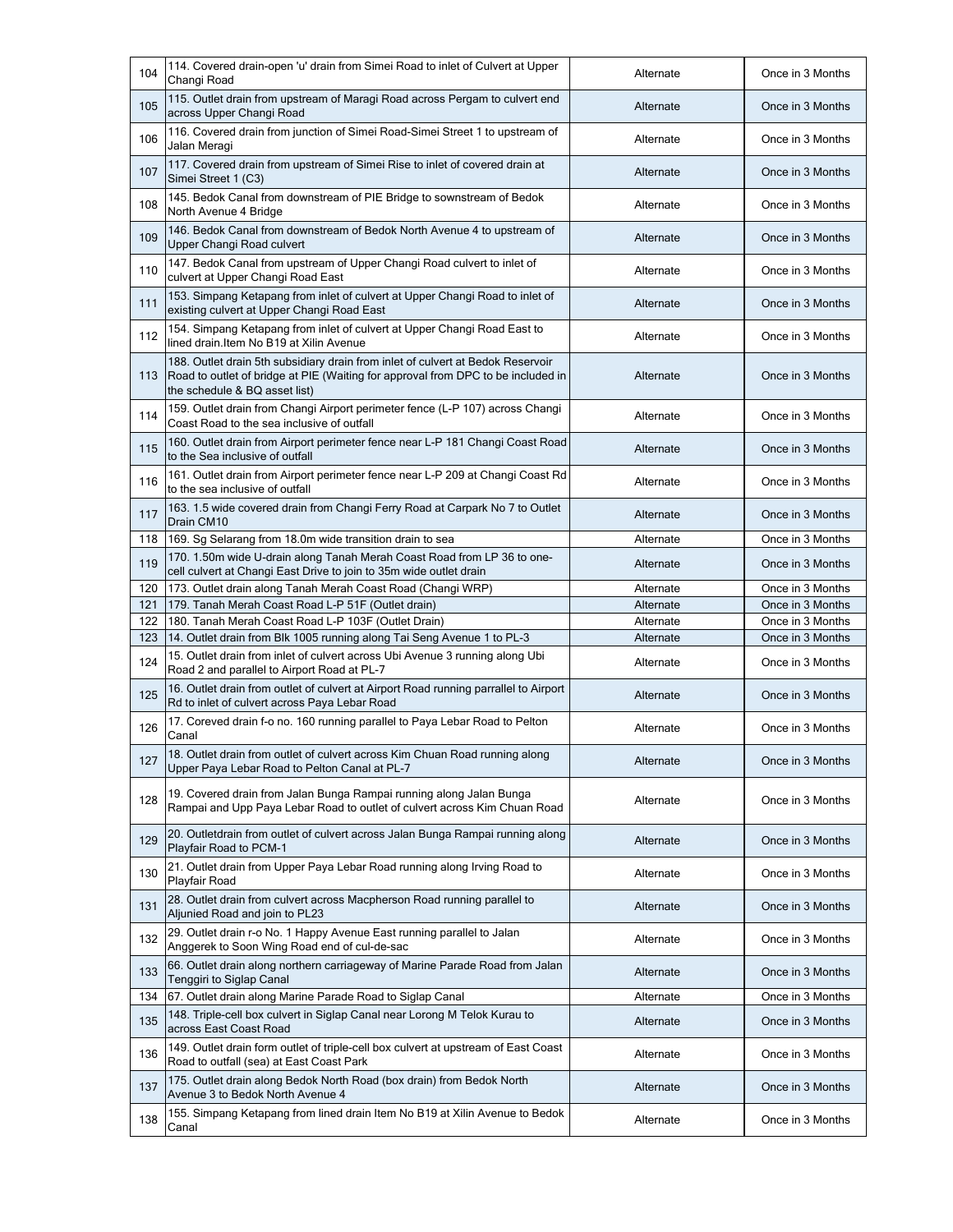| 139. | 186. Outlet drain along New Upper Changi Road from inlet of culvert across<br>Bedok North Avenue 3 to outlet of culvert at Bedok North Road (Waiting for<br>approval from DPC to be included in the schedule & BQ asset list) | Alternate | Once in 3 Months |
|------|-------------------------------------------------------------------------------------------------------------------------------------------------------------------------------------------------------------------------------|-----------|------------------|
| 140  | [184. Bedok canal 1st subsidiary drain from Bedok North Avenue 3 to Bedok 5th]<br>subsidiary drain                                                                                                                            | Alternate | Once in 3 Months |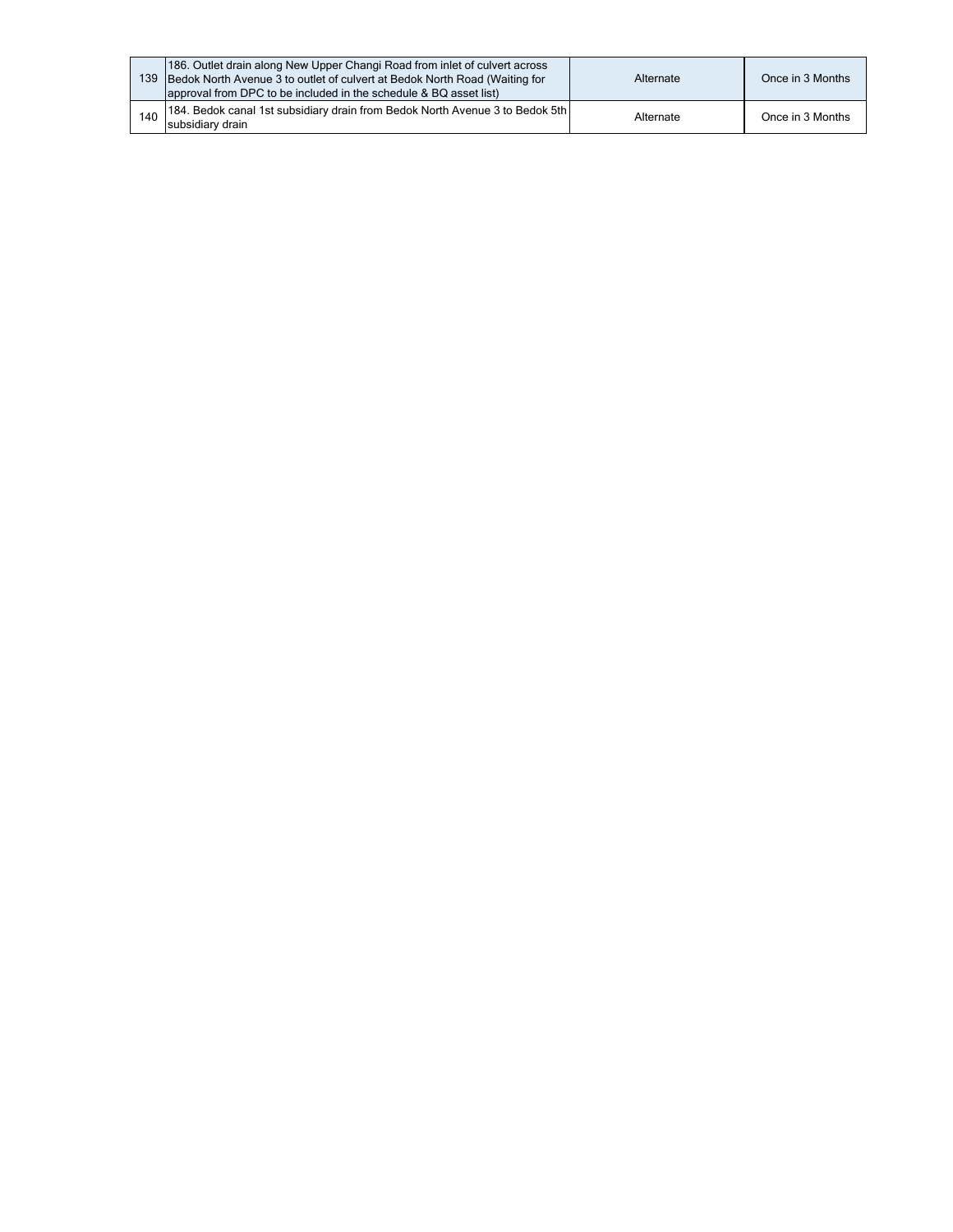| 141 | 118. Outlet drain along eastern carriageway of PIE from drain sump summit<br>near slip road, Upper Changi Road East to doenstream inlet of drain sump near<br><b>PIE L-P 66</b> | Alternate | Once in 3 Months |
|-----|---------------------------------------------------------------------------------------------------------------------------------------------------------------------------------|-----------|------------------|
| 142 | 137. 3 cells culvert outlet drain from Upper Changi Road East to U-drain                                                                                                        | Alternate | Once in 3 Months |
| 143 | 177. Subsidiary Drain to Changi Airport Diversion Drain (outlet drain)                                                                                                          | Alternate | Once in 3 Months |
| 144 | 174. Outlet drain along Aviation Park Road                                                                                                                                      | Alternate | Once in 3 Months |
| 145 | 171. Changi East Drive from LP 39 to 5-cell box culvert at Tanah Merah Coast<br>Road to the Sea                                                                                 | Alternate | Once in 3 Months |
| 146 | 176. Changi Airport Diversion Drain (outlet drain)                                                                                                                              | Alternate | Once in 3 Months |
| 147 | 181. Changi North Way (box drain) Beside Changi Prison Complex Opposite<br>$Lp$ 35                                                                                              | Alternate | Once in 3 Months |
| 148 | 182. Changi North Way (box drain) Opposite No:19 Lp 31                                                                                                                          | Alternate | Once in 3 Months |
| 149 | 183. Outlet Drain along Hawkinge Road                                                                                                                                           | Alternate | Once in 3 Months |
| 150 | 189. Outlet drain between No.35 and 37 Mariam Way to Avila Garden (end of<br>boundary)                                                                                          | Alternate | Once in 3 Months |
| 151 | 157. Changi Airport Diversion Canal from inlet of culvert at Airport perimeter<br>fence to inlet of culvert of Airport Security Grating upstream of PIE                         | Alternate | Once in 3 Months |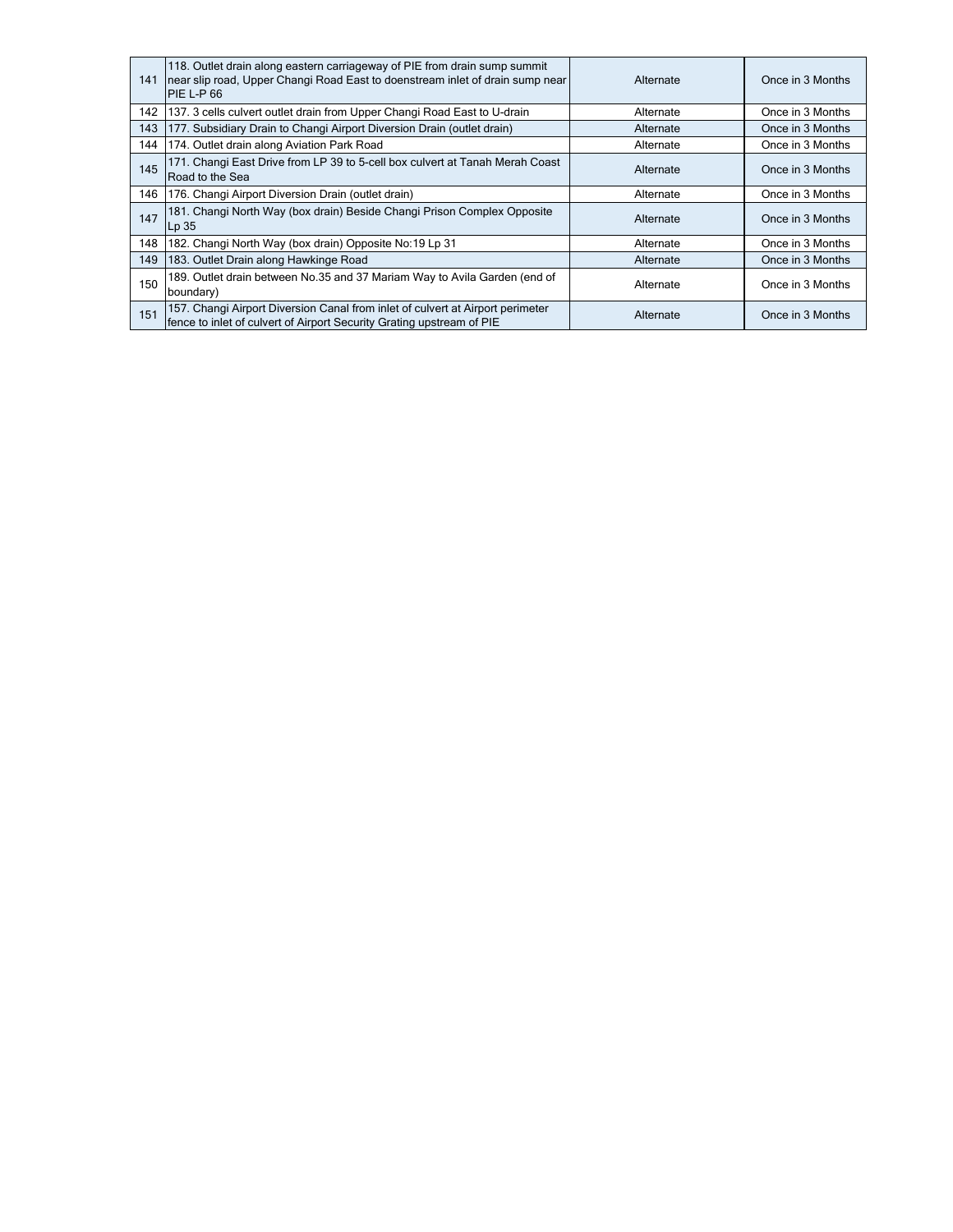## Submerged Outlet Drains

Frequency for Litter Picking - Alternate Frequency for Flushing - Once in 3 Months

| S/N            | Location                                                                                                                                                                                                                                                                                                             | <b>Litter Picking</b> | <b>Desilting/Flushing</b> |
|----------------|----------------------------------------------------------------------------------------------------------------------------------------------------------------------------------------------------------------------------------------------------------------------------------------------------------------------|-----------------------|---------------------------|
|                | 4. Outlet drain from Lorong 20 running along Guillemard Road to Geylang River                                                                                                                                                                                                                                        |                       |                           |
| $\mathbf{1}$   | (Opened and covered drain)                                                                                                                                                                                                                                                                                           | Alternate             | Once in 3 Months          |
| $\overline{c}$ | 6. Outlet drain from Hemmant Road toward and running along Dunman Road to<br>Geylang River                                                                                                                                                                                                                           | Alternate             | Once in 3 Months          |
| 3              | 11. Haig Road outlet drain from Changi Road to outlet of the culvert across<br>Dunman Road                                                                                                                                                                                                                           | Alternate             | Once in 3 Months          |
| 4              | 12. Outlet drain b-s PWD Club at Stadium Rd discharging to the Kallang Basin                                                                                                                                                                                                                                         | Alternate             | Once in 3 Months          |
| 5              | 13. Outlet drain b-s National Stadium running across Stadium Road<br>discharging to Kallang Basin                                                                                                                                                                                                                    | Alternate             | Once in 3 Months          |
| 6              | 14. Covered drain from inlet of culvert across Guillemard Crescent Opposite<br>Blk 20 running along Guillemard Road to Geylang River                                                                                                                                                                                 | Alternate             | Once in 3 Months          |
| $\overline{7}$ | 15. Covered drain f-o Tanjong Katong Hostel running along Tanjong Katong to<br>inet of culvert across Tanjung Katong Road b-s Swanage Road                                                                                                                                                                           | Alternate             | Once in 3 Months          |
| 8              | 79. Outlet drain along Aviation Park Road                                                                                                                                                                                                                                                                            | Alternate             | Once in 3 Months          |
| 9              | 1. Outlet drain from Jalan Setia running along Jalan Kemajuan to outlet of<br>culverts across MacPherson Road                                                                                                                                                                                                        | Alternate             | Once in 3 Months          |
| 10             | 2. Outlet drain from s-o Eunos Primary School running along Jalan Eunos to<br>inlet of culvert across Sims Avenue                                                                                                                                                                                                    | Alternate             | Once in 3 Months          |
| 11             | 3. Outlet drain from inlet of culvert across Eunos Road 2 running parallel to<br>Eunos Avenue 3 and MRTC Line to outlet of culvert across Eunos Road 8                                                                                                                                                               | Alternate             | Once in 3 Months          |
| 12             | 7. Geylang River from inlet of culvert across Paya Lebar Way running along<br>Paya Lebar Way to GRM2 opp Jalan Afifi                                                                                                                                                                                                 | Alternate             | Once in 3 Months          |
| 13             | 16. Drain Opposite Boscombe Road running along Goodman Road to Crescent<br>Road                                                                                                                                                                                                                                      | Alternate             | Once in 3 Months          |
| 14             | 17. Drain form inlet of culvert across Goodman Road running along Crescent<br>Road to inlet of culvert across Poole Road                                                                                                                                                                                             | Alternate             | Once in 3 Months          |
| 15             | 18. Covered drain from inlet of culvert across Mountbatten Road running along<br>Crescent Road to inlet of culvert across Poole Road                                                                                                                                                                                 | Alternate             | Once in 3 Months          |
| 16             | 19. Outlet drain from inlet of culvert across Goodman Road running along<br>Broadrick Road-Close to Poole Road                                                                                                                                                                                                       | Alternate             | Once in 3 Months          |
| 17             | 20. Covered drain from Mountbatten Road running along ArThurs Road and<br>Wilkinson Road to the sump                                                                                                                                                                                                                 | Alternate             | Once in 3 Months          |
| 18             | 21. Covered drain from inlet of culvert across Kampong Arang Road running<br>along Jalan Batu to Geylang River                                                                                                                                                                                                       | Alternate             | Once in 3 Months          |
| 19             | 22. Outlet drain from Stadium Walk junction running along Stadium Cres to<br>Geylang River                                                                                                                                                                                                                           | Alternate             | Once in 3 Months          |
| 20             | 23. Covered drain f-o Singapore Swimming Club running along Tanjong Rhu<br>Road to Geylang River                                                                                                                                                                                                                     | Alternate             | Once in 3 Months          |
| 21             | 8. Geylang River from inlet of culvert across Ubi Avenue 2 running parallel to<br>Paya Lebar Road to inlet of culvert across Sims Ave                                                                                                                                                                                | Alternate             | Once in 3 Months          |
| 22             | 68. Outlet drain from Paya Lebar Close running along it and across Paya Lebar<br>Road to GRM-2 (opened and covered drain)                                                                                                                                                                                            | Alternate             | Once in 3 Months          |
| 23             | 69. Outlet drain from outlet of culvert across MacPherson Road running<br>perpendicular to Happy Avenue North to Pelton Canal Opposite Blk 25 Balam<br>Rd                                                                                                                                                            | Alternate             | Once in 3 Months          |
| 24             | 70. Outlet drain from inlet of culvert across Sallim Road running along Aljunied<br>Road to PCM-2(open and covered drain)                                                                                                                                                                                            | Alternate             | Once in 3 Months          |
| 25             | 24. Covered drain from East Coast Park running across East Coast Parkway<br>and Tanjong Rhu Road to the Geylang River                                                                                                                                                                                                | Alternate             | Once in 3 Months          |
| 26             | 25. Covered drain from LP33 running along Tanjong Rhu Road to GR-34                                                                                                                                                                                                                                                  | Alternate             | Once in 3 Months          |
| 27             | 26. Covered drain running parallel to East Coast Parkeway (towards changi<br>Airport) from GR-34(near LP V52) to the sea                                                                                                                                                                                             | Alternate             | Once in 3 Months          |
| 28             | 31. Outlet drain from outlet of culvert across Nicoll Highway to Geylang River.<br>Precautionary measures must be take not to damage the automatic<br>tidegate. Any operation needed must seek permission from the Board or<br>Agent. The contractor need to pump the drain dry for the purpose of desilting<br>work | Alternate             | Once in 3 Months          |
| 29             | 27. Outlet drain from behind Peach Garden at Meyer Road to TKSM-1                                                                                                                                                                                                                                                    | Alternate             | Once in 3 Months          |
| 30             | 28. Outlet drain from Mountbatten Rd to outler of culvert across Tanjong<br>Katong Road South                                                                                                                                                                                                                        | Alternate             | Once in 3 Months          |
| 31             | 29. Outlet drain from behind Seaview Point Condominium to TKSM-1                                                                                                                                                                                                                                                     | Alternate             | Once in 3 Months          |
| 32             | 30. Outlet drain from Margate Rd to FRM-2 at ArThurs Road                                                                                                                                                                                                                                                            | Alternate             | Once in 3 Months          |
| 33             | 71. Outlet drain from inlet of culvert across Circuit Road b-s Pipit Road to<br>Pelton Canal                                                                                                                                                                                                                         | Alternate             | Once in 3 Months          |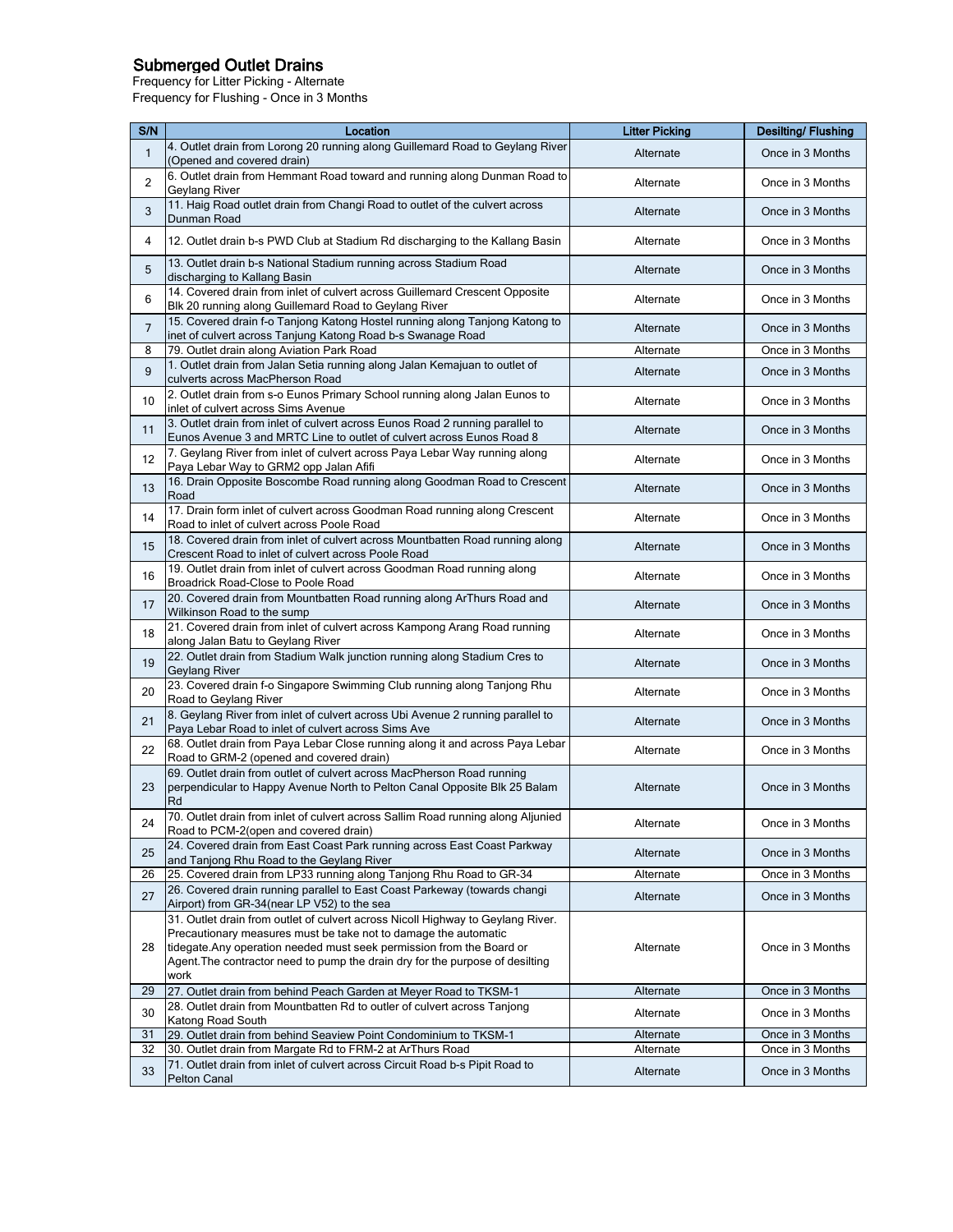| 34 | 72. Outlet drain from L-P 27S5 near Blk 1002 running along Paya Lebar Way to<br><b>PL29</b>                                                                                                                                                                                                                                                                                                                      | Alternate | Once in 3 Months |
|----|------------------------------------------------------------------------------------------------------------------------------------------------------------------------------------------------------------------------------------------------------------------------------------------------------------------------------------------------------------------------------------------------------------------|-----------|------------------|
| 35 | 73. Outlet drain from inlet of culvert across Geylang East Central near Blk 123<br>running along and across Aljunied Crescent to PCM-2 b-s Blk 124                                                                                                                                                                                                                                                               | Alternate | Once in 3 Months |
| 36 | 74. Outlet drain from inlet of culvert across Geylang East Central running along<br>and across Aljunied Road to Pelton Canal b-s Woodsville Primary and<br>Secondary Schools                                                                                                                                                                                                                                     | Alternate | Once in 3 Months |
| 37 | 75. Pelton Canal from inlet of culvert at Paya Lebar Road to outlet of culvert at<br>Merpati Road including the sump                                                                                                                                                                                                                                                                                             | Alternate | Once in 3 Months |
| 38 | 32. Outlet drain from the junction of Mountbatten Road and Fort Road running<br>along Fort Road to 30m downstream of the tidegate near East Coast Park<br>Way. The contractor may need to pump the drain dry. Precautionary measures<br>must be taken not to damage the automatic tidegate.                                                                                                                      | Alternate | Once in 3 Months |
| 39 | 33. Outlet drain from inlet of culvert across Meyer Road b-s Arthur Road<br>running inside Katong Park to Fort Road. The Contractor must use high<br>pressure water jet equipment to desilt the culvert across Meyer Road and use<br>vaccum suction equipment inside Katong Park.                                                                                                                                | Alternate | Once in 3 Months |
| 40 | 34. Outlet drain from downstream of the tidegate running parallel to East Coast<br>Service Road to the sea. The Contractor shall use long boom excavator, water<br>tight tipper, bobcat, labour etc. As the drain is always underwater, the Contractor<br>need to pump out the water from the canal.                                                                                                             | Alternate | Once in 3 Months |
| 41 | 35. Outlet drain from the inlet of the culvert across Meyer Road to East Coast<br>Park Service Road to FRM-3. The Contractor must use high pressure water jet<br>to flush the culvert across Meyer Road.                                                                                                                                                                                                         | Alternate | Once in 3 Months |
| 42 | 76. Pelton canal from outlet of culvert across Merpati Road to inlet of culvert<br>across Ailunied Road                                                                                                                                                                                                                                                                                                          | Alternate | Once in 3 Months |
| 43 | 5. Outlet drain f-o Geylang Serai CC running parallel to Thiam Siew Avenue to<br>outlet of culvert across Tanjong Katong Road to GR-22                                                                                                                                                                                                                                                                           | Alternate | Once in 3 Months |
| 44 | 9. Geylang River from inlet of culvert across Sims Avenue to outlet of culvert<br>across Lorong 40 Geylang                                                                                                                                                                                                                                                                                                       | Alternate | Once in 3 Months |
| 45 | 10. Geylang River from outlet of culvert across Lorong 40 Geylang to outlet of<br>culvert at Old Airport Road including the sump at Lorong 38 Geylang                                                                                                                                                                                                                                                            | Alternate | Once in 3 Months |
| 46 | 38. Haig Road outlet drain from outlet of culvert across Dunman Road to inlet<br>of culvert across Mugliston Road                                                                                                                                                                                                                                                                                                | Alternate | Once in 3 Months |
| 47 | 36. Outlet drain from the culvert across Mountbatten Road running along<br>Tanjong Katong South Road to inlet of box culvert at East Coast Service Road<br>including one subsidiary drain s-o of Maryland Park and the culvert across<br>Tanjong Katong South Road. The drain is always underwater. The Contractor<br>shall pump the drains dry for desilting work and also inspection by the Board or<br>Agent. | Alternate | Once in 3 Months |
| 48 | 37. To Flush the box culvert across the East Coast Service Road to the sea.<br>The Contractor shall use suction equipment or equivalent.                                                                                                                                                                                                                                                                         | Alternate | Once in 3 Months |
| 49 | 39. Covered drain from inlet of culvert across Mugliston Road to outlet of<br>culvert across Mountbatten Road b-s Katong Shopping Centre                                                                                                                                                                                                                                                                         | Alternate | Once in 3 Months |
| 50 | 40. Haig Rd outlet drain from outlet of culvert across Mountbatten Road to inlet<br>of culvert across amber Close to the Sluice Gate at Sea View Hotel Carpark                                                                                                                                                                                                                                                   | Alternate | Once in 3 Months |
| 51 | 41. Covered drain from inlet of the sluice gate at amber Close to Marine Parade<br>Rd beside Sea view Hotel Carpark                                                                                                                                                                                                                                                                                              | Alternate | Once in 3 Months |
| 52 | 42. Haig Road outlet drain from inlet of culvert across Marine Parade Road to<br>inlet of triple cell box culvert at East Coast Service Road. The Contractor shall<br>need drag line, water tight tipper. The canal is always submerged in water                                                                                                                                                                 | Alternate | Once in 3 Months |
| 53 | 45. Covered drain from inlet of culvert across Tanjong Katong Road to Poole<br>Road Pumping Station                                                                                                                                                                                                                                                                                                              | Alternate | Once in 3 Months |
| 54 | 46. Outlet drain from Mountbatten Road junction running along amber Road to<br>Haig Road Outlet Drain.                                                                                                                                                                                                                                                                                                           | Alternate | Once in 3 Months |
| 55 | 47. Outlet drain from inlet of culvert across Lorong 4 to outlet of culvert across<br>Nicoll Highway                                                                                                                                                                                                                                                                                                             | Alternate | Once in 3 Months |
| 56 | 48. Covered drain from outlet of culvert across Poole Road to the pond<br>49. Outlet drain from inlet of culvert across Still Rd and East Coast Road                                                                                                                                                                                                                                                             | Alternate | Once in 3 Months |
| 57 | running along Kuo Chuan Avenue to Marine Parade Road                                                                                                                                                                                                                                                                                                                                                             | Alternate | Once in 3 Months |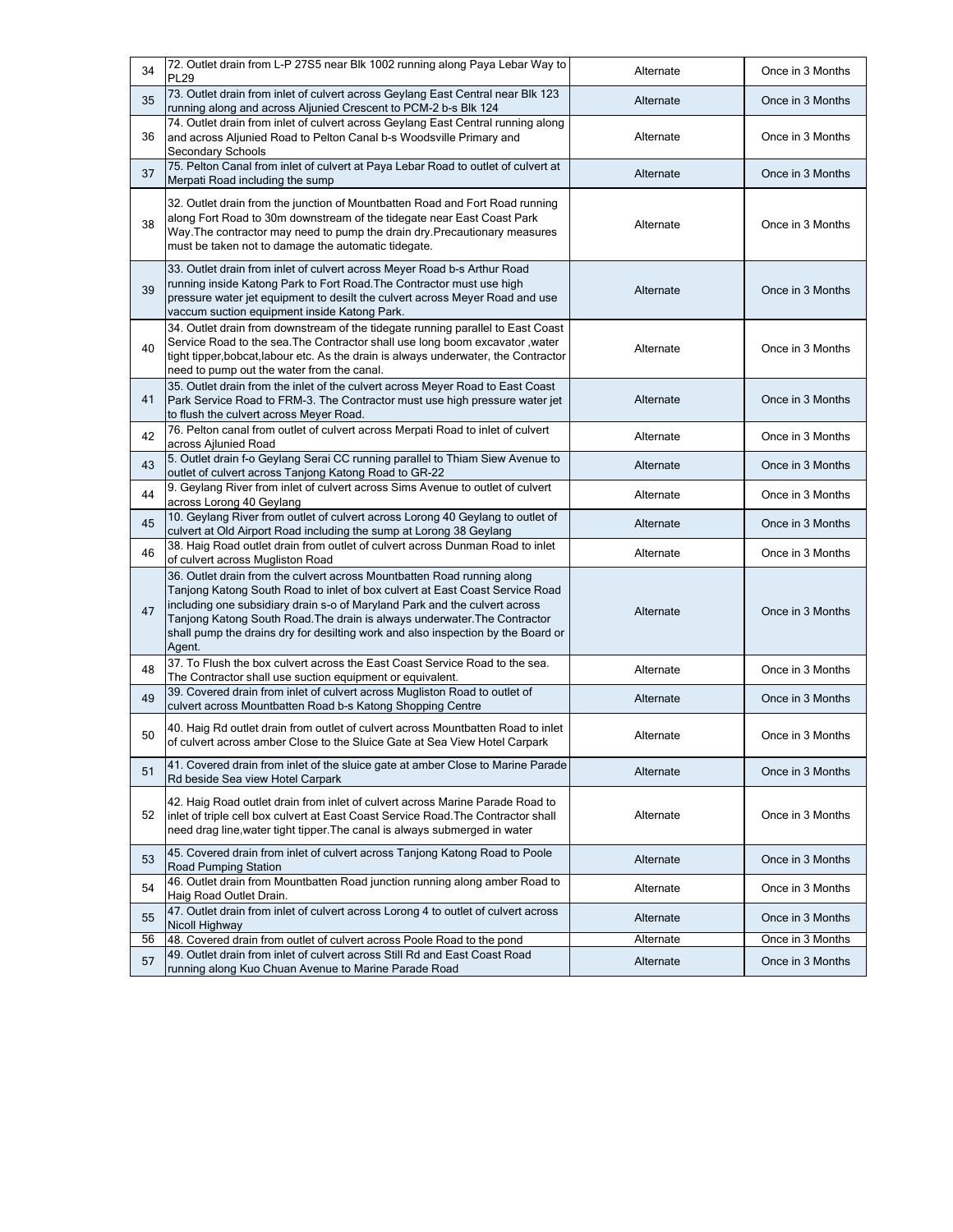| 58 | 55. Covered drain from Jalan Ubi running along Sims Avenue to GRM-3                                                                                                                    | Alternate | Once in 3 Months |  |
|----|----------------------------------------------------------------------------------------------------------------------------------------------------------------------------------------|-----------|------------------|--|
| 59 | 56. Covered drain from outlet of culvert across Sims Avenue running along<br>Jalan Eunos to Changi Road to outlet of culvert across Jalan Turi                                         | Alternate | Once in 3 Months |  |
| 60 | 57. Covered drain from outlet of culvert across Jalan Turi running along Chang<br>Road to Geylang River including one subsidiary drain from inlet of culvert<br>across Paya Lebar Road | Alternate | Once in 3 Months |  |
| 61 | 58. Covered drain from inlet of the culvert across Lorong 101 Changi running<br>along Changi Road to Haig Road outlet drain (HOM-1)                                                    | Alternate | Once in 3 Months |  |
| 62 | 50. Outlet r-o Chapel Close running parallel to Duku Rd and join to H-3                                                                                                                | Alternate | Once in 3 Months |  |
| 63 | 51. Outlet drain f-o 226 running along Tembeling Road to Marine Parade Road                                                                                                            | Alternate | Once in 3 Months |  |
| 64 | 52. Outlet drain from Still Road running parallel to Koon Seng Road to the<br>outlet of the culvert across Tembeling Road                                                              | Alternate | Once in 3 Months |  |
| 65 | 53. Outlet drain from outlet of culvert across Tembeling Road running parallel<br>to Koon Seng Road and Penefather Road to HOM2                                                        | Alternate | Once in 3 Months |  |
| 66 | 54. Outlet drain near Jalan Tenggiri running along Marine Parade Road to inlet<br>of culvert across Still Road To HOM-6 including one subsidiary drain from<br>amber Road              | Alternate | Once in 3 Months |  |
| 67 | 59. Outlet drain from outlet of culvert across Lorong 106 running parallel to<br>Changi Road to outlet of culvert across Lorong 101                                                    | Alternate | Once in 3 Months |  |
| 68 | 43. To Flush the box culvert across East Coast Service Road to the sea. The<br>Contractor shall use suction equipment or high pressure water jet equipment or<br>equivalent.           | Alternate | Once in 3 Months |  |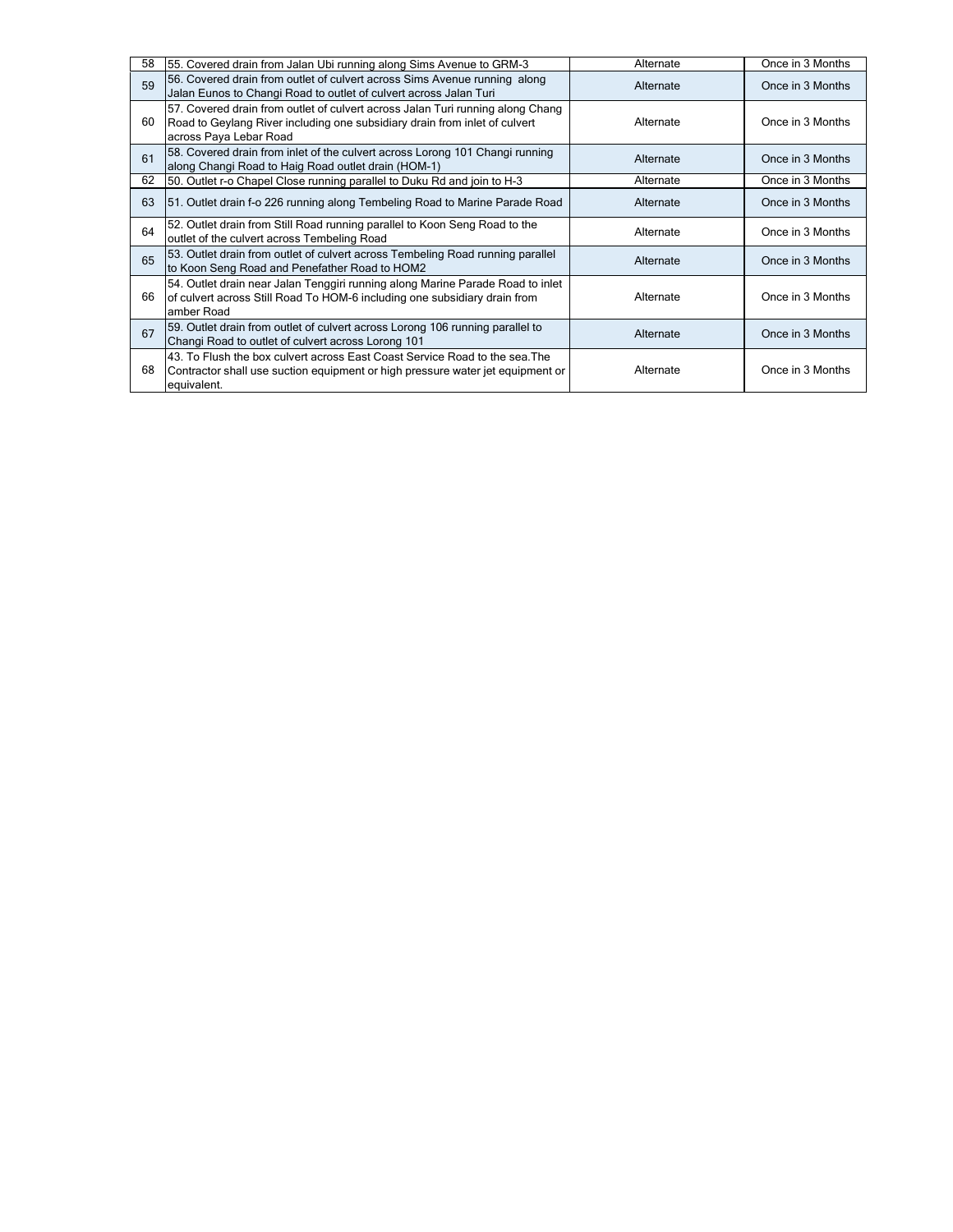# Conduit Drains

Frequency for Litter Picking - Alternate Frequency for Flushing - Monthly

| S/N            | Location                                                                                                                                                     | <b>Litter Picking</b> | <b>Desilting/Flushing</b> |
|----------------|--------------------------------------------------------------------------------------------------------------------------------------------------------------|-----------------------|---------------------------|
|                | Conduit drain within Da Jin Factory no. 362 Upper Paya Lebar Road                                                                                            | Alternate             |                           |
| $\overline{2}$ | Conduit along Bedok South Road (between New Upper Changi Road and<br>Alternate<br>Bedok South Avenue 1)                                                      |                       | Once in 3 Months          |
| 3              | Conduit drain along New Upper Changi Road from Bedok South Avenue 1 to<br>Avenue 2 and from Bedok View Primary School to outlet drain at Bedok North<br>Road | Alternate             | Once in 3 Months          |
| 4              | Conduit drain along Bedok South Avenue 2                                                                                                                     | Alternate             | Once in 3 Months          |
| 5              | Conduit drain along Bedok South Avenue 3                                                                                                                     | Alternate             | Once in 3 Months          |
| 6              | Conduit drain along Bedok South Avenue 1                                                                                                                     | Alternate             | Once in 3 Months          |
| $\overline{7}$ | Conduit drain at Changi Village (along Telok Paku Road and Changi Village<br>Road)                                                                           | Alternate             | Once in 3 Months          |
| 8              | Conduit drain along Bedok South Road (between Bedok South Avenue 1 and<br>Bedok South Avenue 3)                                                              | Alternate             | Once in 3 Months          |
| 9              | Conduit drain along Chai Chee Street                                                                                                                         | Alternate             | Once in 3 Months          |
| 10             | Conduit drain along Bedok North Street 2                                                                                                                     | Alternate             | Once in 3 Months          |
| 11             | Conduit drain along Bedok North Avenue 3                                                                                                                     | Alternate             | Once in 3 Months          |
| 12             | Conduit drain along Bedok North Avenue 4                                                                                                                     | Alternate             | Once in 3 Months          |
| 13             | Conduit drain along Bedok North Street 4                                                                                                                     | Alternate             | Once in 3 Months          |
| 14             | Conduit drain along Bedok North Road (between Bedok North Avenue 3 and<br>New Upper Changi Road)                                                             | Alternate             | Once in 3 Months          |
| 15             | Conduit drain from Bedok North Street 1 to New Upper Changi Road                                                                                             | Alternate             | Once in 3 Months          |
| 16             | Conduit drain along Bedok North Avenue 2                                                                                                                     | Alternate             | Once in 3 Months          |
| 17             | Conduit drain along Bedok North Road (between Bedok North Avenue 1 and<br>Bedok North Avenue 3)                                                              | Alternate             | Once in 3 Months          |
| 18             | Conduit drain along Bedok North Avenue 1                                                                                                                     | Alternate             | Once in 3 Months          |
| 19             | Conduit drain along Bedok North Street 1                                                                                                                     | Alternate             | Once in 3 Months          |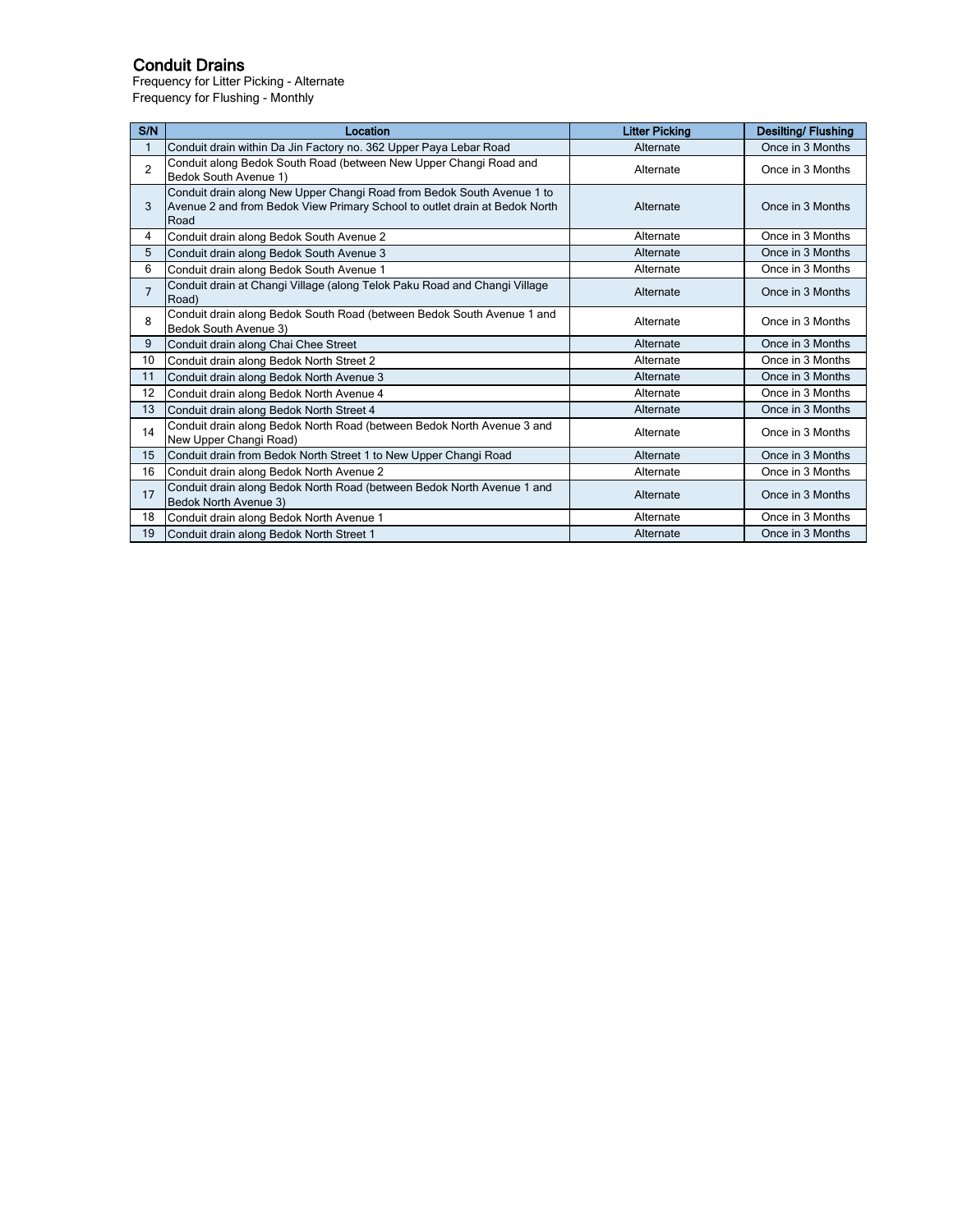# Anti-Malarial (AM)/Earth Drains

Frequency for Litter Picking - Alternate Frequency for Flushing - Monthly

| S/N            | Location                                                                                                                                | <b>Litter Picking</b>         | <b>Desilting/Flushing</b> |
|----------------|-----------------------------------------------------------------------------------------------------------------------------------------|-------------------------------|---------------------------|
|                | Tai Keng Gardens from rear of no. 89 to 141                                                                                             | Alternate                     | Once in 3 Months          |
| $\overline{2}$ | Lim Teck Boo Road from rear of 141 Tai Keng Gardens to no. 57 Lim Teck Boo<br>Road at the Chinese Temple                                | Alternate                     | Once in 3 Months          |
| 3              | Upper Aljunied Road at Muslim Cemetery (Biadadari Cemetery)                                                                             | Alternate                     | Once in 3 Months          |
| 4              | Palm Drive - drains opposite electrical sub-station at Jalan Tanah Puteh (2 nos<br>Alternate<br>of am drain)                            |                               | Once in 3 Months          |
| 5              | Bedok North Road drain from rear of Blk 76 to Tanamera Condo                                                                            | Alternate                     | Once in 3 Months          |
| 6              | Earth stream at Jalan Lembah Bedok                                                                                                      | Alternate                     | Once in 3 Months          |
| $\overline{7}$ | Bedok Rise - drain from the outlet of the culvert near L-P 12 to L-P 164 New<br>Alternate<br>Upp Changi Rd                              |                               | Once in 3 Months          |
| 8              | Loyang Way - drain from L-P 12 at drugs centre fence to L-P 19                                                                          | Alternate                     | Once in 3 Months          |
| 9              | Abingdon Road - drain from rear of no. 12 to an open drain next to Changi<br>Airport fence                                              | Alternate                     | Once in 3 Months          |
| 10             | Tanah Merah Besar Road - drain opposite L-P 20 to inlet culvert across Tanah<br>Merah Besar Road                                        | Alternate                     | Once in 3 Months          |
| 11             | Leuchards Road - drain running along the perimeter fence of the football field<br>and discharging into the sea next to the sailing club | Alternate                     | Once in 3 Months          |
| 12             | Netheravon Road drain from side of Chalet A to D discharge into Changi Sea at<br>the rear of Chalet G                                   | Alternate                     |                           |
| 13             | Netheravon Road - drain from former Changi Hospital to L-P 27                                                                           | Alternate                     | Once in 3 Months          |
| 14             | Netheravon Road - drain from rear of Commando Barrack to side of no. 580                                                                | Once in 3 Months<br>Alternate |                           |